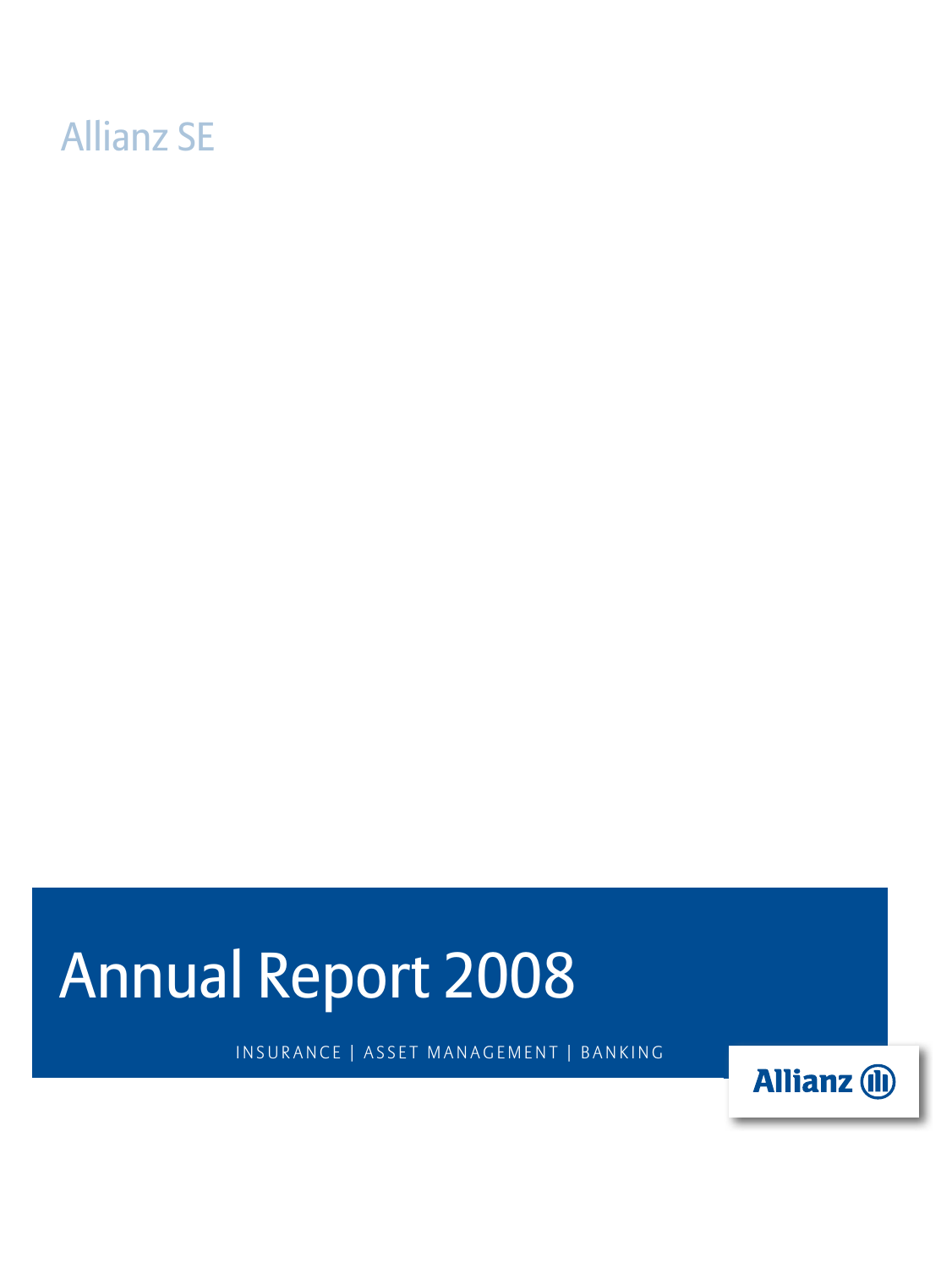To go directly to any chapter, simply click  $\triangleright$  on the headline or the page number

## **Content**

- [2 Supervisory Board Report](#page-3-0)
- [8 Supervisory Board](#page-9-0)
- [9 Board of Management](#page-10-0)

### [11 Management Report of Allianz SE](#page-12-0)

- [12 Executive Summary and Outlook](#page-13-0)
- [17 Operations by Reinsurance](#page-18-0)  Lines of Business
- [19 Balance Sheet Review](#page-20-0)
- [22 Risk Report](#page-23-0)
- [41 Remuneration Report](#page-42-0)
- [50 Other Information](#page-51-0)
- [56 Financial Statements](#page-57-0)
- [59 Notes to the Financial Statements](#page-61-0)
- 59 Basis of Preparation
- 59 Accounting, Valuation and Calculation Method
- [62 Supplementary Information on Assets](#page-64-0)
- [66 Supplementary Information on Equity](#page-68-0)  and Liabilities
- [72 Supplementary Information](#page-74-0)  to the Income Statement
- [75 Other Information](#page-77-0)
- [80 Responsibility Statement](#page-82-0)
- [81 Auditor's Report](#page-83-0)
- [82 Mandates of the Members](#page-84-0) of the Supervisory Board
- [83 Mandates of the Members](#page-85-0)  of Board of Management
- [85 List of Abbreviations](#page-87-0)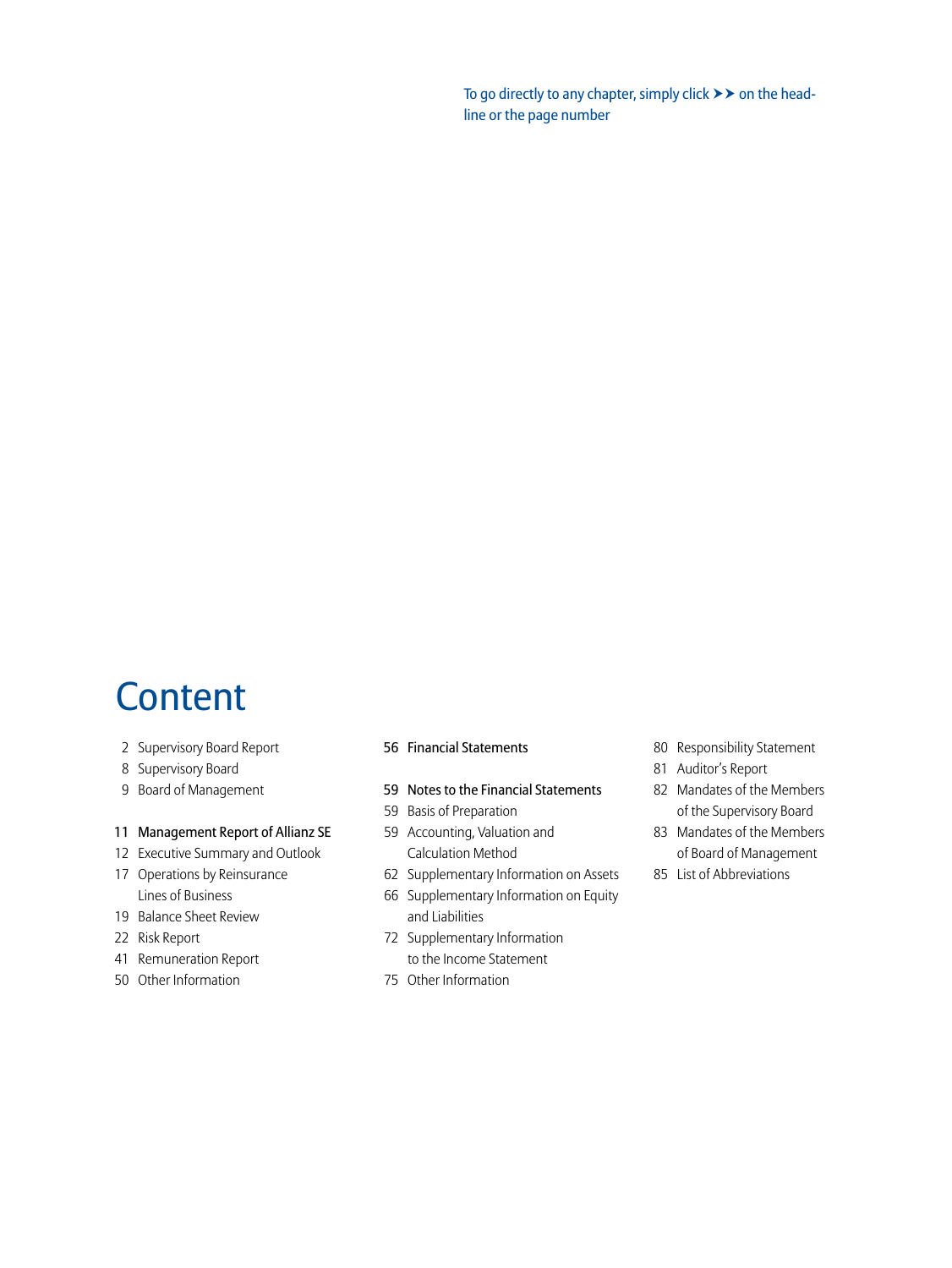## Allianz SE at a Glance

|                                                                           |             | 2008   | Change<br>from<br>previous<br>year in % | 2007   | Change<br>from<br>previous<br>year in % | 2006   | Change<br>from<br>previous<br>year in % | Details on<br>page |
|---------------------------------------------------------------------------|-------------|--------|-----------------------------------------|--------|-----------------------------------------|--------|-----------------------------------------|--------------------|
| Gross premiums written                                                    | $\n  mn\n$  | 3,449  | (2.4)                                   | 3,533  | (19.4)                                  | 4,386  | (9.5)                                   | 17                 |
| Retention                                                                 | in %        | 83.0   | 15.2 pts                                | 67.8   | 2.3 pts                                 | 65.5   | $(3.0)$ pts                             | 12                 |
| Loss ratio (net) Property/Casualty                                        | in %        | 61.6   | 3.8 pts                                 | 57.8   | $(2.9)$ pts                             | 60.7   | $(1.9)$ pts                             | 12                 |
| Expense ratio (net) Property/Casualty                                     | in %        | 29.3   | $0.9$ pts                               | 28.4   | $0.8$ pts                               | 27.6   | 0.7 <sub>pts</sub>                      | 12                 |
| Combined ratio (net) Property/Casualty                                    | in %        | 90.9   | 4.7 pts                                 | 86.2   | $(2.1)$ pts                             | 88.3   | $(1.2)$ pts                             | 17                 |
| Net underwriting result                                                   | $\n  Emn\n$ | 187    | (32.7)                                  | 278    | (11.6)                                  | 315    | 18.7                                    | 12                 |
| Net underwriting result after claims<br>equalization and similar reserves | $\n  Emn\n$ | (68)   | n/a                                     | 388    | 6.5                                     | 365    |                                         | 12                 |
| Non-underwriting result                                                   | $\n  Emn\n$ | 1,069  | (71.0)                                  | 3,684  | 37.1                                    | 2,687  | 146.4                                   | 13                 |
| Income before taxes                                                       | $\notin$ mn | 1,001  | (75.4)                                  | 4,072  | 33.4                                    | 3,052  | 216.2                                   |                    |
| Taxes                                                                     | $\n  Emn\n$ | 581    | 11.3                                    | 522    | (45.9)                                  | 965    | 107.2                                   | 14                 |
| Net income                                                                | € mn        | 1,582  | (65.6)                                  | 4,594  | 14.3                                    | 4,017  | 180.7                                   | 14                 |
| Investments                                                               | $\n  mn\n$  | 87,018 | 2.6                                     | 84,782 | 0.2                                     | 84,624 | 8.7                                     | 19                 |
| Shareholders' equity                                                      | $\notin$ mn | 41,882 | (1.5)                                   | 42,525 | 16.0                                    | 36,649 | 23.6                                    | 19                 |
| Insurance reserves net                                                    | $\notin$ mn | 9,850  | 5.0                                     | 9,384  | (10.5)                                  | 10,486 | (8.9)                                   | 20                 |
| Dividend per share                                                        | €           | 3.50   | (36.4)                                  | 5.50   | 44.7                                    | 3.80   | 90.0                                    | 14                 |
| Dividend payment                                                          | $\n  mn\n$  | 1,586  | (35.9)                                  | 2,476  | 50.8                                    | 1,642  | 102.5                                   | 14                 |
| Share price at year end                                                   | €           | 75.00  | (49.3)                                  | 147.95 | (4.4)                                   | 154.76 | 21.0                                    |                    |
| Market capitalization at year end                                         | €mn         | 33,979 | (49.0)                                  | 66,600 | (0.4)                                   | 66,880 | 28.7                                    |                    |

### Net income

in  $\epsilon$  mn



### Shareholders' equity

 $in \in$ mn

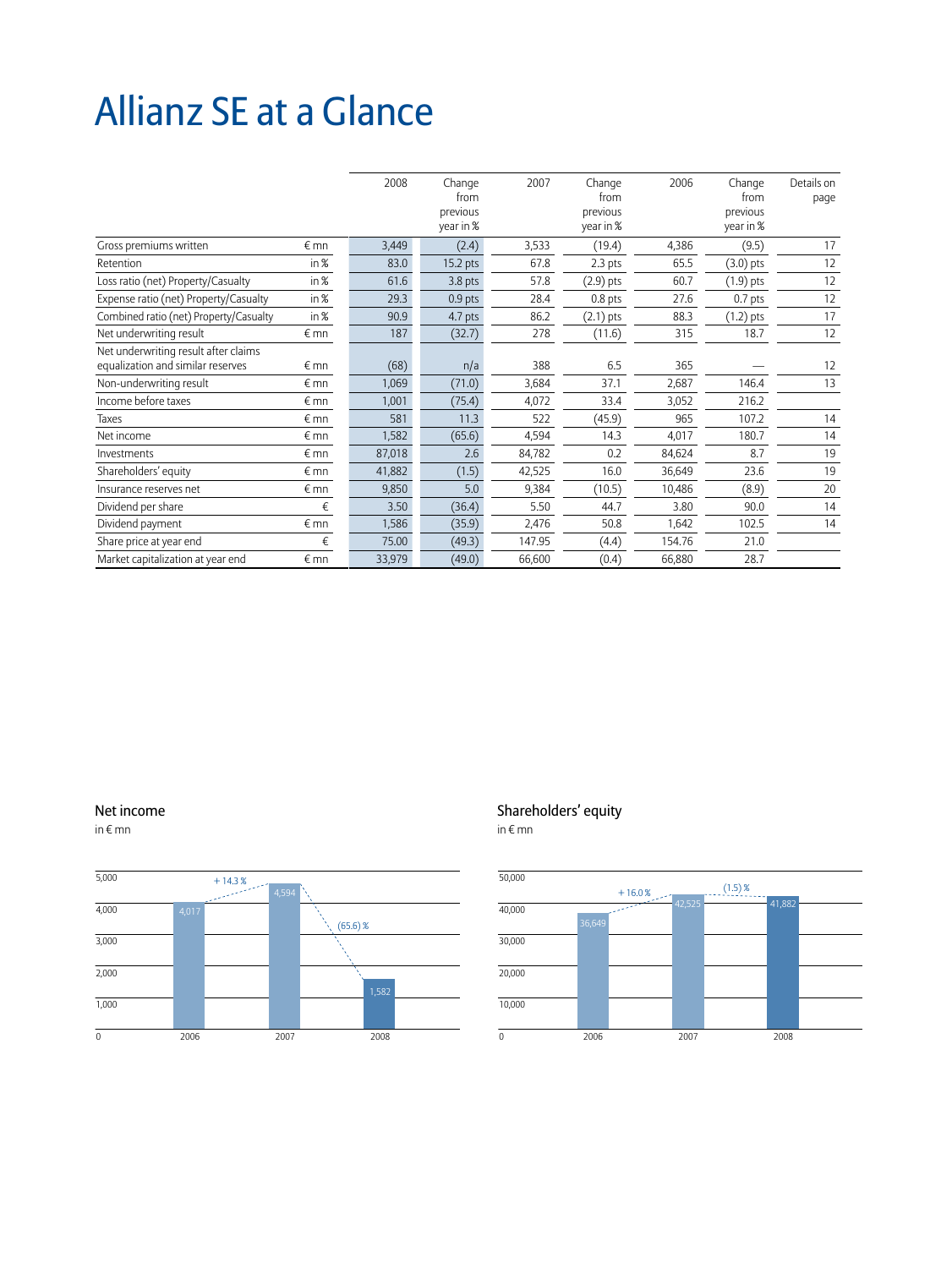## <span id="page-3-0"></span>Supervisory Board Report



## Ladies and Gentlemen,

During financial year 2008, the Supervisory Board observed the duties incumbent on it in accordance with the law and the Statutes. We supervised the management of the company and advised the Board of Management concerning the running of the business. We were directly involved in all decisions of fundamental importance.

Within the scope of our monitoring and advisory activities we were regularly provided by the Board of Management, both verbally and in writing, with timely and comprehensive information on the course of the business, the financial and economic development of the Allianz Group and of Allianz SE, including the risk situation and the risk management, compliance issues as well as basic issues with relation to the company strategy. In Supervisory Board meetings, on the basis of reporting from the Board of Management, we discussed in detail the development of the business and important decisions and business matters. Furthermore we dealt with the Board of Management's planning for the 2009 financial year and medium-term planning, as well as with deviations from plans in the course of the business.

The Supervisory Board met in total five times during the 2008 financial year. The ordinary meetings were held in March, May, September and December. In August 2008, the Supervisory Board also held an extraordinary meeting in relation to the sale of Dresdner Bank AG to Commerzbank AG. In between meetings the Board of Management kept us informed in writing of important issues at all times. Additionally, the chairman of the Supervisory Board was continually kept up to date on major developments and decisions.

The Board of Management reports on the business situation and all the presentations on particular issues were accompanied by written supporting documentation, all of which was sent to each Supervisory Board member prior to the meeting for preparation purposes. The same applied to all the financial statements and auditor's reports. Whenever management actions described in more detail in this report required the approval of the Supervisory Board or one of its committees, resolutions were passed in this respect. Beyond the requirements of the Statutes or Rules of Procedure, the Supervisory Board did not determine further approval requirements.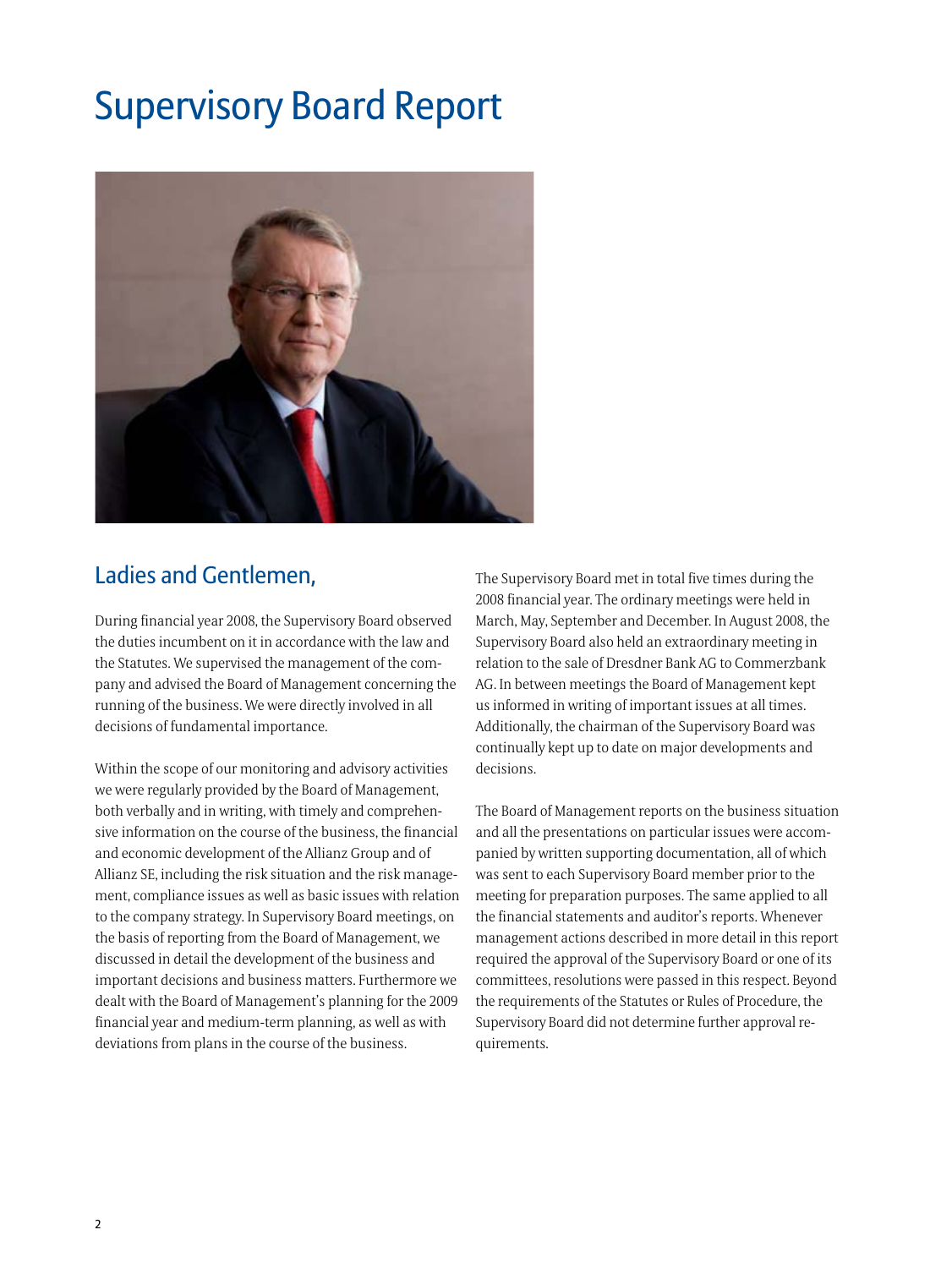### Wide range of subjects discussed in the plenary Supervisory Board meetings

In every Supervisory Board meeting throughout financial year 2008 (except the extraordinary meeting in August), the Board of Management reported on turnover and results in the Group. The Board of Management also gave further details on how business was running in each individual operating segment and reported on the financial situation. We were kept continually up-to-date by the Board of Management on significant equity investment projects and on the current situation in the U.S. life insurance business.

Within our work on the Supervisory Board we put special emphasis on the worldwide crisis of financial and capital markets which has evolved in the aftermath of the turbulences on the U.S. real estate and mortgage market and which still persists. The Board of Management constantly explained the impact on the Allianz Group and Dresdner Bank. We paid particular attention to the possible effects on the risk situation and liquidity. We also discussed with the Board of Management the valuation issues and the further course of action in the wake of the market disruption.

The primary focus of discussion at the meeting of March 18, 2008 was the annual accounts and consolidated financial statements as well as the recommendation for appropriation of earnings made by the Board of Management for financial year 2007. On the basis of detailed reporting from the Board of Management, we further examined the consequences of the financial market crisis on Dresdner Bank and developments in material legal proceedings. We were also kept up-to-date about the squeeze-out procedure at Allianz Lebensversicherungs-AG, which was completed in December 2008. On the basis of the written and verbal explanations provided by the Board of Management, the Supervisory Board granted the required approval to Allianz SE's management control and transfer-of-profit agreements with Allianz Investment Management SE as well as Allianz Argos 14 GmbH. The Supervisory Board also dealt with the agenda for the 2008 General Meeting of Allianz SE and approved the Supervisory Board's proposed resolutions to the General Meeting. Through a written and verbal report by the Board of Management we formed a detailed picture of the structure and organization of the Compliance function within the Allianz Group.

On May 21, 2008, before the General Meeting, the Board of Management informed us about the quarterly financial statements for the first quarter and the current situation of the Allianz Group. During this meeting we were also informed about the effects of the financial market crisis, discussed about the future of Dresdner Bank and were kept up-to-date on current equity investment projects. We also used the meeting to prepare ourselves for the upcoming General Meeting.

The topic of the extraordinary meeting on August 31, 2008 was the further development of Dresdner Bank and the existing alternative courses of action. In particular, we discussed with the Board of Management continuation of Dresdner Bank on a standalone basis in the Allianz Group, an offer by the Commerzbank and the possibility of the sale of Dresdner Bank to a foreign financial institution. The Board of Management justified its recommendation of sale to Commerzbank and explained to us the key figures that had been negotiated for a merger with Commerzbank. The Board of Management addressed the structure and conditions of the transaction and informed us in detail about the financial and operative effects on Dresdner Bank and the Allianz Group. The transaction was approved after in-depth consultation.

In the meeting on September 11, 2008, we discussed in detail Corporate Governance in the Allianz Group and we specifically reviewed the changes to the German Corporate Governance Code made by the Government Commission in June 2008. After in-depth consultation, the Supervisory Board decided to implement these changes. We also approved the extension of the Board of Management mandate of Mr. Jean-Philippe Thierry to December 31, 2009 and discussed the succession of Dr. Helmut Perlet from September 2009 by Mr. Oliver Bäte. On the basis of the report of the Board of Management on the course of business and the financial situation of the Allianz Group, we also gained an overview of the reorganization of AGF, of the development of material legal issues and of the current situation on the financial and capital markets.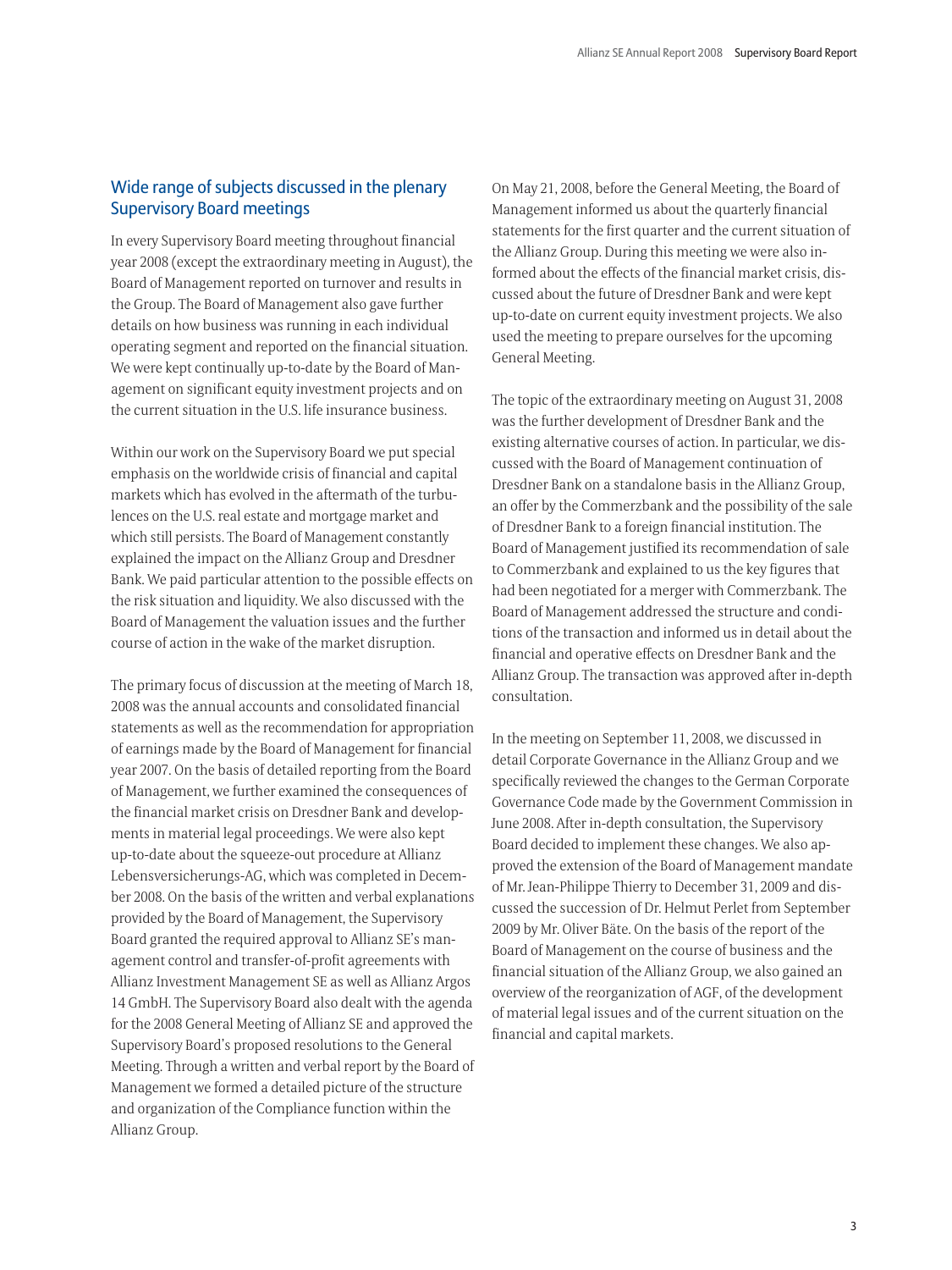We paid special attention to issues of strategy for the Allianz Group at the September meeting. On the basis of a thorough presentation by the Chairman of the Board of Management, we dealt with the strategic direction of the Allianz Group and the different business segments, with specific emphasis on the German and international outlook for the life insurance business. We welcomed the decision of the Board of Management to offer Allianz shares to employees of the Allianz Group in 24 countries on preferential terms. The Standing Committee consented to the use of Authorized Capital 2006/II for the issue of employee shares.

We used the meeting of December 10, 2008 for our regular review of the efficiency of the Supervisory Board. Previously, all members of the Supervisory Board were surveyed in writing on important aspects of the Supervisory Board's work. At the meeting, without the presence of the Board of Management, we discussed the significant information that emerged from the analysis of the survey, and the opportunities for improvement suggested by that analysis. We also reviewed the remuneration of the Board of Management. After in-depth consultation, we approved the remuneration system, including the main elements of the service contract. In addition to regular reporting over the course of business and the situation of the Allianz Group, we also addressed planning for the 2009 financial year as well as mediumterm planning, and issued a declaration of compliance with the German Corporate Governance Code. At the meeting, the Board of Management informed us in detail about a planned change in the transaction structure, which would enable Dresdner Bank to be sold in a single step. This would reduce the complexity and the time required to execute the transaction. We were also informed about the status of preparations for the merger of the two institutions. After discussion of the adjustments presented by the Board of Management, we approved the changed structure. The Board of Management also reported on Allianz Group's financial investment in the Hartford Financial Services Group, an American financial services company.

On January 6, 2009, the Supervisory Board met once again for an extraordinary telephone conference call in connection with the Dresdner Bank transaction. Given the unfavorable market developments in the fourth quarter of 2008, the purpose of the meeting was to discuss Allianz' contribution in a further strengthening of the bank's capital in connection with completion of the transaction and to pass a resolution to that effect. The Supervisory Board approved the actions presented. This ensured that the transaction would be completed quickly on January 12, 2009.

### Corporate Governance and Declaration of Compliance

On December 18, 2008 the Board of Management and the Supervisory Board issued our Declaration of Compliance in accordance with § 161 of the German Stock Corporation Act (Aktiengesetz). It is permanently posted on the company website where it can be consulted at will. Allianz SE is in compliance with all recommendations of the June 6, 2008 version of the Government Commission German Corporate Governance Code.

Further explanations on corporate governance in the Allianz Group are available in the combined Board of Management and the Supervisory Board report in the annual report of the Allianz Group. The Allianz website at www.allianz.com/corporate-governance also contains further information on corporate governance.

### Committee activities

In order to exercise its functions efficiently, the Supervisory Board has set up an Audit Committee, a Standing Committee, a Personnel Committee, a Risk Committee and a Nomination Committee. The committees prepare the discussion and adoption of resolutions in the plenary session. Furthermore, in appropriate cases, authority to take decisions has been delegated to committees themselves. The Conciliation Committee no longer exists because the German Co-Determination Act (Mitbestimmungsgesetz), which provides for such a committee, does not apply to Allianz SE. The current members of these committees are set out in the following list.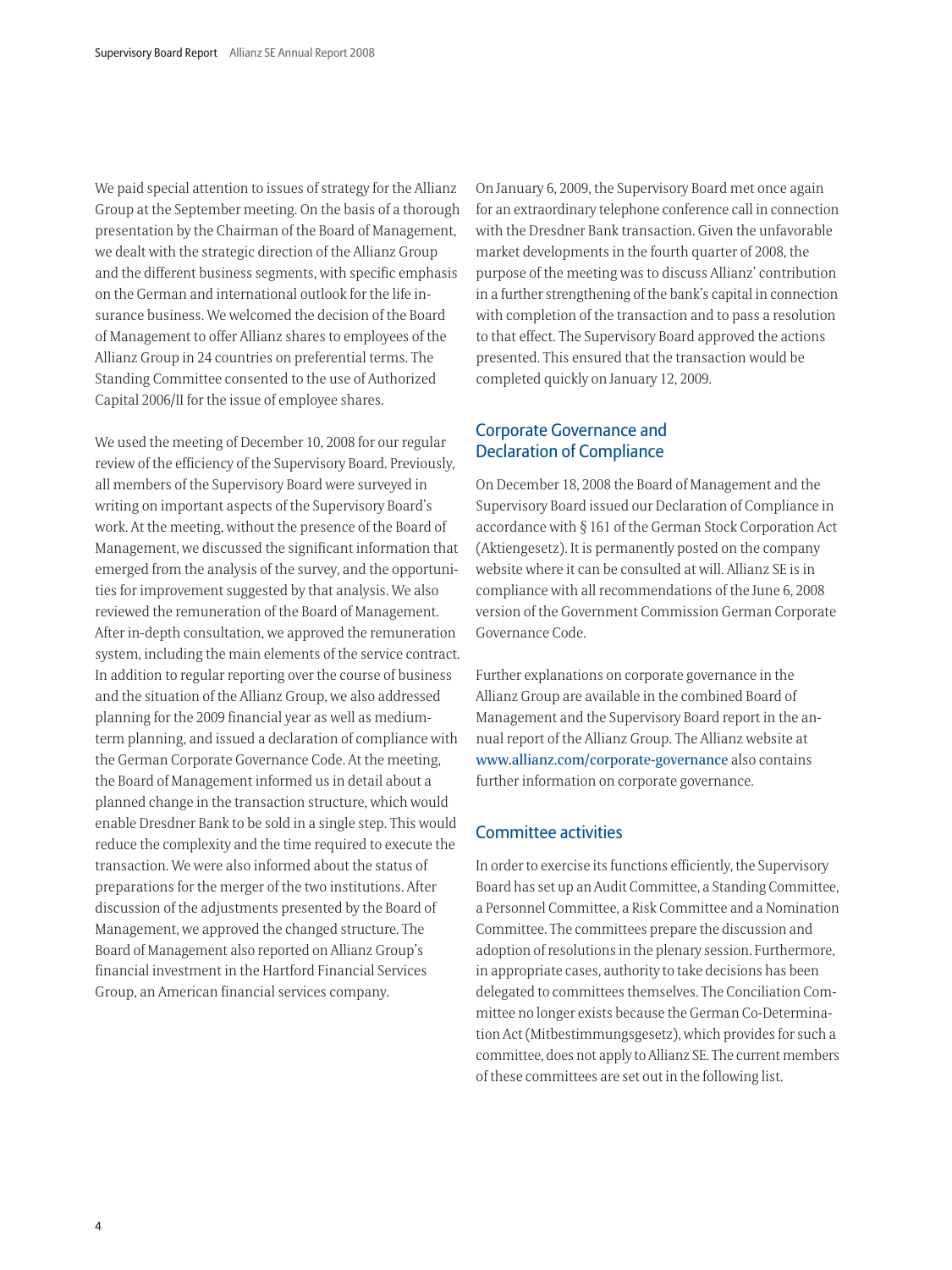### Chair and committees of the Supervisory Board

As of December 31, 2008

Chairman of the Supervisory Board Dr. Henning Schulte-Noelle

### Deputy Chairpersons

Dr. Gerhard Cromme Claudia Eggert-Lehmann (until January 12, 2009) Rolf Zimmermann (since March 11, 2009)

### Audit Committee

Dr. Franz B. Humer (Chairman) Dr. Wulf H. Bernotat Igor Landau Jean-Jacques Cette Jörg Reinbrecht

### Nomination Committee

Dr. Henning Schulte-Noelle (Chairman) Dr. Gerhard Cromme Dr. Franz B. Humer

### Personnel Committee

Dr. Henning Schulte-Noelle (Chairman) Dr. Gerhard Cromme Claudia Eggert-Lehmann (until January 12, 2009) Rolf Zimmermann (since February 11, 2009)

### Risk Committee

Dr. Henning Schulte-Noelle (Chairman) Dr. Wulf H. Bernotat Prof. Dr. Renate Köcher Godfrey Robert Hayward Peter Kossubek

### Standing Committee

Dr. Henning Schulte-Noelle (Chairman) Dr. Gerhard Cromme Dr. Franz B. Humer Claudia Eggert-Lehmann (until January 12, 2009) Karl Grimm (since February 11, 2009) Rolf Zimmermann

In financial year 2008, the Standing Committee held four regular meetings. These related primarily to corporate governance issues, preparation for the ordinary General Meeting, the employee share purchase program and review of the Supervisory Board's efficiency. In an additional meeting in November 2008, which was held jointly with the Risk Committee and with the presence of the other members of the Supervisory Board, the committee once again dealt primarily with the integration of Dresdner Bank with Commerzbank and the effects of the capital market crisis. During the financial year, the Committee passed resolutions requiring approval on use of Authorized Capital 2006/II for issue of employee shares and granting loans to managers and Directors.

The Personnel Committee met on three occasions. The meetings dealt with staffing matters as well as the structure and amount of Board of Management remuneration. The Personnel Committee prepared the regular review of the Board of Management's remuneration system, including the main elements of the contract, at the December meeting of the Supervisory Board and the adoption of resolutions regarding the remuneration system.

The Audit Committee held five meetings in financial year 2008, in February, March, May, August and November. Together with the auditors the committee discussed the Allianz SE and Allianz Group annual financial statements, the management reports, the auditor's reports and the U.S. Form 20-F report. In addition, the committee checked the semi-annual financial report and the other quarterly financial statements and, together with the auditors, went through details of the auditor's review of these financial statements. After carrying out these checks the Audit Committee saw no reason to raise objections. The committee also covered the auditor's engagement and established priorities for the audit, as well as internal control issues and compliance with the provisions of section 404 of the Sarbanes-Oxley Act. In addition, assignments to the auditors for services not connected to the audit itself were discussed. The committee received reports from the heads of the Group Audit department and Compliance department about audit and compliance issues on an ongoing basis. In February 2008 and February 2009 the committee obtained summary reports on significant audit results for the past financial year from the head of the Group Audit department. In these meetings the Committee also received a report of the General Counsel regarding material legal proceedings.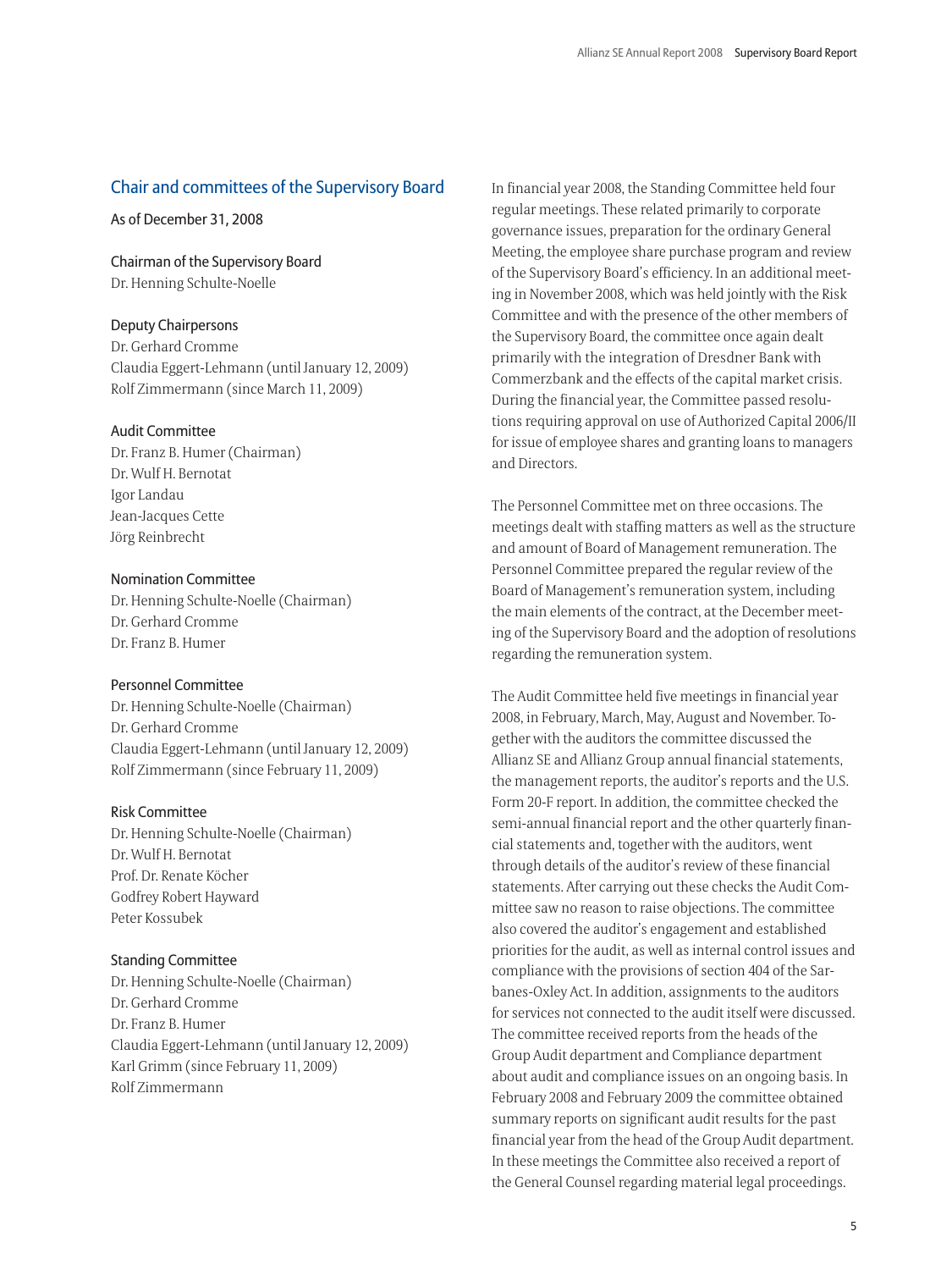In the meeting in November Group Audit presented the audit plan for the year 2009.

In addition to the already mentioned joint meeting with the Standing Committee, the Risk Committee held two additional meetings in 2008. At both ordinary meetings, the Board of Management presented the current risk situation of the Allianz Group and we discussed the issue with the Board of Management. The focus of the committee's work was the effects of the financial market crisis and the treatment of risks arising from natural disasters. We also dealt in two other shareholder representatives elected by the shareholder side. The committee is responsible for drawing up selection criteria for shareholder representatives on the Supervisory Board, seeking suitable candidates for the election of shareholder representatives to the Supervisory Board and proposing suitable Supervisory Board candidates to the Supervisory Board for its election proposals to the General Meeting.

The Supervisory Board was kept regularly and comprehensively up-to-date on the workings of the different committees.



detail with the effects of the planned risk-oriented further development of the European solvency regulations (equity finance requirements) for insurance companies (Solvency II). We reviewed the particular risk-related statements in the annual accounts and consolidated financial statements as well as in the management reports, and reported to the Audit Committee on the results of this preliminary review.

The Nomination Committee held no meetings in the last financial year. Allianz SE followed the recommendation of the German Corporate Governance Code to establish this type of committee (No. 5.3.3 of the Code). The Nomination Committee comprises the Supervisory Board chairman and

### Audit of annual accounts and consolidated financial statements

In compliance with special provisions applying to insurance companies ( $\S 341 k(2)$  of the German Commercial Code), the statutory auditor and the auditor for the review of the half year financial report are appointed by the Supervisory Board and not by the General Meeting. The Supervisory Board has appointed KPMG AG Wirtschaftsprüfungsgesellschaft, Munich, as statutory auditor for the annual accounts and the consolidated financial statements as well as for the review of the half year financial report. KPMG audited the financial statements of Allianz SE and Allianz Group as well as the respective management reports and issued an audit certificate thereon without any reservations. The consolidated financial statements were prepared in accordance with § 315 a German Commercial Code (Handelsgesetzbuch) on the basis of international financial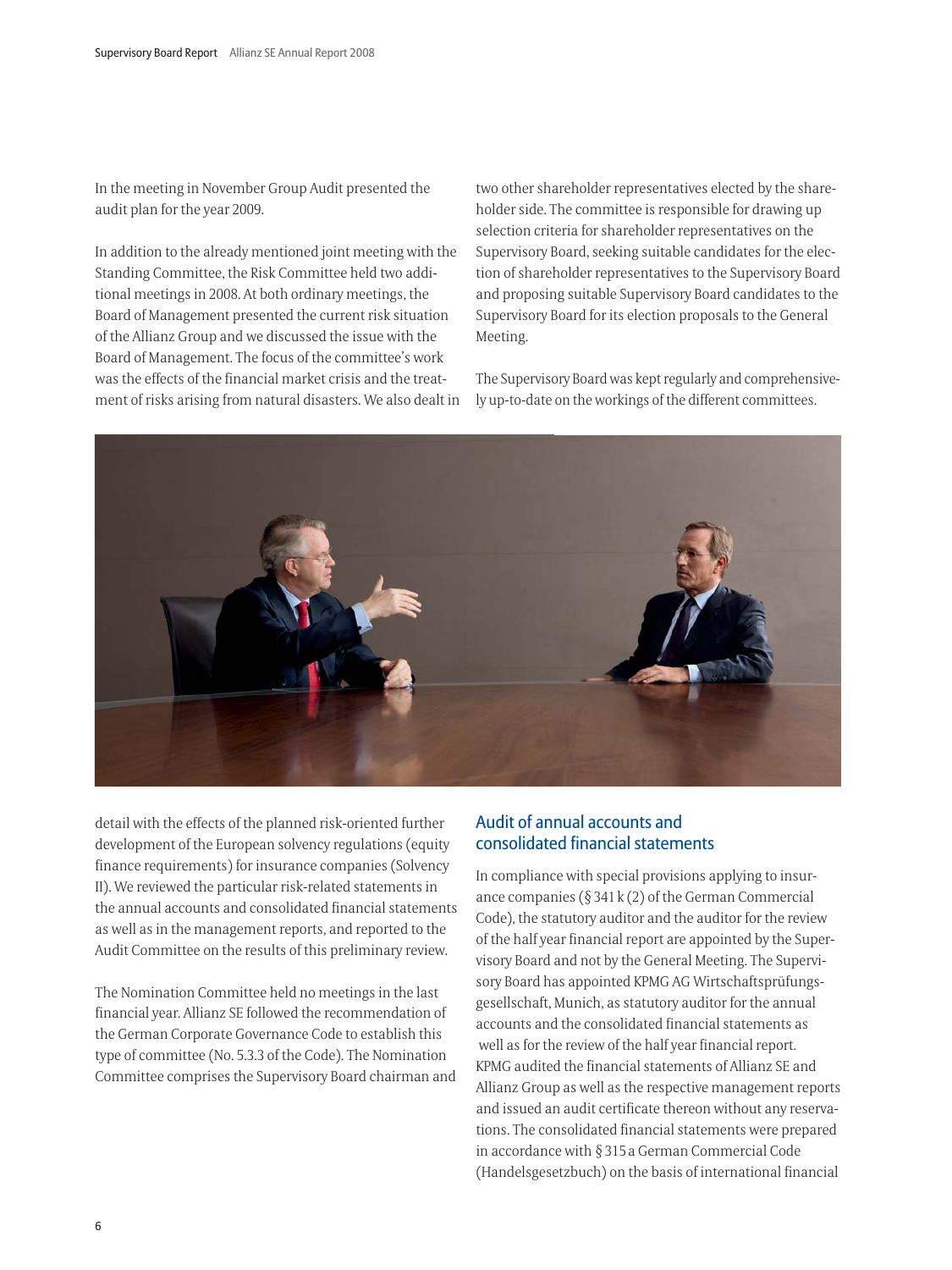reporting standards IFRS, as to be applied in the European Union. The half year financial report and the other quarterly financial statements were also reviewed by KPMG.

The financial statements and the KPMG auditor's report for financial year 2008 were made available to all members of the Supervisory Board in a timely manner. The financial statements and the results of the KPMG audit were discussed on a provisional basis by the Audit Committee in their meeting held on February 25, 2009. The final financial statements and KPMG auditor's reports were examined on March 11, 2009 by the Audit Committee and in the Supervisory Board plenary session. The auditors took part in these discussions. They gave an account of the main findings of the audit and were available for any questions or further information.

On the basis of our own review of the financial statements of Allianz SE and Allianz Group, the management report and the Group management report and the recommendation for appropriation of earnings, we made no objections and agreed with the result of the KPMG audit. We approved the financial statements for Allianz SE and Allianz Group drawn up by the Board of Management; the company financial statements are therefore adopted. We concur with the proposal of the Board of Management as to the appropriation of earnings.

### Members of the Supervisory Board and Board of Management

On January 12, 2009, Dresdner Bank was transferred to Commerzbank and removed from the scope of consolidation of the Allianz Group. Because of this, as an employee of Dresdner Bank, Ms. Claudia Eggert-Lehmann resigned from the Supervisory Board of Allianz SE under the Agreement concerning the Participation of Employees in Allianz SE of September 20, 2006. We recognize her strong commitment to the Supervisory Board and express our gratitude. In accordance with the allocation of seats on the Supervisory Board, an employee representative from Germany was to be named to succeed her. Mr. Karl Grimm was appointed by resolution of January 28, 2009 of the local court (Amtsgericht) of Munich as a member of the Supervisory Board until the next ordinary General Meeting. The employees will nominate him for election to the Supervisory Board at the General Meeting on April 29, 2009. Upon the proposal of the

employee representatives, the Supervisory Board elected Rolf Zimmermann on March 11, 2009 to replace Ms. Eggert-Lehmann as further deputy chairperson of the Supervisory Board. The current term of the Supervisory Board expires following the ordinary General Meeting in 2012.

Dr. Herbert Walter resigned from the Board of Management of Allianz SE with the change of ownership at Dresdner Bank on January 12, 2009. The Supervisory Board thanked Dr. Walter for his successful work for the Allianz Group. In the future, Dr. Gerhard Rupprecht will have responsibility for the Allianz Banking Division. The Supervisory Board appointed Mr. Oliver Bäte to the Board of Management effective January 1, 2008. Mr. Bäte holds the position of Chief Operating Officer. Beginning in September 2009, he will take over the area of responsibility of Controlling, Reporting, Risk from Dr. Perlet.

The Supervisory Board would like to thank all Allianz Group employees for their great effort over the past year.

Munich, March 11, 2009

For the Supervisory Board:

with beach

Dr. Henning Schulte-Noelle Chairman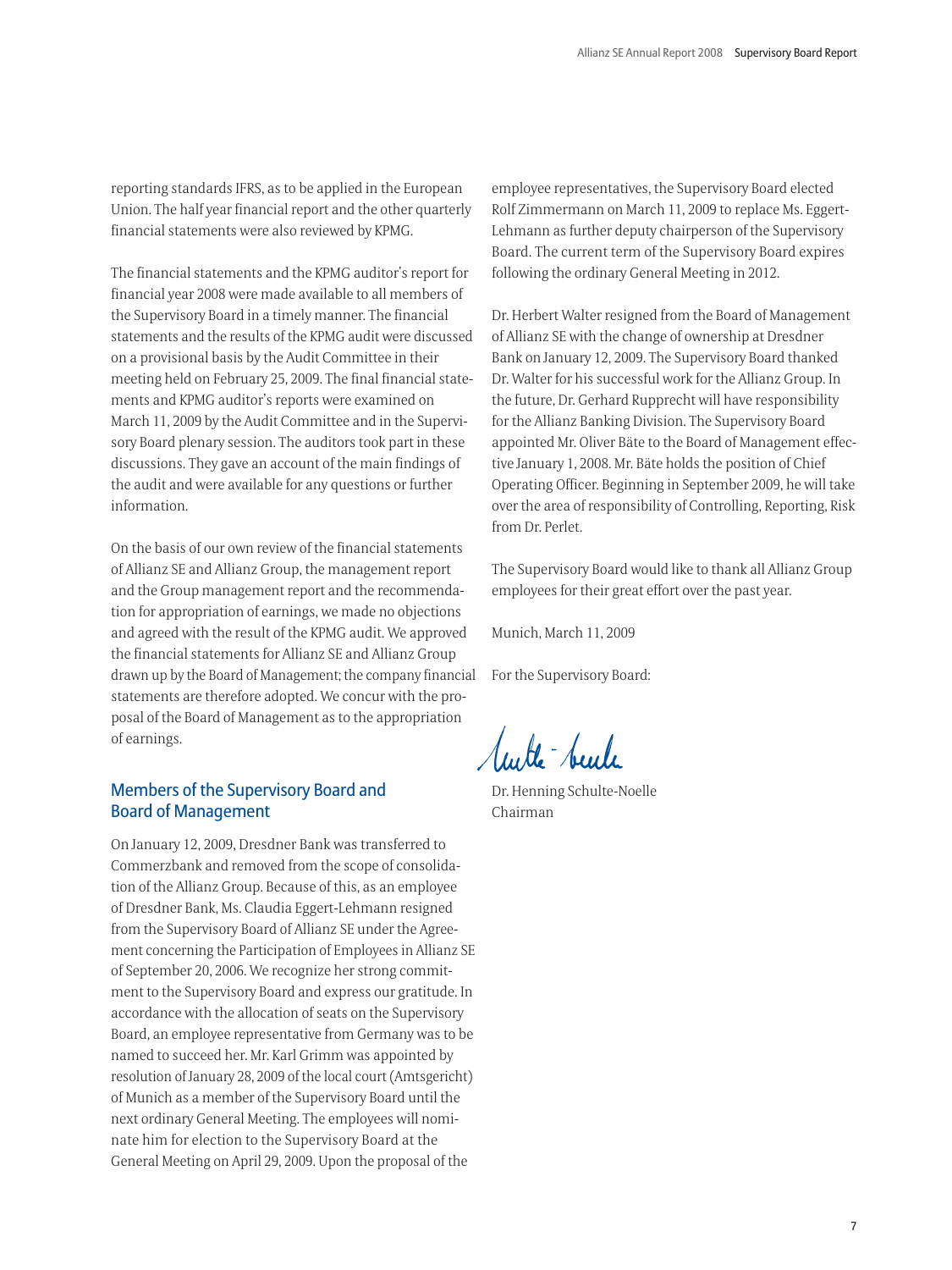## <span id="page-9-0"></span>Supervisory Board

### Dr. Henning Schulte-Noelle

Chairman Former Chairman of the Board of Management, Allianz AG

### Dr. Gerhard Cromme

Vice Chairman Chairman of the Supervisory Board, ThyssenKrupp AG

Claudia Eggert-Lehmann until January 12, 2009 Vice Chairwoman Employee, Dresdner Bank AG

Dr. Wulf H. Bernotat Chairman of the Board of Management, E.ON AG

Jean-Jacques Cette Secretary of the Group Commission, Assurances Générales de France

Karl Grimm since January 28, 2009 Employee, Allianz Deutschland AG Godfrey Robert Hayward Employee, Allianz Insurance plc

Dr. Franz B. Humer President of the Board of Management, F. Hoffmann-La Roche AG

Prof. Dr. Renate Köcher Chairwoman, Institut für Demoskopie Allensbach

Peter Kossubek Employee, Allianz Deutschland AG

Igor Landau Member of the Board of Management, Sanofi-Aventis S.A.

Jörg Reinbrecht Union Secretary, ver.di Bundesverwaltung

Rolf Zimmermann Employee, Allianz Deutschland AG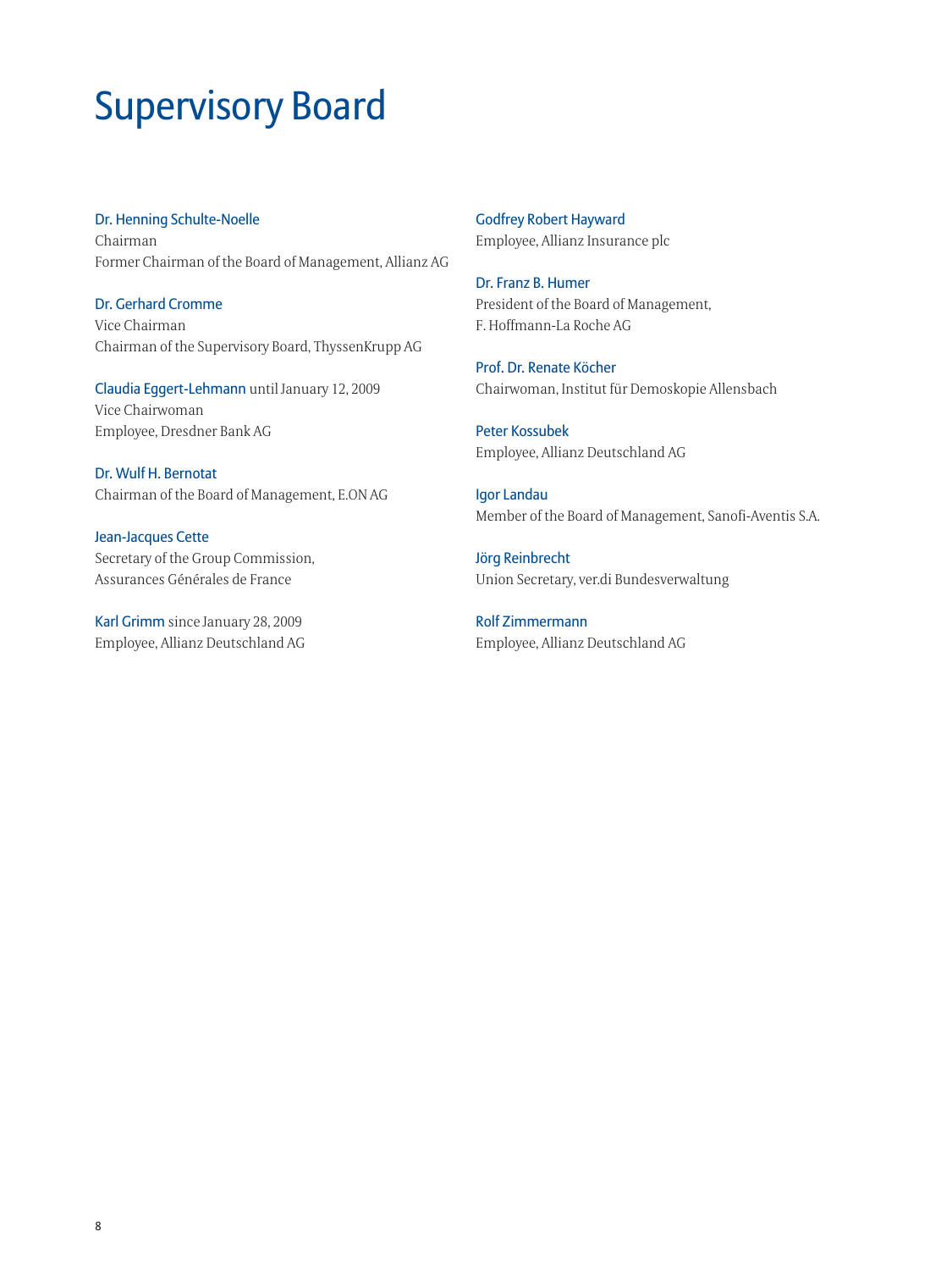## <span id="page-10-0"></span>Board of Management

Michael Diekmann Chairman of the Board of Management

Dr. Paul Achleitner Finance

Oliver Bäte Chief Operating Officer

Clement B. Booth Insurance Anglo Broker Markets/Global Lines

Enrico Cucchiani Insurance Europe I (South Europe & South America)

Dr. Joachim Faber Asset Management Worldwide

Dr. Helmut Perlet until August 31, 2009 Controlling, Reporting, Risk

Dr. Gerhard Rupprecht Insurance German Speaking Countries Director responsible for Work and Social Welfare

Jean-Philippe Thierry Insurance Europe II (France & Benelux)

Dr. Herbert Walter until January 12, 2009 Banking Worldwide

Dr. Werner Zedelius Insurance Growth Markets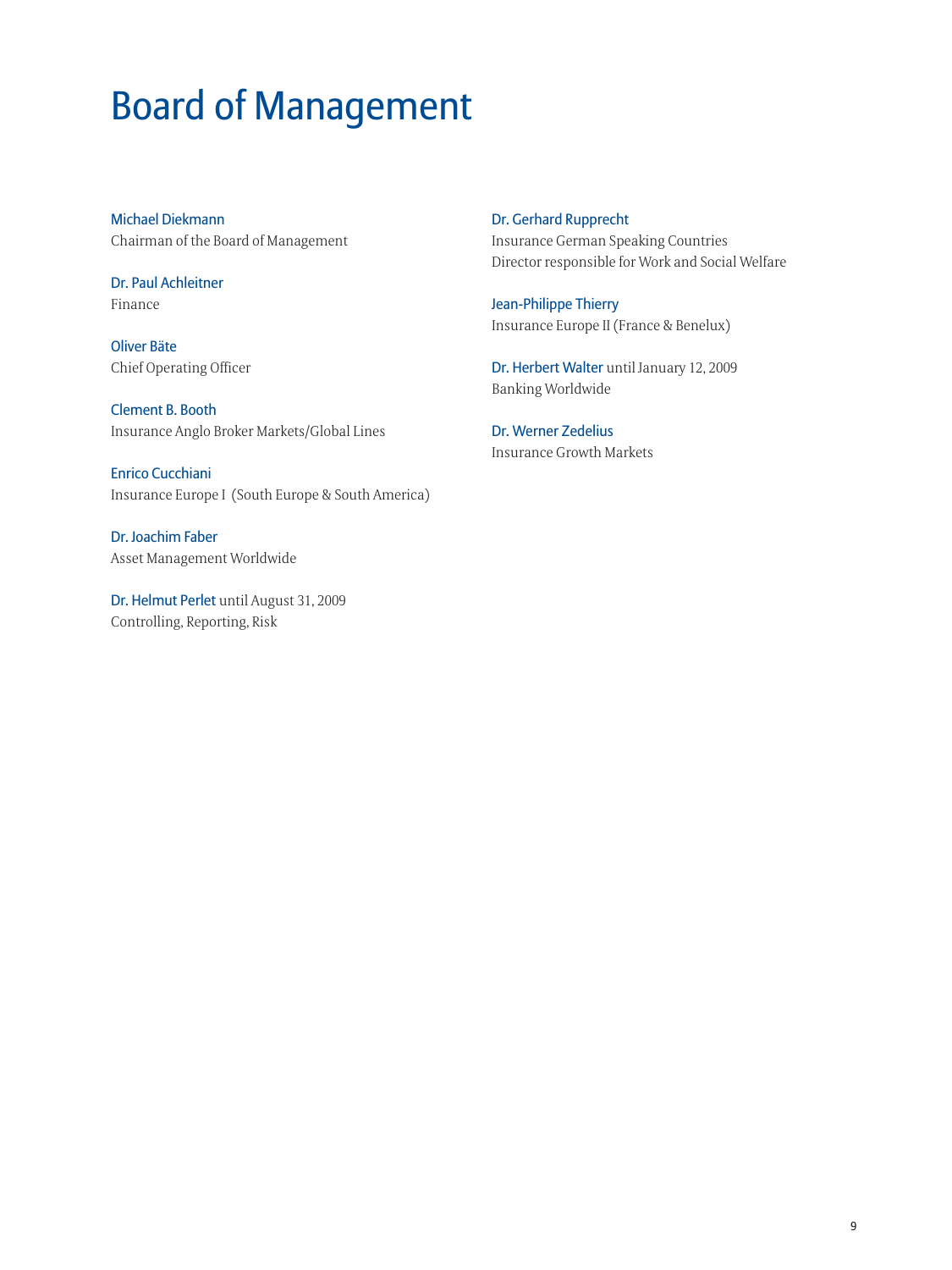[THIS PAGE INTENTIONALLY LEFT BLANK]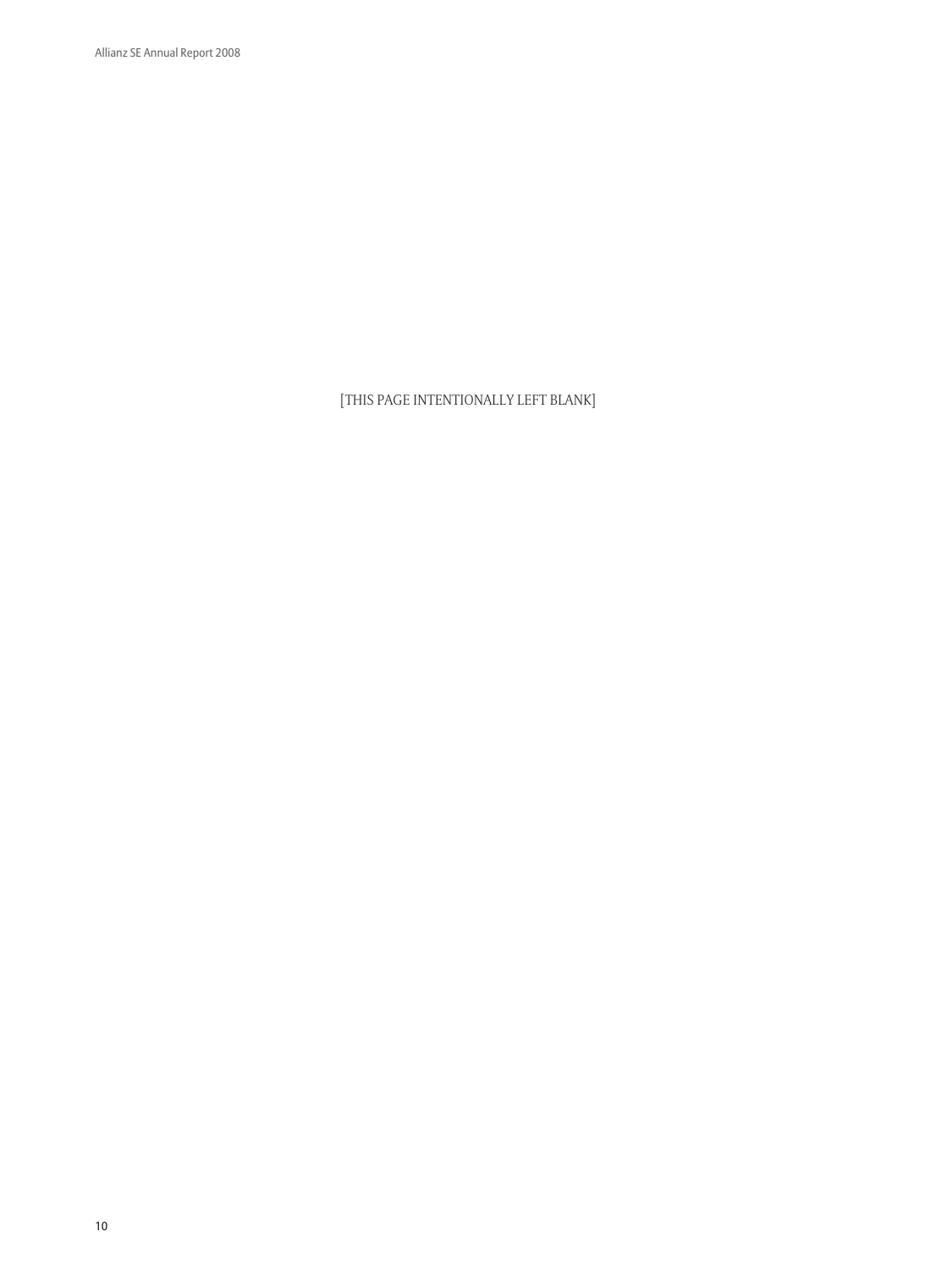## <span id="page-12-0"></span>Management Report of Allianz SE

To go directly to any chapter, simply click  $\triangleright$   $\triangleright$  on the headline or the page number

### **Content**

- [12 Executive Summary and Outlook](#page-13-0)
- 12 Earnings Summary
- [14 Proposal for Allocation of Profits](#page-15-0)
- 14 Business Outlook
- [15 Economic Outlook](#page-16-0)

#### [17 Operations by Reinsurance Lines of Business](#page-18-0)

#### 19 Balance Sheet Review

- [19 Condensed Balance Sheet](#page-20-0)
- 19 Investments
- 19 Shareholders' Equity
- [20 Insurance Reserves](#page-21-0)
- 20 Liabilities
- [21 Legal Structure and significant changes](#page-22-0)
- 21 Major Disposals
- 21 Major Acquisitions

#### 22 Risk Report

- [22 Risk Governance Structure](#page-23-0)
- [24 Internal Risk Capital Framework](#page-25-0)
- [27 Capital Management](#page-28-0)
- [29 Concentration of Risks](#page-30-0)
- [30 Market Risk](#page-31-0)
- [32 Credit Risk](#page-33-0)
- [35 Actuarial Risk](#page-36-0)
- [37 Business Risk](#page-38-0)
- [38 Other Risks](#page-39-0)
- [39 Outlook](#page-40-0)

#### 41 Remuneration Report

- [41 Board of Management remuneration](#page-42-0)
- [46 Remuneration of the Supervisory Board](#page-47-0)

#### 50 Other Information

- 50 Our Employees
- [50 Statement in Accordance with § 289 \(2\) No. 4 HGB](#page-51-0)
- 50 Statement in Accordance with § 289 (4) HGB and Explanations

#### Cautionary note regarding forward-looking statements

The statements contained herein may include statements of future expectations and other forward-looking statements that are based on management's current views and assumptions and involve known and unknown risks and uncertainties that could cause actual results, performance or events to differ materially from those expressed or implied in such statements. In addition to statements which are forward-looking by reason of context, the words "may", "will", "should", "expects", "plans", "intends", "anticipates", "believes", "estimates", "predicts", "potential", or "continue" and similar expressions identify forward-looking statements. Actual results, performance or events may differ materially from those in such statements due to, without limitation, (i) general economic conditions, including in particular economic conditions in the Allianz Group's core business and core markets, (ii) performance of financial markets, including emerging markets, and including market volatility, liquidity and credit events (iii) the frequency and severity of insured loss events, including from natural catastrophes

and including the development of loss expenses, (iv) mortality and morbidity levels and trends, (v) persistency levels, (vi) the extent of credit defaults, (vii) interest rate levels, (viii) currency exchange rates including the Euro/U.S. Dollar exchange rate, (ix) changing levels of competition, (x) changes in laws and regulations, including monetary convergence and the European Monetary Union, (xi) changes in the policies of central banks and/or foreign governments, (xii) the impact of acquisitions, including related integration issues, (xiii) reorganization measures, and (xiv) general competitive factors, in each case on a local, regional, national and/or global basis. Many of these factors may be more likely to occur, or more pronounced, as a result of terrorist activities and their consequences. The matters discussed herein may also be affected by risks and uncertainties described from time to time in Allianz SE's filings with the U.S. Securities and Exchange Commission. The company assumes no obligation to update any forward-looking statement.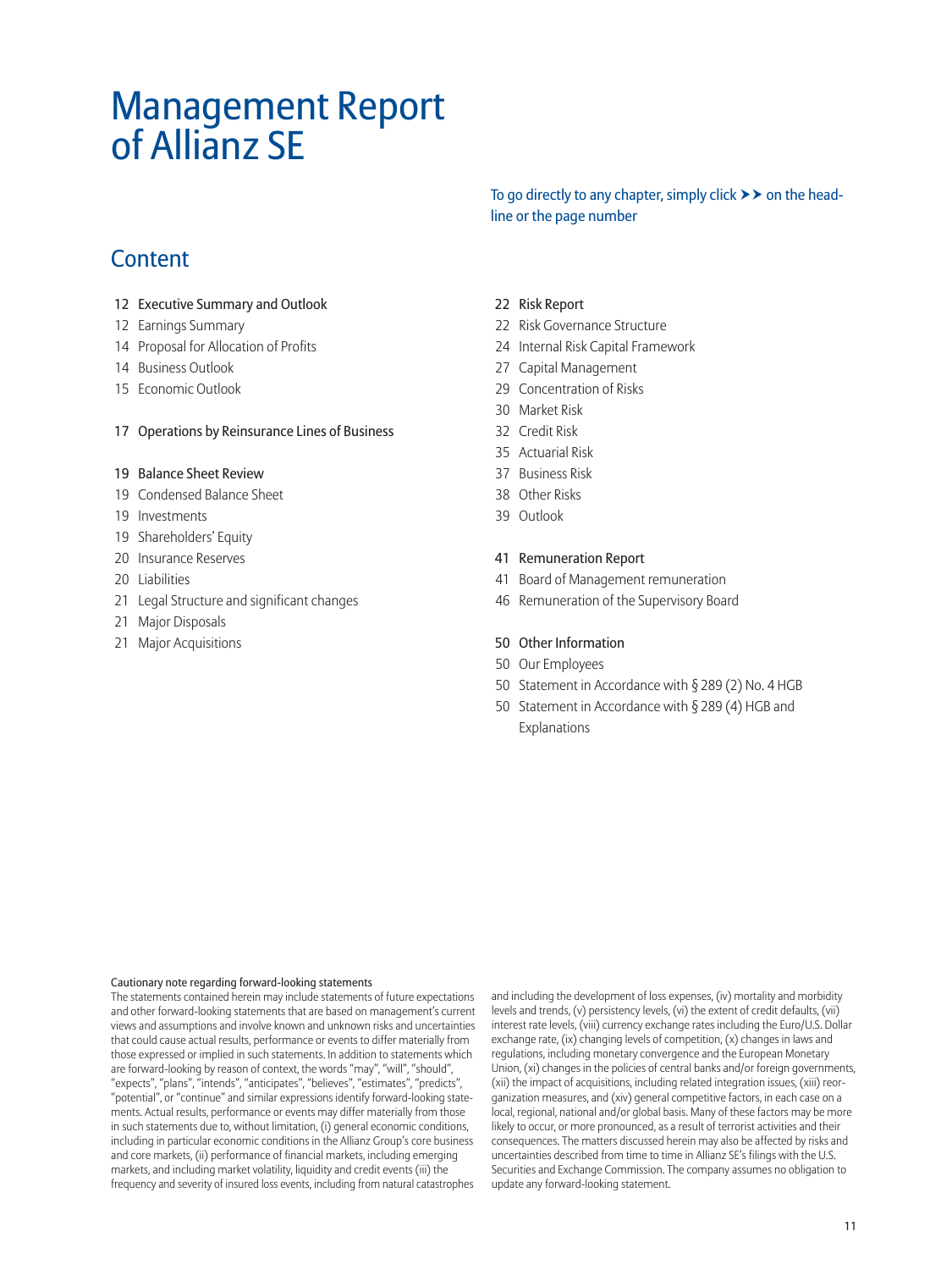## <span id="page-13-0"></span>Executive Summary and Outlook

- Net underwriting result reduced to  $\in$  187 million.
- Net income of  $\in$  1,582 million after  $\in$  8,399 million loss from the sale of the Dresdner Bank AG.
- $-$  Proposed dividend of  $\in$  3.50 per share.

## Earnings Summary

### Condensed income statement

|                                                                           | 2008<br>€ mn | 2007<br>€ mn |
|---------------------------------------------------------------------------|--------------|--------------|
| Gross premiums written                                                    | 3,449        | 3,533        |
| Premiums earned (net)                                                     | 2,823        | 2,396        |
| Claims (net)                                                              | (1,898)      | (1, 507)     |
| Underwriting expense (net)                                                | (796)        | (658)        |
| Other technical reserves (net)                                            | 58           | 47           |
| Net underwriting result                                                   | 187          | 278          |
| Change in claims equalization and similar<br>reserves                     | (255)        | 110          |
| Net underwriting result after<br>claims equalization and similar reserves | (68)         | 388          |
| Investment result                                                         | 2,130        | 4,136        |
| Allocated interest return                                                 | (134)        | (167)        |
| Other non-underwriting result                                             | (927)        | (285)        |
| Non-underwriting result                                                   | 1,069        | 3,684        |
| Income before taxes                                                       | 1,001        | 4,072        |
| Taxes                                                                     | 581          | 522          |
| Net income                                                                | 1,582        | 4,594        |

### Net underwriting result

The positive net underwriting result decreased to  $\rm \epsilon$  187 million (2007: € 278 million).

The 2.4% decline in gross premiums written to  $\in$  3,449 million was mainly due to reduced internal reinsurance business of a large treaty from Allianz Sachversicherung by  $\epsilon$  234 million. This was partially offset by our newly founded Zurich branch with  $\in$  171 million including an external reinsurance portfolio taken over from Allianz Suisse as of January 1, 2008.

The  $\bold{preminus\,}$  carned net increased by  $\in$  427 million largely driven by an increase in the net retention to 83.0 %.

The accident year loss ratio net in Property-Casualty reinsurance reduced by 1.1 percentage points to 66.3 %. Despite several natural catastrophe claims in Germany, Australia and China the overall level of natural catastrophe claims was lower than in 2007 which included the heavy winter storm 'Kyrill'. In combination with a positive run-off result of € 118 million (2007: € 197 million), the calendar year claims ratio net increased to 61.6 % (2007: 57.8 %).

The expense ratio net for our Property-Casualty reinsurance increased to 29.3 % (2007: 28.4 %). The acquisition expense ratio increased to 27.5% (2007: 27.2%) due to a change in the business mix. The administration expense ratio increased to 1.8 % (2007: 1.2 %), attributable to the addition of further experts to handle and steer the additional business and to project-driven one-off expenses.

### Net underwriting result after claims equalization and similar reserves

The increase of claims equalization and similar reserves by  $\rm \epsilon$  255 million was mainly driven by the Fire reinsurance business and leads to a loss of  $\epsilon$  68 million. In 2007 a similar increase in Fire by  $\epsilon$  176 million had been overcompensated by the release of the reserve for the Aviation, aircraft and spacecraft liability line by  $\in$  297 million.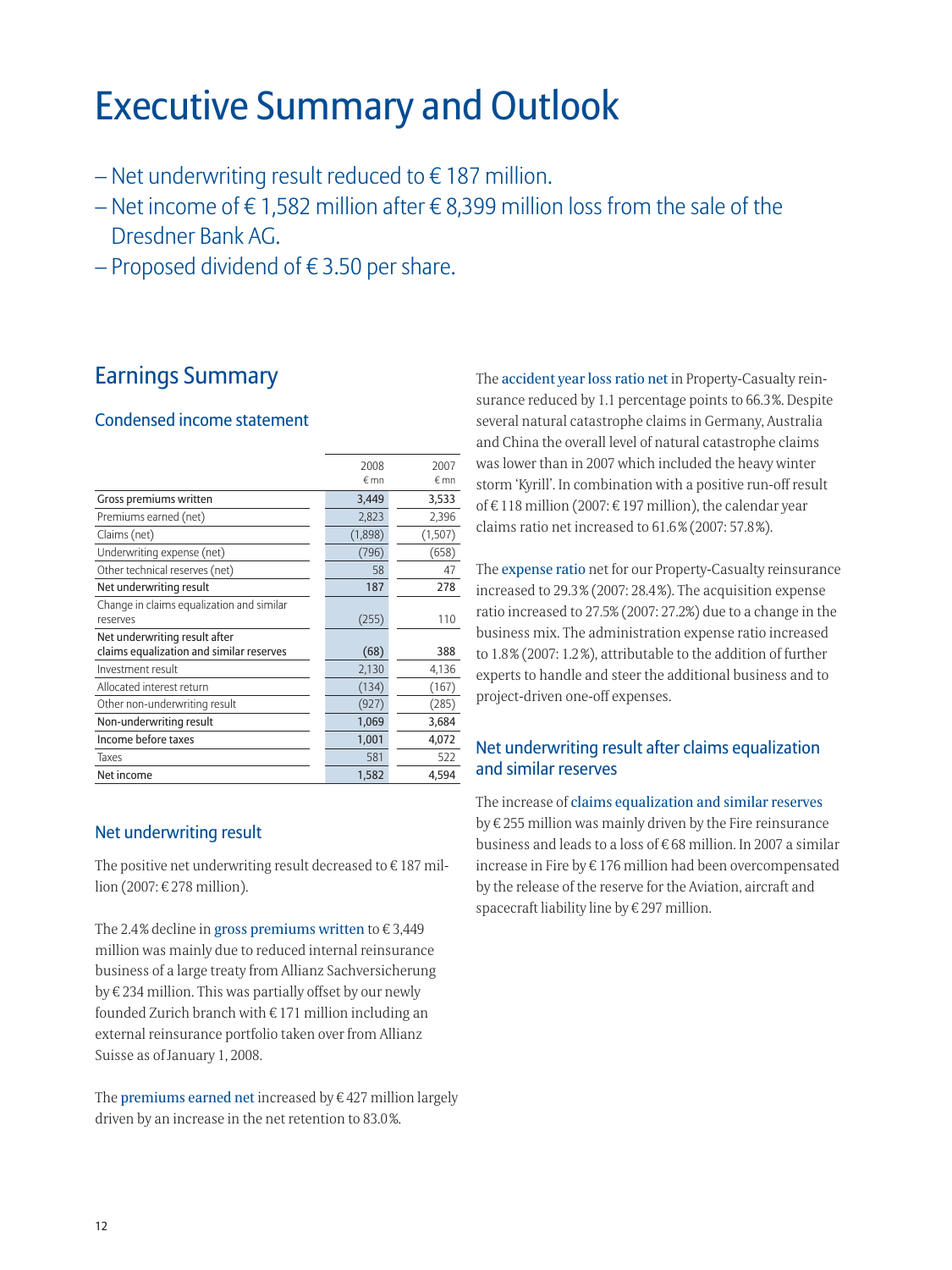### <span id="page-14-0"></span>Non-underwriting result

The  $\mathop{\mathsf{non-} \text{underwriting}}$  result decreased by  $\in$  2,615 million to  $\rm \epsilon$  1,069 million, mainly driven by a significantly lower investment result.

### Investment result

The investment result decreased by  $\in$  2,006 million to  $\rm \epsilon$  2,130 million. Large losses from the sale of the Dresdner Bank AG participation (€ 8,399 million), lower profit transfer from Allianz Deutschland AG (€ 1,849 million) and higher impairment charges on subsidiaries and other investments  $(\in$  1,028 million) were partially offset by an up-streaming of retained earnings ( $\in$  8,298 million).

The sale of our investment in Dresdner Bank AG closed on January 12, 2009. Therefore, the carrying value of our participations in Dresdner Bank AG as of December 31, 2008, were impaired to the level of consideration received by certain Group companies<sup>1)</sup>.

### Loss from the sale

|                                          | € mn    |
|------------------------------------------|---------|
| Carrying Value of Dresdner Bank AG       |         |
| at certain Group companies <sup>1)</sup> | 13.940  |
| Consideration received                   | (5,541) |
| Loss                                     | 8.399   |

### Consideration received

|                                                | € mn  |
|------------------------------------------------|-------|
| Cash                                           | 2.998 |
| Fair value of cominvest Group <sup>2)</sup>    | 652   |
| Fair value of Commerzbank shares <sup>2)</sup> | 1444  |
| Distribution rights                            | 447   |
| <b>Total</b>                                   | 5.541 |

Allianz SE received a  $\in$  5,541 million consideration by profit transfer agreements, which represents 93.2% of the  $\epsilon$  5,945 million total consideration received by the Allianz Group. Allianz SE and Group companies with which Allianz SE maintains profit transfer agreements, had carrying values of  $\in$  13,940 million, resulting in losses of  $\in$  8,399 million.

These losses are shown in the following line items:

| Expenses from losses taken over               |         |
|-----------------------------------------------|---------|
| Allianz Finanzbeteiligungs GmbH               | (8,050) |
| Allianz Deutschland AG                        | (95     |
| Impairment of Allianz Finanzbeteiligungs GmbH | 254     |
| Total                                         | 8.399   |

Income from profit transfer agreements declined by 54.8 % to  $\epsilon$  1,828 million. This is primarily attributable to lower profit transfer from Allianz Deutschland AG, which decreased by  $\epsilon$  1,849 million to  $\epsilon$  1,597 million coming from the extraordinary high level of 2007.

The increase of depreciations and impairments of investments by  $\epsilon$  1,028 million to  $\epsilon$  1,561 million stemmed mainly from our investments in ROSNO ( $\epsilon$  342 million), Allianz Global Investors AG ( $\epsilon$  327 million)<sup>3)</sup>, Allianz Finanzbeteiligungs GmbH ( $\rm \in$  254 million) and other strategic investments.

Realized gains increased by  $\epsilon$  8,621 million to  $\epsilon$  9,301 million, primarily due to gains in connection with up-streaming of retained earnings in the course of the aggregation of our Western European insurers ( $\epsilon$  8,298 million). In addition, we recorded a gain of  $\epsilon$  541 million by closing hedging transactions, while realized gains from sales of shares in listed companies were down by  $\epsilon$  143 million compared to the previous year.

### Income from affiliated enterprises and participations

improved by  $\epsilon$  521 million to  $\epsilon$  1,725 million. Dividend payments from Allianz of America Inc. contributed significantly to this result with a total amount of  $\epsilon$  1,322 million (2007:  $\mathop{\mathrm{\epsilon}}$  0 million).

Expenses for the management of investments, interest and other investment-related expenses went down by  $\epsilon$  131 million, because the interest expenses for internal and external debt incurred in connection with last year's AGF minority buy-out were reduced.

<sup>&</sup>lt;sup>1)</sup> Certain Group companies which maintain a profit transfer agreement with Allianz SE.

<sup>&</sup>lt;sup>2)</sup> Fair value measured according to IDW S1 methodology required by German accounting standards. For details please refer to "Accounting, Valuation and Calculation Method"

<sup>&</sup>lt;sup>3)</sup> Impairment of the shares held by Allianz SE directly. Regarding the impairment of the shares held indirectly see Notes to the Financial Statements, Note No. 24.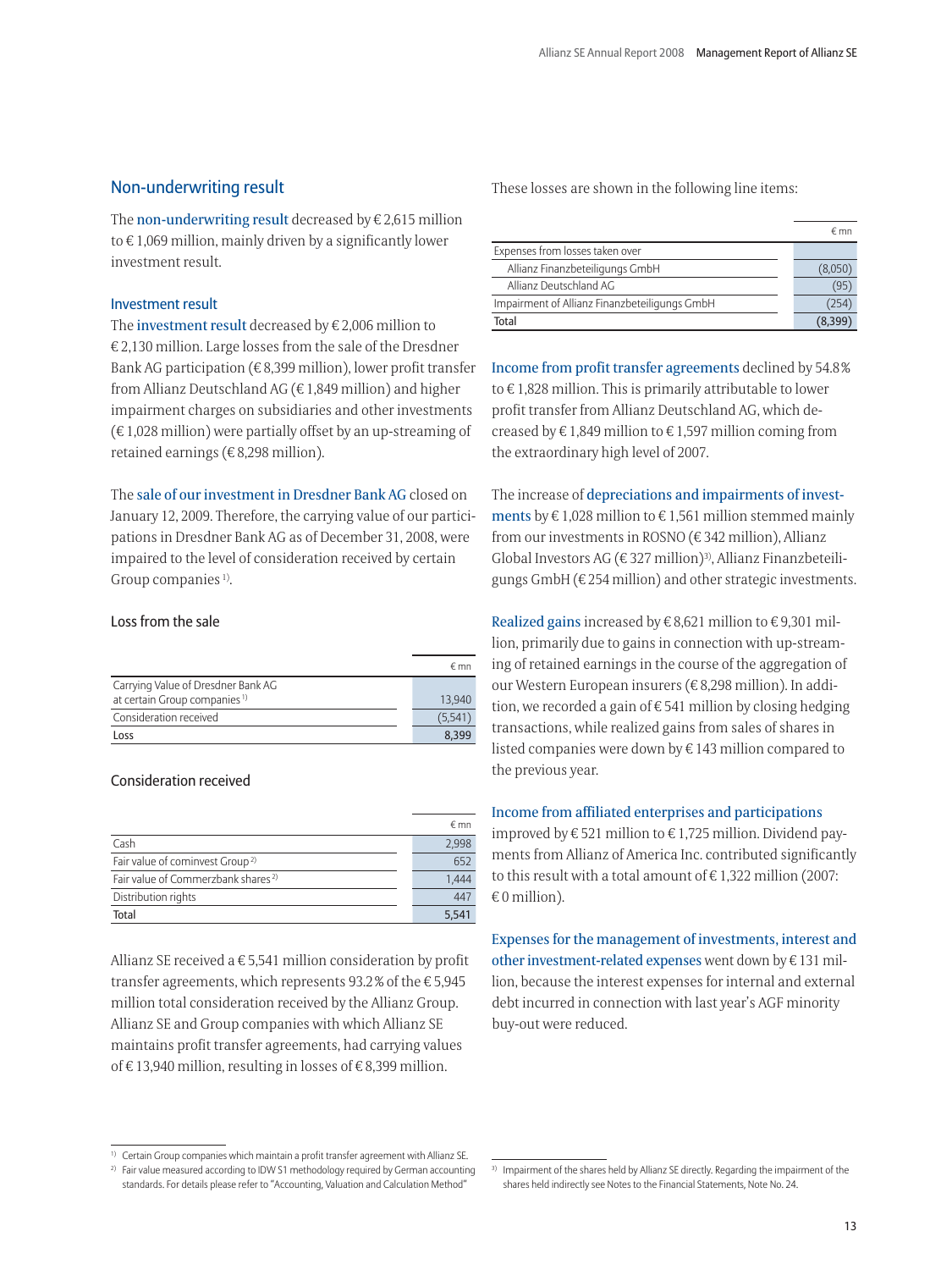### <span id="page-15-0"></span>Breakdown of investment result

|                                                                                                       | 2008<br>€ mn | 2007<br>€ mn | Change<br>€ mn |
|-------------------------------------------------------------------------------------------------------|--------------|--------------|----------------|
| Investment income                                                                                     |              |              |                |
| Income from profit transfer<br>agreements                                                             | 1,828        | 4,046        | (2,218)        |
| Income from affiliated enter-<br>prises and participations                                            | 1,725        | 1,204        | 521            |
| Income from other<br>investments                                                                      | 995          | 914          | 81             |
| Realized gains                                                                                        | 9,301        | 680          | 8,621          |
| Income from reversal of<br>impairments                                                                | 65           | 52           | 13             |
| Subtotal                                                                                              | 13,914       | 6,896        | 7,018          |
| <b>Investment Expenses</b>                                                                            |              |              |                |
| Expenses for the manage-<br>ment of investments, interest<br>and other investment-related<br>expenses | (1,705)      | (1,836)      | 131            |
| Depreciations and                                                                                     |              |              |                |
| impairments of investments                                                                            | (1, 561)     | (533)        | (1,028)        |
| Realized losses                                                                                       | (335)        | (335)        |                |
| Expenses for losses taken over                                                                        | (8, 183)     | (56)         | (8, 127)       |
| Subtotal                                                                                              | (11, 784)    | (2,760)      | (9,024)        |
| Total                                                                                                 | 2,130        | 4,136        | (2,006)        |

#### Other non-underwriting result

The other non-underwriting result decreased from  $\epsilon$  (285) million to  $\in$  (927) million. Major drivers were foreign currency translation differences ( $\rm \epsilon$  444 million) primarily stemming from liabilities denominated in U.S. Dollar and increased provisions for financial guarantees (€ 127 million).

### Taxes and net income

As far as legally allowed Allianz SE serves as the head of the tax group for German subsidiaries with the exception of e.g. Allianz Lebensversicherungs-AG, Allianz Private Krankenversicherungs-AG and Dresdner Bank AG. Allianz SE files consolidated tax returns for this German insurance tax group.

Due to its activities as a financial holding, Allianz SE has significant tax losses carried forward whereas the majority of the other tax Group companies record significant taxable income. Therefore, Allianz SE was reimbursed in 2008 by these Group companies with  $\rm \epsilon$  607 million (2007:  $\rm \epsilon$  690 million) for the utilization of the tax losses.

Allianz SE is subject to German minimum taxation rules resulting in a current tax charge of  $\epsilon$  26 million.

After the positive tax result net income amounted to  $\in$  1,582 million (2007: € 4,594 million).

## Proposal for Allocation of Profits

The Board of Management and the Supervisory Board propose that the available net earnings ("Bilanzgewinn") of Allianz SE of  $\in$  1,585,675,000 for the fiscal year 2008 be appropriated as follows:

– Distribution of a dividend of  $\in$  3.50 per no-par share entitled to a dividend: € 1,585,675,000.

To the extent Allianz SE holds own shares on the day of the Annual General Meeting, which are not entitled to dividends pursuant to § 71 b AktG, the amount attributable to such shares shall be carried forward.

### Business Outlook

For 2009, we assume a stable interest income. However, due to the current market conditions realized gains, impairments and defaults cannot be forecasted.

We anticipate increased insurance business volume from Group-internal as well as Third-Party business.

During the renewal of reinsurance contracts for 2009 the rates and conditions remained stable or even improved in areas which experienced a high loss burden in 2008, so that the agreements closed remained at a technically acceptable level.

For 2009, we expect a positive net underwriting result.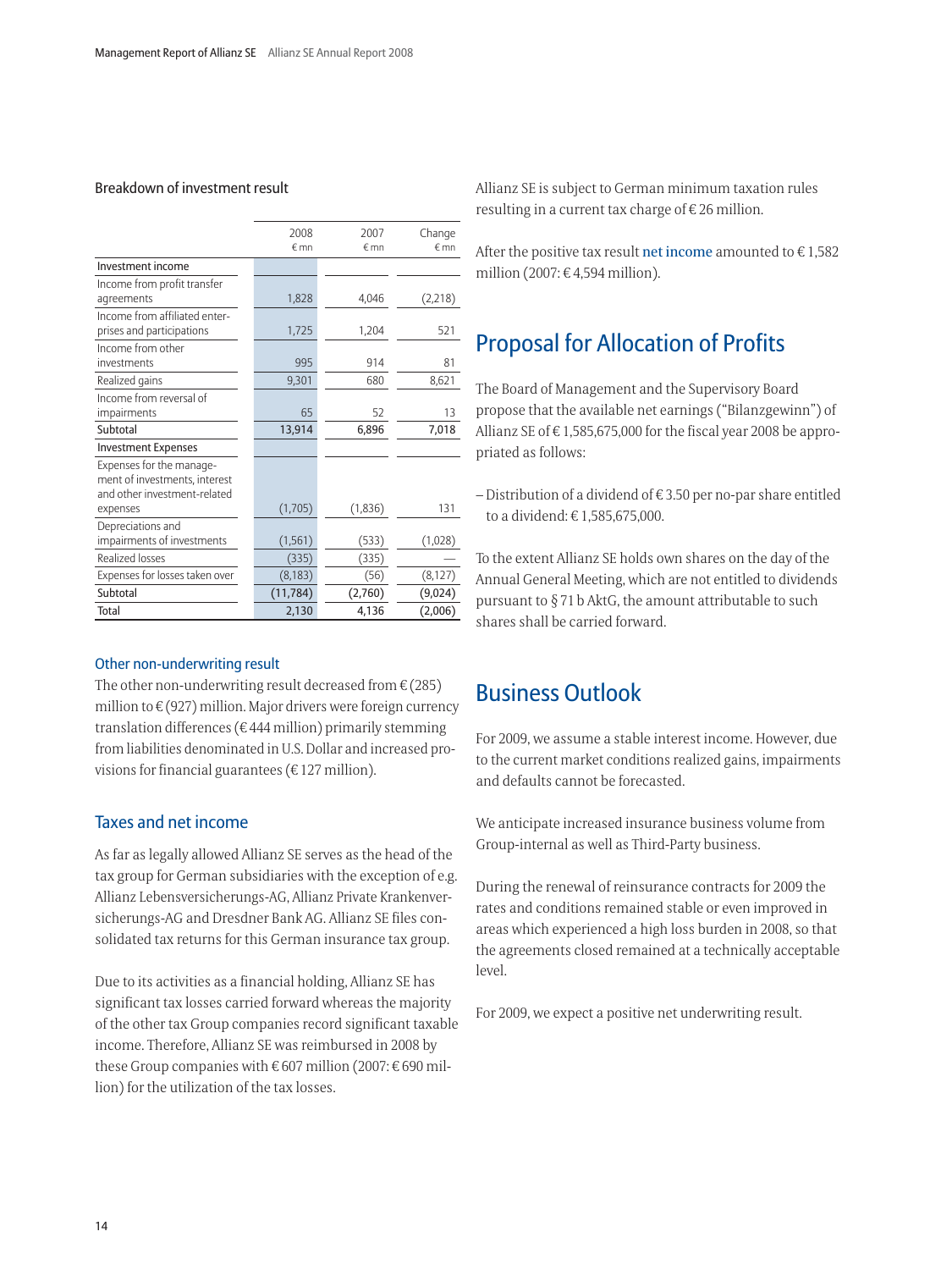## <span id="page-16-0"></span>Economic Outlook

### Continuing uncertainty

In the year under review, the global economy entered the deepest recession it has seen in decades. The situation is not expected to stabilize until sometime later in 2009, not least because of the time lag for the massive global expansion of monetary and fiscal policy to have an effect. Nevertheless despite these policy actions, gross national product in the industrialized countries is expected to fall for the year as a whole. In contrast, we expect the emerging economies to grow overall. The financial markets will not be calm in 2009. The distortions from the boom years have not yet fully worked through, particularly in the banking sector. The process of adjustment and consolidation that is required will continue to create an atmosphere of great uncertainty in the markets. Central banks and governments remain obligated to avert the risk of a systemic crisis. Taken together, these developments create a very challenging environment for financial services providers in 2009.

### Stabilization

We believe that, following an expansion of a good 2% last year, the global economy will not grow in 2009 (even including the emerging markets). We expect the industrialized countries to shrink by about 1.5 %, while growth will slow down to around 2.5 % (2008: 6 %) in the emerging markets.

The performance in the emerging markets, however, will be very uneven. Asia remains the most dynamic region, with gains of 3 %. China leads the way here, although it is expected to turn in its lowest growth rate since 1990. We estimate growth in Eastern Europe at 1 %, primarily because recent growth in many Eastern European countries has been financed by the rapid expansion of credit, partly in foreign currencies. These countries have been hit so hard by the financial crisis that some of them have already turned to the International Monetary Fund and the European Union for support. Latin America (with the exception of Mexico) seems to be handling the crisis somewhat better; we expect growth of 2 % there in 2009.

The gross national product in all the industrialized countries will shrink in 2009. We estimate the drop in Japan at 2 %. Although the Japanese economy itself has been relatively untouched by the financial crisis, its dependence on export demand will have a noticeable impact on the economy's performance, given the current environment. The same will hold true for Germany, where we expect economic activity to decline by 1.5 %. Also the economy of the United States will shrink in 2009. We forecast a drop of about 1.5 % there. However, the negative figures for the entire year obscure the fact that a gradual stabilization is expected to take place in the course of the year. The industrialized countries should be back on the path to growth in the second half of the year. There are three reasons – all of them valid globally – that such a recovery is likely: extensive public economic programs designed to stimulate demand, low interest rates resulting from an extremely expansionary monetary policy and a major gain in consumer purchasing power due to the significant drop in commodity prices.

The financial markets will remain uncertain in 2009 because of heavy losses, particularly in the banking sector. Additional public measures may be required to stabilize the financial sector. In any case, a rapid normalization of the markets is not foreseen, but we expect investor confidence to return if the economy picks up during the year. Given the rapid increase in government indebtedness, the focus will likely shift to inflation and rising interest rates. An economic recovery should have a positive impact on the equity markets.

### Challenging environment for financial services providers

Financial services providers will continue to face major challenges in 2009 as a result of the global economic crisis. The most obvious of these are gloomy economic prospects, possible impairments on all types of securities and the loss of consumer confidence. It is imperative that providers restore their customers' faith in a reliable long-term partnership.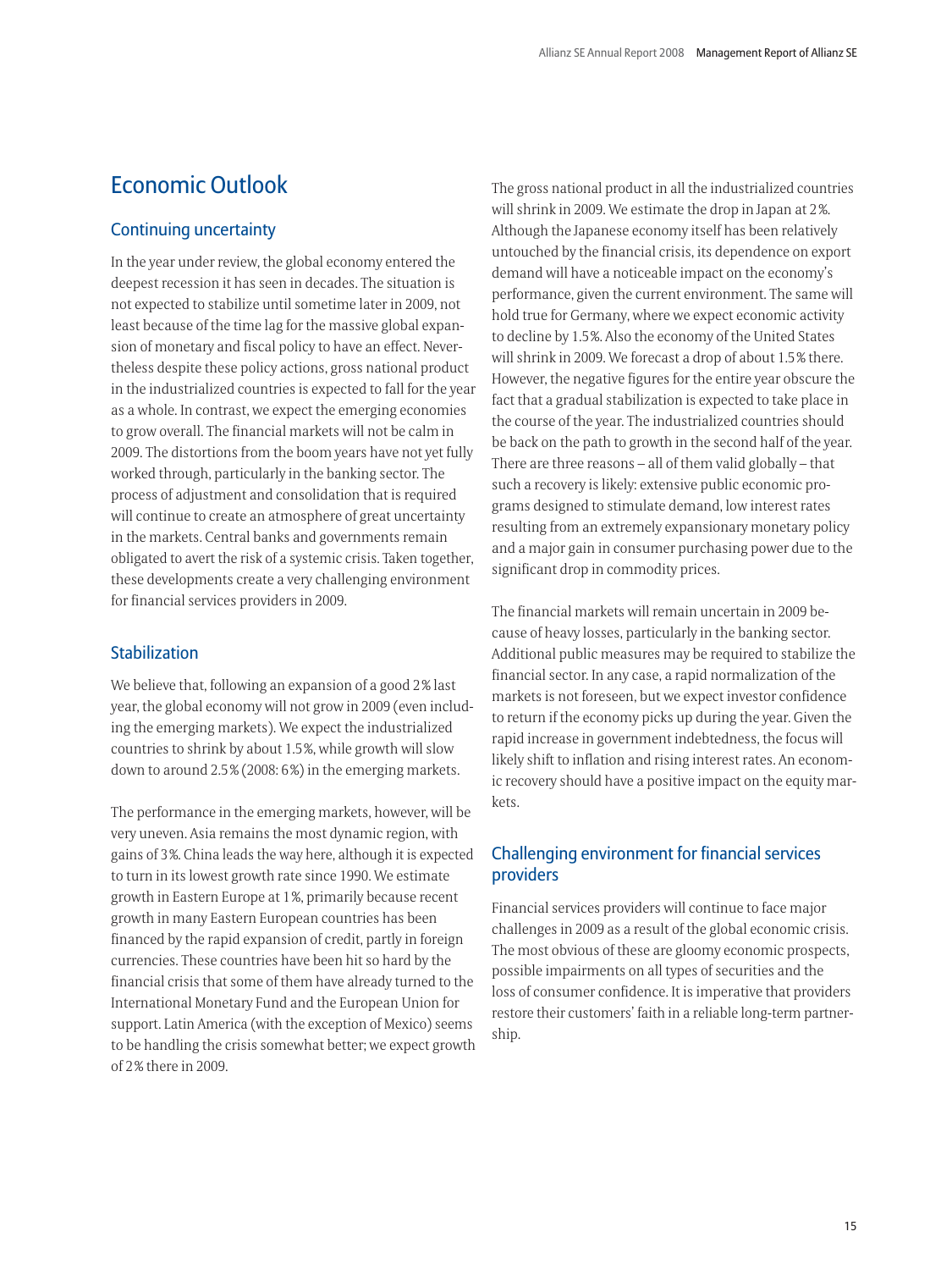Property-Casualty will likely see new business slowing because of the weak economy; individual sectors such as credit insurance are being directly affected by the crisis. The difficulties on the capital markets and, in particular, the low interest rates could increase pricing discipline among providers.

The aging of society continues. Sustainable retirement and healthcare cannot be built solely on a pay-as-you-go basis (inter-generational contract) – capital markets are required. The long term fundamentals of the Life/Health insurance operations remain intact, but they will be affected by how effectively mandatory health insurance systems are complemented by privately funded health insurance.

Asset Management operations once again have a solid long-term growth and profit outlook, too. First, however, the fund industry will need to provide convincing arguments to customers wary of highly volatile markets.

2009 will clearly be an extremely difficult year for banks. After the direct impact of the financial crisis, additional impairments are now threatening the traditional lending business, where more defaults are expected during the economic downturn. In 2009, banks will attempt to shore up liquidity and capital, though it is far from clear how long it will take for the changed regulations to provide relief and the degree of impact these changes will have.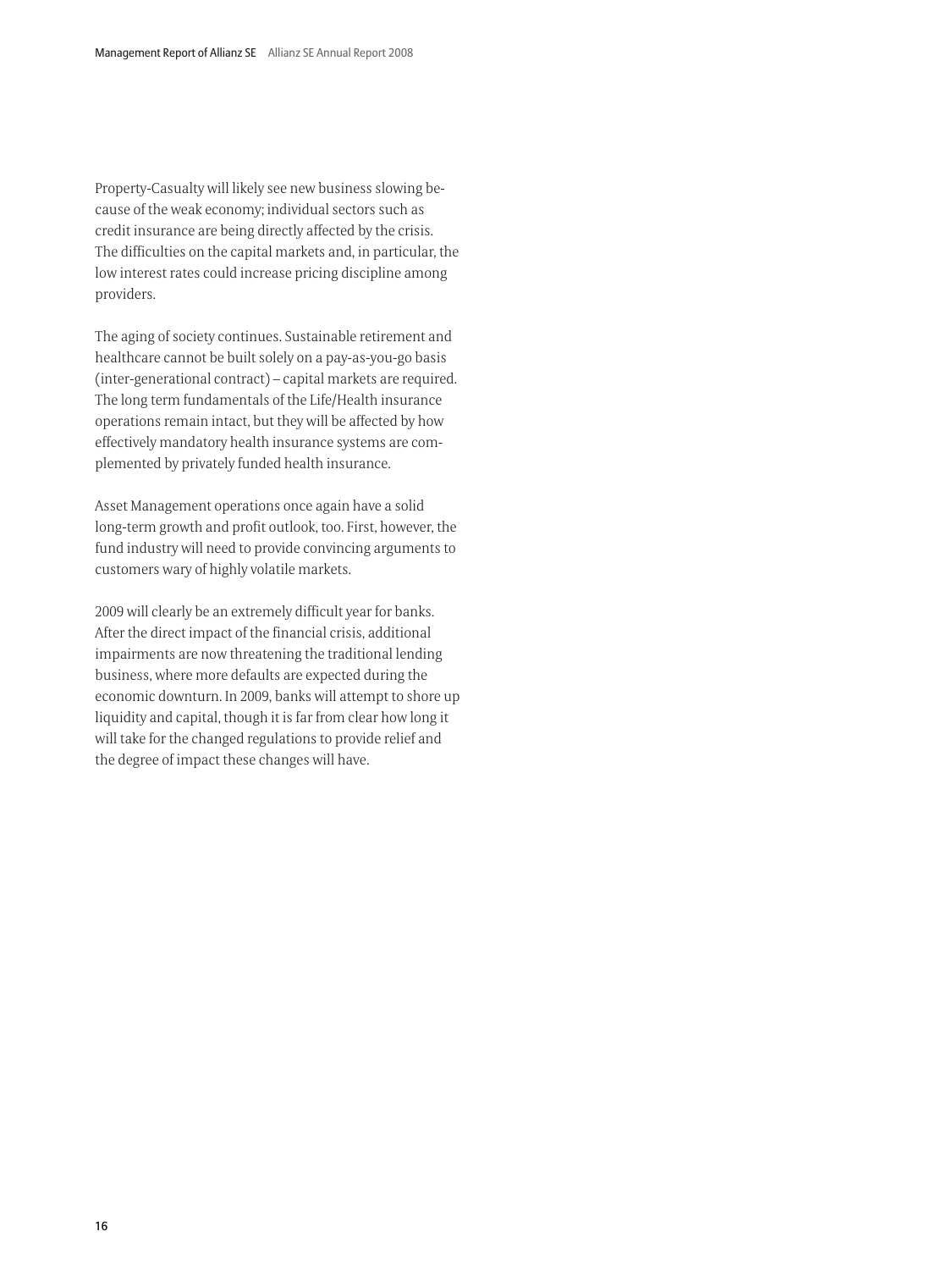## <span id="page-18-0"></span>Operations by Reinsurance Lines of Business

Gross premiums written originate primarily from Group companies. They decreased in the fiscal year 2008 by 2.4 % to  $\rm \epsilon$  3,449 million for the following main reasons:

- Allianz Sachversicherung increased its self-retention under internal quota share contracts, leading to lower premium volume of  $\epsilon$  234 million.
- $-$  The newly founded branch Zurich contributed  $\in$  171 million of additional premium income, building upon the external reinsurance business which was taken over from Allianz Suisse as of January 1, 2008.

|                                                |                | Gross premiums     |                |              | Combined ratio<br>P&C only |              | Change in claim equaliza-<br>tion and similar reserves |              | Net underwriting result |  |
|------------------------------------------------|----------------|--------------------|----------------|--------------|----------------------------|--------------|--------------------------------------------------------|--------------|-------------------------|--|
|                                                | 2008<br>€mn    | 2007<br>$\n  mn\n$ | Change<br>in % | 2008<br>in % | 2007<br>in%                | 2008<br>€ mn | 2007<br>€mn                                            | 2008<br>€ mn | 2007<br>€ mn            |  |
| Fire                                           | 708            | 598                | 18.4           | 75.2         | 64.1                       | (194)        | (176)                                                  | (57)         | (38)                    |  |
| Motor                                          | 661            | 764                | (13.5)         | 105.0        | 93.0                       | (19)         | (10)                                                   | (47)         | 10                      |  |
| Personal accident                              | 282            | 315                | (10.5)         | 89.0         | 79.8                       | (2)          | (8)                                                    | 26           | 22                      |  |
| Life                                           | 279            | 316                | (11.7)         | n/a          | n/a                        |              |                                                        | (46)         | 23                      |  |
| Liability                                      | 279            | 298                | (6.4)          | 91.7         | 67.8                       | (20)         | (37)                                                   |              | 24                      |  |
| Engineering                                    | 216            | 226                | (4.4)          | 84.1         | 90.1                       |              | --                                                     | 31           | 18                      |  |
| Credit and bond                                | 181            | 124                | 46.0           | 125.8        | 81.6                       | 31           | 25                                                     | (14)         | 47                      |  |
| Household and homeowner                        | 149            | 175                | (14.9)         | 112.2        | 104.2                      |              | --                                                     | (13)         | (9)                     |  |
| Marine                                         | 113            | 101                | 11.9           | 74.6         | 115.2                      | (22)         | 13                                                     |              |                         |  |
| Legal expenses                                 | 71             | 81                 | (12.3)         | 97.0         | 84.1                       |              | $\overline{2}$                                         |              | 9                       |  |
| Health                                         | 42             | 55                 | (23.6)         | n/a          | n/a                        |              | _                                                      |              | 4                       |  |
| <b>Business interruption</b>                   | 18             | 20                 | (10.0)         | 96.3         | 102.5                      |              | 19                                                     |              | 18                      |  |
| Aviation, aircraft and<br>spacecraft liability | $\overline{9}$ | (6)                | n/a            | 64.1         | 108.4                      | (4)          | 297                                                    |              | 296                     |  |
| Other lines                                    | 441            | 466                | (5.4)          | 92.7         | 105.8                      | (25)         | (15)                                                   | 43           | (36)                    |  |
| <b>Total</b>                                   | 3,449          | 3,533              | (2.4)          | 90.9         | 86.2                       | (255)        | 110                                                    | (68)         | 388                     |  |

### Gross premiums and net underwriting result by reinsurance lines of business for fiscal years 2008 and 2007

Gross Premiums in Motor, Liability, Personal Accident, Business Interruption, Household and homeowner, Legal expenses and Other reinsurance reduced compared to 2007 predominantly due to the increased self-retention of Allianz Sachversicherung.

Premium income in fire reinsurance increased by 18.4% to  $\epsilon$  708 million, mainly due to the additional third party business underwritten in the Zurich branch. The level of claims increased especially in Europe and the Asia-Pacific region (floods and a hailstorm in Australia as well as a snowstorm and the earthquake in China causing losses of  $\epsilon$  30 million and  $\epsilon$  15 million respectively). Apart from that an overall lower level of accident year claims and a positive run-off result contributed to the increased but still favorable Combined Ratio of 75.2 %. These effects were outweighed by higher additions to the claims equalization and similar reserves of € 194 million (2007: € 176 million). The need for

the increase in the claims equalization reserve stems from the increase in net premiums in this line and the fact that the loss ratio continues to be clearly below the average loss ratio for the last 15 years.

Premium income in motor reinsurance fell by 13.5 % to  $\rm \epsilon$  661 million. The Combined Ratio worsened due to a significantly increased level of accident year loss ratio compared to 2007 in particular driven by adverse development due to a hail storm, pricing pressure and negative fleet business in Germany.

In personal accident reinsurance our premium income decreased by 10.5% to  $\epsilon$  282 million. The positive underwriting result was nearly unchanged.

In life reinsurance the premium volume decreased to  $\epsilon$  279 million (2007:  $\epsilon$  316 million) mainly caused by lower income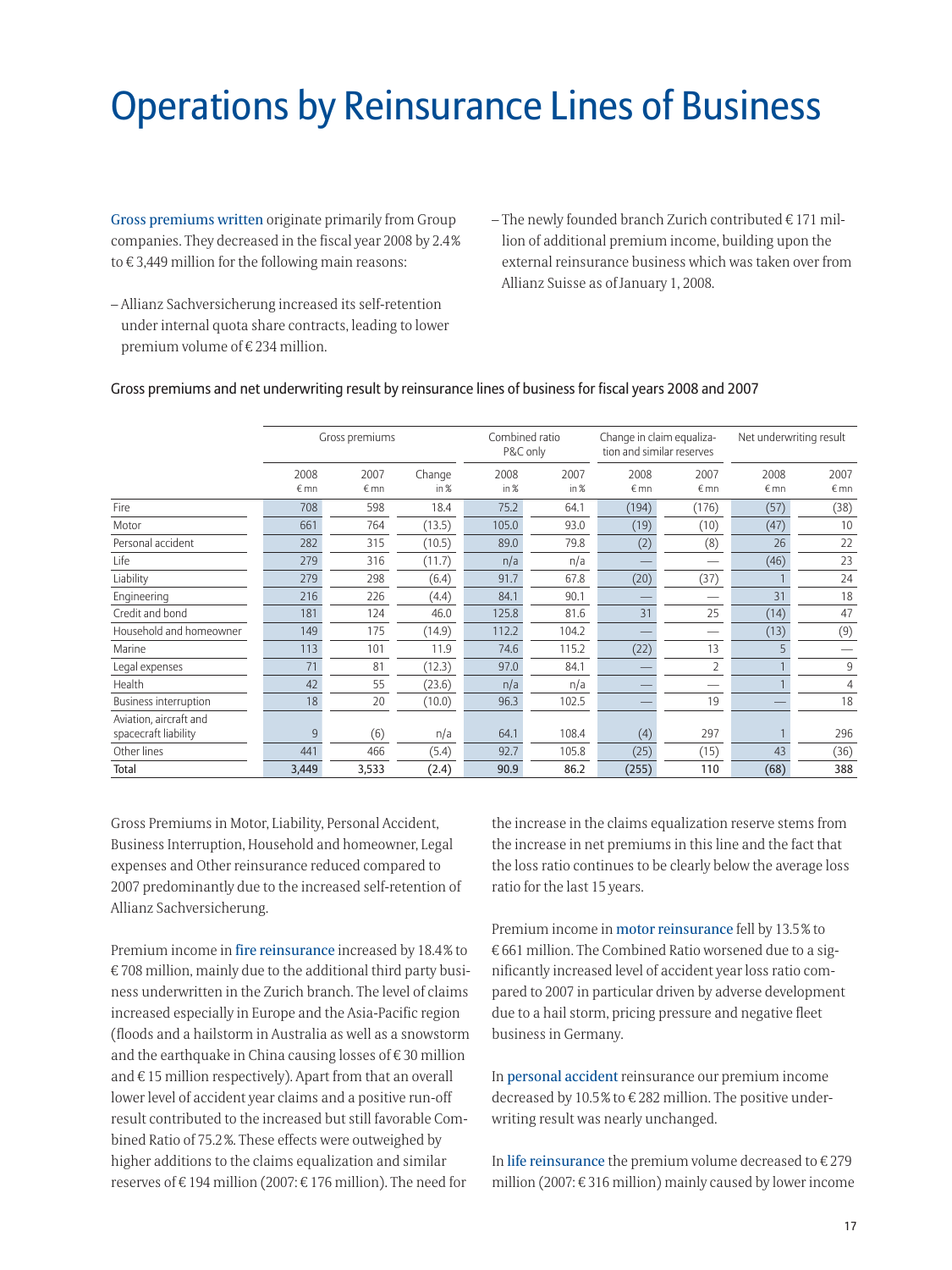from the Asia-Pacific region. The underwriting result was burdened with  $\epsilon$  52 million from the variable annuity business written from our subsidiary in Japan. The financial guarantees given as part of these products to our ultimate clients were largely hedged. Including the result of these hedges, shown in the investment result of the profit and loss statement, the overall loss from this business was re $duced to  $\epsilon$  13 million. The financial crisis also led to an$ additional  $\epsilon$  16 million run-off loss under an old reinsurance contract covering external U.S. variable annuity business.

Premium income in liability reinsurance decreased by  $\rm \epsilon$  19 million to  $\rm \epsilon$  279 million. The combined ratio increased substantially due to a higher level of claims in Germany.

Premium income from engineering reinsurance was down by 4.4 % mainly as a consequence of reduced business from third parties. The Combined Ratio developed favorably, pushing the result to  $\in$  31 million up from  $\in$  18 million in 2007.

The premium volume in credit and bond reinsurance increased by 46.0% to  $\epsilon$  181 million due to additional premium ceded by Euler Hermes. The result of this line of business deteriorated due to a rapidly increasing level of insolvencies given the shortage of liquidity in the credit markets.

Revenues from household and homeowner reinsurance reduced by 14.9% to  $\epsilon$  149 million. The clearly improved result from Allianz Sachversicherung was outweighed by losses from external clients, which lead to an increase in the Combined Ratio.

Premium income in marine reinsurance increased by  $11.9\%$  to  $\epsilon$  113 million due to additional external business written by our Zurich branch. The run-off developed clearly better than in 2007 which accordingly improved the Combined Ratio to 74.6 %. This was almost fully offset by higher additions to the claims equalization and similar reserves of  $\mathop{\varepsilon}$  22 million (2007: release of  $\mathop{\varepsilon}$  13 million).

The premium income of legal expenses reinsurance reduced by  $\epsilon$  10 million. The Combined Ratio suffered from a higher accident year loss and a lower run-off result at Allianz Sachversicherung.

Premiums from  $\bm{\mathrm{health}}$  reinsurance decreased to  $\bm{\varepsilon}$  42 million compared to  $\epsilon$  55 million a year ago following the termination of a treaty with Koç Allianz Sigorta.

The Combined Ratio in the small line business interruption reinsurance was lower than in 2007. However, the underwriting result decreased, as the level of the claims equalization and similar reserves remained stable whereas in 2007 a release of  $\epsilon$  19 million was booked.

Premium volume from aviation reinsurance increased to  $\mathop{\varepsilon}\nolimits$ 9 million from new business with Allianz Global Corporate & Specialty AG and external clients. The underwriting result net amounted to  $\epsilon$  1 million. The 2007 result had been boosted by the release of the equalization reserve of  $\mathop{\varepsilon}\nolimits$ 297 million.

In the 'Other reinsurance lines', premium volume reduced by  $\epsilon$  25 million to  $\epsilon$  441 million. The underwriting result turned positive due to a reduced level of natural catastrophe claims.

'Other lines' include the following reinsurance lines:

- emergency assistance
- burglary, theft and robbery
- omnium (comprehensive cover for goods during the manufacturing process)
- extended coverage for fire and interruption to business
- glass
- hail
- water damage
- storm
- animal
- other property and casualty business.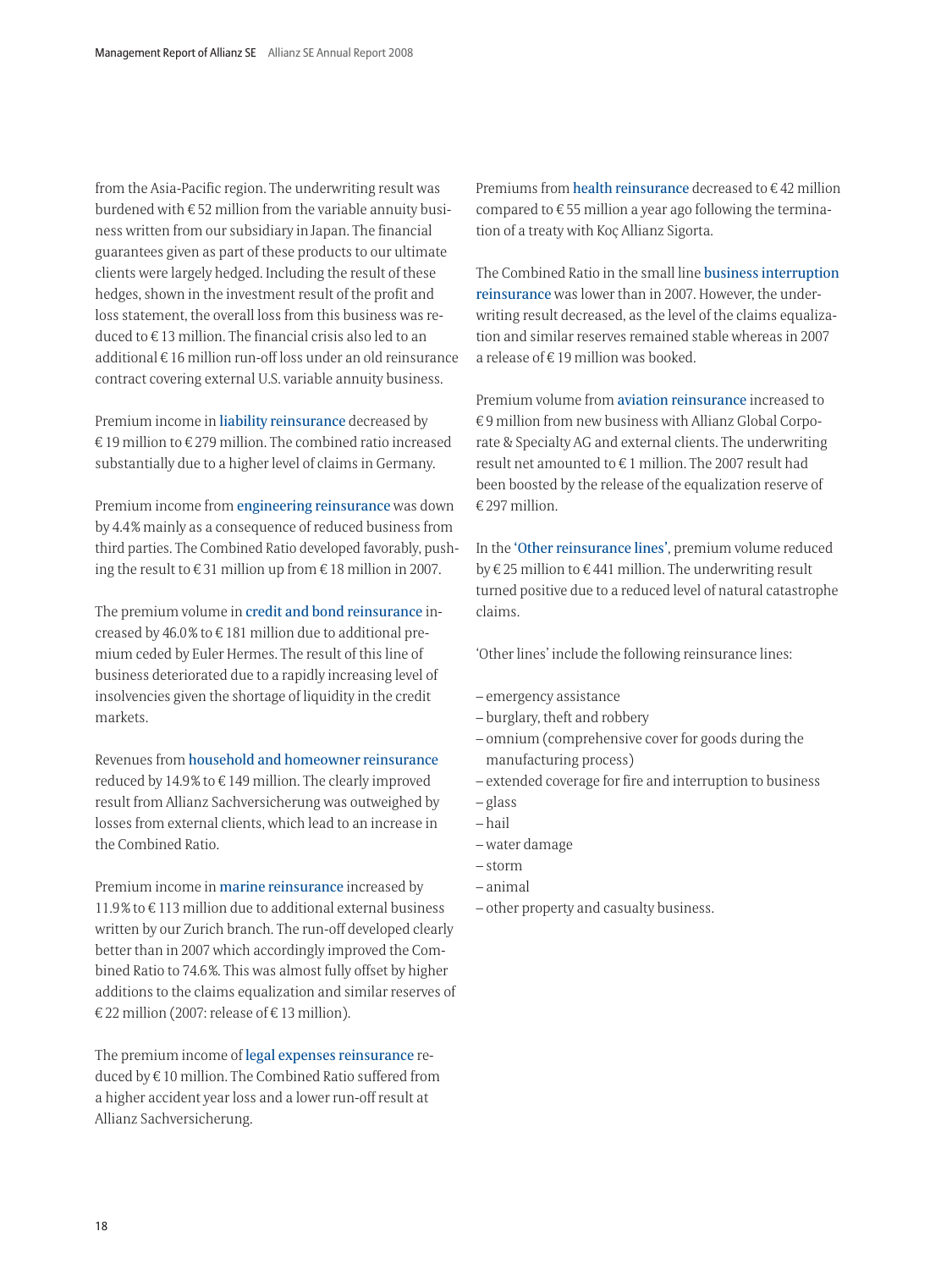## <span id="page-20-0"></span>Balance Sheet Review

## Largely stable shareholders' equity of  $\in$  41.9 billion

## Condensed Balance Sheet

|                                            | 2008<br>€ mn | 2007<br>€ mn |
|--------------------------------------------|--------------|--------------|
| Intangible assets                          | 62           | 40           |
| Investments                                | 87,018       | 84,782       |
| Receivables                                | 4,610        | 6,928        |
| Other assets                               | 465          | 526          |
| Deferred charges and prepaid expenses      | 160          | 214          |
| <b>Total assets</b>                        | 92,315       | 92,490       |
|                                            |              |              |
| Shareholders' equity                       | 41,882       | 42,525       |
| Profit participation certificates          | 441          | 441          |
| Subordinated liabilities                   | 6,878        | 7,510        |
| Insurance reserves                         | 9,850        | 9,384        |
| Other provisions                           | 4,551        | 4,649        |
| Funds held with reinsurance business ceded | 706          | 1,095        |
| Payables on reinsurance business           | 381          | 419          |
| Other financial liabilities                | 27,623       | 26.467       |
| Deferred income                            | 3            |              |
| <b>Total equity and liabilities</b>        | 92,315       | 92,490       |

In addition, the impairments ( $\in$  1.3 billion) primarily com $p$ rised of ROSNO ( $\in$  0.3 billion), Allianz Global Investors AG  $(\epsilon$  0.3 billion) and Allianz Finanzbeteiligungs GmbH  $(\epsilon$  0.3 billion) are shown in this position.

Other investments increased by  $\epsilon$  1.2 billion to  $\epsilon$  13.3 billion. Investments in shares decreased by  $\epsilon$  0.6 billion due to group-internal sales and investments in debt securities were reduced by  $\epsilon$  0.5 billion. Deposits with banks rose by  $\epsilon$  2.3 billion.

As of December 31, 2008 the fair value of investments amounted to  $\epsilon$  98.2 billion (2007:  $\epsilon$  120.7 billion). The carrying amount of these investments in the balance sheet was € 87.0 billion (2007: € 84.8 billion).

Funds held by others under reinsurance business assumed decreased to  $\epsilon$  3.9 billion (2007:  $\epsilon$  4.1 billion).

### **Investments**

The book value of Allianz SE investments increased to € 87.0 billion (2007: € 84.8 billion).

**Real estate** remained almost unchanged at  $\epsilon$  318 million due to offsetting additions and disposals.

Investments in affiliated enterprises and participations increased by  $\in$  1.2 billion to  $\in$  69.4 billion (2007:  $\in$  68.2 billion). The main transactions which led to a higher book value were the aggregation of our Western European insurers (€ 6.5 billion), capital increases of Group companies  $(\epsilon$  3.0 billion) and the acquisitions of investments in the banking sector (€ 1.6 billion) from Dresdner Bank AG (e.g. Oldenburgische Landesbank AG).

In turn, reductions of investment book value primarily result from a capital reserves dissolution of Allianz Finanzbeteiligungs GmbH of  $\in$  8.2 billion, which is primarily attributable to the loss in connection with the sale of Dresdner Bank AG.

## Shareholders' Equity

As of December 31, 2008, our shareholders' equity amounted to  $\epsilon$  41.9 billion (2007:  $\epsilon$  42.5 billion). The decrease was primarily driven by the dividend payment for 2007 of  $\epsilon$  2.5 billion only partially offset by the net earnings of 2008 of  $\epsilon$  1.6 billion and the following capital increases.

In February 2008 the remaining 2.2 million warrants were exercised which the Allianz Group had issued in February 2005 as part of the "All-in-One" transaction. In conjunction with the exercise, 2.2 million new shares of Allianz SE resulting from conditional capital were issued leading to proceeds from this increased equity of  $\epsilon$  202 million. The new shares are entitled to dividend as of the financial year 2008.

For the employee stock purchase plan 700,000 shares where issued in 2008, leading to an allocation of  $\epsilon$  1.8 million and  $\in$  43.2 million to paid-in capital and the capital reserve.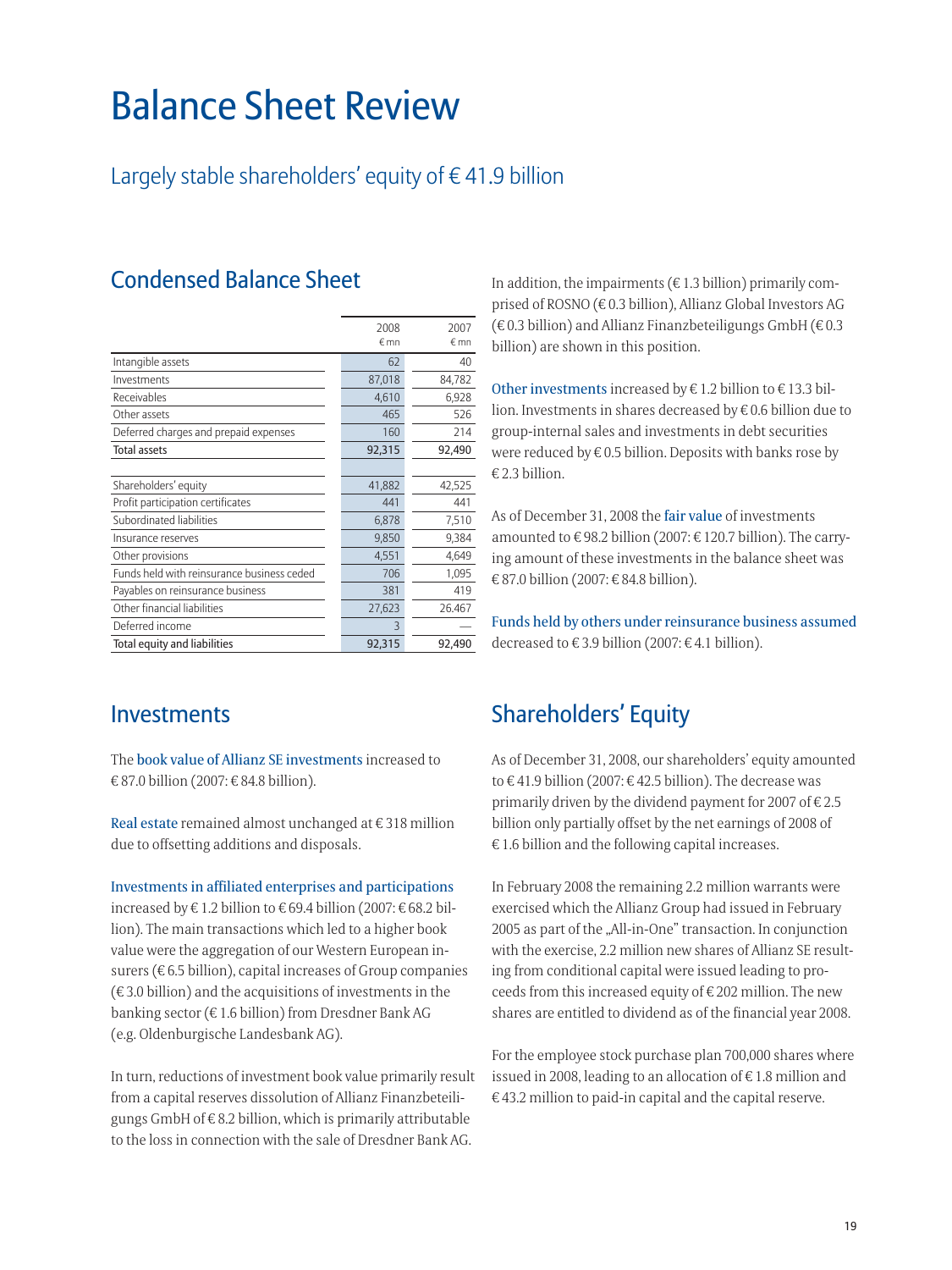<span id="page-21-0"></span>

|                                              | <b>Issued Shares</b> | Issued<br>Capital<br>€ thou | Additional<br>paid-in<br>Capital<br>$∈$ thou | Appropriated<br>retained<br>earnings<br>€ thou | Net earnings<br>$\epsilon$ thou | December 31<br>€ thou |
|----------------------------------------------|----------------------|-----------------------------|----------------------------------------------|------------------------------------------------|---------------------------------|-----------------------|
| December 31, 2007                            | 450,150,000          | 1,152,384                   | 27,169,089                                   | 11,727,756                                     | 2,475,825                       | 42,525,054            |
| Warrants "All-in-One"                        | 2.200.000            | 5,632                       | 196.768                                      |                                                |                                 | 202,400               |
| Employee Stock Purchase Plan                 | 700.000              | 1,792                       | 43,218                                       |                                                |                                 | 45,010                |
| Write-down own shares                        |                      |                             |                                              | (6,026)                                        |                                 | (6,026)               |
| Dividend Payment for 2007                    |                      |                             |                                              |                                                | (2,472,109)                     | (2,472,109)           |
| Unappropriated earnings carried forward      |                      |                             |                                              |                                                | (3,716)                         | (3,716)               |
| Allocation to appropriated retained earnings |                      |                             |                                              | 5,878                                          |                                 | 5,878                 |
| Net earnings                                 |                      |                             |                                              | –                                              | 1,585,675                       | 1,585,675             |
| December 31, 2008                            | 453.050.000          | 1.159.808                   | 27.409.075                                   | 11.727.608                                     | 1.585.675                       | 41.882.166            |

A total of  $\epsilon$  6 million from the net income has been allocated to the retained earnings, increasing the reserve for appropriated retained earnings to  $\in$  11.728 million. The board of man agement proposes to use the remaining net earnings of  $\epsilon$  1,586 million for dividend payments.

### Insurance reserves net

Insurance reserves increased by  $\epsilon$  466 million.  $\epsilon$  255 million of this increase relate to the claims equalization reserve. Furthermore the aggregate policy reserve increased by  $\rm \epsilon$  206 million due to an increase in net premiums of the Personal Accident business and also due to the Variable Annuity business (€ 54 million).

### **Liabilities**

As of December 31, 2008, Allianz SE had the following outstanding financial liabilities:

| 2008<br>$\n  Emn\n$ | 2008<br>€ mn | 2007<br>€mn |
|---------------------|--------------|-------------|
|                     | 6,877        | 7,510       |
| 5,698               |              | 1,905       |
| 274                 |              |             |
| 17.410              |              | 21,662      |
| 4,241               |              | 2,899       |
|                     | 27,623       | 26,466      |
|                     | 34,500       | 33,977      |
|                     |              |             |

Subordinated liabilities declined by  $\epsilon$  0.6 billion to  $\epsilon$  6.9 billion as a result of a redemption of an intra-group loan amounting to  $\epsilon$  2.0 billion and the issuance of a U.S. Dollar 2.0 billion subordinated bond, which is equivalent to  $\in$  1.4 billion.

In 2008 we issued 15 bonds amounting to  $\epsilon$  3.8 billion to Group companies, increasing the bonds issued to Group companies to  $\epsilon$  5.7 billion. The respective coupons vary between 4.7 % and 5.7 %.

The increase of the liabilities to banks result from a promissory note of  $\epsilon$  0.3 billion.

The reduction of other intra-group financial liabilities of € 4.2 billion to € 17.4 billion results primarily from the redemption of third party funding, which was transferred to Allianz SE via intra-company loans.

Other third party financial liabilities increased by  $\epsilon$  1.3 billion to  $\epsilon$  4.2 billion. In the second half of 2008 we increased the short term funding through European commercial papers by  $\in$  1.5 billion to a total of  $\in$  3.8 billion. These proceeds were partially offset by a reduction of cash collaterals.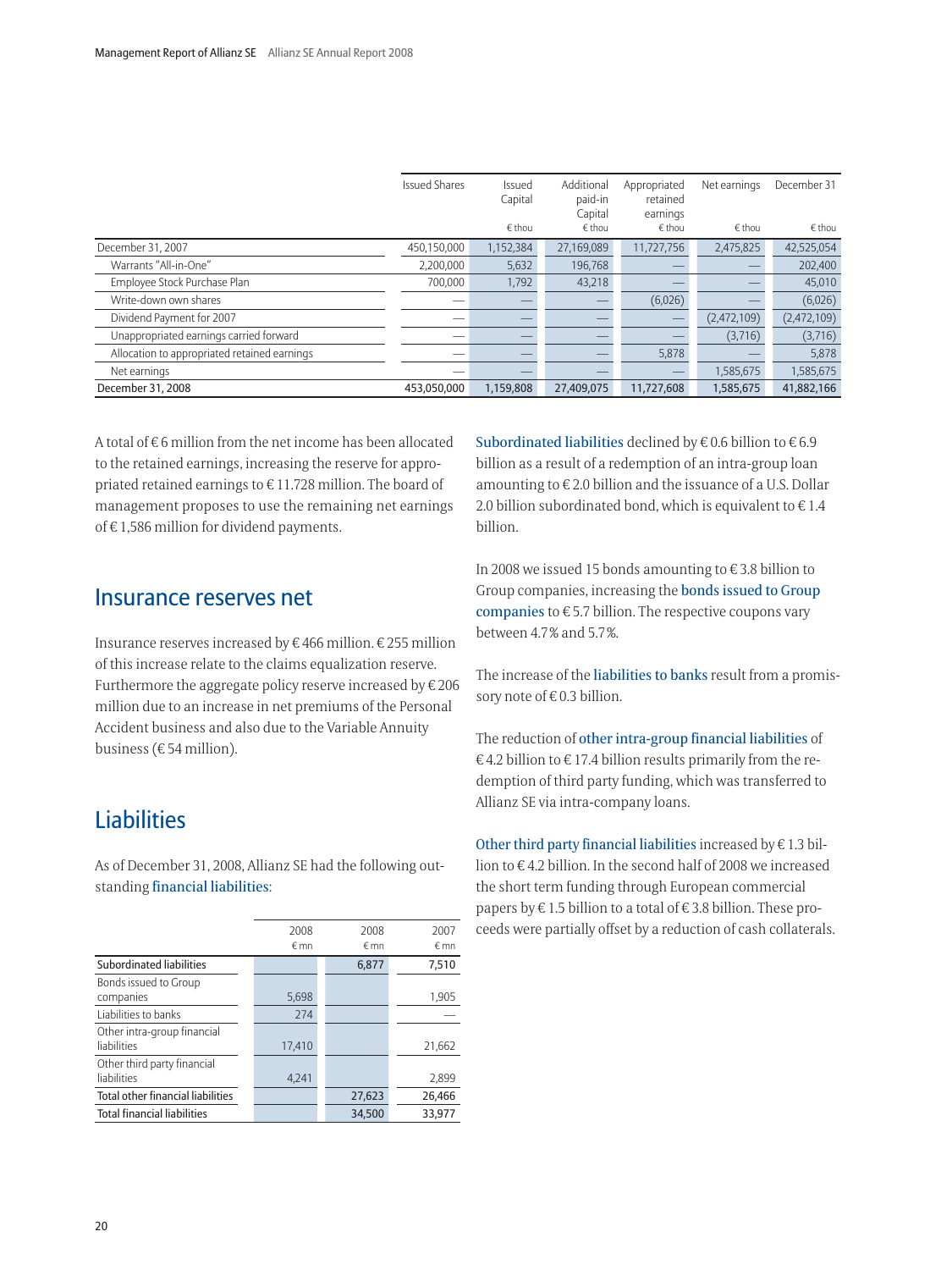<span id="page-22-0"></span>Of the € 34.5 billion (2007: € 34.0 billion) financial liabilities € 27.0 billion (2007: € 29.5 billion) are intra-group liabilities, comprising the following items:

|                                                                        | 2008<br>$\n  Emn\n$ | 2007<br>€ mn |
|------------------------------------------------------------------------|---------------------|--------------|
| Subordinated intra-group liabilities                                   | 3,856               | 5,931        |
| Bonds issued to Group companies                                        | 5,698               | 1,905        |
| Other intra-group financial liabilities                                |                     |              |
| Issued securities where the proceeds were<br>transferred to Allianz SE | 624                 | 4,278        |
| Intra-group loans                                                      | 10,289              | 13,086       |
| Liability from cash pooling                                            | 4,498               | 1,930        |
| Other                                                                  | 1,999               | 2,368        |
| Total intra-group financial liabilities                                | 26,964              | 29,498       |

## Legal structure and significant changes

Allianz SE is a European Company (Societas Europaea, or SE) incorporated in the Federal Republic of Germany and organized under the laws of the Federal Republic of Germany and the European Union. Allianz SE is the ultimative parent of the Allianz Group.

### Squeeze-out of Allianz Lebensversicherungs-AG

The sqeeze-out procedure of Allianz Lebensversicherungs-AG, which we announced on January 18, 2008, was completed in December 2008.

### Major Disposals

### Sale of Dresdner Bank AG

On August 31, 2008, Allianz SE ("Allianz") and Commerzbank AG ("Commerzbank") agreed on the sale of Dresdner Bank AG ("Dresdner Bank") to Commerzbank which was completed on January 12, 2009.

The consideration comprised a cash component of  $\in$  3,215 million, 163.5 million Commerzbank shares, the asset manager cominvest and a 15-year exclusive sales partnership. On January 8, 2009, Allianz announced to subscribe to a silent participation of  $\in$  750 million in Dresdner Bank after

closing alongside a new equity tranche granted to Commerzbank by the Special Fund Financial Market Stabilization ("SoFFin"). Like SoFFin, Allianz will receive a 9 % coupon on this investment. In addition, Allianz acquired Collateralized Debt Obligations ("CDOs") with a face value of  $\epsilon$  2 billion for a consideration of approximately  $\epsilon$  1.1 billion. With SoFFin's capital support to Commerzbank, Allianz' stake in Commerzbank will be approximately 14 %. Major financial impacts of the transaction are described in the chapter "Executive Summary and Outlook" on page 13.

## Major Acquisitions

### Acquisition of further stakes in Koç Allianz Sigorta AŞ and Koç Allianz Hayat ve Emeklilik AŞ

In April 2008, the Allianz Group signed a share purchase agreement to acquire 47.1 % of shares in the non-life insurer Koç Allianz Sigorta AŞ, Istanbul, and 51.0 % of the shares in the life-insurance and pension company Koç Allianz Hayat ve Emeklilik AŞ, Istanbul, for a total consideration of  $\epsilon$  373 million. The transaction became effective on July 21, 2008 so that the Allianz Group now controls 84.2 % and 89.0 % of these companies, respectively. Since October 7, 2008, the companies operate under the name Allianz Sigorta AŞ and Allianz Hayat ve Emeklilik AŞ.

### Capital investment in The Hartford

On October 6, 2008, Allianz SE announced a binding agreement providing for a capital investment of U.S. Dollar 2.5 billion in The Hartford, one of the largest insurance companies in the United States. We have purchased, for a consideration of U.S. Dollar 2.5 billion, 6 million preferred shares convertible into 24 million share of common stock after receipt of applicable approvals, warrants for 69 million Hartford shares and junior subordinated debentures with a nominal value of U.S. Dollar 1.75 billion and a 10 % interest coupon. Effective January 9, 2009, the preferred stock has been converted into common stock.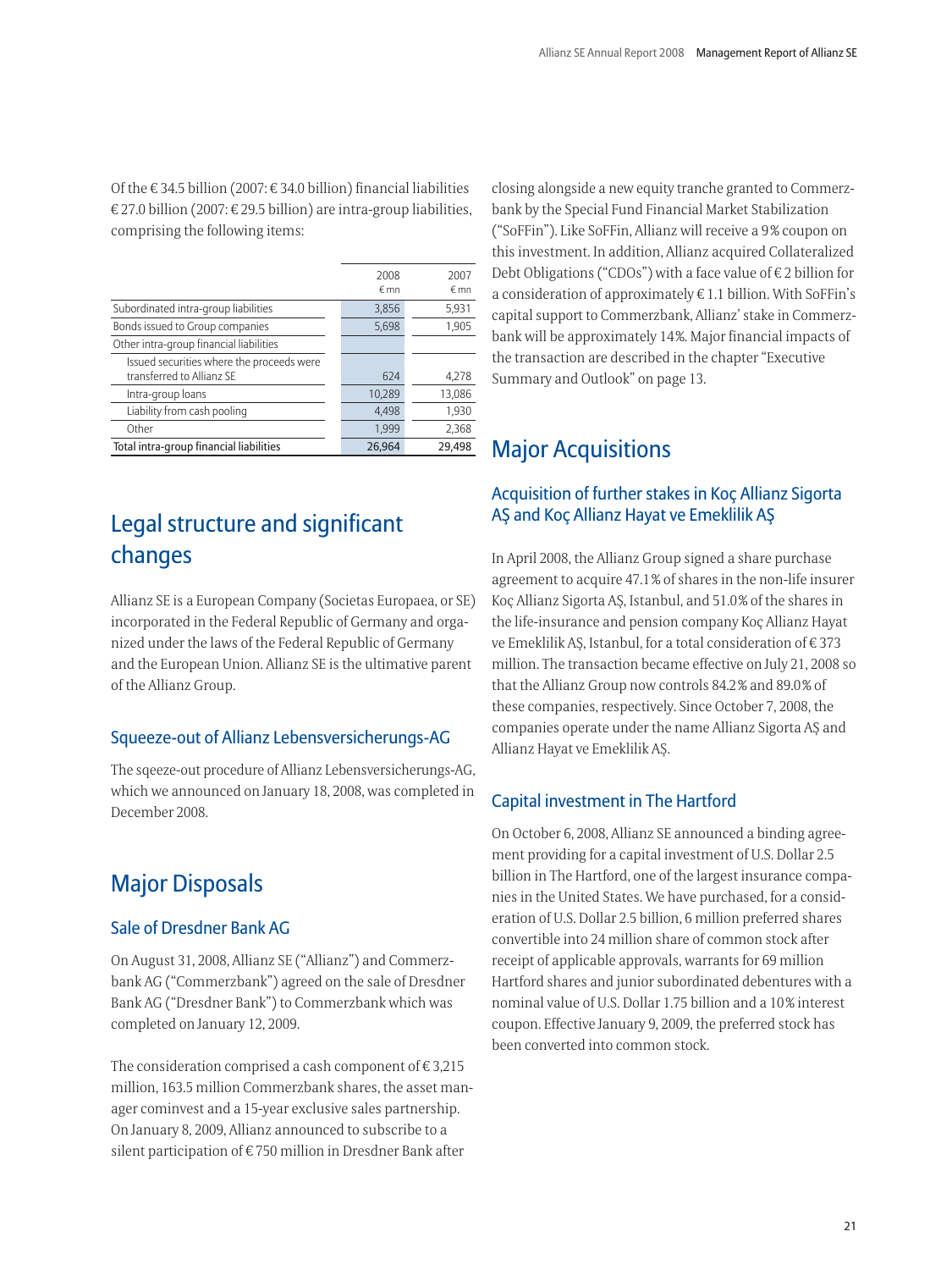## <span id="page-23-0"></span>Risk Report

## Allianz risk management is designed to add value by focusing on both risk and return.

As a provider of financial services, we consider risk management to be one of our core competencies. It is therefore an integrated part of our business processes. In order to protect the assets of Allianz SE we have established a Group-wide risk management, which has the following key elements:

- Promotion of a strong risk management culture supported by a robust risk governance structure.
- Integrated risk capital framework consistently applied across the Group to protect our capital base and to support effective capital management.
- Integration of risk considerations and capital needs into management and decision-making processes through the attribution of risk and allocation of capital to the various segments.

### Risk Governance Structure

The Allianz risk governance approach is designed to enable us to manage our local and global risks equally and to reduce the likelihood that our overall risk increases in an undetected manner. The following diagram provides an overview regarding risk-related decision-making responsibility within our risk governance structure.

|                                                 | <b>Tasks</b>                                                                                                                                                 |                                       |                             |
|-------------------------------------------------|--------------------------------------------------------------------------------------------------------------------------------------------------------------|---------------------------------------|-----------------------------|
| <b>Allianz SE</b><br><b>Board of Management</b> | - Approves Group Risk Policy<br>- Defines risk strategy of Allianz Group<br>- Defines limit system                                                           | <b>Allianz SE Board of Management</b> |                             |
| <b>Group Risk Committee</b>                     | - Monitors solvency and risk profile<br>- Defines risk standards and Group and operating entity limits<br>- Recommends/approves actions to mitigate risks    | <b>Group Risk Committee</b>           |                             |
| <b>Group Risk</b>                               | - Enhances risk dialogue between Group and operating entities<br>- Implements internal risk capital model<br>- Reports and communicates Group-relevant risks | <b>Group Risk</b>                     |                             |
| <b>Operating Entities (OEs)</b>                 | - Manage risks proactively within Group policies and limits                                                                                                  | <b>Local Risk Committee</b>           | <b>Local Risk Committee</b> |
|                                                 | - Report risk exposures to Group Risk                                                                                                                        | OF                                    |                             |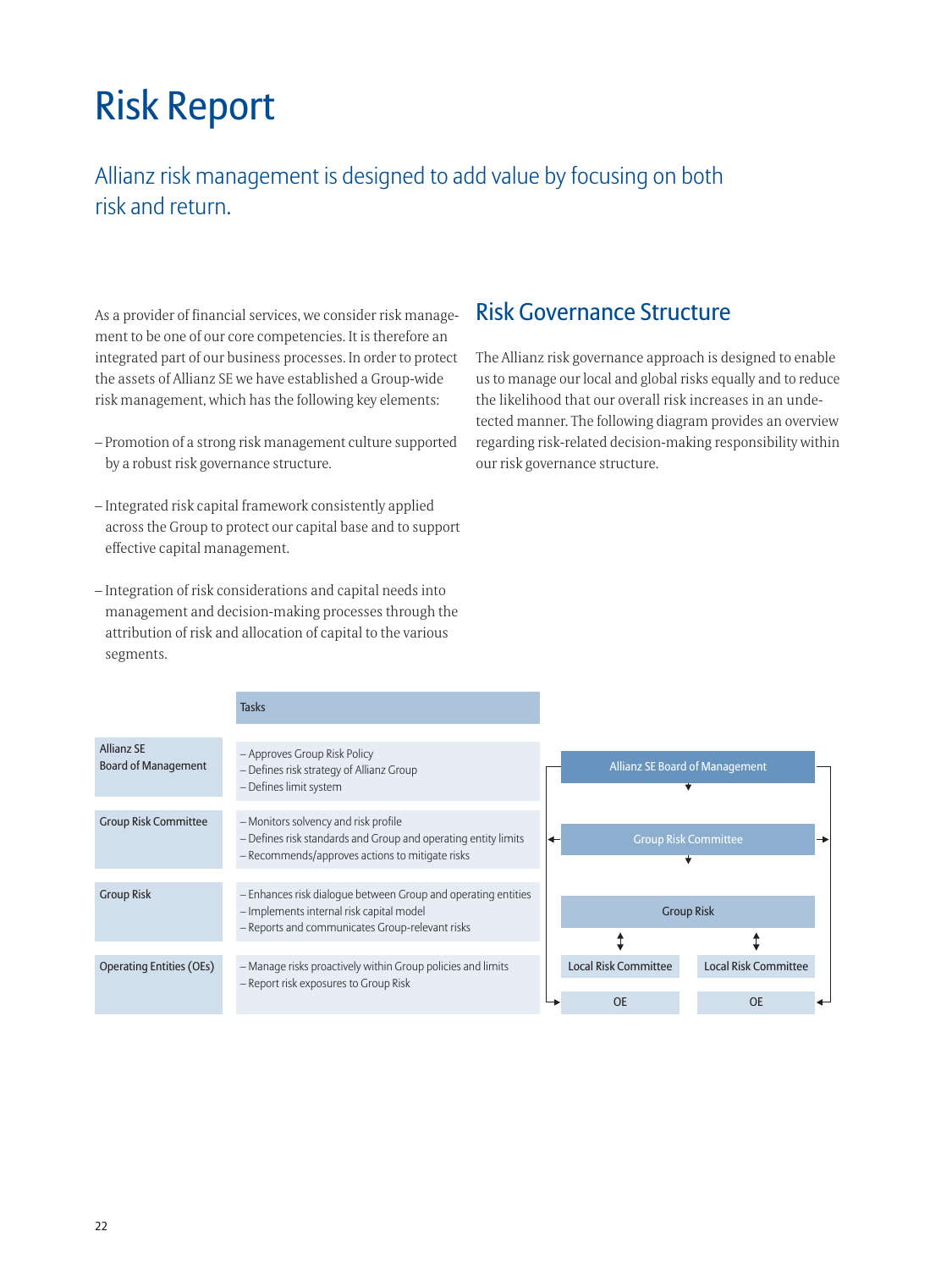The Board of Management of Allianz SE formulates business objectives and allocates capital resources across the Allianz Group, with the objective of balancing return on investment and risk. The Supervisory Board Risk Committee of Allianz SE meets on a regular and ad-hoc basis to monitor the risk profile of the Allianz Group based on risk reports presented by the Chief Financial Officer and Chairman of the Group Risk Committee.

Two additional Board of Management level committees focus on the Group's risk exposure. The Group Risk Committee monitors the Allianz Group's risk profile and availability of capital in an effort to maintain an adequate relationship between return on investment and risk. Its role is to provide for comprehensive risk awareness within the Allianz Group and to continually improve risk control. It also defines risk standards and establishes risk limits. Furthermore, it is responsible for recommending and coordinating measures to mitigate risk. The Group Finance Committee makes decisions about investments and market risks, while complying with the Allianz Group's risk framework.

The Group Risk department ("Group Risk"), which reports to the Chief Financial Officer, develops methods and processes for identifying, assessing and monitoring risks across the Allianz Group based on systematic qualitative and quantitative analysis and regularly informs management concerning the Allianz Group's risk profile. Group Risk develops the Allianz risk framework and oversees the operating entities' adherence to the framework. The core elements of the risk framework are set forth in the Group Risk Policy, which has been approved by the Board of Management of Allianz SE and which defines the minimum requirements for all operating entities within the Allianz Group. Additional risk standards, such as standards related to specific segments or risk categories, are in place for our operating entities worldwide. Group Risk is also responsible for monitoring the accumulation of specific types of risks across business lines, in particular with respect to natural disasters and exposures to counterparties.

Local operating entities assume responsibility for their own risk management, with risk functions and committees that are similar to the Group structure. Independent risk oversight is a fundamental principle of our risk governance structure, with a clear separation between business functions that actively take decisions and assume risk responsibility, on the one hand, and independent risk oversight functions, on the

other hand. Risk oversight consists of independent risk identification, assessment, reporting and monitoring and also includes analyzing alternatives and proposing recommendations to the Risk Committees and local management or to the Board of Management of Allianz SE. The local risk departments performing the oversight role in our major operating entities are headed by a local Chief Risk Officer. Group Risk is represented on the local Risk Committees to enhance the risk dialogue between the Group and the operating entities.

The risk governance structure is further complemented by Group Audit, Group Compliance and Group Legal Services. On a periodic basis, Group Audit independently reviews the risk governance implementation, performs quality reviews of risk processes and tests adherence to business standards. Group Legal Services seek to mitigate legal risks with support from other departments. Legal risks include legislative changes, major litigation and disputes, regulatory proceedings and contractual clauses that are unclear or construed differently by the courts. The Allianz Group's objective is to ensure that developments in laws and regulations are observed, to react appropriately to all impending legislative changes or new court rulings, to attend to legal disputes and litigation, and to provide legally appropriate solutions for transactions and business processes.

Allianz Group's risk landscape is continually evolving due to changes in our environment. In order to adapt, the Trend Assessment Committee is responsible for early recognition of new risks and opportunities and evaluating long-term trends that may have a significant impact on the Allianz Group's risk profile. Furthermore, Allianz is an active member of the CRO Forum Emerging Risk Initiative that continuously monitors the industry-wide risk landscape and raises awareness of major risks which are relevant for the insurance industry. This initiative promotes stakeholder dialogue and also proposes best practice monitoring and management approaches via regular publications on specific topics.

The Allianz Climate Core Group is a panel of internal experts that specifically examines the possible effects of climate change on our business, developing risk management strategies and identifying potential opportunities resulting from climate change.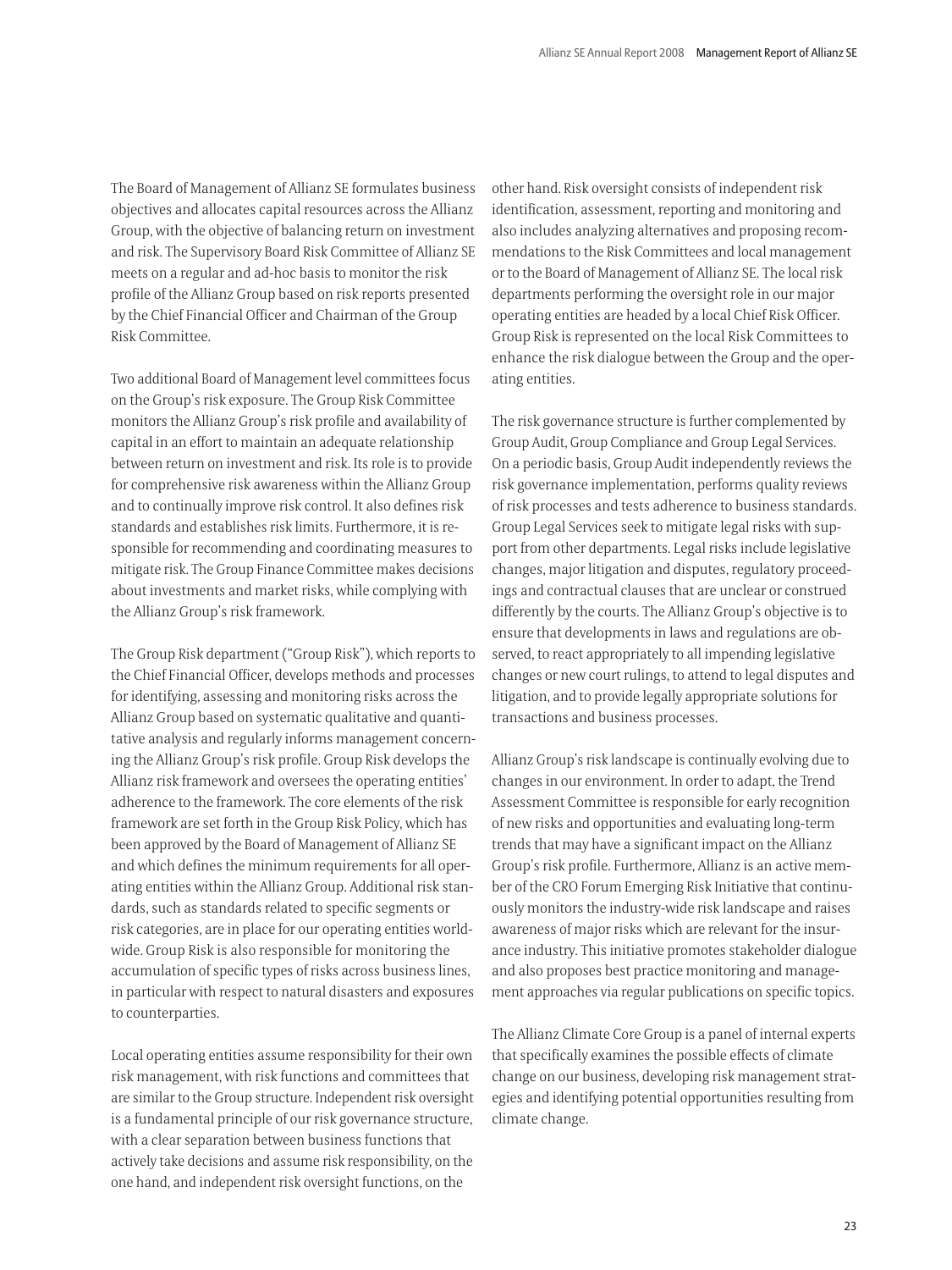## <span id="page-25-0"></span>Internal Risk Capital Framework

We define internal risk capital as the capital required to protect against unexpected, extreme economic losses. We aggregate internal risk capital consistently across all business segments (Property-Casualty, Life/Health, Banking, Asset Management and Corporate), providing a common standard for measuring and comparing risks across the wide range of different activities that we undertake as an integrated financial service provider.

### Value-at-Risk approach

We use an internal risk capital model based on a Value-at-Risk ("VaR") approach, determining a maximum loss in the value of our portfolio of businesses covered within the scope of the model (the "covered business") due to adverse market, credit, insurance and other business events, within a specified timeframe ("holding period") and probability ("confidence level"). More specifically, we calculate the net fair asset value of each of our covered businesses based on values (i) under current best estimate conditions and (ii) under adverse conditions defined by scenarios for each risk category. The required internal risk capital per risk category is defined as the difference between the value of the portfolio under the best estimate scenario and under the adverse scenario. Internal risk capital is determined on a quarterly basis and results per category are aggregated in a manner that takes into account the diversification effect across risk categories and regions.

To calculate internal risk capital using the VaR approach at the Allianz Group level, we assume a confidence level of 99.97 % and a holding period of one year, which is assumed to be equivalent to an "AA" rating of Standard & Poor's. We apply a holding period of one year because it is generally assumed that it may take up to one year to identify a counterparty to whom to transfer the liabilities in our portfolio. This capital requirement is sufficient to cover a loss in any one year equivalent to a 3-in-10,000 year event. Although our internal risk capital is based on extreme events, it nonetheless aims to provide adequate indications to manage the risks resulting from reasonably possible smaller adverse events that we might identify in the near-term, because the results allow us to analyze separately and in aggregate our exposure to each source of risk.

### Diversification and correlation assumptions

Our internal risk capital model considers both concentration and correlation when aggregating results on the Allianz Group level, in order to reflect that not all of our potential losses are likely to be realized at the same time. This effect is known as diversification. Managing diversification forms a central element of our risk management framework. The Allianz Group strives to diversify the risks to which it is exposed in order to limit the impact of any single source of risk and to help ensure that the positive developments of some businesses operate in such a manner as to neutralize the possible negative developments of others.

The degree to which diversification can be realized depends in part on the level of relative concentration of those risks. For example, the greatest diversification is in general obtained in a balanced portfolio without any disproportionately large exposures to any one or more risks. In addition, the diversification effect depends upon the relationship between sources of risks. The degree of relationship between two sources of risk is referred to as correlation, characterized by a value between "– 1" and "+1". Where possible, we develop correlation parameters for each pair of risks through statistical analysis of historical data. If only insufficient historical data is available, we use conservative professional judgment, ruling out negative correlations, and, in general, we set the correlation parameters to represent the level of interdependency of risks under adverse conditions.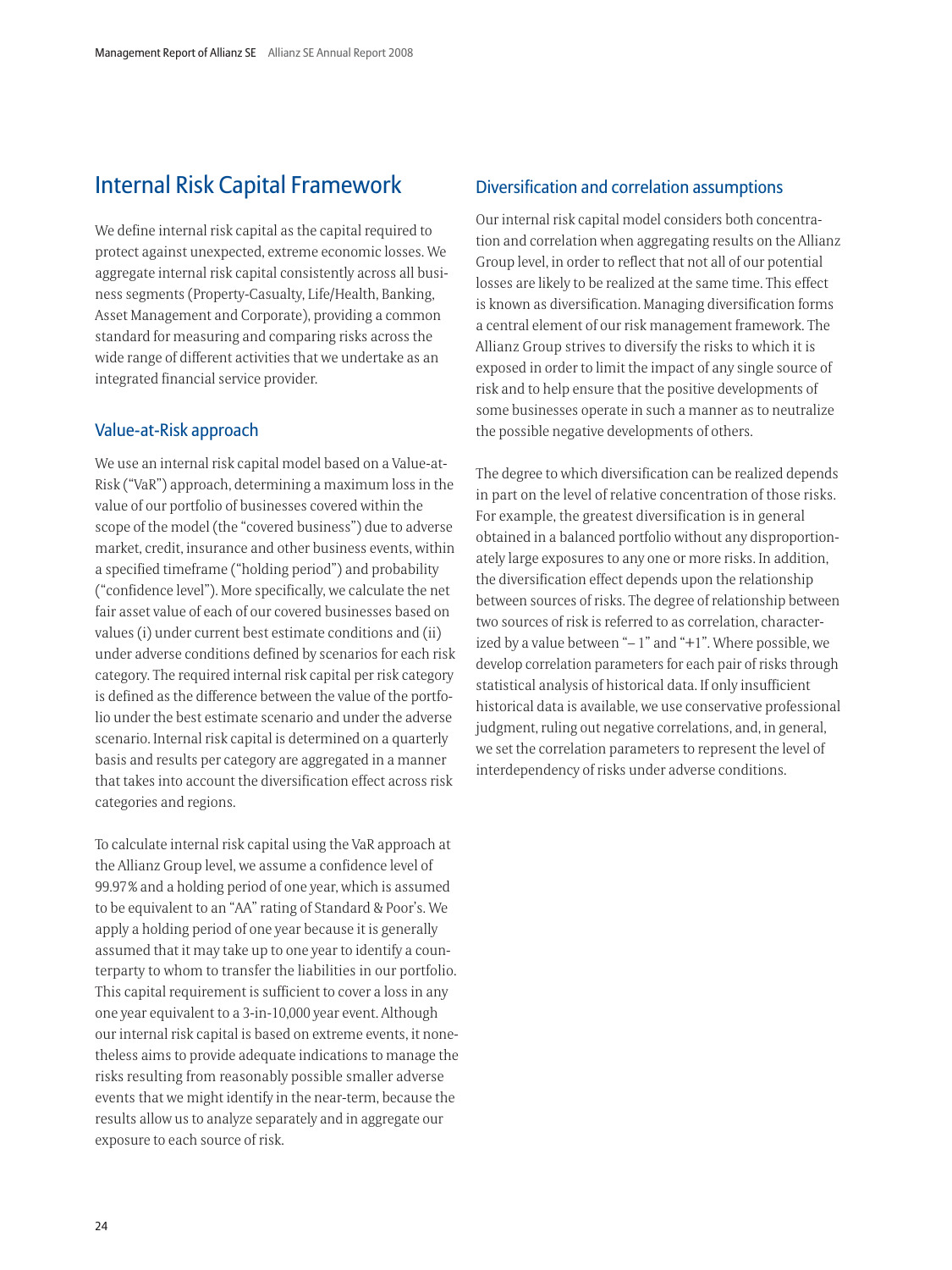### Scope

Our internal risk capital model takes into account the following sources of risk, classified as risk categories per segment:

| <b>Risk category</b>                                                                           | Insurance   | <b>Banking</b> | <b>Asset Management</b> | Corporate | Description                                                                                                                                                                                                          |
|------------------------------------------------------------------------------------------------|-------------|----------------|-------------------------|-----------|----------------------------------------------------------------------------------------------------------------------------------------------------------------------------------------------------------------------|
| Market risk:<br>$-$ interest rate<br>- equity<br>$-$ real estate<br>$-$ currency <sup>1)</sup> | ✓           |                | $\mathcal{J}^{(3)}$     | ✓         | Possible losses caused by changes in<br>interest rates, equity prices, real<br>estate values, commodity prices and<br>foreign exchange rates                                                                         |
| Credit risk:<br>$-$ investment<br>- reinsurance,<br>credit insurance                           | $\angle$ 4) | $J^{(5)}$      | $\mathcal{J}^{(3)}$     |           | Possible losses caused by the failure<br>of our debtors, bond issuers,<br>reinsurance partners or counter-<br>parties to meet payment obligations<br>or by changes in their credit-<br>worthiness                    |
| <b>Actuarial risk:</b><br>- premium CAT<br>- premium non-CAT<br>- reserve<br>- biometric       |             |                |                         |           | Unexpected financial losses due<br>to the inadequacy of premiums for<br>catastrophe and non-catastrophe<br>risks, due to the inadequacy of<br>reserves or due to the unpredict-<br>ability of mortality or longevity |
| <b>Business risk:</b><br>$-$ operational<br>$-cost$                                            |             |                |                         |           | Cost risks, as well as operational risks<br>which represent the risk of a loss<br>resulting from inadequate or failed<br>internal processes, or from<br>personnel and systems, or from<br>external events            |

Our internal risk capital model covers:

- Substantially all of our major insurance and banking operations.
- Substantially all of our assets (including bonds, mortgages, investment funds, loans, floating rate notes, equities and real estate) and liabilities (including the cash flow profile of all technical reserves as well as deposits and issued securities). For the Life/Health segment, the model reflects the interaction between assets and liabilities and local

management decisions such as investment strategies and policyholder participation rules.

– Substantially all of our derivatives (options, swaps and futures), in particular if they form part of the operating entity's regular business model (e.g., at Allianz Life Insurance Company of North America) or if they have a significant impact on the resulting internal risk capital (e.g., hedges of Allianz SE or in the Life/Health segment, if material obligations to policyholders are hedged through financial derivatives). Typically, embedded derivatives contained in a host contract are also included.

<sup>&</sup>lt;sup>1)</sup> Foreign currency risks are mainly allocated to the Corporate segment (please see below for further information).

<sup>&</sup>lt;sup>2)</sup> As commodity risk is not significant on the Group level, it is covered in our internal risk capital model within currency risk.

<sup>3)</sup> Although the internal risk capital requirements for the Asset Management segment only reflect business risk (please see below for further information), the evaluation of market risk and credit risk on the account of third parties is an integral part of the risk management process of our local operating entities.

<sup>4)</sup> The premium risk which our credit insurance entity Euler Hermes is exposed to due to its business model is also covered here, as this type of risk is a special form of credit risk.

<sup>5)</sup> In the Banking segment, credit risks include default and migration risks arising from the lending and securities business and our derivatives trading activities; for the latter, settlement risk is additionally taken into account. Furthermore, credit risks include country (and transfer) risk.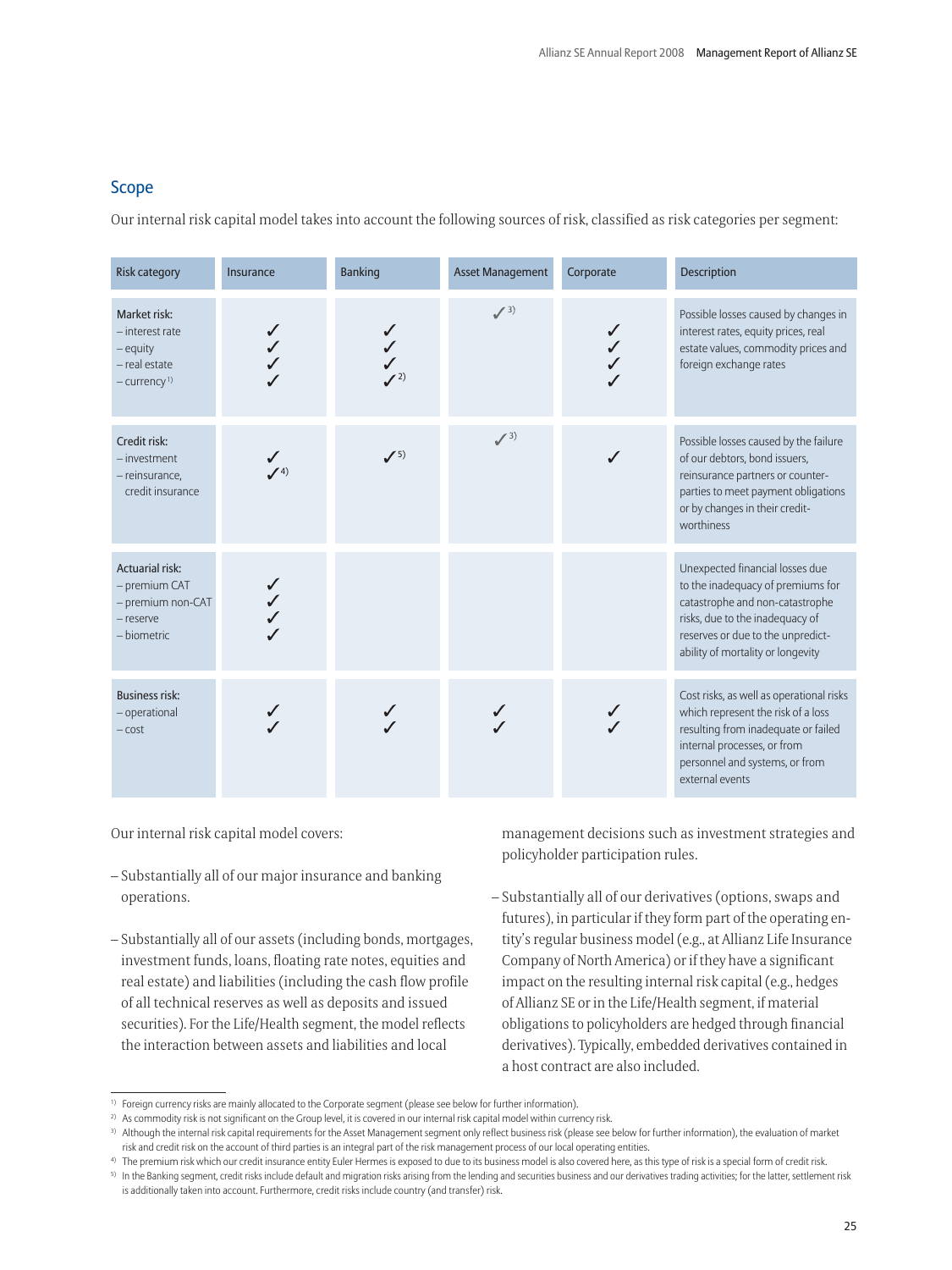For smaller insurance operating entities that have an immaterial impact on the Group risk profile, and for the Asset Management segment, we assign internal risk capital requirements based on an approach similar to Standard & Poor's standard model. This uses the same risk categories as our internal risk capital model, thereby allowing us to consistently aggregate internal risk capital for all segments at the Group level. More specifically, approximately 99 % of the investments managed by the Asset Management segment are held for the benefit of either third parties or Allianz Group insurance entities and, therefore, do not result in significant market and credit risk for the Asset Management segment. As a result, the internal risk capital requirements for the Asset Management segment only reflect business risk. However, the evaluation of market risk and credit risk on the account of third parties is an integral part of the risk management process of our local operating entities.

Applying an approach based on risk weighted assets, and following the sale of our former banking subsidiary, Dresdner Bank, to Commerzbank, our continuing banking operations in Germany, Italy, France and New Europe represent only an insignificant amount of approximately 1.3 % of total nondiversified internal risk capital. Therefore, risk management with respect to banking operations is not discussed below in detail.

The Allianz Group's policy is to require each operating entity to match the currency of their material assets and liabilities or to otherwise hedge foreign currency risk. As a result, our residual foreign currency risk results primarily from the fair value of the net asset value of our non-Euro operating entities and certain exposures to non-Euro denominated assets and liabilities held at the Group level. This currency risk is monitored and managed centrally at the Allianz Group level by Group Corporate Finance & Treasury and is, therefore, mostly allocated to the Corporate segment.

Following the announcement of the sale of Dresdner Bank to Commerzbank in August 2008, Dresdner Bank qualified as held-for-sale and discontinued operations. For the purpose of this discussion on risk management, we refer to "discontinued operations" to mean the assets and liabilities held by Dresdner Bank upon its sale by Allianz to Commerzbank on January 12, 2009. Certain former assets and liabilities of Dresdner Bank, which Allianz retained and which were not transferred to Commerzbank, were not classified as discontinued operations. We generally present figures as

of December 31, 2008 excluding discontinued operations, although we also provide certain information regarding the total Group including discontinued operations for the purpose of comparison. When excluding discontinued operations from internal risk capital calculations, we also take into account, that the discontinuation of certain banking operations results in a smaller diversification effect.

### Limitations

Our internal risk capital model expresses the potential "worst case" amount in economic value that we might lose at a certain level of confidence. However, there is a statistically low probability of 0.03 % that actual losses could exceed this threshold.

We assume that model parameters derived from historical data can be used to characterize future possible risk events; if future market conditions differ substantially from the past, as in the case of the 2008 financial crisis for which there was no precedent, then our VaR approach may be too conservative or too liberal in ways that can not be predicted. Our ability to back-test the model's accuracy is limited because of the high confidence level of 99.97 % and one-year holding period. Furthermore, as historical data is used to calibrate the model, it cannot be used for validation. Instead, we validate the model and parameters through external reviews by independent consulting firms focusing on methods for selecting parameters and control processes. Overall, we believe that our model adequately assesses the risks to which we are exposed.

As our internal risk capital model considers the change in economic fair value of our assets and liabilities, it is crucial to accurately estimate the fair market value of each item. For some assets and liabilities, it has become increasingly difficult in today's financial markets, if not impossible, to obtain either a current market price or to apply a mark-tomarket approach. For certain assets and liabilities, where a current market price for that instrument or similar instruments is not available, we apply a mark-to-model approach. For some of our liabilities, the accuracy of fair values depends on the quality of the actuarial cash flow estimates. Despite these limitations, we believe the estimated fair values are appropriately assessed.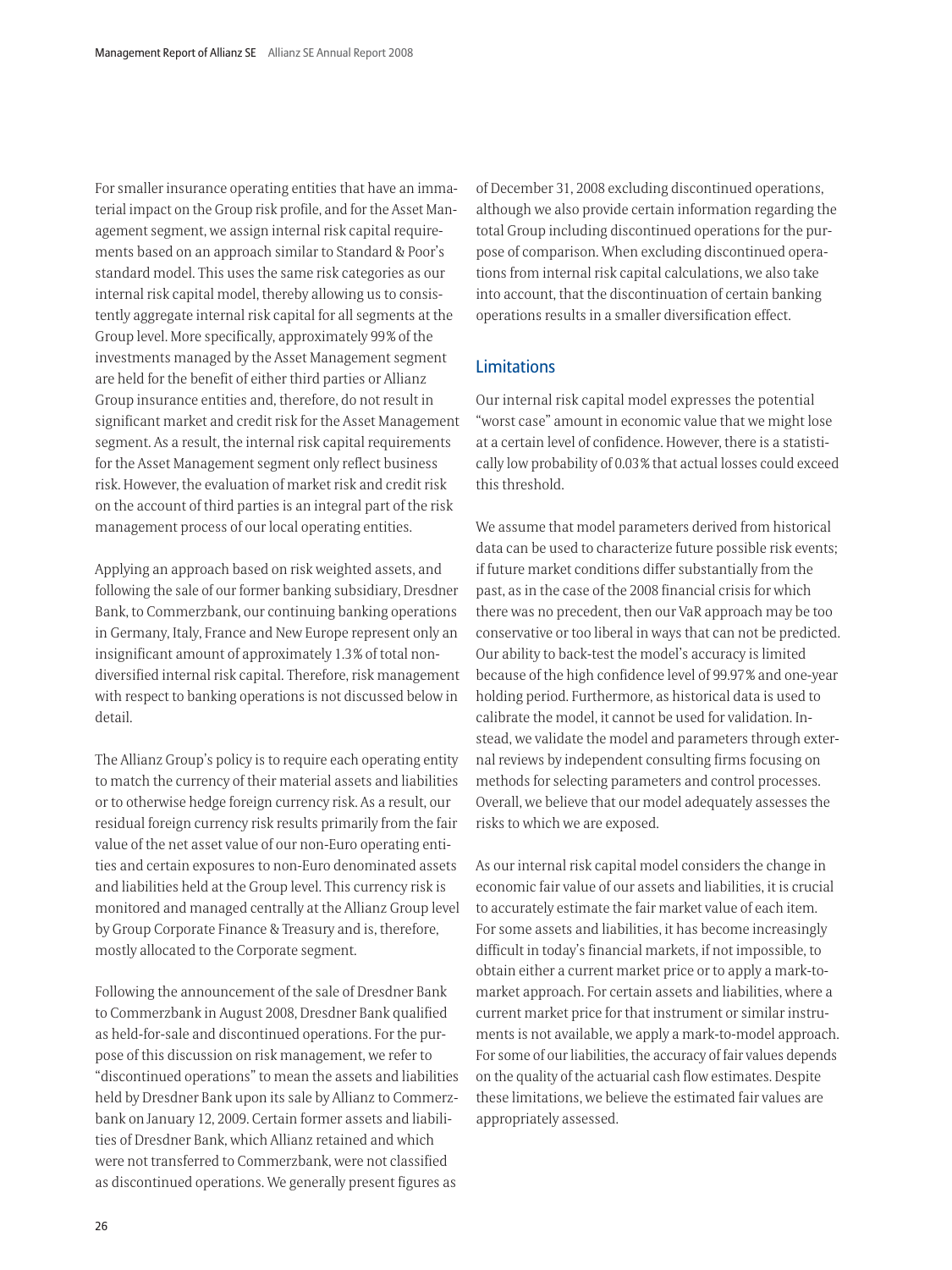<span id="page-28-0"></span>We apply customized derivative valuation tools which are suitable to our business to reflect substantially all of our derivatives in internal risk capital. Our integrated internal risk capital model for insurance operations currently only allows for the modeling of common derivatives such as equity calls, puts, forwards and interest rate swaps. For internal risk capital calculations, non-standardized instruments, such as derivatives embedded in structured financial products, are represented by the most comparable standard derivative types. The volume of non-standard instruments is not material on either the local or the Allianz Group level, but a more precise modeling of these instruments might impact the fair value and resulting internal risk capital for these derivatives. However, we believe that any such change would not be material.

### Capital Management

The Allianz internal risk capital model plays a significant role in solvency management and capital allocation. Our aim is to ensure that the Allianz Group is adequately capitalized at all times, even following a significant adverse event, and that all operating entities meet their respective capital requirements. In addition, we employ a value-based approach (Economic Value Added or "EVA"®), among other approaches, to measure and manage our business activities as well as to optimize capital allocation across the Allianz Group. Internal risk capital is a key parameter of our EVA® approach.

In managing our capital position, we also consider additional external requirements of regulators and rating agencies. While meeting rating agencies' capital requirements forms a strategic business objective of the Allianz Group, capital requirements imposed by regulators constitute a binding constraint. Regulators and rating agencies impose minimum capital rules on the level of both the Allianz Group's operating entities and on the Allianz Group as a whole.

### Internal capital adequacy

Our objective is to maintain available capital at the Group level in excess of the minimum requirements that are determined by our internal risk capital model according to a solvency probability of 99.97 % over a holding period of one year. In support of this objective, we require each of our

local operating entities to hold available capital resources allowing them to remain solvent at a lower confidence level of 99.93 % over the same one-year holding period. This approach is designed to ensure a consistent capital standard across the Group that helps mitigate potential constraints of capital fungibility - i.e., by requiring our local operating entities to hold such levels of capital resources, the Group is less likely to be required to allocate capital to a local operating entity that may have incurred a loss, and accordingly the Group is less likely to encounter constraints inherent in moving capital across the many different jurisdictions in which the Group conducts business. In addition, we take into account the benefits of a single operating entity being part of a larger, diversified Group.

The Allianz Group's available capital is based on the Group's shareholders' equity as adjusted to reflect the full economic capital base available to absorb any unexpected volatility in results of operations. For example, the present value of future profits in the Life/Health segment and hybrid capital are added to shareholders' equity, whereas goodwill and other intangible assets are subtracted.





Based on pro-forma calculations assuming the completion of the Dresdner Bank transaction prior to year end of 20081), our available capital at December 31, 2008 amounted to €42.5 billion (2007: € 63.8 billion), while our corresponding internal risk capital at December 31, 2008 amounted to

<sup>1)</sup> Available capital and internal risk capital as of December 31, 2008 including discontinued operations were adjusted to reflect the pro-forma view. For example, we removed hybrid capital and the pension deficit related to Dresdner Bank from available capital, deleted internal risk capital requirements of our discontinued operations and included those related to the shares and the silent participation in Commerzbank.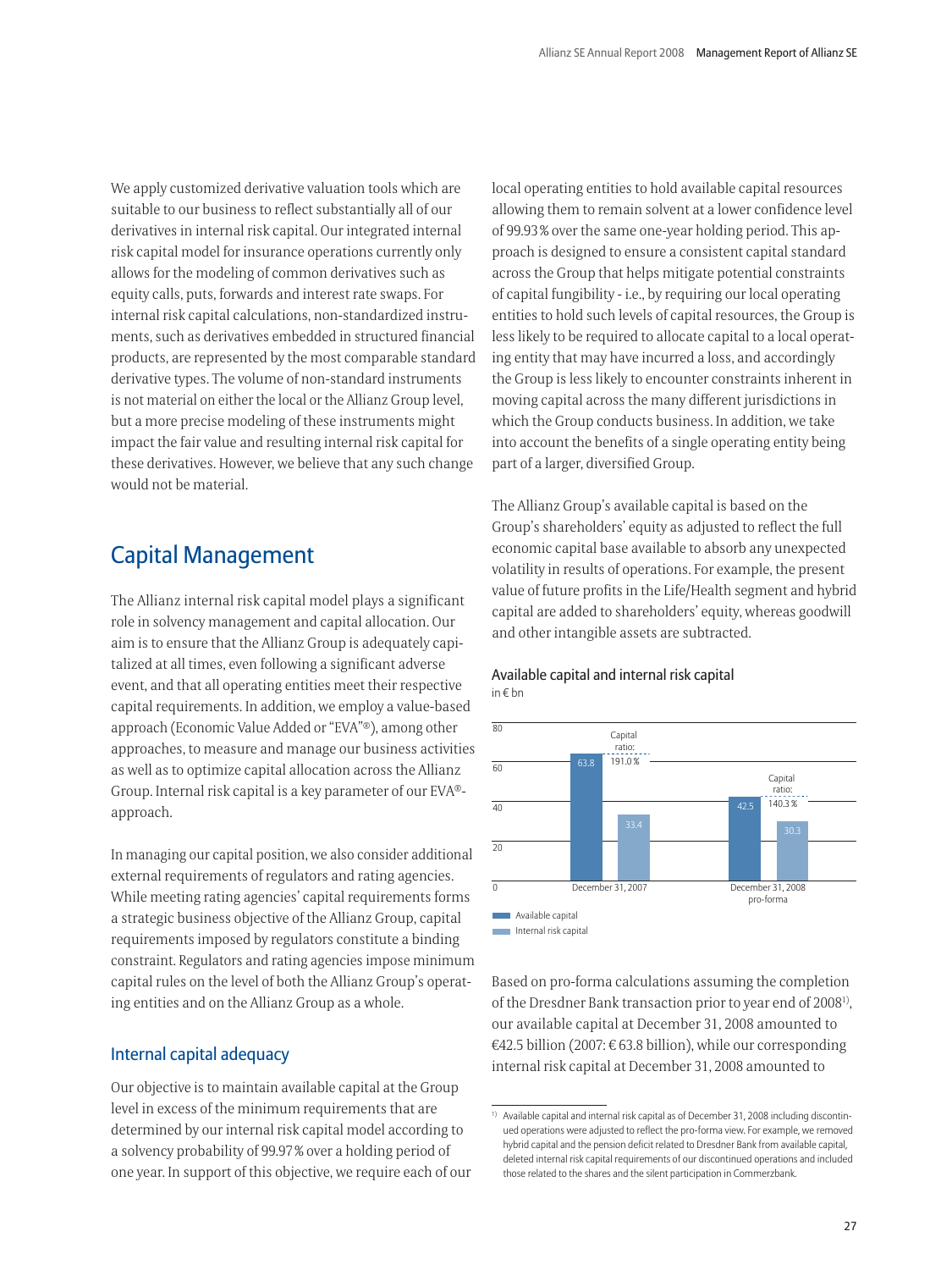€ 30.3 billion (2007: € 33.4 billion), resulting in a capital ratio of 140% at December 31, 2008, compared to 191% at December 31, 2007<sup>1</sup>). The decrease of 33% in available capital was primarily driven by a decrease in shareholders' equity and a decline in the present value of future profits in the Life/ Health segment.

Including discontinued operations, the Allianz Group-wide internal risk capital after Group diversification and before minority interests of  $\in$  32.9 billion at December 31, 2008 reflects a realized diversification benefit on the Group level of approximately 56 %. Non-diversified and Group diversified internal risk capital are broken down as follows:

### Allocated internal risk capital by risk category (total portfolio before minority interest) in  $\epsilon$  mn



 $\blacksquare$  Actuarial risks  $\overline{\phantom{a}}$  Rusiness risks

### Allocated internal risk capital by segment<sup>2)</sup> (total portfolio before minority interest)  $in \in \mathsf{mn}$



Taking into account discontinued operations as of December 31, 2008, total internal risk capital is still at a comparable level as at December 31, 2007 due to offsetting effects across the different risk categories (e.g., interest rate risk increased while equity risk decreased). The discontinued operations contributed 12 % to total internal risk capital as of December 31, 2008. More detailed discussions of movements are provided in the sections specifically related to the risk categories.

### Regulatory capital adequacy

Under the EU Financial Conglomerates Directive, a supplementary European Union directive, a financial conglomerate is defined as any financial parent holding company that, together with its subsidiaries, has significant cross-border and cross-sector activities. The Allianz Group is a financial conglomerate within the scope of the Directive and related German law. The law requires that a financial conglomerate calculates the capital needed to meet its solvency requirements on a consolidated basis, which we refer to below as "available funds".

<sup>1)</sup> Including discontinued operations, our available capital at December 31, 2008 amounted to  $\in$  48.8 billion, while our corresponding internal risk capital at December 31, 2008 amounted to € 32.9 billion, resulting in a capital ratio of 148% at December 31, 2008.

<sup>&</sup>lt;sup>2)</sup> 2008 figures exclude discontinued operations, while 2007 figures include them.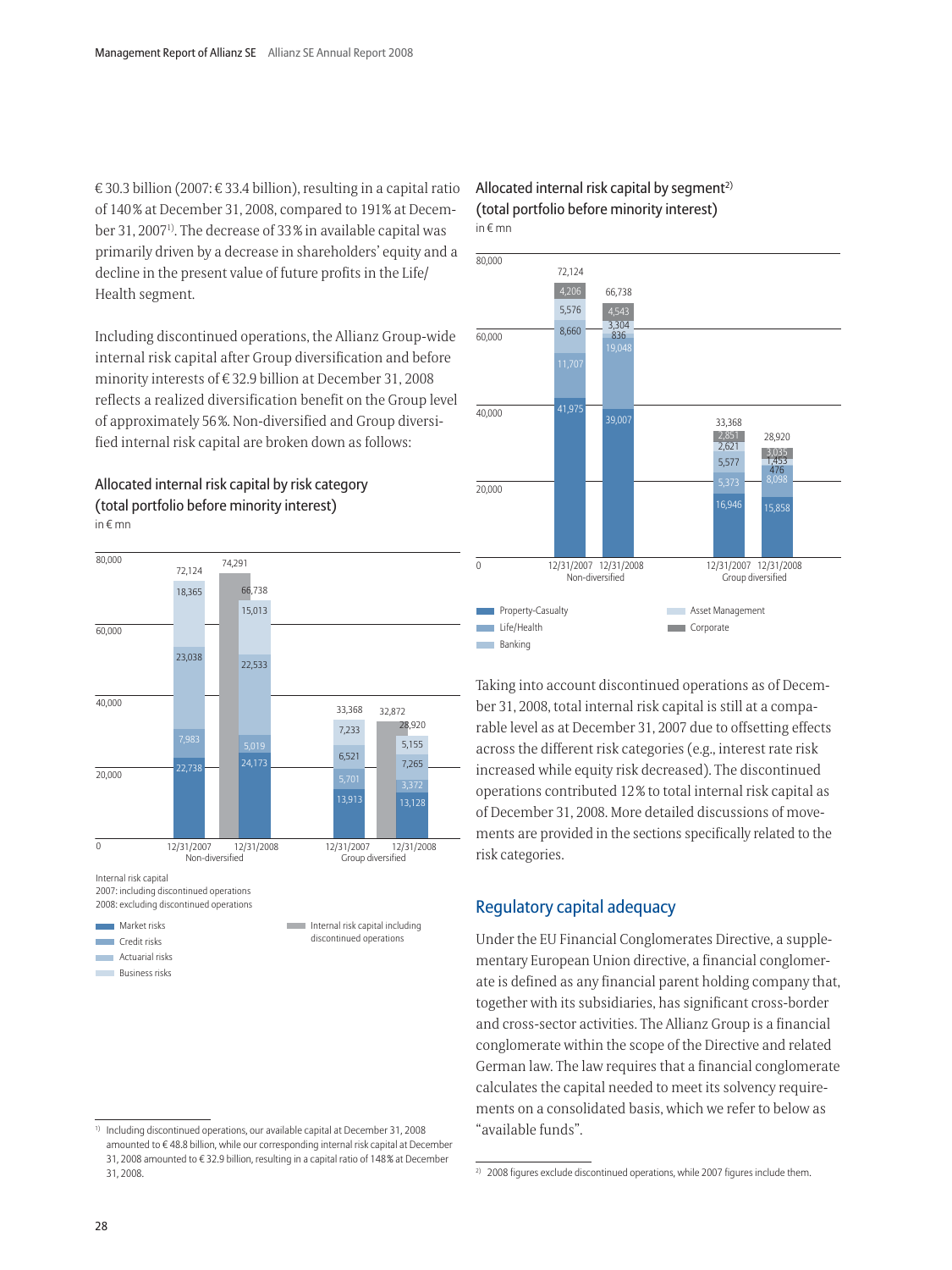### <span id="page-30-0"></span>Financial conglomerate solvency in  $\in$  bn



Based on pro-forma calculations assuming the completion of the Dresdner Bank transaction prior to year end of 20081), our available funds for the solvency margin, required for our insurance segments and our banking and asset management business, is € 32.7 billion (2007: € 46.5 billion) at December 31, 2008 including off-balance sheet reserves<sup>2)</sup>, surpassing the minimum legally stipulated level by  $\in$  12.4 billion (2007:  $\in$  17.6 billion). This margin results in a preliminary pro-forma cover ratio<sup>3</sup> of 161% at December 31, 2008 (2007: 161%)<sup>4)</sup>. The decrease of 30% in available funds was primarily driven by a decrease in shareholders' equity.

### Rating agency capital adequacy

Rating agencies apply their own models to evaluate the relationship between the required risk capital of a company and its available capital resources. Assessing capital adequacy is usually an integral part of the rating process. At December 31, 2008, the financial strength of Allianz SE was rated by Standard & Poor's as "AA" (stable outlook), by A. M. Best as "A+" (stable outlook), and by Moody's as "Aa3" (stable outlook).

<sup>3)</sup> Represents the ratio of available funds to required capital.

In addition to its long-term financial strength rating, Standard & Poor's determines a separate rating for "Enterprise Risk Management" (ERM). As of September 2008, Standard & Poor's has assigned Allianz a "Strong" rating for the ERM capabilities of our insurance operations. This rating indicates that Standard & Poor's regards it "unlikely that Allianz SE will experience major losses outside its risk tolerance". Standard & Poor's stated that the assessment is based on the Allianz Group's strong risk management culture, strong controls for the majority of key risks and strong strategic risk management.

### Supplementary stress test analysis

In addition to our internal risk capital analysis, we perform regular stress tests that act as early-warning indicators in monitoring the Allianz Group's regulatory solvency capital ratios and its capital position required by rating agencies. We also apply regular stress tests on a local operating entity level in order to monitor capital requirements imposed by local regulators and rating agencies.

For example, stress test results on a Group level indicated that a 10 % price decline in our available-for-sale equity securities as of December 31, 2008 would have resulted in a  $\in$  1.7 billion decline in shareholders' equity before minority interests. An increase in the interest rate by 100 basis points would have decreased shareholders' equity before minority interests by  $\epsilon$  3.5 billion, if available-for-sale fixed income securities are taken into account as of December 31, 2008.

### Concentration of Risks

As we are an integrated financial service provider offering a variety of products across different business segments and geographic regions, diversification is key to our business model. Diversification helps us to manage our risks efficiently by limiting the economic impact of any single event and by contributing to relatively stable results and risk profile in general. As discussed above, the degree to which the diversification effect can be realized depends not only on the correlation between risks but also on the level of relative concentration of those risks. Therefore, our aim is to maintain a balanced risk profile without any one or more disproportionately large risks.

<sup>&</sup>lt;sup>1)</sup> Available funds and requirement as of December 31, 2008 including discontinued operations were adjusted to reflect the pro-forma view. For example, we removed hybrid capital related to Dresdner Bank from available funds and adjusted the deduction of goodwill and other intangible assets. Furthermore, we deleted the requirement of our discontinued operations.

<sup>&</sup>lt;sup>2)</sup> Off-balance sheet reserves represent the difference between fair value and amortized cost of real estate held for investment and investments in associates and joint ventures, net of deferred taxes, policyholders' participation and minority interests.

<sup>4)</sup> As of December 31, 2008, our available funds for the solvency margin including discontinued operations, required for our insurance segments and our banking and asset management business, is  $\epsilon$  39.5 billion including off-balance sheet reserves, surpassing the minimum legally stipulated level by  $\epsilon$  9.9 billion.

Conglomerate solvency is computed according to the adjusted Finanzkonglomerate-Solvabilitäts-Verordnung (FkSolV) published by the German regulator, BaFin, which revised the treatment of unrealized gains and losses in the bond portfolio. As of December 31, 2007, reported under the old method, the solvency ratio was 157 % and available funds were  $\epsilon$  45.5 billion.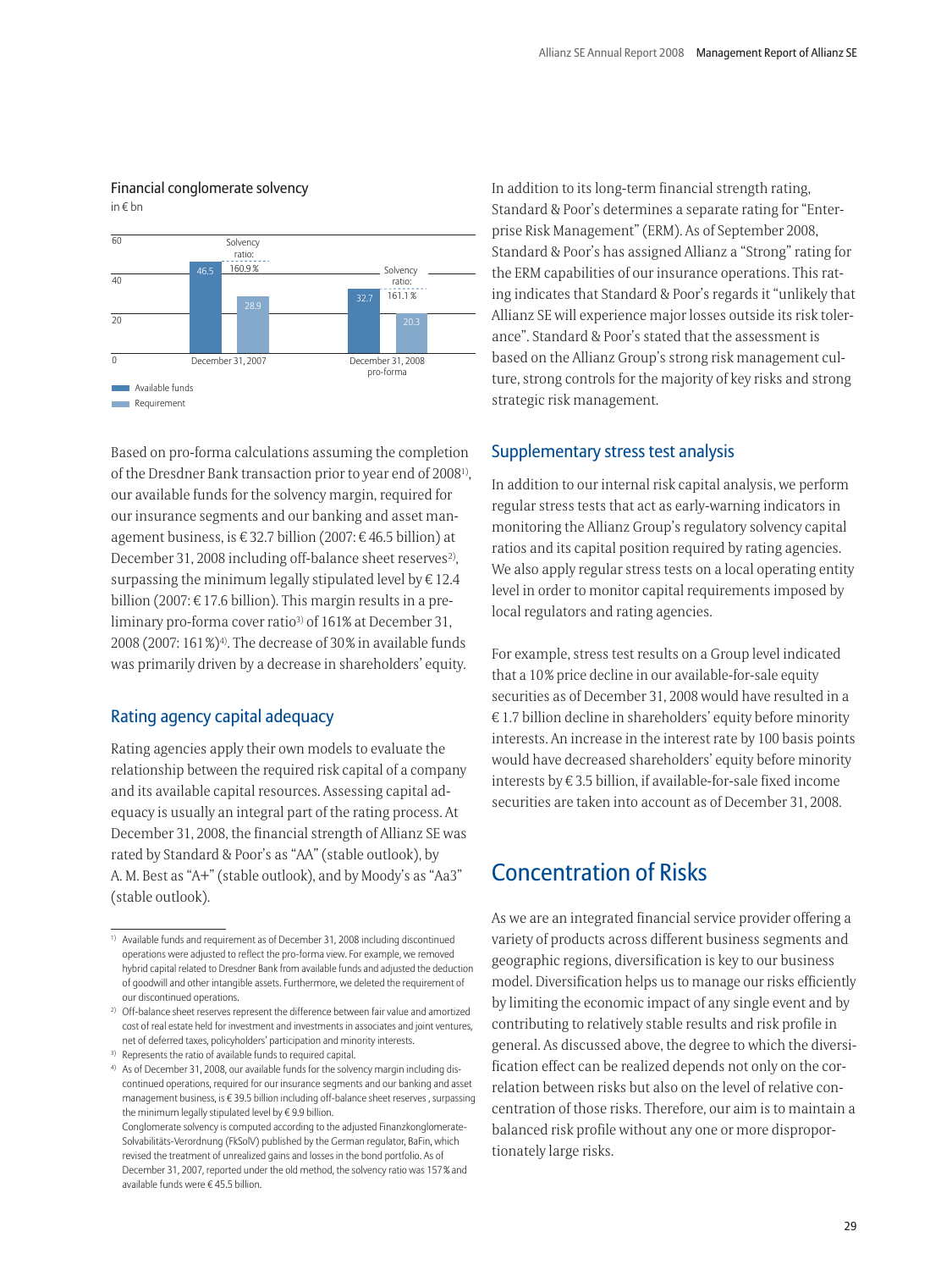<span id="page-31-0"></span>Disproportionately large risks that might accumulate and have the potential to produce substantial losses (e.g., natural catastrophes or credit events) are closely monitored on a standalone basis (i.e., before the diversification effect) and are subject to a global limit framework. For example, the Management Board of Allianz SE has implemented a framework of natural catastrophe limits at both the operating entity and Group levels in an effort to reduce potential earnings volatility and restrict potential losses from events having an occurrence probability of once in 250 years. Group limits are linked to the planned operating profit and the limits on operating entity level are based on the Property-Casualty net asset value. Traditional reinsurance coverage and dedicated financial transactions on Group level are examples of two instruments to mitigate the peak risks and to limit the impact of adverse conditions on our financial results and shareholders' equity.

Similarly, the Group monitors and limits credit exposures to single obligors and groups using its overall limit-setting framework to ensure that Allianz Group's credit and counterparty risk profile is appropriately controlled. As a fundamental principle underlying the limit system, several risk criteria of a counterparty have to be taken into account: financial statements, creditworthiness, country and industry assignment, the current Allianz Group's portfolio composition and the concentration a particular counterparty introduces within the portfolio. Counterparty limits serve not only to restrict the exposure, but also to identify open investment opportunities for the operating entities while at the same time taking into consideration the current portfolio structure at the Group level.

In general, we identify and measure risk concentrations in terms of non-diversified internal risk capital in line with the risk categories covered in our internal risk capital model. In the subsequent sections all risks are presented before and after diversification and concentrations of single sources of risk are discussed accordingly.

### Market Risk

In the following table, we present our Group-wide internal risk capital related to market risks.

### Allocated internal market risk capital by business segment and source of risk (total portfolio before minority interests)

|                                | Non-diversified |                   | Group diversified |                   |  |  |
|--------------------------------|-----------------|-------------------|-------------------|-------------------|--|--|
| As of December 31,             | 20081)          | 2007 <sup>2</sup> | 20081)            | 2007 <sup>2</sup> |  |  |
|                                | € mn            | € mn              | € mn              | € mn              |  |  |
| <b>Total Group</b>             | 24,173          | 22,738            | 13,128            | 13,913            |  |  |
| Percentage of total            |                 |                   |                   |                   |  |  |
| Group internal risk            |                 |                   |                   |                   |  |  |
| capital                        | 36%             | 32%               | 45%               | 42%               |  |  |
|                                |                 |                   |                   |                   |  |  |
| Interest rate                  | 12,124          | 6,691             | 3,784             | 655               |  |  |
| Equity                         | 9,454           | 13,508            | 6,774             | 10,885            |  |  |
| Real estate                    | 2,516           | 2,238             | 1,300             | 1,088             |  |  |
| Currency <sup>3)</sup>         | 79              | 301               | 1,270             | 1,285             |  |  |
| Property-Casualty              | 9,062           | 11,066            | 4,774             | 6,477             |  |  |
| Interest rate                  | 3,550           | 2,758             | 1,108             | 270               |  |  |
| Equity                         | 4,183           | 6,835             | 2,997             | 5,508             |  |  |
| Real estate                    | 1,250           | 1,385             | 646               | 673               |  |  |
| Currency <sup>3)</sup>         | 79              | 88                | 23                | 26                |  |  |
| Life/Health                    | 11,320          | 5,533             | 5,396             | 2,836             |  |  |
| Interest rate                  | 6,163           | 2,100             | 1,924             | 206               |  |  |
| Equity                         | 4,039           | 3,006             | 2,894             | 2,422             |  |  |
| Real estate                    | 1,118           | 427               | 578               | 208               |  |  |
| Currency <sup>3)</sup>         |                 |                   |                   |                   |  |  |
| Banking                        | 263             | 2,814             | 175               | 1,962             |  |  |
| Asset Management <sup>4)</sup> |                 |                   |                   |                   |  |  |
| Corporate                      | 3,528           | 3,325             | 2,783             | 2,638             |  |  |
| Interest rate                  | 2,378           | 1,628             | 742               | 159               |  |  |
| Equity                         | 1,002           | 1,428             | 718               | 1,151             |  |  |
| Real estate                    | 148             | 269               | 76                | 131               |  |  |
| Currency <sup>3)</sup>         |                 |                   | 1,247             | 1,197             |  |  |

Internal equity risk capital decreased in the aggregate mainly driven by the worldwide market drop in 2008 and an active reduction of exposure throughout the year. In our insurance segments, parts of the equity exposure were reinvested in fixed income resulting in an increase in internal interest rate risk capital. Furthermore, the drop in interest

<sup>1)</sup> 2008 figures exclude discontinued operations. On a total Group basis, internal market risk capital would amount to  $\epsilon$  26,043 million on a non-diversified basis and  $\epsilon$  14,009 million on a Group diversified basis, if discontinued operations were taken into account.

<sup>2)</sup> 2007 figures include discontinued operations.

<sup>&</sup>lt;sup>3)</sup> Foreign currency risks are mainly allocated to the Corporate segment (please refer to "Internal Risk Capital Framework – Scope" for further information).

<sup>4)</sup> The internal risk capital requirements for the Asset Management segment only reflect business risk (please refer to "Internal Risk Capital Framework – Scope" for further information).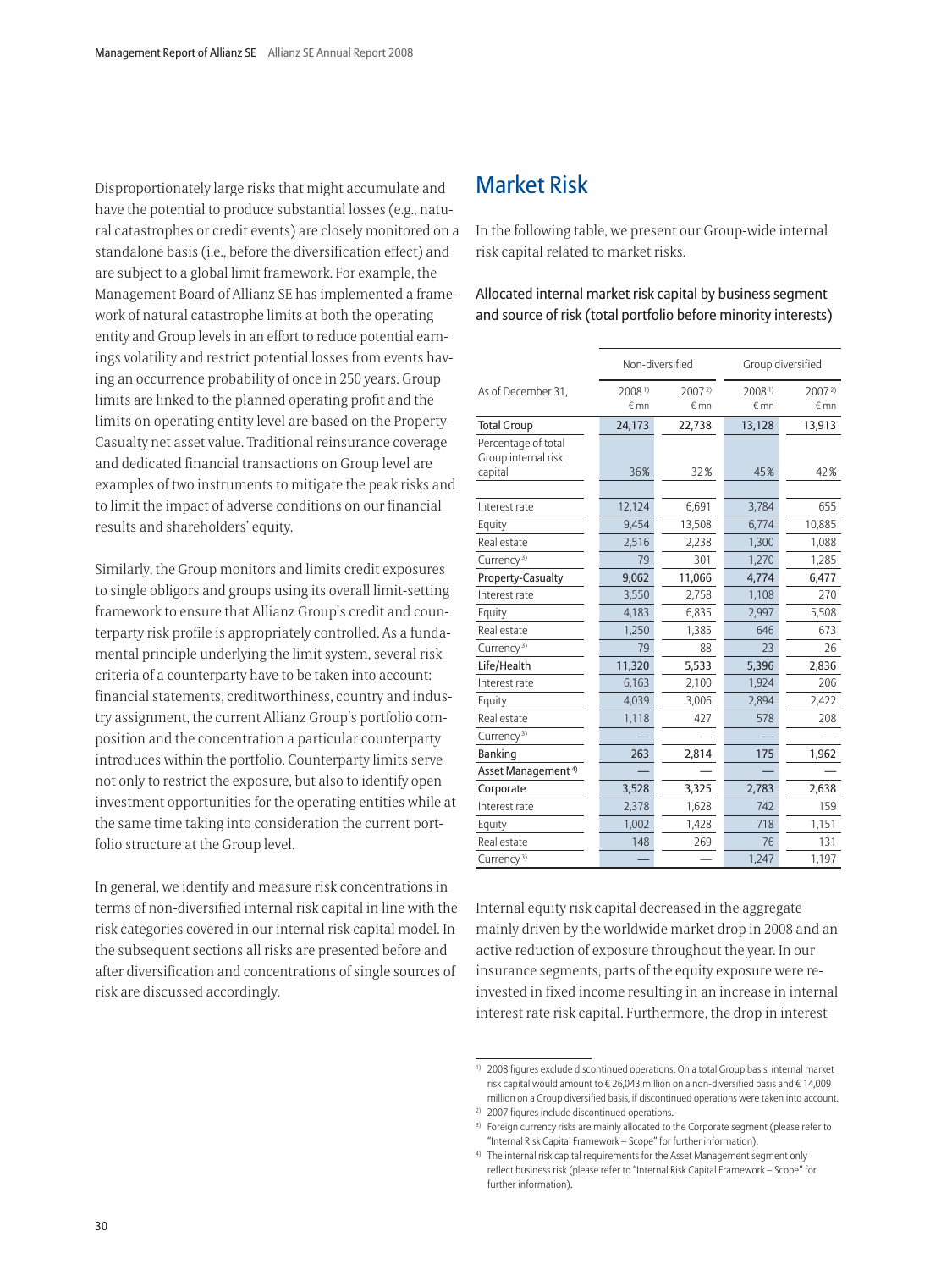rates across the world raised internal interest rate risk capital as well, in particular in our Life/Health segment which suffered from diminishing "buffers" (e.g., a decrease in unrealized gains in equity investments) that would otherwise help mitigate the impact of adverse developments. In this segment, internal risk capital additionally increased significantly due to the model change for which more details are provided in the following section.

The decline in internal equity risk capital allocated to the Corporate segment was also due to the market developments experienced in 2008, supported by the sale of some strategic participations which were offset in part by the transfer of strategic participations from Dresdner Bank to the Corporate segment.

As previously discussed, we determine internal risk capital figures on a quarterly basis. The table below presents the average internal risk capital for market risk calculated over the four quarters of 2008 and 2007, as well as the high and low quarterly internal risk capital amounts calculated in both years. All figures include discontinued operations.

Average, high and low allocated internal market risk capital by source of risk (total portfolio before minority interests, after Group diversification and including discontinued operations)

|                    | 2008<br>Over quarterly results |             |            | 2007<br>Over quarterly results |             |        |
|--------------------|--------------------------------|-------------|------------|--------------------------------|-------------|--------|
|                    |                                |             |            |                                |             |        |
|                    | Average                        | High        | Low        | Average                        | High        | Low    |
|                    | € mn                           | $\n  Emn\n$ | $\n  mn\n$ | $\n  mn\n$                     | $\n  Emn\n$ | € mn   |
| <b>Total Group</b> | 13,857                         | 14,196      | 13,466     | 15,559                         | 16,800      | 13,913 |
| Interest rate      | 1,983                          | 3,292       | 1,138      | 713                            | 764         | 655    |
| Equity             | 9,214                          | 10,539      | 7,838      | 12,424                         | 13,662      | 10,885 |
| Real estate        | 1,286                          | 1,425       | 1,218      | 1,072                          | 1,103       | 1,038  |
| Currency           | 1,374                          | 1,454       | 1,301      | 1,350                          | 1,409       | 1,285  |

The Allianz Group holds and uses many different financial instruments in managing its businesses. Grouped according to our internal risk capital model categories, the following are the most significant market risks in terms of market values: equity price risk (including risks arising from common shares and preferred shares) and interest rate risk (arising from bonds, loans and mortgages).

### Property-Casualty and Life/Health segments

The Allianz Group's insurance operating entities hold equity investments usually to diversify their portfolios. 66 % of the non-diversified internal risk capital allocated to the Property-Casualty and Life/Health segments for equity risk is assigned to our operating entities in Germany, Italy, France and the U.S.

The interest rate risk to which the Property-Casualty and Life/Health segments are exposed arises from the net position between our insurance liabilities and the investments in fixed income instruments, in particular bonds, loans and mortgages, backing policyholder obligations that are different in terms of maturity and size. Our internal risk capital

model provides management with information regarding the cash flow profiles of the segments' liabilities, which allows for active monitoring and management of our assets and liabilities. While the potential payments related to our liabilities in the Property-Casualty segment are typically shorter in maturity than the financial assets backing them, the opposite usually holds true for our Life/Health segment, which provides us with a natural hedge at the Allianz Group level.

We have allocated a significant part of the Life/Health segment's non-diversified internal risk capital for interest rate risk to Western Europe (74 % as of December 31, 2008), mainly to cover traditional life insurance products. Traditional products sold in Western Europe generally feature policyholder participation in the profits (or losses) of the insurance company issuing the contract, subject to a minimum guaranteed crediting rate. In particular, our Life/ Health contracts in Germany, France, Switzerland and Austria comprise a significant level of policyholder participation, limiting all sources of risk, including market, credit, actuarial and cost risks, which would otherwise be borne by Allianz. On the other hand, in accordance with the guarantees related to these arrangements, we must credit mini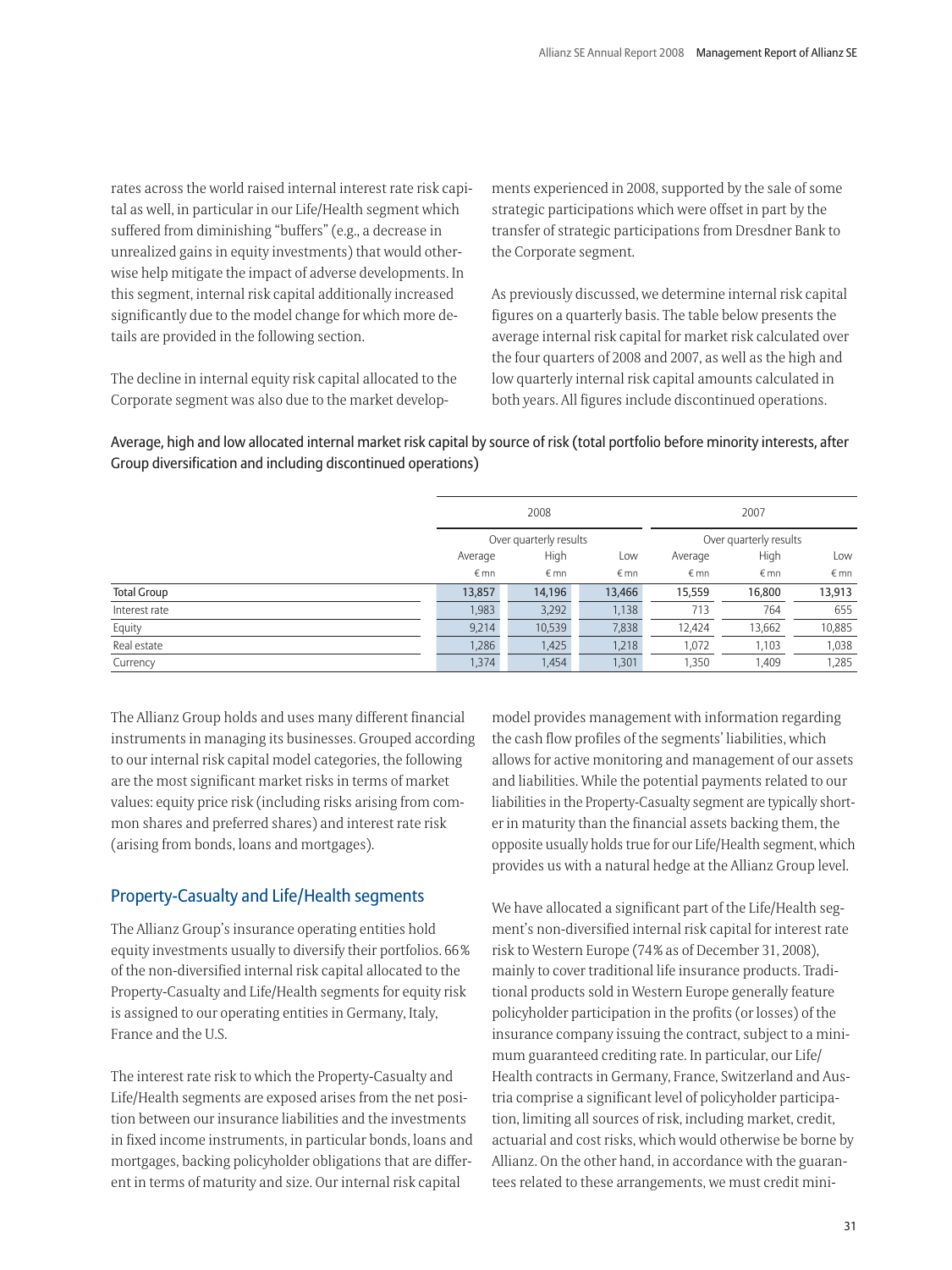<span id="page-33-0"></span>mum rates for individual contracts (e.g., in Germany, France, U.S., Italy and South Korea). As interest rates may fall below the guaranteed crediting rates in those markets, we are exposed to interest rate risk. The valuation of these guarantees, which takes into account the interaction of investment strategy and obligations to policyholders, forms an integral part of our internal risk capital model.

In 2008, we enhanced our internal risk capital model for the purpose of quarterly risk reporting and risk related-performance measurement (EVA®) in the Life/Health segment. The enhanced model is part of an integrated approach and is more closely linked to the calculation of Market Consistent Embedded Value ("MCEV"), which, on an economic basis, is considered the shareholders' future profit embedded in the issued Life/Health business. This model, applied from January 1, 2008, increased 2007 Group diversified internal risk capital for the Life/Health segment by approximately a third.

### Banking and Asset Management segments

Following the sale of Dresdner Bank, we do not consider market risk related to our continuing Banking operations to be significant at the Group level.

Although the internal risk capital requirements for the Asset Management segment only reflect business risk, the evaluation of market risk and credit risk on the account of third parties is an integral part of the risk management process of our local operating entities. Our Asset Management operating entities monitor market risks using VaR models, sensitivity analyses and stress tests that estimate the potential loss under extreme market conditions. All underlying models are regularly reviewed by the risk departments of the respective local operating entities.

### Corporate segment

The primary Corporate risks are interest rate, equity and foreign currency risks. The Corporate segment manages the equity investments of Allianz SE and its finance subsidiary holding companies, as well as securities issued to fund the capital requirements of the Allianz Group. The issued securities include structured products that might be partly repaid with equity participation securities held in our asset portfolio. Some of the securities issued qualify as eligible capital for existing regulatory solvency requirements to the extent they constitute subordinated debt or are perpetual in nature.

On the level of the Corporate segment we are exposed to foreign currency risk because some of our subsidiaries' local currencies are different from the Euro. If non-Euro foreign exchange rates decline against the Euro, from a Group perspective, the Euro equivalent net asset values also decline. Our primary exposures to foreign currency risk are related to the U.S. Dollar, Swiss Franc, British Pound and South Korean Won.

### Credit Risk

Credit risk is defined as the potential loss in portfolio value over a given time horizon due to changes in the credit quality of exposures in the portfolio. Credit risk arises from claims against various obligors such as borrowers, counterparties, issuers, guarantors and insurers, including all relevant product classes such as fixed income investments, lending, credit insurance and reinsurance recoverables. Credit losses may arise from the following events:

- Deterioration in creditworthiness of an obligor, including ultimately its failure to meet payment obligations (default and migration risk); and
- Default on local government debt or temporary suspension of payment obligations ("moratorium"), deterioration of economic or political conditions, expropriation of assets, inability to transfer assets abroad due to sovereign intervention, freezing of converted and unconverted sums of money, etc. (country risk including transfer and conversion risk).

Group Risk's obligor credit risk management framework is comparable to those widely used in the industry and is based on internal ratings, estimates of exposure at default ("EAD") and loss given default ("LGD"). These measurements are all estimated using statistical analysis and professional judgment. Our aggregation methodology is comparable to approaches widely used in the industry known as "structural model". In a structural model, a counterparty is deemed to have defaulted when the value of its total assets is lower than its total liabilities. Since changes in the asset value of a company determine whether it defaults or migrates from one credit class to another, the correlation between different firms' asset values determines the correlation between the firms' defaults and migrations. Estimating these parameters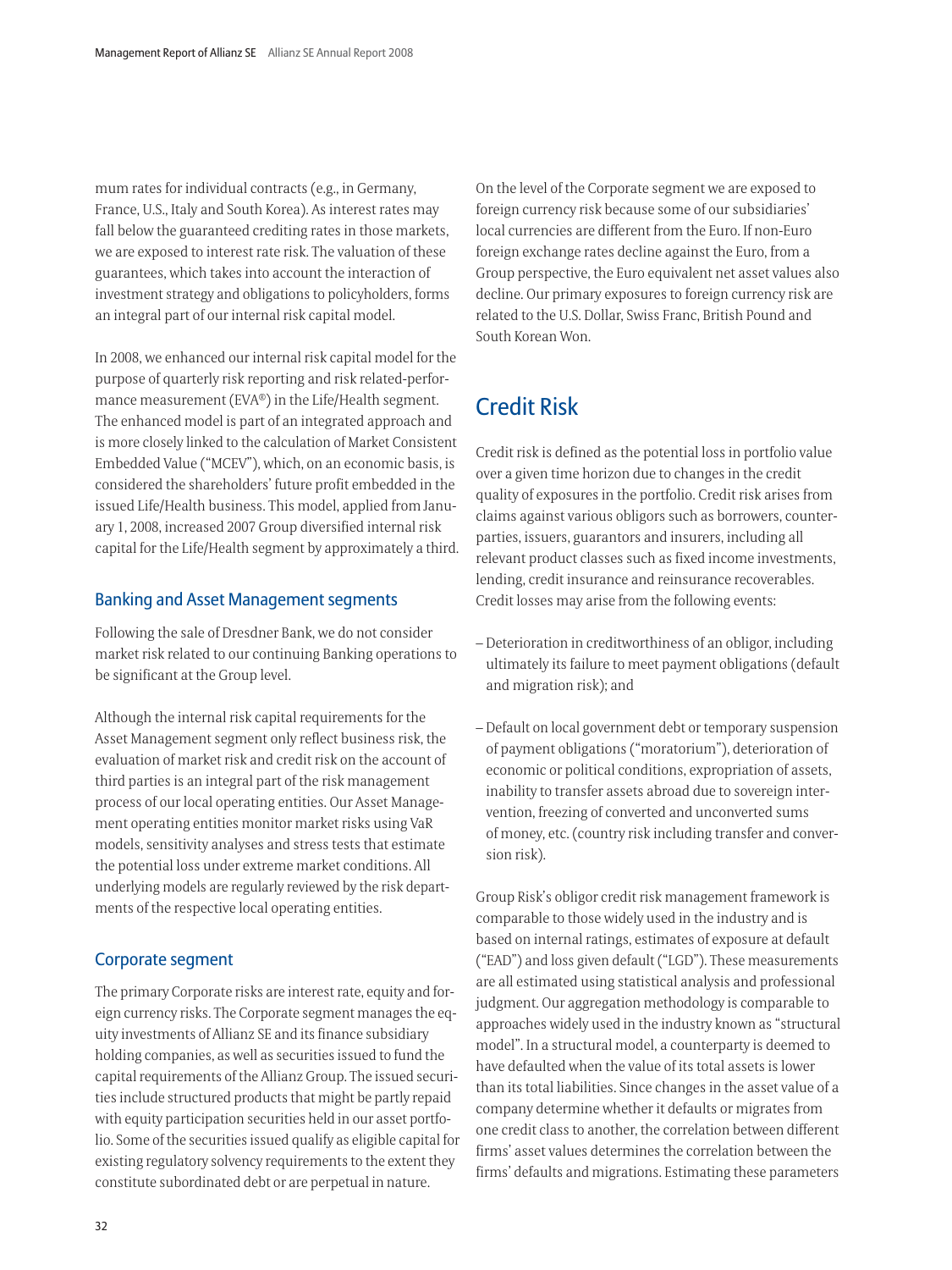allows us to aggregate credit risk across individual obligors using Monte-Carlo simulations to obtain the loss profile of a given portfolio – i.e., its loss probability distribution. The loss profile is the basis of our internal credit risk capital model.

We monitor and manage credit risks and concentrations within the portfolio based on a counterparty limit system that is applied across the entire Allianz Group. Counterparty limits are calculated taking into account the main risk drivers of credit risk and aim to cut off peak concentrations by industry and counterparty name in the portfolio. For monitoring the credit risk profile of our operating entities' portfolios and the whole Allianz Group portfolio, credit reports for portfolio analysis are provided within a webbased limit system application.

Our internal credit risk capital increased in 2008 mainly due to rating downgrades of some of our counterparties following the financial turmoil throughout 2008. The high credit quality of our investment and reinsurance portfolio mitigated the impact that the broad credit deterioration had on Allianz Group's credit risk profile. In response to the financial crisis, we have initiated a number of actions, for example, weekly review and adjustment of limit settings for the major financial institutions as a temporary measure to assess systemic risks of the financial industry and to recommend short-term actions to our operating entities in light of this severe market volatility.

Allocated internal credit risk capital by business segment and source of risk (total portfolio before minority interests)

|                                |                           | Non-diversified                 | Group diversified         |                           |  |
|--------------------------------|---------------------------|---------------------------------|---------------------------|---------------------------|--|
| As of December 31,             | 2008 <sup>1</sup><br>€ mn | 2007 <sup>2</sup><br>$\n  mn\n$ | 2008 <sup>1</sup><br>€ mn | 2007 <sup>2</sup><br>€ mn |  |
|                                |                           |                                 |                           |                           |  |
| <b>Total Group</b>             | 5,019                     | 7,983                           | 3,372                     | 5,701                     |  |
| Percentage of total            |                           |                                 |                           |                           |  |
| Group internal risk            |                           |                                 |                           |                           |  |
| capital                        | 8%                        | 11%                             | 12%                       | 17%                       |  |
|                                |                           |                                 |                           |                           |  |
| Investment                     | 2,533                     | 5,839                           | 1,435                     | 4,128                     |  |
| (Re)insurance <sup>3)</sup>    | 2,486                     | 2,144                           | 1,937                     | 1,573                     |  |
| Property-Casualty              | 3,196                     | 2,779                           | 2,305                     | 2,016                     |  |
| Investment                     | 872                       | 832                             | 494                       | 588                       |  |
| (Re)insurance <sup>3)</sup>    | 2,324                     | 1,947                           | 1,811                     | 1,428                     |  |
| Life/Health                    | 1,321                     | 936                             | 783                       | 668                       |  |
| Investment                     | 1,159                     | 739                             | 657                       | 523                       |  |
| (Re)insurance <sup>3)</sup>    | 162                       | 197                             | 126                       | 145                       |  |
| Banking                        | 428                       | 4,216                           | 242                       | 2,981                     |  |
| Asset Management <sup>4)</sup> |                           |                                 |                           |                           |  |
| Corporate                      | 74                        | 52                              | 42                        | 36                        |  |

As previously discussed, we determine internal risk capital figures on a quarterly basis. The table below presents the average internal risk capital for credit risk calculated over the four quarters of 2008 and 2007, as well as the high and low quarterly internal risk capital amounts calculated in both years. All figures include discontinued operations.

Average, high and low allocated internal credit risk capital by source of risk (total portfolio before minority interests, after Group diversification and including discontinued operations)

|                             | 2008<br>Over quarterly results |             |             |             | 2007<br>Over quarterly results |       |  |
|-----------------------------|--------------------------------|-------------|-------------|-------------|--------------------------------|-------|--|
|                             |                                |             |             |             |                                |       |  |
|                             | Average                        | High        | Low         | Average     | High                           | Low   |  |
|                             | $\n  Emn\n$                    | $\n  Emn\n$ | $\n  Emn\n$ | $\n  Emn\n$ | €mn                            | € mn  |  |
| <b>Total Group</b>          | 6,127                          | 6,614       | 5,837       | 5,385       | 5,701                          | 5,247 |  |
| Investment                  | 4,358                          | 4,771       | 4,181       | 3,966       | 4,128                          | 3,862 |  |
| (Re)insurance <sup>3)</sup> | 1,770                          | 1,871       | 1,656       | 1,419       | 1,573                          | 1,356 |  |

<sup>1)</sup> 2008 figures exclude discontinued operations. On a total Group basis, internal credit risk capital would amount to  $\epsilon$  9,353 million on a non-diversified basis and  $\epsilon$  6,614 million on a Group diversified basis, if discontinued operations were taken into account.

<sup>&</sup>lt;sup>2)</sup> 2007 figures include discontinued operations.

<sup>&</sup>lt;sup>3)</sup> The premium risk which our credit insurance entity Euler Hermes is exposed to due to its business model is also covered here, as this type of risk is a special form of credit risk.

<sup>4)</sup> The internal risk capital requirements for the Asset Management segment only reflect business risk (please refer to "Internal Risk Capital Framework – Scope" for further information).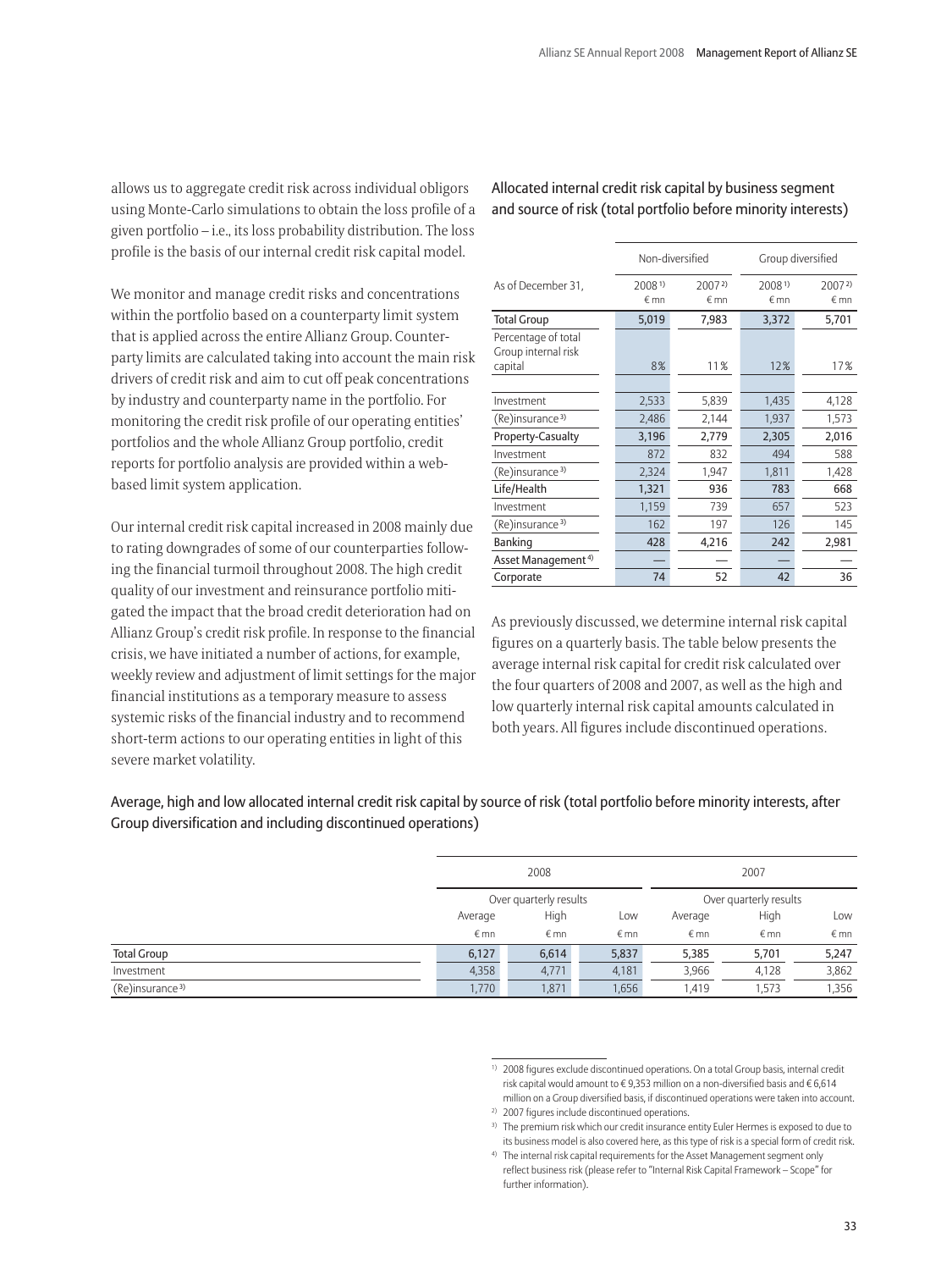### Property-Casualty, Life/Health and Corporate segments

In the Property-Casualty and Life/Health segments, credit risks arising from reinsurance counterparties are considered separately from issuer and counterparty risks arising from our investment activities, though the same methodology is applied. For the Corporate segment, our internal risk capital model covers only investment credit risk, as reinsurance activities are generally allocated to the Property-Casualty segment.

### Credit risk – reinsurance and credit insurance

This risk category also covers the premium risk which our credit insurance entity Euler Hermes is exposed to due to its business model, as this type of risk is a special form of credit risk. As of December 31, 2008, it represented 64 % of our total Group non-diversified internal risk capital allocated to credit reinsurance risk.

We take steps to limit our liability from insurance business by ceding part of the risks we assume to the international reinsurance market. A dedicated team selects our reinsurance partners and considers only companies with strong credit profiles. We may also require letters of credit, cash deposits or other financial measures to further mitigate our exposure to credit risk. To manage the related credit risk, we compile Allianz Group-wide data on potential and actual recoverables in respect of reinsurance losses. At December 31, 2008, 74 % of the Allianz Group's reinsurance recoverables were distributed among reinsurers that had been assigned at least an "A" rating by Standard & Poor's. Non-rated reinsurance recoverables represented 24 % of the total reinsurance recoverables at December 31, 2008. Reinsurance recoverables without Standard & Poor's rating include exposures to brokers, companies in run-off and pools, where no rating is available, and companies rated by A.M. Best.

As of December 31, 2008, 9% of our total Group non-diversified internal risk capital allocated to credit reinsurance risk was assigned to our operating entities in the U.S.



#### Credit risk – investment

As of December 31, 2008, our operating entities in the U.S. and Germany accounted for 40 % of the non-diversified internal risk capital allocated to our Property-Casualty, Life/ Health and Corporate segments for investment credit risk.

We limit the credit risk of our fixed income investments by setting high requirements on the creditworthiness of our issuers, by diversifying our investments and by setting limits for credit concentrations. We track the limit utilization by consolidating and monitoring our exposure across individual debtors and across all investment categories and business segments on a monthly basis. At December 31, 2008, approximately 94 % of the fixed income investments of the insurance companies of the Allianz Group had an investment grade rating and approximately 88 % of the fixed income investments were distributed among obligors that had been assigned at least an "A" rating by Standard & Poor's.

<sup>&</sup>lt;sup>1)</sup> Represents gross exposure broken down by reinsurer.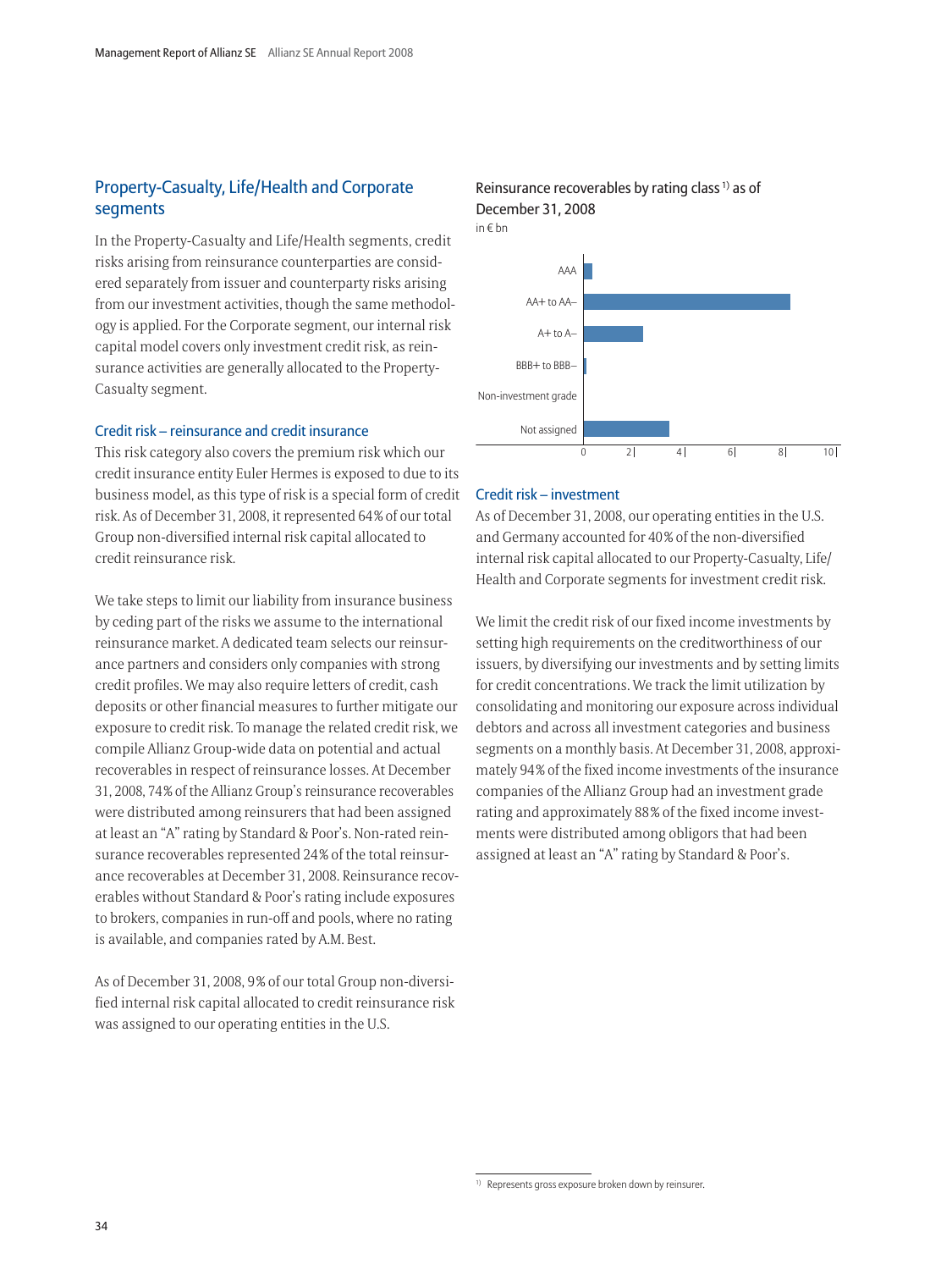# Fixed income investments by rating class as of December 31, 2008



# Actuarial Risk

Actuarial risks consist of premium and reserve risks in the Property-Casualty segment as well as biometric risks in our Life/Health segment. In the Banking and Asset Management segments, actuarial risks are not relevant. Although the Corporate segment provides some guarantees that transfer small parts of the actuarial risk away from local entities, such risk is primarily transferred by internal reinsurance and allocated to the Property-Casualty segment.

Allocated internal actuarial risk capital by business segment and source of risk<sup>1)</sup> (total portfolio before minority interests)

In addition to these fixed income investments, Allianz Group also has non-tradable mortgage loan portfolios in Germany and the U.S. As of December 31, 2008, 97 % of the German mortgage portfolio obligors were assigned a Standard & Poor's equivalent investment grade rating based on an internal scoring. The U.S. commercial mortgage loan investments are subject to thorough credit assessment and conservative underwriting by the responsible credit managers. There have been no delinquent or foreclosed non-tradable commercial mortgage loans since 1994, and we thus regard the portfolio as investment grade based on additional stress test analysis. The North American Allianz insurance companies have a residential mortgage portfolio exposure of less than U.S. Dollar 2 million.

# Banking and Asset Management segments

Following the sale of Dresdner Bank, we do not consider credit risk related to our continuing Banking operations to be significant at the Group level.

As part of the investment management process, the Asset Management segment's entities assess credit risk affecting their customers' portfolios. Though our Asset Management companies do not engage in any lending transactions, counterparty risks can arise in certain circumstances, such as with broker-related over-the-counter transactions. The Asset Management operating entities analyze the credit worthiness of their counterparties and set limits per counterparty based on objective criteria.

|                                            |                                  | Non-diversified           | Group diversified  |                           |  |
|--------------------------------------------|----------------------------------|---------------------------|--------------------|---------------------------|--|
| As of December 31,                         | 2008 <sup>2</sup><br>$\n  Emn\n$ | 2007 <sup>3</sup><br>€ mn | $2008^{2}$<br>€ mn | 2007 <sup>3</sup><br>€ mn |  |
| <b>Total Group</b>                         | 22,533                           | 23,038                    | 7,265              | 6,521                     |  |
| Percentage of total<br>Group internal risk |                                  |                           |                    |                           |  |
| capital                                    | 34%                              | 32%                       | 25%                | 20%                       |  |
| Premium CAT                                | 5,913                            | 5,780                     | 1,390              | 1,077                     |  |
| Premium non-CAT                            | 8,083                            | 8,284                     | 3,517              | 3,249                     |  |
| Reserve                                    | 7,307                            | 8,037                     | 2,308              | 2,170                     |  |
| Biometric                                  | 1,230                            | 937                       | 50                 | 25                        |  |
| Property-Casualty                          | 20,851                           | 21,705                    | 7,072              | 6,389                     |  |
| Life/Health                                | 1,244                            | 950                       | 55                 | 29                        |  |
| Corporate <sup>4)</sup>                    | 438                              | 383                       | 138                | 103                       |  |

<sup>&</sup>lt;sup>1)</sup> As risks are measured by an integrated approach on an economic basis, internal risk capital takes reinsurance effects into account.

<sup>&</sup>lt;sup>2)</sup> 2008 figures exclude discontinued operations. On a total Group basis, internal actuarial risk capital would amount to  $\epsilon$  22,533 million on a non-diversified basis and  $\epsilon$  6,614 million on a Group diversified basis, if discontinued operations were taken into account. Although our discontinued operations are not exposed to actuarial risks, they have an impact on Group diversified internal risk capital due to diversification effects. The discontinuation of certain banking operations results in less diversified insurance operations.

<sup>3)</sup> 2007 figures include discontinued operations.

<sup>4)</sup> Allianz SE has a conditional commitment to make capital payments to its U.S. subsidiary, Fireman's Fund Insurance Co. In particular, Allianz SE is required to make these payments in case of future negative developments relating to the reserves of Fireman's Fund for the year 2003 and before.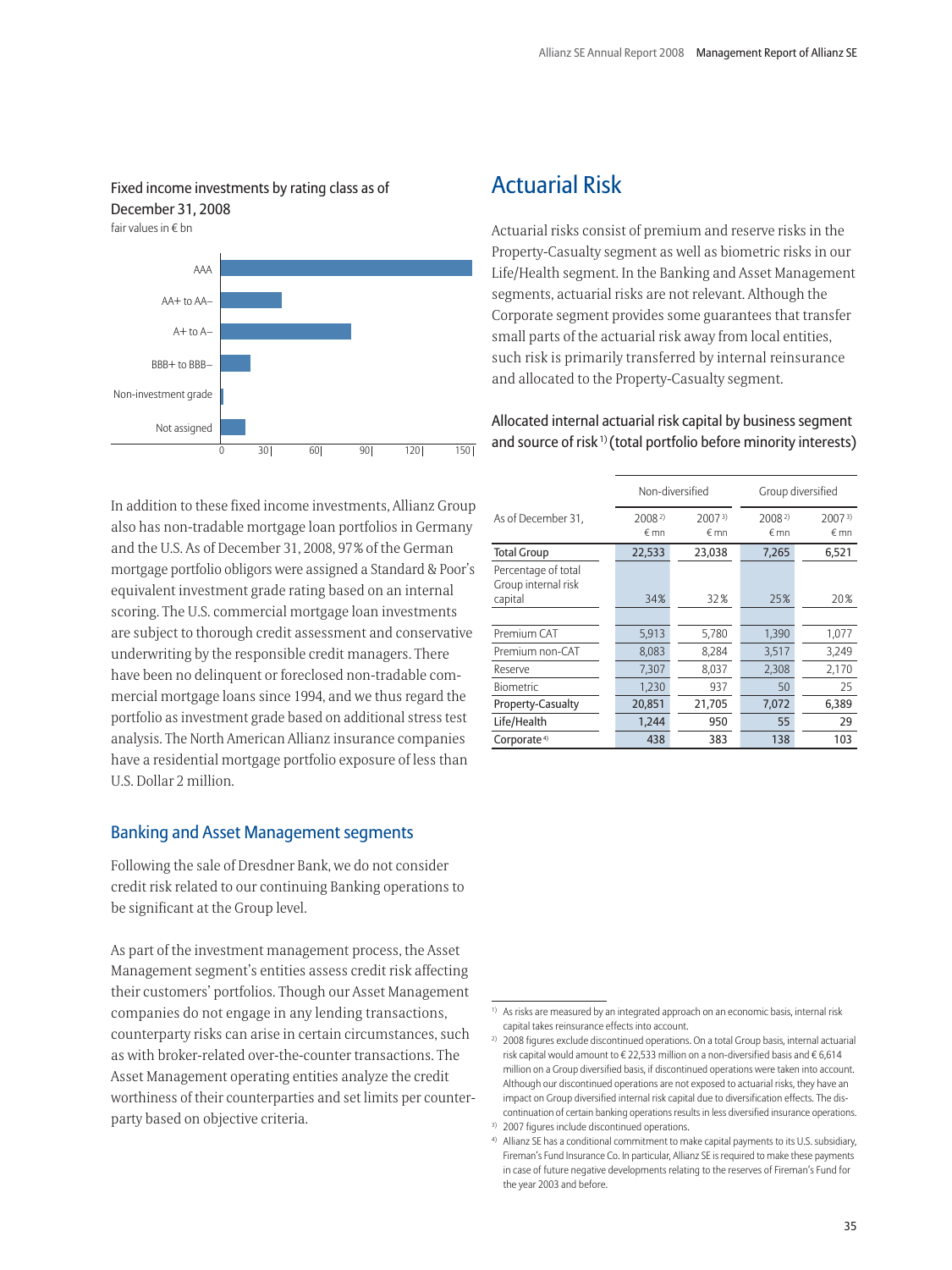In general, Group-diversified internal actuarial risk capital increased, as the discontinuation of certain banking operations results in less diversified insurance operations and a smaller diversification effect. Before Group diversification, internal premium CAT risk capital remained relatively stable compared to 2007, while it increased after Group diversification additionally driven by a shift in contributions from other risk categories, mainly due to the decline in internal market risk capital.

As previously discussed, we determine internal risk capital figures on a quarterly basis. The table below presents the average internal risk capital calculated for actuarial risks over the four quarters of 2008 and 2007, as well as the high and low quarterly internal risk capital amounts calculated in both years. All figures include discontinued operations.

Average, high and low allocated internal actuarial risk capital by source of risk (total portfolio before minority interests, after Group diversification and including discontinued operations)

|                    |                        | 2008  |       | 2007    |                        |       |  |
|--------------------|------------------------|-------|-------|---------|------------------------|-------|--|
|                    | Over quarterly results |       |       |         | Over quarterly results |       |  |
|                    | Average                | High  | Low   | Average | High                   | Low   |  |
|                    | €mn                    | € mn  | €mn   | €mn     | € mn                   | €mn   |  |
| <b>Total Group</b> | 6,597                  | 6,796 | 6,421 | 6,311   | 6,521                  | 6,111 |  |
| Premium CAT        | 1,245                  | 1,258 | 1,218 | 1,007   | 1,077                  | 953   |  |
| Premium non-CAT    | 3,333                  | 3,399 | 3,264 | 3,210   | 3,249                  | 3,143 |  |
| Reserve            | 1,979                  | 2,098 | 1,872 | 2,071   | 2,170                  | 1,984 |  |
| Biometric          | 41                     | 45    | 35    | 23      | 25                     | 21    |  |

# Property-Casualty segment

A substantial portion of the Property-Casualty segment's non-diversified internal actuarial risk capital is assigned to our operating entities in Germany, Italy, France and the U.S. (49 % as of December 31, 2008).

### Premium risk

Premium risk represents risk that, during a one-year time horizon, underwriting profitability is less than expected. Such risk is subdivided into catastrophe risk (CAT risk) and non-catastrophe risk (non-CAT risk). We primarily quantify and manage premium risk based on actuarial models that are used to derive loss distributions for each risk.

Natural disasters such as earthquakes, storms and floods represent a special challenge for risk management due to their accumulation potential and occurrence volatility. In order to measure such risks and better estimate the potential effects of natural disasters, we use special modeling techniques in which we combine data about our portfolio (such as the geographic distribution and characteristics of insured objects and their values), with simulated natural disaster scenarios to estimate the magnitude and frequency of potential losses. Where such models do not exist (e.g., flood risk in Italy), we use scenario-based methods to estimate probable losses.

More than a third (36% as of December 31, 2008) of the nondiversified internal premium risk capital allocated to natural catastrophe risk was borne by our operating entities in Germany and the U.S. Our exposure to losses from windstorms over Europe (including hail) is our largest exposure to natural catastrophe, followed by U.S. hurricanes and Californian earthquakes. Our loss potential net of reinsurance for European windstorms is approximately  $\epsilon$  1.3 billion, measured at a probability level of once in 250 years  $(i.e., 0.4\%)$ .

### Reserve risk

Reserve risk represents the risk of losses emerging on claims provisions over a one-year time horizon. We measure and manage reserve risks by constantly monitoring the development of the provisions for insurance claims and change the provision for reserves in line with actuarial standards if necessary. We use approaches that are similar to the methods used for setting the reserves.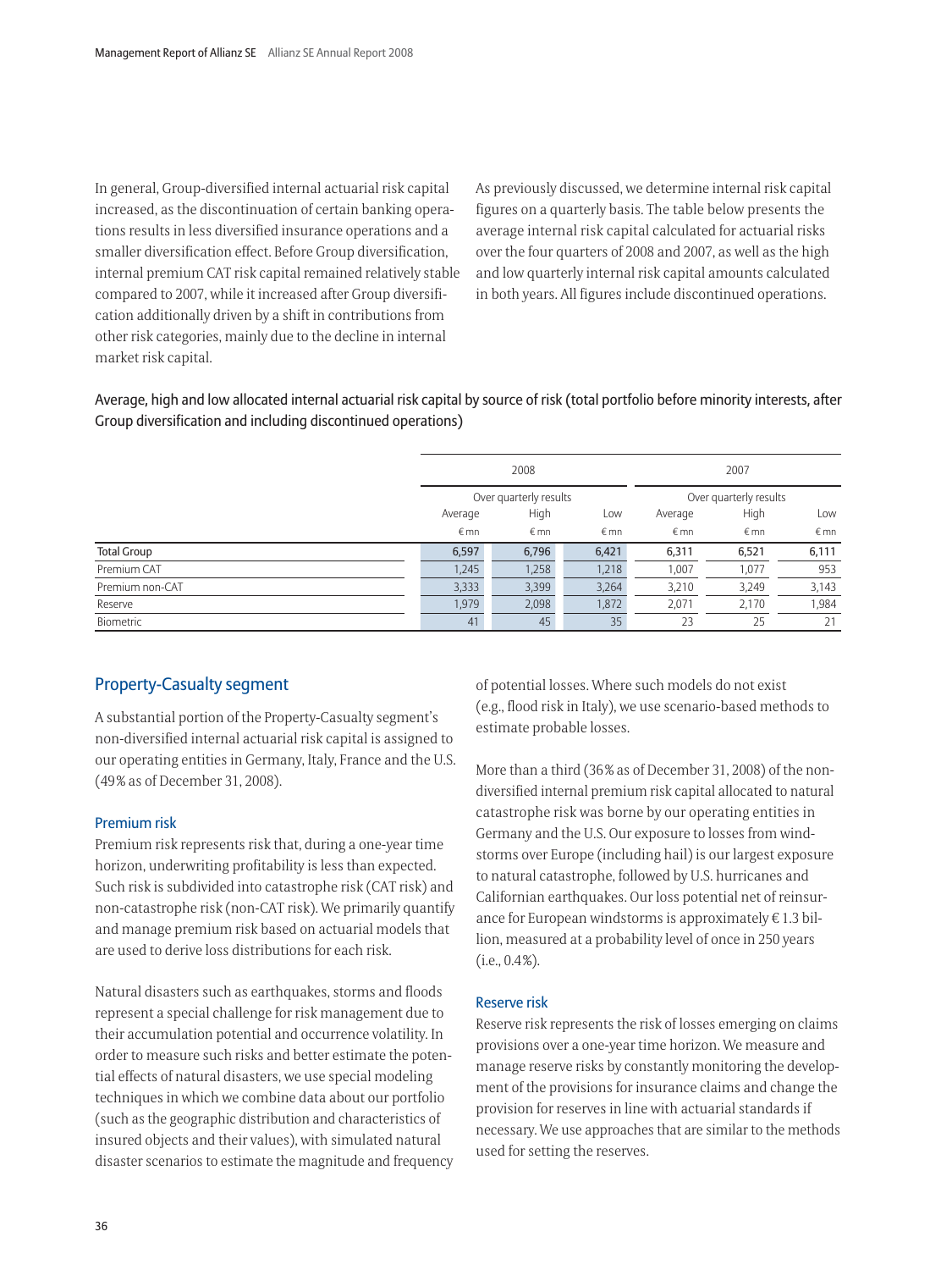# Life/Health segment

### Biometric risk

We consider mortality and longevity risks which can cause variability in policyholder benefits resulting from the unpredictability of the (non-)incidence of death and the timing of its occurrence. For modeling these risks within our internal risk capital model, we distinguish level, trend and calamity risk. Biometric assumptions, such as life expectancy, play a significant role. To the extent available, we use assumptions approved by supervisory authorities and actuarial associations to enhance our models.

Due to the offsetting effects of mortality risk and longevity risk inherent in the combined portfolios of life insurance and annuity products, as well as due to a geographically diverse portfolio, our Life/Health segment does not have significant concentrations of biometric risk.

# Business Risk

Business risks consist of operational risks and cost risks. Operational risks represent the loss resulting from inadequate or failed internal processes, or from personnel and systems, or from external events, such as interruption of business operations due to a break-down of electricity or a flood, damage caused by employee fraud or the losses caused by court cases. Operational risks include legal risk, whereas strategic risk and reputational risks are excluded in accordance with the requirements of Solvency II and Basel II. Cost risks consist of unexpected changes in business assumptions and unanticipated fluctuations in earnings arising from a decline in income without a corresponding decrease in expenses. They also include the risk of budget deficits resulting from lower revenues or higher costs than budgeted.

Allocated internal business risk capital by business segment (total portfolio before minority interests)

|                                                       |                           | Non-diversified                  | Group diversified               |                           |  |
|-------------------------------------------------------|---------------------------|----------------------------------|---------------------------------|---------------------------|--|
| As of December 31,                                    | 2008 <sup>1</sup><br>€ mn | 2007 <sup>2</sup><br>$\n  Emn\n$ | 2008 <sup>1</sup><br>$\n  mn\n$ | 2007 <sup>2</sup><br>€ mn |  |
| <b>Total Group</b>                                    | 15,013                    | 18,365                           | 5,155                           | 7,233                     |  |
| Percentage of total<br>Group internal risk<br>capital | 22%                       | 25%                              | 18%                             | 22%                       |  |
| Property-Casualty                                     | 5,898                     | 6,425                            | 1,707                           | 2,064                     |  |
| Life/Health                                           | 5,163                     | 4,288                            | 1,864                           | 1,840                     |  |
| Banking                                               | 145                       | 1,630                            | 59                              | 634                       |  |
| Asset Management <sup>3)</sup>                        | 3,304                     | 5,576                            | 1,453                           | 2,621                     |  |
| Corporate                                             | 503                       | 446                              | 72                              | 74                        |  |

The decrease in internal business risk capital related to the Asset Management segment is primarily driven by an update of the risk factor incorporated within the model used to derive business risk capital for these operations. The factor was reviewed, and as a result, a level of conservatism within this factor has been reduced to better reflect the risk capital needs of this segment.

As discussed, because substantially all of the investments managed by the Asset Management segment are held for the benefit of either third parties or Allianz insurance entities, we are not exposed to significant market and credit risk in the Asset Management segment. As a result, the internal risk capital requirements for the Asset Management segment only reflect business risk.4)

Allianz has developed a Group-wide operational risk management framework that focuses on early recognition and pro-active management of operational risks. The framework defines roles and responsibilities, risk processes and methods and has been implemented at the major Allianz Group companies. Local risk managers ensure this framework is implemented in the respective operating entities. The operating entities identify and evaluate relevant operational risks and control weaknesses via a structured self

<sup>&</sup>lt;sup>1)</sup> 2008 figures exclude discontinued operations. On a total Group basis, internal business risk capital would amount to  $\epsilon$  16,362 million on a non-diversified basis and  $\epsilon$  5,635 million on a Group diversified basis, if discontinued operations were taken into account.

<sup>&</sup>lt;sup>2)</sup> 2007 figures include discontinued operations.

<sup>&</sup>lt;sup>3)</sup> The internal risk capital requirements for the Asset Management segment only reflect business risk (please see "Internal Risk Capital Framework – Scope" for further information).

<sup>4)</sup> Internal risk capital for guarantees in the Asset Management segment are not significant.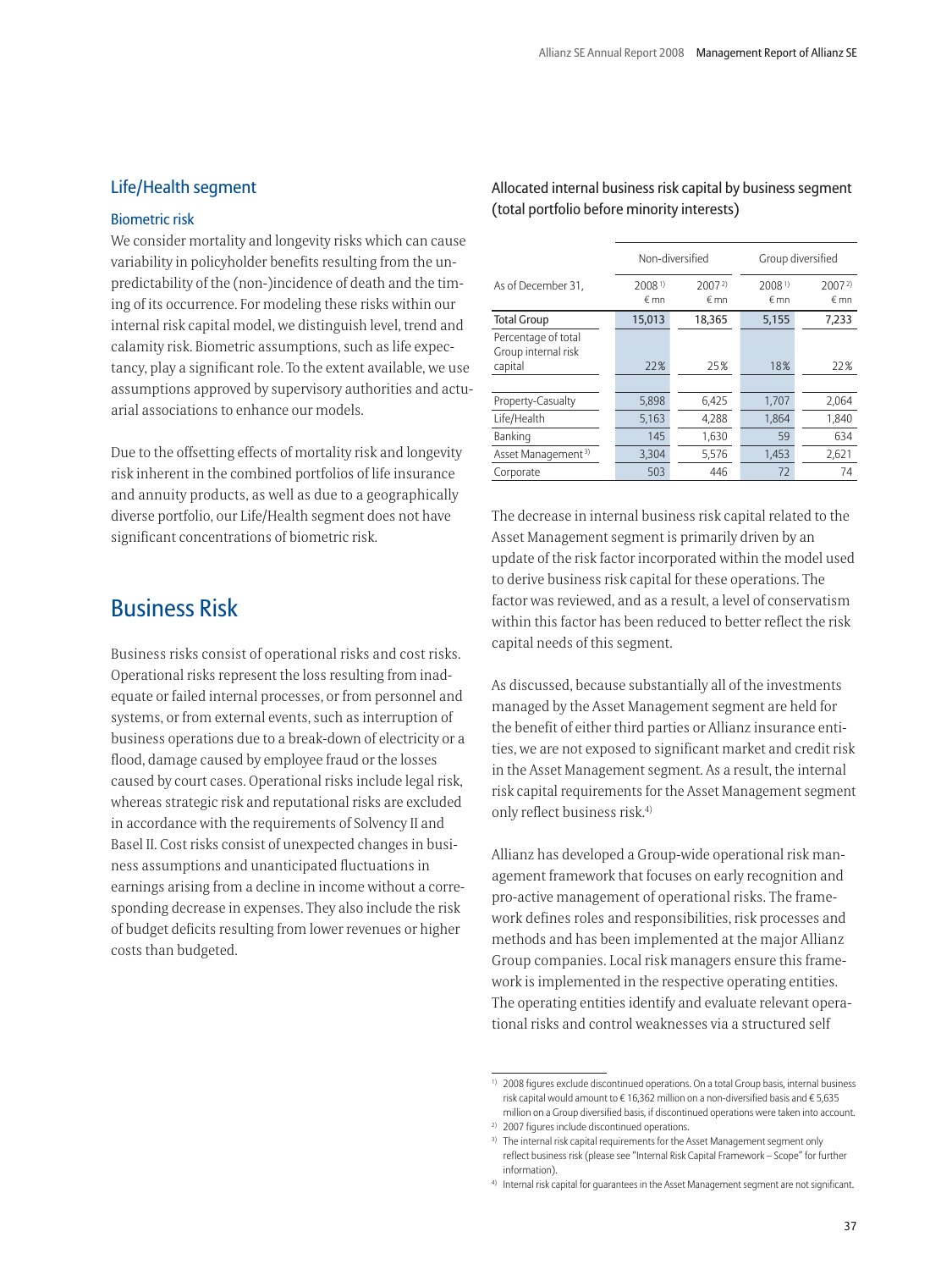assessment. Furthermore, operational losses are collected in a central loss database. From the middle of 2008, the data collection has been extended to all our operating entities. An analysis of the causes for significant losses is used to enable the operating entities to implement measures to avoid or reduce future losses. The measures adopted may include revising processes, improving failed or inappropriate controls, installing comprehensive security systems and strengthening emergency plans. This structured reporting is designed to provide comprehensive and timely information to senior management of the Allianz Group and the relevant local operating entities.

# Other Risks

There are certain risks that cannot be fully quantified across the Group using our internal risk capital model. For these risks, we also pursue a systematic approach with respect to identification, analysis, assessment and monitoring. In general, the risk assessment is based on qualitative criteria or scenario analyses. The most important of these other risks include liquidity, reputational and strategic risk.

# Liquidity risk

Liquidity risk is the risk that short-term current or future payment obligations cannot be met or can only be met on the basis of altered conditions, along with the risk that in the event of a company liquidity crisis, refinancing is only possible at higher interest rates or that assets may have to be liquidated at a discount. This risk can arise primarily if there are mismatches in the timing of cash payments and funding obligations. Liquidity risk does not include the risk of a change in market prices due to a worsening of the market liquidity of assets, as this is a component of market risk analyzed through our internal risk capital model (e.g., the assumed volatility of real estate investments takes into account historical observations). Funding risk, a particular form of liquidity risk, arises when the necessary liquidity to fund illiquid asset positions cannot be obtained at the expected terms and when required.

### Corporate segment

On the Group level, liquidity risks arise mainly from capital requirements of subsidiaries and necessary refinancing of expiring strategic financial liabilities. The liquidity position of Allianz SE is monitored on a daily basis and reported to the Board of Management regularly. The main tools to limit unforeseen liquidity requirements are committed credit lines from banks, commercial paper facilities, mediumterm debt issuance programs, access to the market of sale and repurchase agreements (the so-called "Repo market") as well as internal resources in the form of intra-Group loans and an international cash pooling infrastructure.

### Property-Casualty and Life/Health segments

Our insurance operating entities manage liquidity risk locally, using local asset-liability management systems designed to ensure that assets and liabilities are adequately matched. To the extent available, the approaches used to project the liability cash flows for the Property-Casualty segment are similar to the methods used for setting reserves.

Liquidity risk in our insurance segments is a secondary risk following external events, such as natural disasters, that are generally reflected in our internal risk capital model. Therefore, limiting and monitoring of the associated primary risks (such as through the use of reinsurance) also helps limit our liquidity risk related to such events. Extreme adverse changes in business assumptions such as lapse or renewal rates or costs may cause liquidity risk as well. However, these effects are covered by our internal risk capital model.

The quality of our investments also provides comfort that we can meet high liquidity requirements in unlikely events. Furthermore, in the case of an extraordinary event, a portion of the applicable payments may usually be made with a certain time lag, which reduces the risk that short-term current payment obligations cannot be met. We employ actuarial methods for estimating our liabilities arising from insurance contracts. In the course of standard liquidity planning we reconcile the cash flows from our investment portfolio with the estimated liability cash flows. These analyses are performed on the operating entity level and aggregated at the Group level. Excess liquidity is centrally pooled on the Group level and can be transferred to single operating entities if necessary.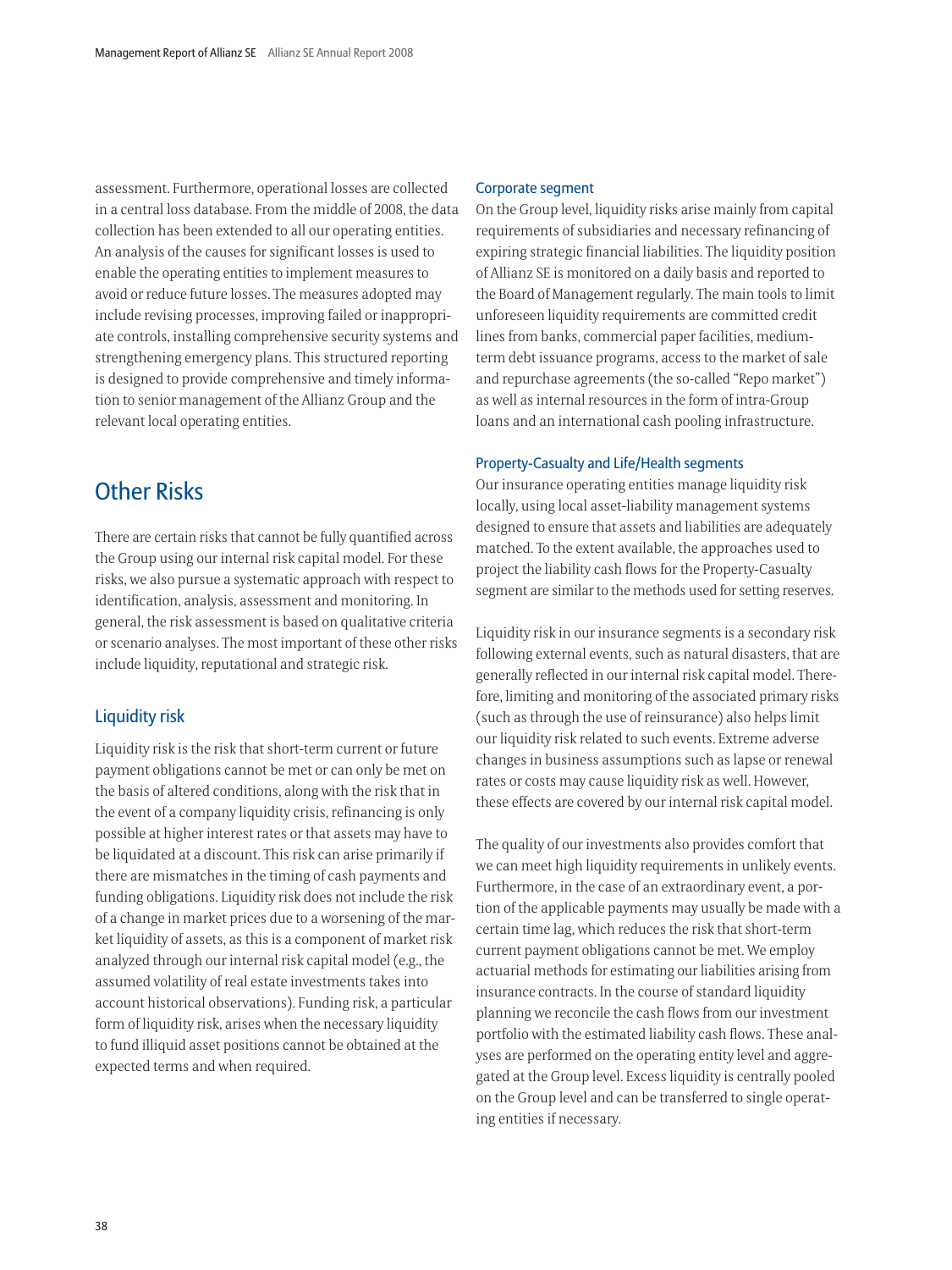### Banking and Asset Management segments

Due to the small size of risk weighted assets and total assets (as of December 31, 2008, € 7.4 billion and € 19.8 billion, respectively), liquidity risk related to our continuing Banking operations is not significant at the Group level.

In the Asset Management segment, we limit liquidity risk by continually reconciling the cash flows from our operating business with our commitments to pay liabilities. Forecasting and managing liquidity is a regular process, designed to meet both regulatory requirements and Allianz Group standards.

# Reputational risk

Reputational risk is the risk of direct loss or loss in future business caused by a decline in the reputation of the Allianz Group or one or more of its specific operating entities from the perspective of its stakeholders – shareholders, customers, staff, business partners or the general public. First, every action, existing or new transaction or product can lead to losses in the value of our reputation, either directly or indirectly, and can also result in losses in other risk categories. Second, every loss in other risk categories, irrespective of its size, can pose reputational risk to the Allianz Group. Therefore, reputational risk can both cause and result from losses in all risk categories such as market or credit risks.

Our operating entities identify and assess reputational risks within their business processes. In addition, Group Risk identifies and assesses reputational risk qualitatively as part of a quarterly evaluation. On the basis of this evaluation, Group Risk creates an overview of local and global risks which also includes reputational risks, analyses the risk profile of the Allianz Group and regularly informs management about the current situation.

# Strategic risk

Strategic risk is the risk of an unexpected negative change in the company value, arising from the adverse effect of management decisions on both business strategies and their implementation. This risk is a function of the compatibility between strategic goals, the business strategies and the resources deployed to achieve those goals. Strategic risk

also includes the ability of management to effectively analyze and react to external factors, which could impact the future direction of the relevant operating entity.

These risks are evaluated and analyzed quarterly in the same way as reputational risk.

# **Outlook**

We plan to continue to strengthen our risk management framework and systems in 2009. In particular, we are striving to constantly improve our accumulation monitoring systems, particularly those related to natural and man-made catastrophes, and are continuing to develop and extend our modeling capabilities for catastrophe risk. In addition, we plan to establish an internal expert network dedicated to emerging insurance risks such as nanotechnology and food additives.

Solvency II is a major European project and is expected to lead to significant changes to the European insurance solvency requirements in the coming years; the Allianz Group is actively participating in the process. We are continuously providing feedback on the proposals and analyses of the Committee of European Insurance and Occupational Pensions Supervisors (CEIOPS) and the EU Commission. Furthermore, we participate in the Quantitative Impact Studies and give technical advice, for instance, through the Chief Risk Officer Forum, which is comprised of the Chief Risk Officers of the major European insurance companies and financial conglomerates. It is our aim to have our internal risk capital model and our risk management practices comply with the forthcoming internal model supervisory requirements at an early stage. Accordingly, we are constantly reviewing them on the basis of the evolving standards. In order to fulfill future Solvency II requirements, Allianz has launched a Solvency II umbrella project which consists of quantitative and qualitative workstreams. In particular, these workstreams cover activities to (i) improve data quality, (ii) enhance analysis capabilities, (iii) strengthen model robustness and process governance and (iv) ensure that all future qualitative Solvency II requirements will be met.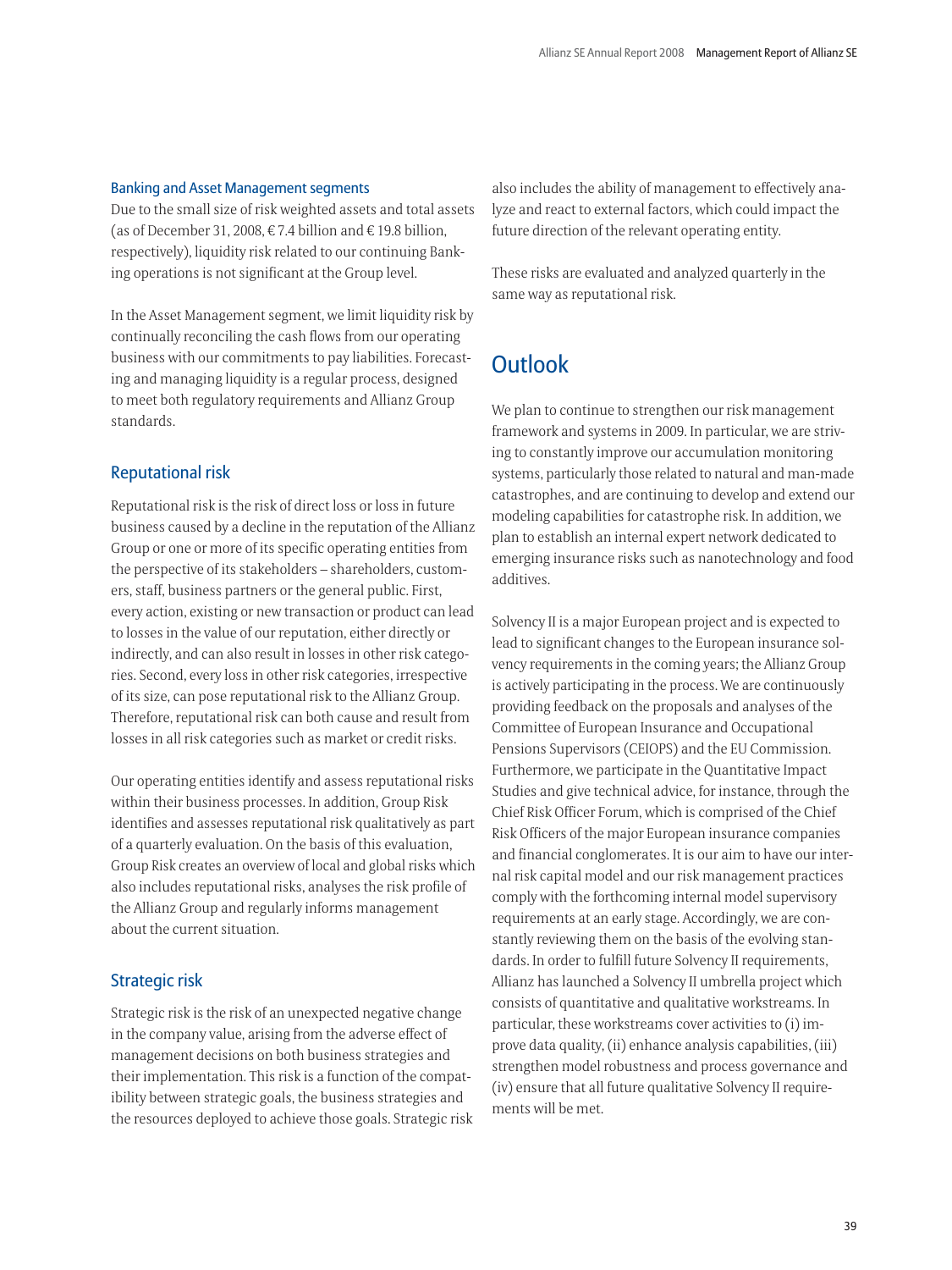As a key initiative of the Solvency II umbrella project, we are strengthening our efforts to consolidate our risk analysis infrastructure and to establish a best practice technical platform. The key objectives of this initiative are to (i) improve methodology and increase the scope and (ii) extend the functionality and enhance user benefits within an efficient risk capital process. We are planning to thoroughly test the new model and reconcile its results with the existing model, and aiming to introduce the new internal model framework for our internal risk based performance measurement. This platform will help us establish a framework that fulfills the quantitative Pillar I requirements under the Solvency II project after internal model approval for regulatory purposes.

In addition to the key objectives defined by the Solvency II umbrella project for all risk types, the credit risk implementation project aims to streamline the existing credit risk data submission process and to develop a new web-based Credit Risk Reporting Platform for comprehensive and flexible portfolio analyses as well as for a more powerful limitsetting framework including monitoring and management processes. This reporting tool will support all operating entities and the Group in their decisions regarding asset management and strategic portfolio optimization.

As part of the Solvency II umbrella project, a subproject has been launched to roll-out a new operational risk management platform to all operating entities which will automate the operational risk management process, complemented by a refined risk and control self-assessment based on scenarios.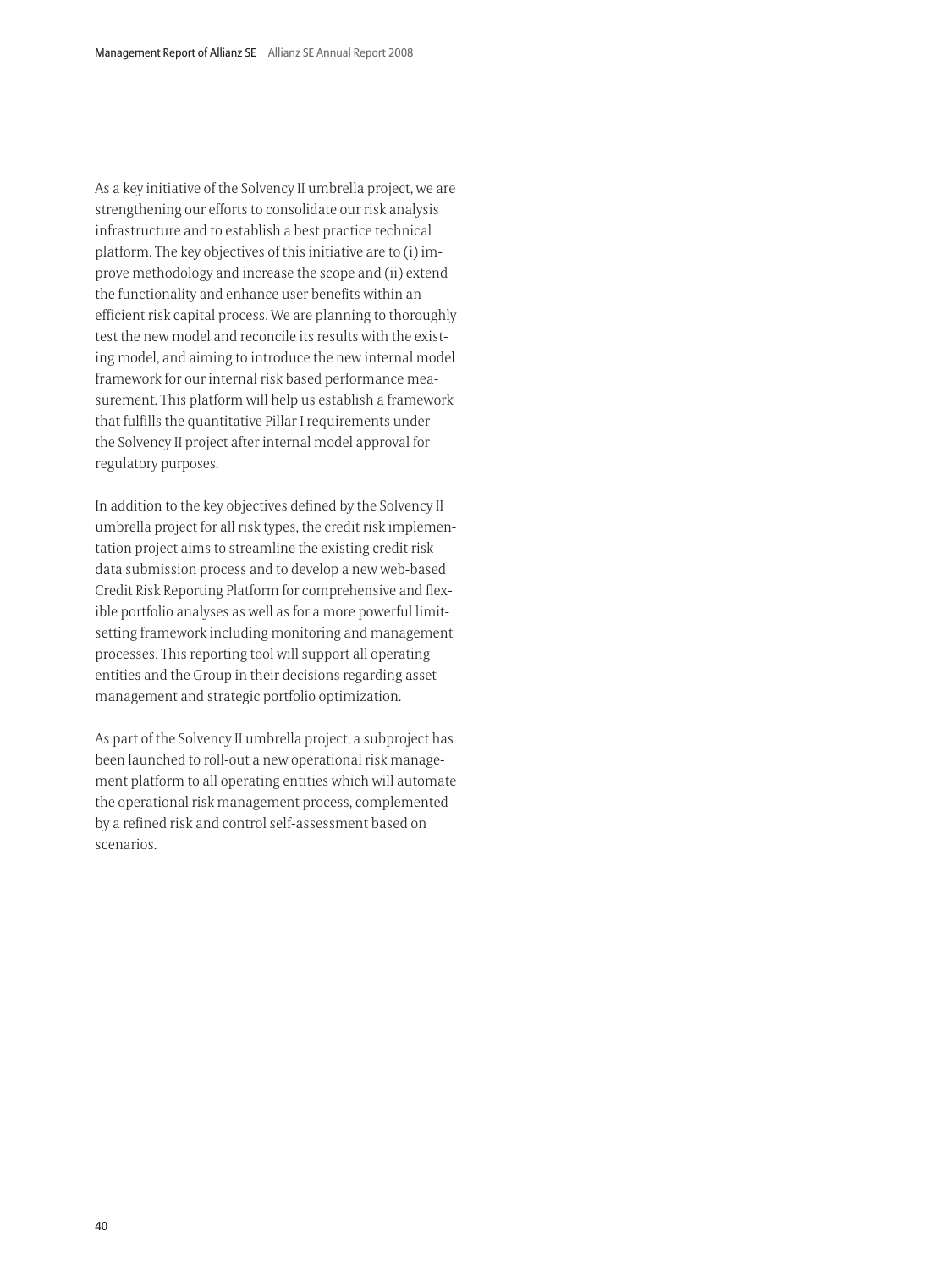# Remuneration Report

This Remuneration Report outlines the structure, basic principles and level of remuneration for the Board of Management of Allianz SE. It also sets out the structure and level of remuneration for the members of the Supervisory Board.

# Board of Management remuneration

The remuneration of the Board of Management is set by the Supervisory Board. The structure of the remuneration is regularly reviewed and discussed by the Supervisory Board. The last review was carried out in December 2008. It confirmed confidence in the current structure, which is seen as appropriate and aligned to the Company's strategic priorities. The structure therefore remains unchanged.

The remuneration of the Board of Management is designed to be competitive given the nature and global scope of activities of the Allianz Group, the environment in which the Group operates and its performance and prospects relative to peers. Its aim is to provide a suitable mix and weight of remuneration components, optimally balance risk and opportunity to achieve an appropriate level of remuneration in different performance scenarios and business circumstances. It is designed to support sustained value-oriented management performance.

The key principles of the remuneration strategy are:

- Total remuneration is set at a level appropriate to attract and retain highly qualified executives.
- Incentive plans are structured to operate effectively throughout the business cycle.
- Incentive awards are earned through the achievement of the financial and strategic goals of the Allianz Group and are consistent with shareholder interests.
- An appropriate balance is maintained between short-term and long-term remuneration components.
- The overall remuneration for individual Board Members is dependent upon their designated role, accountability and performance.

To achieve these objectives, a significant portion of the overall remuneration of the members of the Board of Management is variable. It comprises a three-tier incentive system which includes short- and mid-term cash bonus plans and equity-related long-term incentives.

The remuneration components of the Board of Management are described below:

### Fixed salary

Base salary is a fixed amount, paid in twelve monthly instalments. It is normally reviewed every 3 years by the Supervisory Board and reflects the individual's role as well as the market context. Salaries were last reviewed in December 2008 as part of the overall remuneration review carried out by the Supervisory Board. The 2008 base pay levels of the Board of Management are shown on page 43.

### Performance-based remuneration

The aim of the three-tier incentive system is to achieve an appropriate balance between components linked to shortterm financial performance and those linked to long-term success and sustained shareholder value creation. The Supervisory Board reviews the goals regularly to ensure they remain appropriate in the context of the strategic priorities of the Group. An overview is set out below:

### Three-tier incentive system

| Annual bonus                                | Three-year bonus                                                        | Equity-related<br>remuneration       |
|---------------------------------------------|-------------------------------------------------------------------------|--------------------------------------|
| (short-term)                                | (mid-term)                                                              | (long-term)                          |
| Goal category                               | Goal category                                                           | Goal category                        |
| Allianz Group<br>financial goals            | EVA-objectives<br>over three-year<br>performance period                 | Sustained increase<br>in share price |
| <b>Business division</b><br>financial goals | Allianz Group<br>financial goals and<br>strategic objectives            |                                      |
| Individual objectives                       | <b>Business division</b><br>financial goals and<br>strategic objectives |                                      |
|                                             | Individual<br>strategic objectives                                      |                                      |

### Short-term and Mid-term bonus plans

All members of the Board of Management are eligible to participate in the annual (short-term) and three-year (midterm) bonus plans.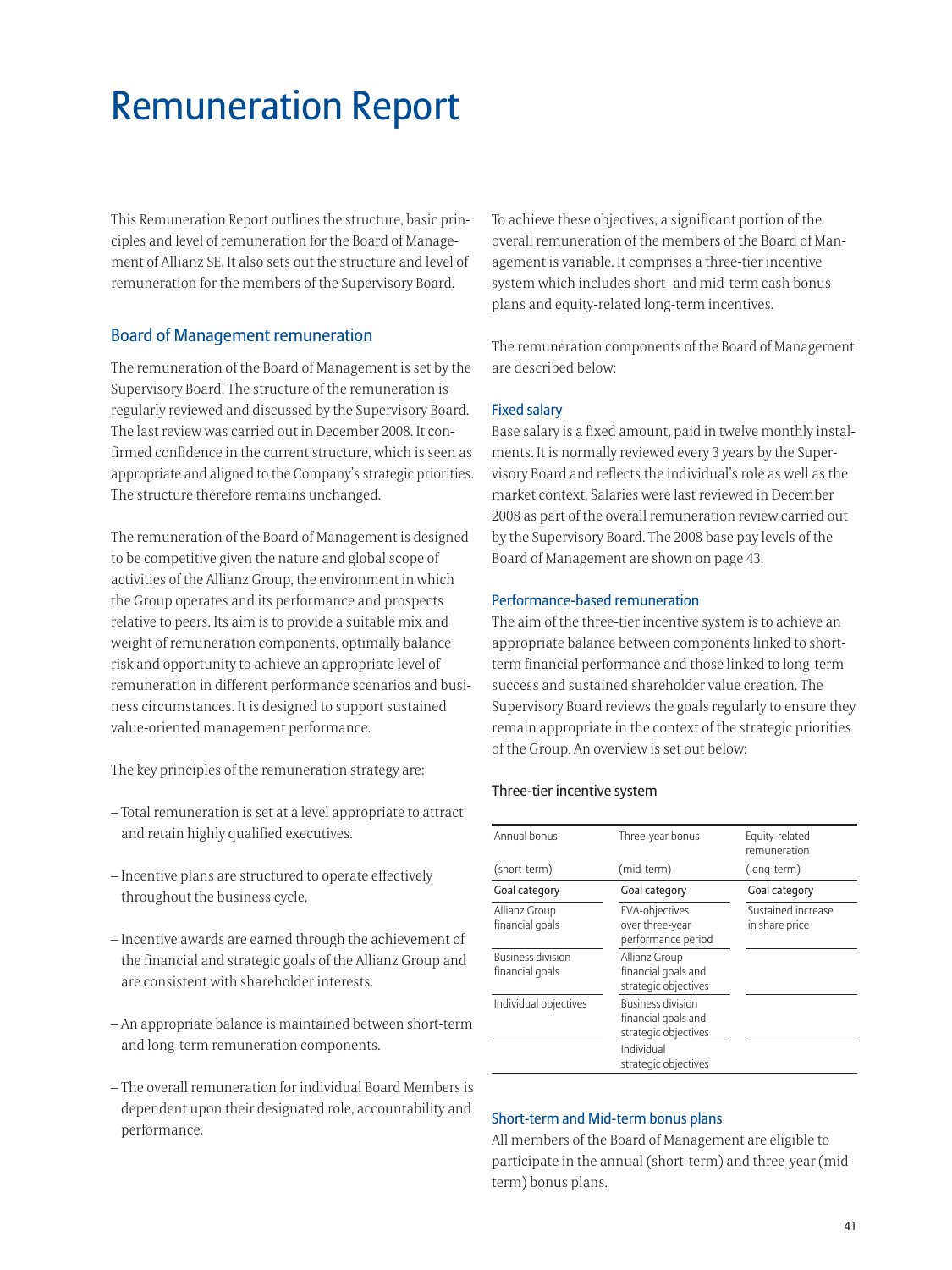### Annual bonus

The annual bonus is a variable pay component that is dependent on the achievement of annual goals, as set out in the table above. The goals are specified at the beginning of the performance period. Performance against these goals is then assessed at the end of the period, with the amount of bonus payable in the beginning of the following year and dependent on the extent to which targets and objectives have been met. The Supervisory Board sets the target bonus level for members of the Board of Management. For 2008, the target bonus amounts to 150.0 % of base salary. The maximum achievement is set at 165.0 % of target performance.

Details of the annual bonus amounts to be paid in March 2009 to each member of the Board of Management in respect of the performance year 2008 are shown in the Remuneration table on page 43.

### Three-year bonus

The three-year or mid-term bonus plan was purposely designed to make the sustained increase in value of the company a priority concern of executive management across the Group. Plan participants include the Board of Management and approximately 100 top managers globally. Bonus payouts under the plan depend on the attainment of financial and strategic goals over the defined three-year performance period, as set out in the table above. The mid-term bonus is paid after completion of the defined three-year performance period, with the amount based on the extent to which goals have been achieved. Certain exceptions apply, for example in the event of retirement. Although an interim assessment of the objectives occurs once a year, these projections are only provisional and informative in nature. Mid-term bonus target levels for members of the Board of Management are set by the Supervisory Board. For the 2007 – 2009 plan, the target bonus amounts to approximately 128.0 % of the 2007 base salary over the three-year performance period. The maximum achievement is set at 140.0 % of target performance. Details of the mid-term bonus amounts accrued for each member of the Board of Management are shown on page 43.

In exceptional circumstances, the Supervisory Board can decide to award bonuses moderately above maximum level. It can also decide to reduce bonuses where warranted and, in exceptional circumstances, could reduce them to zero. Any material exercise of discretion outside the maximum range will be explained in the Remuneration Report.

#### Equity-related remuneration

The Board of Management and approximately 800 top managers and high performing prospective future leaders worldwide participate in the Group Equity Incentives (GEI) program. This consists of "virtual stock options", known as Stock Appreciation Rights (SAR) and "virtual stock awards", known as Restricted Stock Units (RSU).

The number of SAR and RSU awarded to the members of the Board of Management is dependent upon the discretionary decision of the Supervisory Board based on their designated role as well as the performance of the Group and their respective business division. The value of the GEI program granted in any year cannot exceed the sum of base salary and the annual target bonus.

The SAR have a vesting period of two years and subject to the performance conditions mentioned below, they may be exercised during the following five years, as set out in the plan conditions. They lapse unconditionally at the end of the seven-year term. To align the interests of management with those of shareholders the Supervisory Board has established two performance conditions for the exercise of the SAR, applicable to all plan participants. These are directly linked to the performance of Allianz SE stock. The conditions consist of a relative measure linked to the Dow Jones EURO STOXX Price Index (600) and an absolute measure requiring a set increase in the price of Allianz SE stock over the period between grant and exercise. Also, the program has a cap of 150.0% of the grant price on the potential payout from SAR exercises in recognition of the leverage profile. To encourage long-term value creation the RSU normally have a vesting period of five years, at the end of which they are automatically released as set out in the plan conditions.

### Miscellaneous

The members of the Board of Management also receive certain perquisites. These mainly consist of contributions to accident and liability insurances and the provision of a company car. Each member of the Board of Management is responsible for income tax on these perquisites. Where applicable, a travel allowance for non-resident Board Members is provided. For 2008 the total value of the perquisites amounted to  $\epsilon$  0.6 million (2007:  $\epsilon$  0.4 million).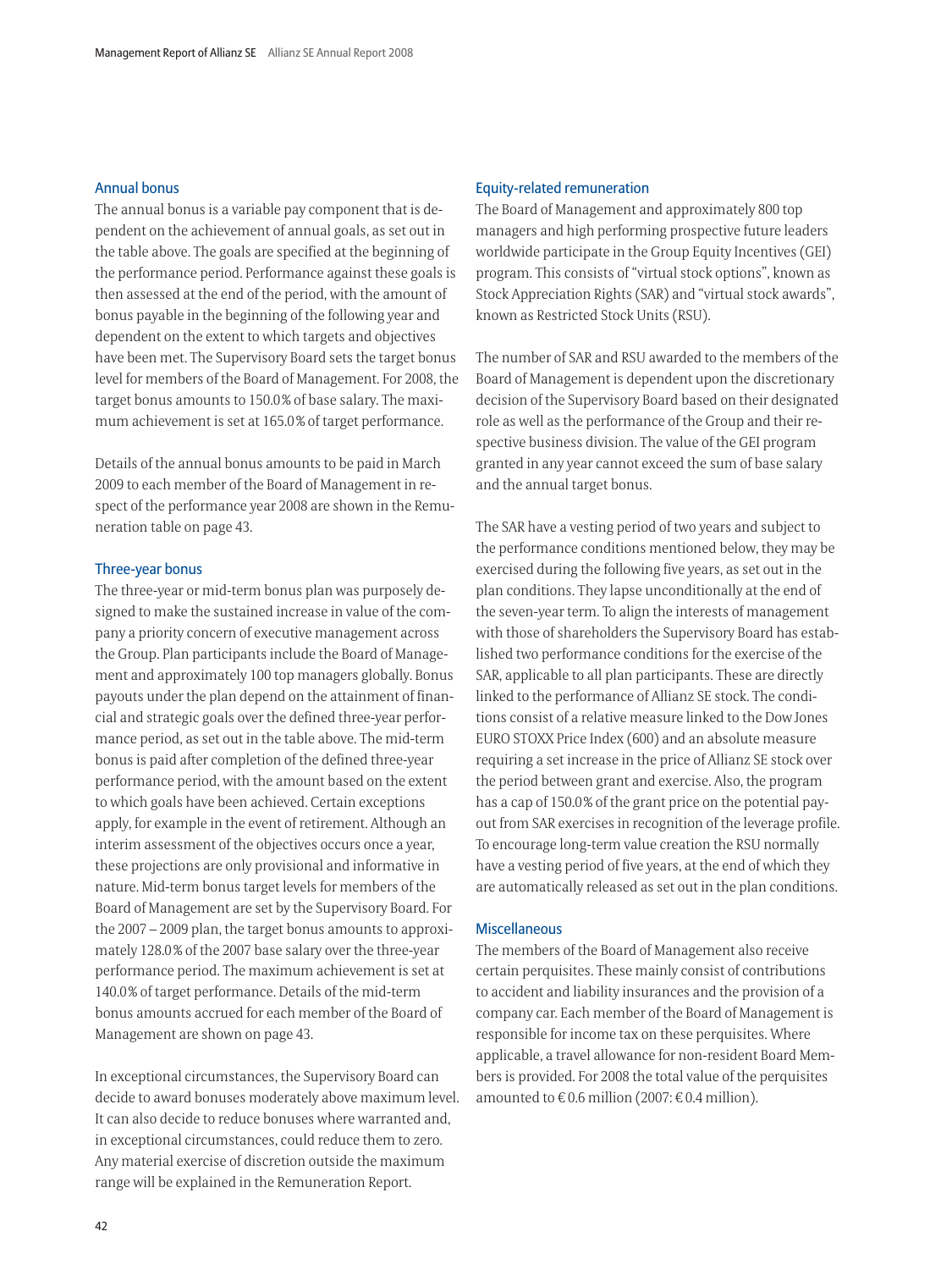The following table sets out the total remuneration for the Board of Management of Allianz SE. Although not a requirement, for reasons of transparency, the proportional bonus accrued for each member for 2008 of the three-year bonus plan has been included.

| Board of Management                           |      | Fixed<br>salary | Perqui-<br>$sites$ <sup>1)</sup> | Total non-<br>perfor-<br>mance-<br>based<br>remu-<br>neration | Annual<br>bonus <sup>2)</sup> | Three-<br>year<br>bonus $3$ ) | Total  | Fair value<br>of SAR<br>award at<br>date of<br>$4$ | Fair value<br>of RSU<br>award at<br>date of<br>qrant <sup>5)</sup> | Overall<br>total |
|-----------------------------------------------|------|-----------------|----------------------------------|---------------------------------------------------------------|-------------------------------|-------------------------------|--------|----------------------------------------------------|--------------------------------------------------------------------|------------------|
|                                               |      | € thou          | € thou                           | € thou                                                        | € thou                        | € thou                        | € thou | € thou                                             | € thou                                                             | € thou           |
| Michael Diekmann                              | 2008 | 1,200           | 26                               | 1,226                                                         | 1,112                         | 311                           | 2,649  | 430                                                | 720                                                                | 3,799            |
| (Chairman)                                    | 2007 | 1,050           | 24                               | 1,074                                                         | 2,046                         | 472                           | 3,592  | 588                                                | 1,020                                                              | 5,200            |
| Dr. Paul Achleitner                           | 2008 | 800             | 44                               | 844                                                           | 704                           | 205                           | 1,753  | 287                                                | 480                                                                | 2,520            |
|                                               | 2007 | 700             | 13                               | 713                                                           | 1,416                         | 310                           | 2,439  | 392                                                | 680                                                                | 3,511            |
| Oliver Bäte <sup>6)</sup>                     | 2008 | 700             | 48                               | 748                                                           | 701                           | 209                           | 1,658  | 251                                                | 420                                                                | 2,329            |
|                                               | 2007 |                 |                                  |                                                               |                               |                               |        |                                                    |                                                                    |                  |
| Clement B. Booth                              | 2008 | 700             | 93                               | 793                                                           | 624                           | 205                           | 1,622  | 251                                                | 420                                                                | 2,293            |
|                                               | 2007 | 700             | 78                               | 778                                                           | 1,218                         | 318                           | 2,314  | 392                                                | 680                                                                | 3,386            |
| Enrico Cucchiani                              | 2008 | 460             | 85                               | 545                                                           | 587                           | 263                           | 1,395  | 260                                                | 435                                                                | 2,090            |
|                                               | 2007 | 460             | 114                              | 574                                                           | 1,141                         | 346                           | 2,061  | 392                                                | 680                                                                | 3,133            |
| Dr. Joachim Faber                             | 2008 | 700             | 19                               | 719                                                           | 526                           | 211                           | 1,456  | 261                                                | 437                                                                | 2,154            |
|                                               | 2007 | 700             | 20                               | 720                                                           | 1,245                         | 312                           | 2,277  | 392                                                | 680                                                                | 3,349            |
| Dr. Helmut Perlet                             | 2008 | 700             | 206                              | 906                                                           | 653                           | 214                           | 1,773  | 251                                                | 420                                                                | 2,444            |
|                                               | 2007 | 700             | 20                               | 720                                                           | 1,469                         | 311                           | 2,500  | 392                                                | 680                                                                | 3,572            |
| Dr. Gerhard Rupprecht                         | 2008 | 350             | 12                               | 362                                                           | 357                           | 123                           | 842    | 119                                                | 199                                                                | 1,160            |
|                                               | 2007 | 350             | 17                               | 367                                                           | 609                           | 161                           | 1,137  | 196                                                | 340                                                                | 1,673            |
| Jean-Philippe Thierry                         | 2008 | 175             | 57                               | 232                                                           | 155                           | 52                            | 439    | 237                                                | 397                                                                | 1,073            |
|                                               | 2007 | 700             | 77                               | 777                                                           | 311                           | 78                            | 1,166  | 392                                                | 680                                                                | 2,238            |
| Dr. Herbert Walter <sup>7)</sup>              | 2008 | 175             | $\mathbf 0$                      | 175                                                           | $\overline{0}$                | $\overline{0}$                | 175    | 29                                                 | 49                                                                 | 253              |
|                                               | 2007 | 175             | 0                                | 175                                                           | 231                           | 44                            | 450    | 98                                                 | 170                                                                | 718              |
| Dr. Werner Zedelius                           | 2008 | 700             | 9                                | 709                                                           | 825                           | 300                           | 1,834  | 314                                                | 525                                                                | 2,673            |
|                                               | 2007 | 700             | 14                               | 714                                                           | 1,363                         | 348                           | 2,425  | 392                                                | 680                                                                | 3,497            |
| Total <sup>8)</sup>                           | 2008 | 6,660           | 599                              | 7,259                                                         | 6,244                         | 2,093                         | 15,596 | 2,690                                              | 4,502                                                              | 22,788           |
|                                               | 2007 | 6,935           | 393                              | 7,328                                                         | 12,151                        | 2,955                         | 22,434 | 4,018                                              | 6,970                                                              | 33,422           |
| Change from<br>previous year in $\frac{8}{3}$ |      | (4.0)           | 52.4                             | (0.9)                                                         | (48.6)                        | (29.2)                        | (30.5) | (33.1)                                             | (35.4)                                                             | (31.8)           |

<sup>1)</sup> Broad range reflects travel allowances for non-German resident Board Members and a long-term service award for Dr. Perlet.

<sup>2)</sup> Actual bonus paid in 2009 for fiscal year 2008.

<sup>3)</sup> Estimated amount for 2008 following interim assessment – the actual performance assessment can only take place at the end of the three-year period.

<sup>4)</sup> Fair value of SAR granted in 2008.

<sup>5)</sup> Fair value of RSU granted in 2008.

<sup>6)</sup> Mr. Oliver Bäte joined the Board of Management on January 1, 2008. His mid-term bonus is pro rated to reflect his length of service during the three-year performance period. All other terms are the same as those of the other members.

<sup>7)</sup> Dr. Herbert Walter resigned from the Board of Management of Allianz SE on January 12, 2009 upon the change of control of Dresdner Bank AG (sale to Commerzbank AG). Further, Dr. Walter resigned from the Board of Management of Dresdner Bank AG, upon appointment of Dr. Blessing as Chairman of the Board of Management of Dresdner Bank AG on January 19, 2009. In a separation agreement of December 23, 2008 and in accordance with the terms of his service contract it was agreed that upon his resignation Dr. Walter will receive a gross termination payment amounting to € 898,775 as compensation for the termination of his service contract running until December 31, 2012. Pursuant to the terms of his service contract, Dr. Walter will further receive a transition payment for a period of six months after termination of his service (see "Termination of service" below). Dr. Walter has waived his entitlement to his 2008 annual bonus and to his 2008 three-year bonus (pro-rated). His three-year bonus for 2007 (pro-rated) has been calculated according to the terms of his service contract and will be paid out in 2009. With respect to the outstanding Stock Appreciation Rights (SAR) granted to Dr. Walter during his term of service it was agreed that such rights will remain in force. They can be exercised by Dr. Walter subject to the current plan terms and conditions and subject to the applicable exercise hurdles and vesting periods.

<sup>8)</sup> Mr. Jan Carendi retired from the Board of Management on December 31, 2007. The total remuneration for 2007 and the percentage change between 2007 and 2008 reflects the remuneration of the full Board of Management active in the respective years.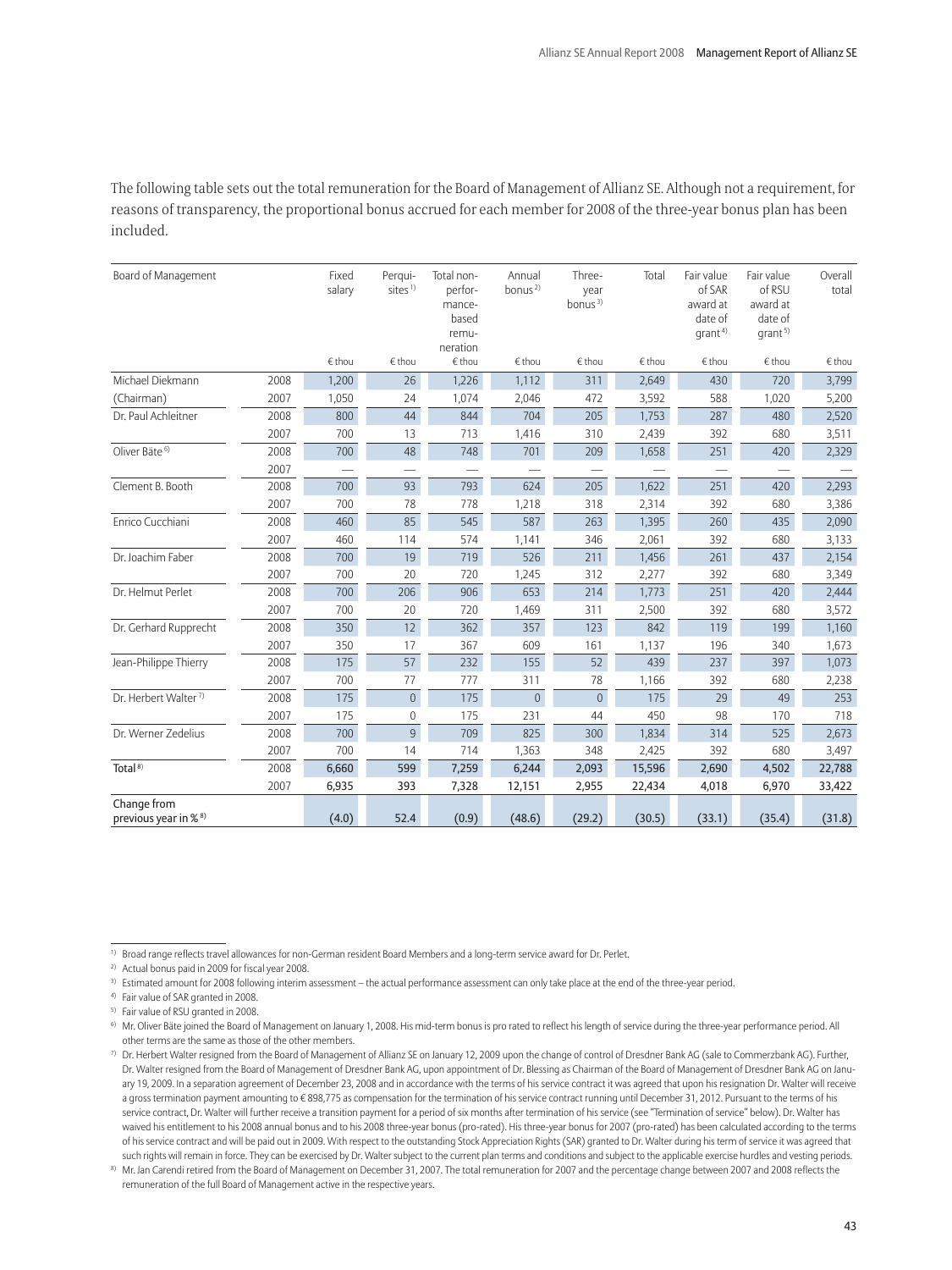The total remuneration of the Board of Management for fiscal year 2008, excluding the interim assessment value for the three-year bonus plan, was € 21 million (2007: € 30 million).

The following table sets out the details of the awards made to the Board of Management under the GEI program of equity– related remuneration in 2008 and their outstanding holdings at the end of the fiscal year.

| Board of Management         | Number of SAR<br>granted | Number of SAR<br>held at<br>31 December | <b>Strike Price</b><br>Range | Number of RSU<br>granted | Number of RSU<br>held at<br>31 December |
|-----------------------------|--------------------------|-----------------------------------------|------------------------------|--------------------------|-----------------------------------------|
|                             | 2008                     | 2008                                    | €                            | 2008                     | 2008                                    |
| Michael Diekmann (Chairman) | 17,930                   | 107,196                                 | 83.47 - 239.80               | 8,701                    | 50,799                                  |
| Dr. Paul Achleitner         | 11,953                   | 80,895                                  | 83.47 - 239.80               | 5,801                    | 37,144                                  |
| Oliver Bäte                 | 10,459                   | 10,459                                  | 117.38                       | 5,076                    | 5,076                                   |
| Clement B. Booth            | 10,459                   | 29,882                                  | 117.38 - 160.13              | 5,076                    | 14,904                                  |
| Enrico Cucchiani            | 10,825                   | 69,894                                  | 83.47 - 239.80               | 5,253                    | 32,547                                  |
| Dr. Joachim Faber           | 10,878                   | 70,297                                  | 83.47 - 239.80               | 5,279                    | 32,896                                  |
| Dr. Helmut Perlet           | 10,459                   | 71,391                                  | 83.47 - 239.80               | 5,076                    | 33,043                                  |
| Dr. Gerhard Rupprecht       | 4,968                    | 34,184                                  | 83.47 - 239.80               | 2,411                    | 16,052                                  |
| Jean-Philippe Thierry       | 9,884                    | 69,364                                  | 83.47 - 239.80               | 4,797                    | 14,596                                  |
| Dr. Herbert Walter          | 1,213                    | 17,331                                  | 83.47 - 160.13               | 589                      | 8,661                                   |
| Dr. Werner Zedelius         | 13,074                   | 65,525                                  | 83.47 - 239.80               | 6,345                    | 31,064                                  |

SAR can be exercised once the two-year vesting period has expired on the condition that the Allianz SE stock price is at least 20.0 % above the price at which the SAR were granted (strike price). Also, the share price of the Allianz SE stock must have exceeded the Dow Jones STOXX Price Index (600) over a period of five consecutive trading days at least once during the plan period. The RSU are released on the first trading day after the end of a five-year vesting period.

# Remuneration for Allianz Group mandates and for mandates from outside the Allianz Group

If a member of the Board of Management holds a mandate in another company the full compensation amount is transferred to Allianz SE if the company is owned by Allianz. If the mandate is from a company outside the Allianz Group, 50.0 % of the compensation received is normally paid to Allianz SE. The compensation paid by companies outside the Allianz Group is shown in the Annual Reports of the companies concerned.

For a list of Supervisory Board mandates in companies outside the Allianz Group see page 82.

### Pensions and similar benefits

The pension agreements for members of the Board of Management up to 2004 provided for retirement benefits of a fixed amount that were not linked to the increases in salary or variable pay. With effect from 2005, Allianz SE changed from this defined benefit arrangement to a contributionbased system. The respective pension rights that existed at that point in time were frozen. As a result of the change, since 2005, annual contributions have been made by the Company instead of the former increase amendments. Interest is accrued on the contributions with a minimum

guaranteed rate of 2.75 % per annum. Should the net annual return from the invested contribution exceed 2.75 % the full increase in value is credited to the members the same year. The company reviews the level of contributions annually. The contribution payments are guaranteed only as required for further regular financing of accrued pension rights resulting from defined benefit promises existing on December 31, 2004. In the case of an insured event, the accumulated capital is converted to equivalent annuity payments which are then paid out for the rest of the member's life or, where applicable, to dependents. The increase in reserves for pensions (current service cost) includes the required expenditures for further financing of accrued pension rights as well as the contribution payments for the new contribution-based system.

When a mandate of a member of the Board of Management ends, a pension may become payable at the earliest upon reaching the age of 60, except for cases of occupational or general disability for medical reasons, or in case of death, when a pension may become payable to dependents. If the mandate is terminated for other reasons before retirement age has been reached, a pension promise is maintained if non-forfeitable. This does not include, however, a right to pension payments beginning immediately.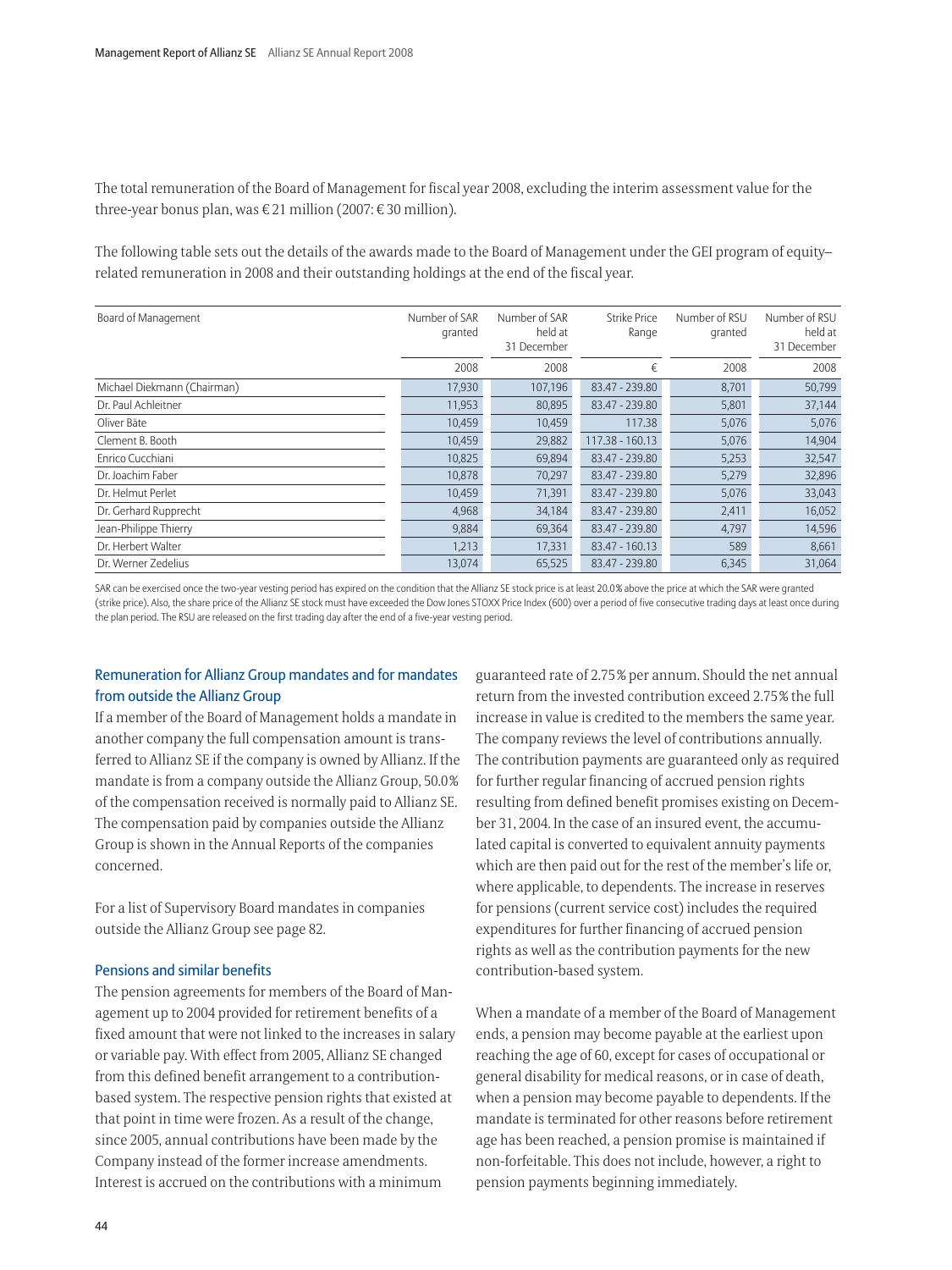Allianz SE paid € 3 million (2007: € 3 million) to increase pension reserves and reserves for similar benefits for active members of the Board of Management. On December 31,

2008, pension reserves and reserves for similar benefits to members of the Board of Management who were active at that date, amounted to  $\epsilon$  22 million (2007:  $\epsilon$  19 million).

The following table sets out the current service cost and contributions arising in relation to the current pension plans for each individual member of the Board of Management of Allianz SE in 2008. For better transparency, we have separated the current service cost for the defined benefit plan (redeemed as of December 31, 2004) from the current pension plans.

| Board of Management             | Defined Benefit<br>Pension Plan<br>(frozen) | <b>Current Pension</b><br>Plans | Total                   |
|---------------------------------|---------------------------------------------|---------------------------------|-------------------------|
|                                 | 2008<br>€ thou                              | 2008<br>€ thou                  | 2008<br>$\epsilon$ thou |
| Michael Diekmann (Chairman)     | 69                                          | 400                             | 469                     |
| Dr. Paul Achleitner             | 164                                         | 238                             | 402                     |
| Oliver Bäte                     |                                             | 265                             | 265                     |
| Clement B. Booth                |                                             | 248                             | 248                     |
| Enrico Cucchiani                |                                             | 162                             | 162                     |
| Dr. Joachim Faber               | 166                                         | 219                             | 385                     |
| Dr. Helmut Perlet <sup>1)</sup> | $\overline{0}$                              | 201                             | 201                     |
| Dr. Gerhard Rupprecht           | 35                                          | 99                              | 134                     |
| Jean-Philippe Thierry           |                                             | 35                              | 35                      |
| Dr. Herbert Walter              | 47                                          | 53                              | 100                     |
| Dr. Werner Zedelius             | 91                                          | 211                             | 302                     |

## Termination of service

Members of the Board of Management who leave the Board after serving a term of at least five years are entitled to a transition payment for a period of six months. The amount payable is calculated on fixed salary and a proportion of the annual target bonus and is paid in monthly instalments.

If service is terminated as a result of a so-called "change of control", the following separate regulation applies:

A change of control requires that a shareholder of Allianz SE acting alone or together with other shareholders holds more than 50.0 % of voting rights in Allianz SE. If the appointment of a member of the Board of Management is unilaterally revoked by the Supervisory Board as a result of such a change of control within a period of twelve months after the event, or if the member terminates service by resignation due to a substantial decrease in managerial responsibilities and, without giving cause for termination, all contracted benefits will be payable in the form of a lump-sum for the duration of the employment contract. The amount to be paid is based on the fixed salary at the time of the change of control, the

annual and current three-year bonus, in each case discounted according to market conditions at the time of payment. A target achievement of 100.0 % is the basis for the annual and three-year bonus. If the remaining duration of the service contract is not at least three years at the time of change of control, the lump-sum payment in respect of fixed salary and annual bonus is increased to correspond to a term of three years. If the member reaches the age of 60 before the three years have elapsed, the lump-sum payment decreases correspondingly. For the equity-based remuneration the member is treated as having retired. These regulations are also effective if the Board of Management mandate is not extended within two years after the change of control.

For other cases of early termination of appointment to the Board of Management, service contracts do not contain any special rules.

Since their introduction in June 2007, Allianz SE complies with the provisions of rule 4.2.3 sections 4 and 5 of the German Corporate Governance Code setting out suggestions and – later on – recommendations on severance payment caps in case of premature termination of Board of Management contracts without serious cause. Thus, for the appointment of new Board of Management members or for

<sup>&</sup>lt;sup>1)</sup> No current service cost for the defined benefit pension plan of Dr. Perlet, as he is above the age of 60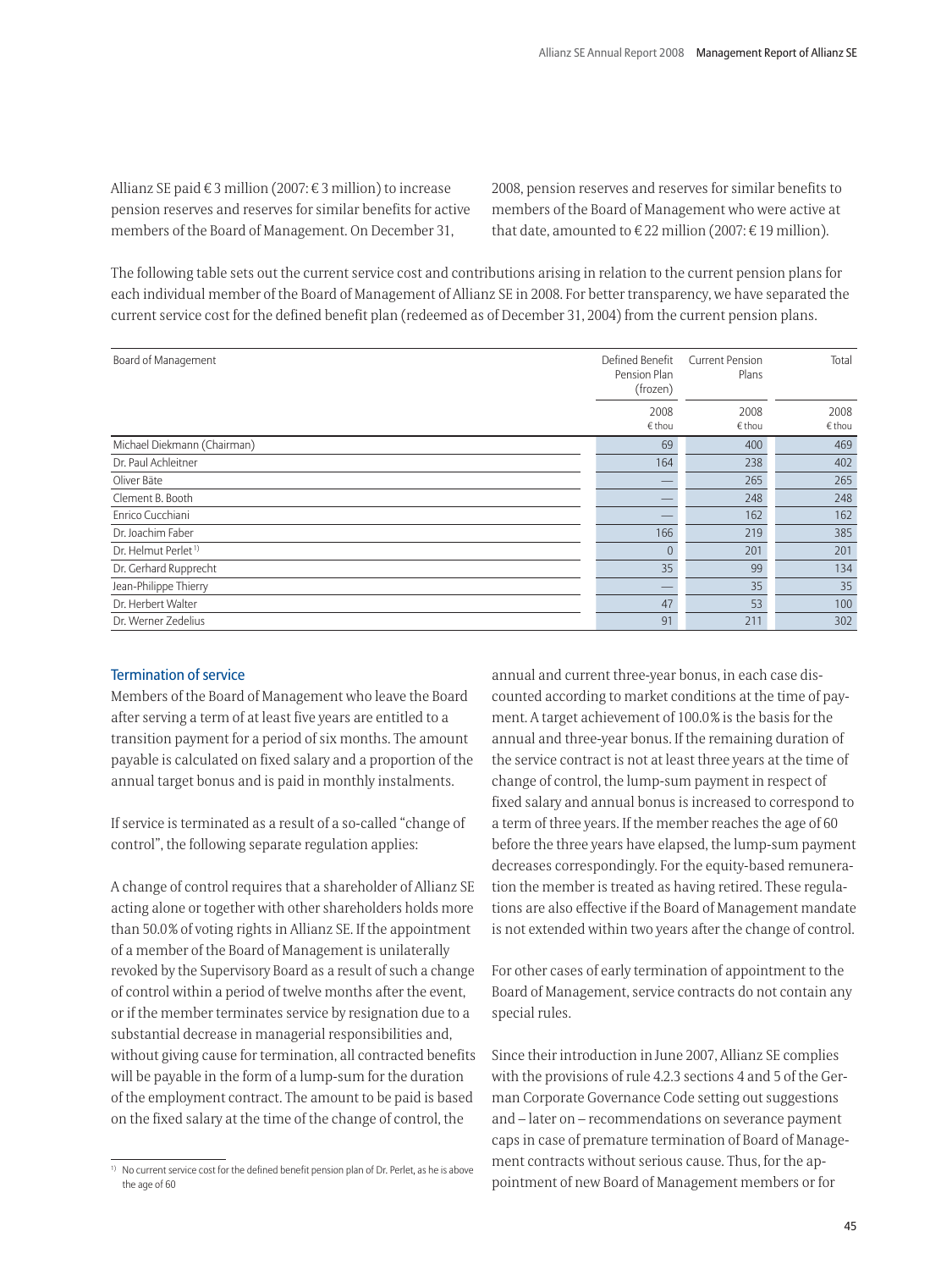extensions of the existing mandates, the service contract provides that payments for early termination shall neither exceed the value of two times annual compensation (severance payment cap) nor the payments due for the remaining term of the contract. In case of early termination due to a change of control payments shall not exceed 150.0 % of the severance payment cap.

#### Benefits to retired Members of the Board of Management

In 2008, remuneration and other benefits in the amount of € 7 million (2007: € 4 million) were paid to retired members of the Board of Management and dependents. Additionally, reserves for current pensions and accrued pension rights totaled € 38 million (2007: € 39 million).

### Remuneration of the Supervisory Board

#### Remuneration system

The remuneration of the Supervisory Board is governed by § 11 of the Statutes of Allianz SE. In line with § 113 of the German Stock Corporation Act, the General Meeting is responsible for establishing the Supervisory Board's remuneration. Accordingly, the provisions on the amount and structure of the Supervisory Board remuneration in § 11 of the Statutes were ratified by the Annual General Meeting in 2005. Upon the conversion of Allianz AG into Allianz SE in 2006, these provisions were adopted by shareholders without changes.

The key principles of the Supervisory Board remuneration are:

- Total remuneration is set at an appropriate level based on the scale and scope of the Supervisory Board members' duties and responsibilities as well as the Company's activities, business and financial situation.
- An appropriate balance is maintained between fixed remuneration and short-term and long-term performance based components in order to adhere to the principles of neutrality and independence of the Supervisory Board members, while at the same time providing adequate performance incentives.
- The remuneration conforms to the individual functions and responsibilities of the Supervisory Board members, such as chair or vice-chair or committee mandates.

Three components make up the regular remuneration of a member of the Supervisory Board of Allianz SE, i.e. the remuneration without taking into account additional remuneration for the Chairperson, Deputy Chairpersons and/or members and Chairpersons of committees:

- The fixed remuneration amounts to  $\rm \epsilon$  50,000 per fiscal year.
- The first performance-based component of remuneration has a short-term focus. It depends on the increase of the consolidated earnings-per-share compared to the previous fiscal year. It amounts to  $\epsilon$  150 for each tenth percentage point by which the Group's earnings-per-share increased in comparison to the preceding year and is set at a maximum limit per member of  $\epsilon$  24,000.
- The second performance-based component of remuneration depends on the increase of the consolidated earnings-per-share compared to this figure three years ago and therefore seeks to reflect long-term performance. It amounts to  $\epsilon$  60 for each tenth percentage point by which the Group's earnings-per-share increased over the past three years. It is also set at a maximum limit of  $\epsilon$  24,000.

#### Maximum regular remuneration

With the two variable remuneration components being capped at a maximum limit of  $\epsilon$  24,000 and a fixed sum of  $\epsilon$  50,000, the maximum total regular compensation for a Supervisory Board member amounts to  $\in$  98,000 per fiscal year. This maximum amount is reached when the previous year's earnings-per-share have risen by 16.0 % and when this indicator has further improved by a total of 40.0 % or more over the last three years. If there has been no improvement in the Allianz Group's earnings-per-share during the relevant period (i.e. the past fiscal year or the past three years), no performance-based remuneration will be awarded.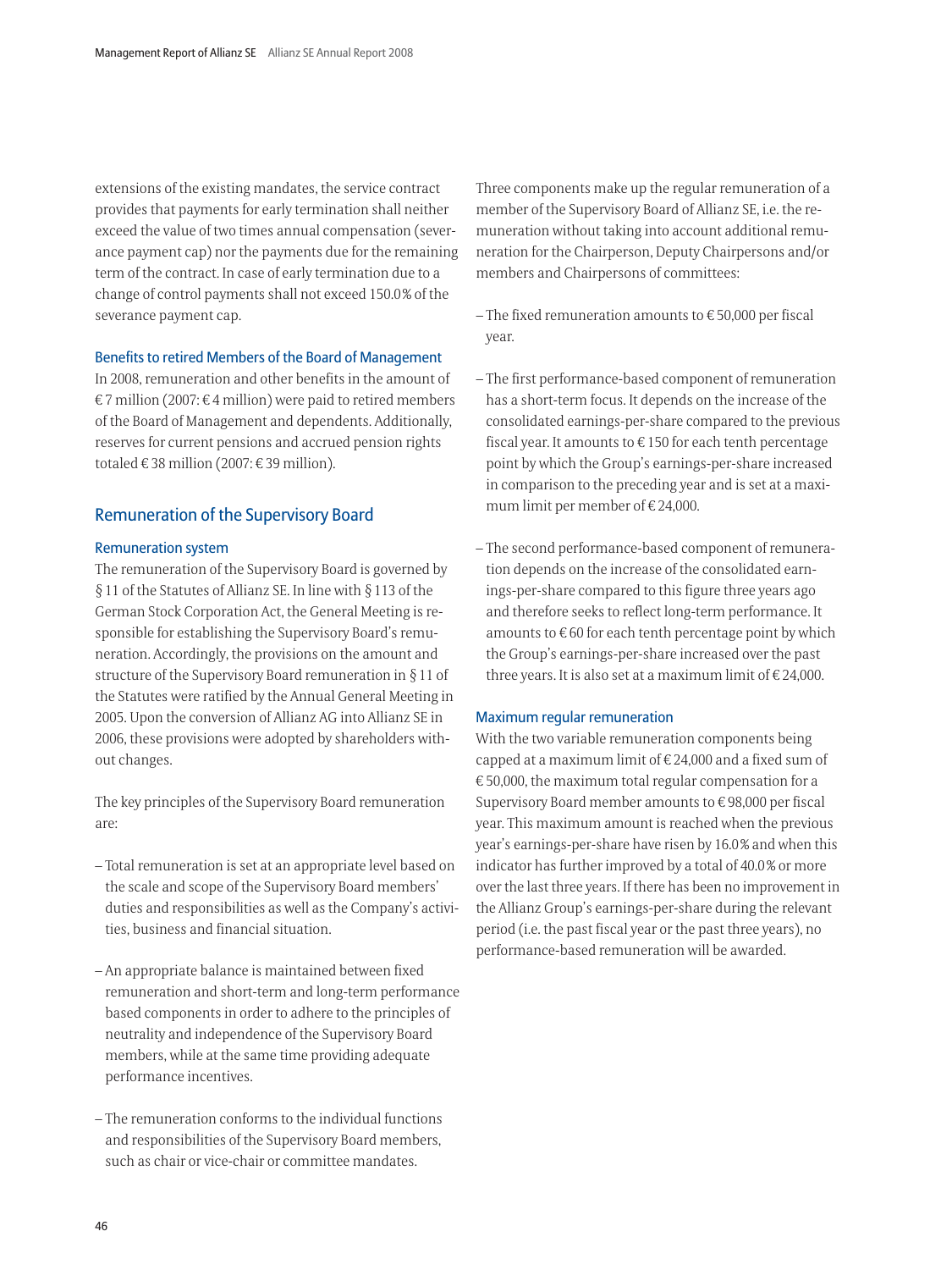### Compliance with German Corporate Governance Code

The structure of the Supervisory Board's remuneration complies with the recommendation and the suggestion of the German Corporate Governance Code under which members of the Supervisory Board shall receive fixed as well as performance-based compensation that should contain components based on the long-term performance of the business. We believe that this form of the Supervisory Board's remuneration has proven to be effective, and that the earnings-per-share performance measure is appropriate for the calculation of the performance-based remuneration of the Supervisory Board.

### Chair and committees, limits and attendance fees

The Chairperson and Deputy Chairpersons of the Supervisory Board as well as the Chairperson and members of Supervisory Board committees receive additional remuneration as follows: The Chairperson of the Supervisory Board receives double, and the Deputy Chairpersons receive oneand-a-half times, the regular remuneration of a member of the Supervisory Board. Members of the Personnel Committee, Standing Committee and Risk Committee receive an additional 25.0 % above the regular remuneration, and the Chairpersons of each of these committees receive 50.0 % over the regular remuneration. Members of the Audit Committee are entitled to a fixed sum of  $\epsilon$  30,000 per year and the Audit Committee Chairperson receives  $\in$  45,000. No additional remuneration is granted to the members of the Nomination Committee.

There is a maximum limit on the total remuneration of each member of the Supervisory Board. It is reached when the Chairperson of the Supervisory Board has been awarded triple, and the other members of the Supervisory Board double, the regular remuneration of a member of the Supervisory Board.

The members of the Supervisory Board receive a  $\rm \epsilon$  500 attendance fee for each Supervisory Board or committee meeting that they attend in person. This sum remains unchanged if several meetings occur on one day or when various meetings are held on consecutive days.

### Figures for 2008 fiscal year

The Group's earnings-per-share were negative in 2008. The performance-based remuneration of the Supervisory Board being based on the increase of the Group's earnings-pershare, no short-term or long-term performance-based remuneration will be awarded to the Supervisory Board for 2008. For 2008 the regular remuneration for a member of the Supervisory Board thus amounted to a total of  $\epsilon$  50,000, being the fixed remuneration. The maximum limit of remuneration applicable to the Chairman of the Supervisory Board, being three times the regular remuneration, amounted to  $\epsilon$  150,000, the maximum limit of remuneration applicable to the other Supervisory Board members amounted to € 100,000.

The total remuneration for the Supervisory Board members including attendance fees amounted to  $\epsilon$  1,080,000 in 2008, compared to  $\epsilon$  1,598,305 in 2007. Accordingly, the average annual remuneration for the Supervisory Board members decreased to  $\epsilon$  90,000 (2007:  $\epsilon$  132,274). The reason for this is that no performance-based remuneration was awarded.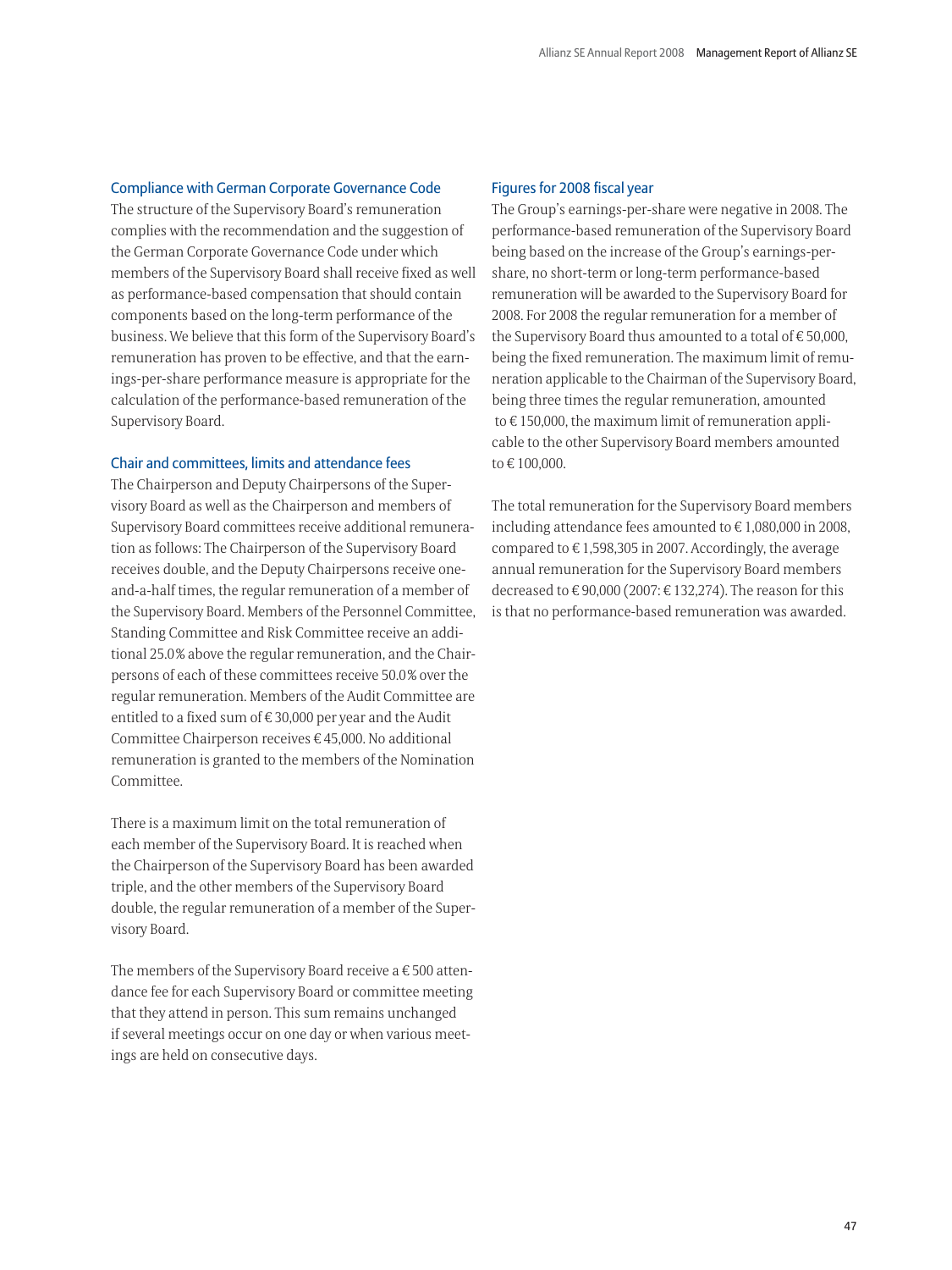### Remuneration of the Supervisory Board of Allianz SE

| Supervisory Board                                                         |           | Fixed<br>remuneration | Long-term performance<br>based remuneration |           |                  | Short-term performance<br>based remuneration | Committee<br>remuneration |           |
|---------------------------------------------------------------------------|-----------|-----------------------|---------------------------------------------|-----------|------------------|----------------------------------------------|---------------------------|-----------|
|                                                                           | 2008<br>€ | 2007<br>€             | 2008<br>€                                   | 2007<br>€ | 2008<br>€        | 2007<br>€                                    | 2008<br>€                 | 2007<br>€ |
| Dr. Henning Schulte-Noelle<br>(Chairman)                                  | 100,000   | 100,000               | 0                                           | 48,000    | $\mathbf{0}$     | 16,200                                       | 75,000                    | 123,150   |
| Dr. Gerhard Cromme<br>(Deputy Chairman)                                   | 75,000    | 75,000                | $\overline{0}$                              | 36,000    | $\mathbf{0}$     | 12,150                                       | 36,250                    | 86,050    |
| Claudia Eggert-Lehmann<br>(Deputy Chairwoman)<br>(until January 12, 2009) | 75,000    | 75,000                | $\mathbf 0$                                 | 36,000    | $\boldsymbol{0}$ | 12,150                                       | 25,000                    | 41,050    |
| Dr. Wulf H. Bernotat                                                      | 50,000    | 50,000                | $\overline{0}$                              | 24,000    | $\overline{0}$   | 8,100                                        | 42,500                    | 50,525    |
| Jean-Jacques Cette                                                        | 50,000    | 50,000                | $\overline{0}$                              | 24,000    | $\boldsymbol{0}$ | 8.100                                        | 30,000                    | 30,000    |
| Godfrey Robert Hayward                                                    | 50,000    | 50,000                | $\overline{0}$                              | 24,000    | $\boldsymbol{0}$ | 8,100                                        | 12,500                    | 20,525    |
| Dr. Franz B. Humer                                                        | 50,000    | 50,000                | $\overline{0}$                              | 24,000    | $\overline{0}$   | 8,100                                        | 50,000                    | 20,525    |
| Prof. Dr. Renate Köcher                                                   | 50,000    | 50,000                | $\overline{0}$                              | 24,000    | $\overline{0}$   | 8,100                                        | 12,500                    | 20,525    |
| Peter Kossubek<br>(since May 2, 2007)                                     | 50,000    | 33,334                | 0                                           | 16,000    | $\mathbf 0$      | 5,400                                        | 12,500                    | 13,684    |
| Igor Landau                                                               | 50,000    | 50,000                | $\mathbf 0$                                 | 24,000    | $\boldsymbol{0}$ | 8,100                                        | 30,000                    | 30,000    |
| Jörg Reinbrecht                                                           | 50,000    | 50,000                | $\overline{0}$                              | 24,000    | $\overline{0}$   | 8,100                                        | 30,000                    | 30,000    |
| Margit Schoffer<br>(until May 2, 2007)                                    |           | 20,834                |                                             | 10,000    |                  | 3,375                                        |                           | 8,553     |
| Rolf Zimmermann                                                           | 50,000    | 50,000                | $\overline{0}$                              | 24,000    | $\overline{0}$   | 8,100                                        | 12,500                    | 20,525    |
| Total                                                                     | 700,000   | 704,168               | $\mathbf{0}$                                | 338,000   | $\mathbf{0}$     | 114,075                                      | 368,750                   | 495,112   |

# Total remuneration including attendance fees

| Supervisory Board                          | Total remuneration<br>(fixed, performance based<br>and committee) (after cap) |                       | Attendance fees |        | Total amount<br>(total remuneration<br>and attendance fees) |           |
|--------------------------------------------|-------------------------------------------------------------------------------|-----------------------|-----------------|--------|-------------------------------------------------------------|-----------|
|                                            | 2008                                                                          | 2007                  | 2008            | 2007   | 2008                                                        | 2007      |
|                                            | €                                                                             | €                     | €               | €      | €                                                           | €         |
| Dr. Henning Schulte-Noelle (Chairman)      | 150,0003)                                                                     | 246,300 <sup>1)</sup> | 4,000           | 2,500  | 154,000                                                     | 248,800   |
| Dr. Gerhard Cromme (Deputy Chairman)       | 100,0004)                                                                     | 164,200 <sup>2)</sup> | 4,000           | 3,500  | 104,000                                                     | 167,700   |
| Claudia Eggert-Lehmann (Deputy Chairwoman) |                                                                               |                       |                 |        |                                                             |           |
| (until January 12, 2009)                   | 100,000                                                                       | 164,200               | 3,500           | 2,500  | 103,500                                                     | 166,700   |
| Dr. Wulf H. Bernotat                       | 92,500                                                                        | 132,625               | 4,000           | 3,000  | 96,500                                                      | 135,625   |
| Jean-Jacques Cette                         | 80,000                                                                        | 112,100               | 4,000           | 3,000  | 84,000                                                      | 115,100   |
| Godfrey Robert Hayward                     | 62,500                                                                        | 102,625               | 3,500           | 2,000  | 66,000                                                      | 104,625   |
| Dr. Franz B. Humer                         | 100,000                                                                       | 102,625               | 4,500           | 2,000  | 104,500                                                     | 104,625   |
| Prof. Dr. Renate Köcher                    | 62,500                                                                        | 102,625               | 3,500           | 2,000  | 66,000                                                      | 104,625   |
| Peter Kossubek (since May 2, 2007)         | 62,500                                                                        | 68,418                | 3,500           | 1,000  | 66,000                                                      | 69,418    |
| Igor Landau                                | 80,000                                                                        | 112,100               | 4,500           | 3,500  | 84,500                                                      | 115,600   |
| Jörg Reinbrecht                            | 80,000                                                                        | 112,100               | 4,500           | 3,500  | 84,500                                                      | 115,600   |
| Margit Schoffer (until May 2, 2007)        |                                                                               | 42,762                |                 | 2,000  |                                                             | 44,762    |
| Rolf Zimmermann                            | 62,500                                                                        | 102,625               | 4,000           | 2,500  | 66,500                                                      | 105,125   |
| Total                                      | 1,032,500                                                                     | 1,565,305             | 47,500          | 33,000 | 1,080,000                                                   | 1,598,305 |

 $^{\text{\tiny{1)}}}$  Total calculated remuneration of € 287,350, which is capped at € 246,300 (for Chairman, the limit is three times the 2007 regular remuneration).

 $^{2)}$  Total calculated remuneration of € 209,200, which is capped at € 164,200 (limit of two times the 2007 regular remuneration).

 $^{\text{3)}}$  Total calculated remuneration of € 175,000, which is capped at € 150,000 (for Chairperson, the limit is three times the 2008 regular remuneration).

 $^{4)}~$  Total calculated remuneration of € 111,250, which is capped at € 100,000 (limit of two times the 2008 regular remuneration).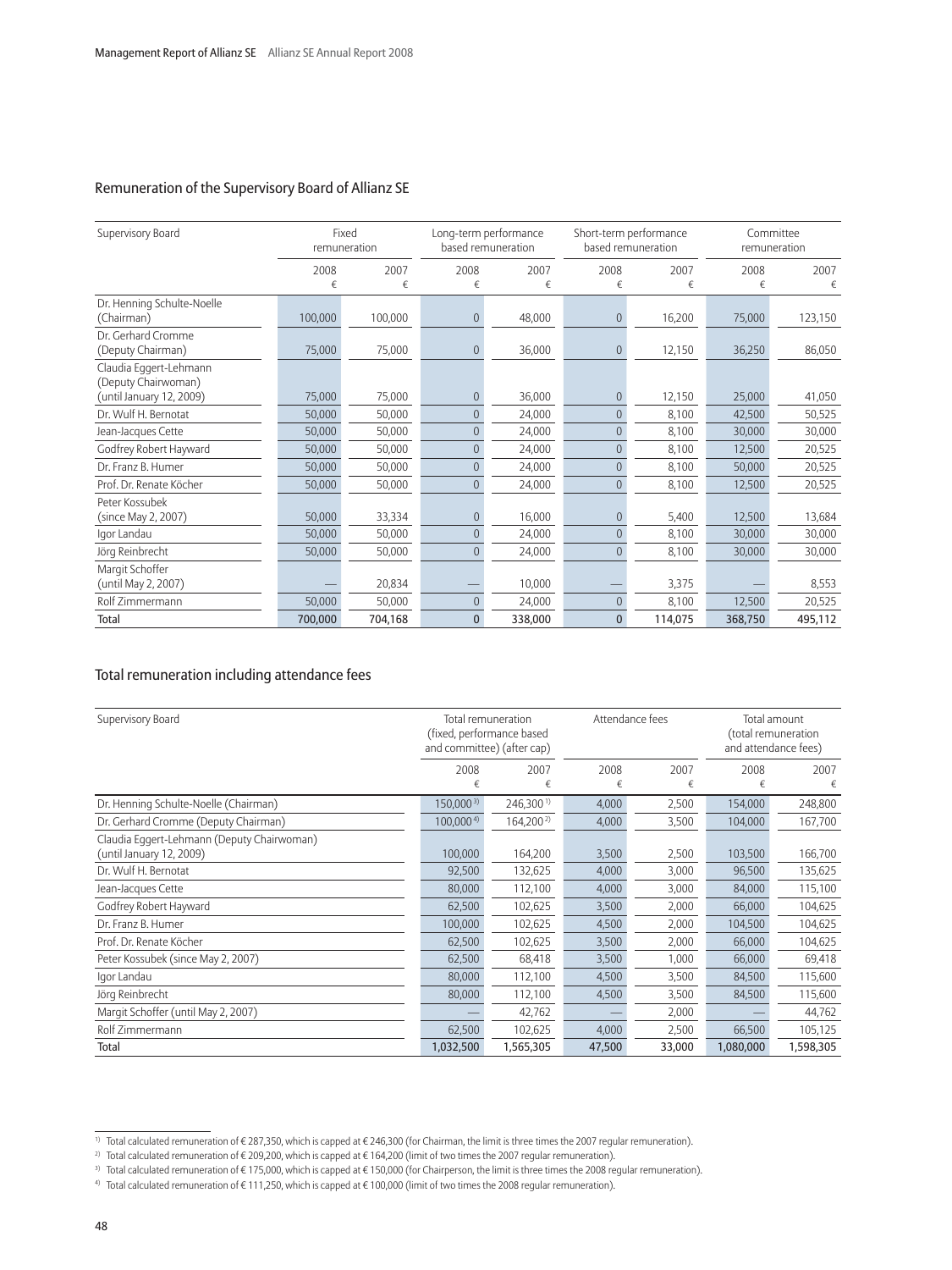# Remuneration for mandates in other Allianz Group subsidiaries, agent commissions

As member of the Supervisory Board of Dresdner Bank AG Claudia Eggert-Lehmann received  $\in$  45,000. Peter Kossubek received  $\in$  13,333.33 as member of the Supervisory Board of Allianz Versicherungs-AG. One member of the Supervisory Board received certain small commission payment for ancillary agent activities.

# Loans to members of the Board of Management and Supervisory Board

Loans granted by Dresdner Bank AG and other Allianz Group companies to members of the Board of Management and Supervisory Board totaled  $\in$  85,000 on the date of balance (December 31, 2008). Loan amounts repaid in 2008 totaled € 50,876. Loans are provided at standard market conditions or at the conditions as applied to employees. Moreover, overdraft facilities were granted to members of the Board of Management and Supervisory Board as part of existing account relationships, likewise corresponding to conditions according to market standard or those applied to employees. The loans and overdrafts mentioned above were made in the ordinary course of business, were granted on conditions that are comparable to those of loans and overdrafts granted to people in peer groups and did not involve more than the normal risk of collectibility or present other unfavourable features. For members of the Board of Management, this means that the conditions have been set according to the prevailing conditions for Allianz employees.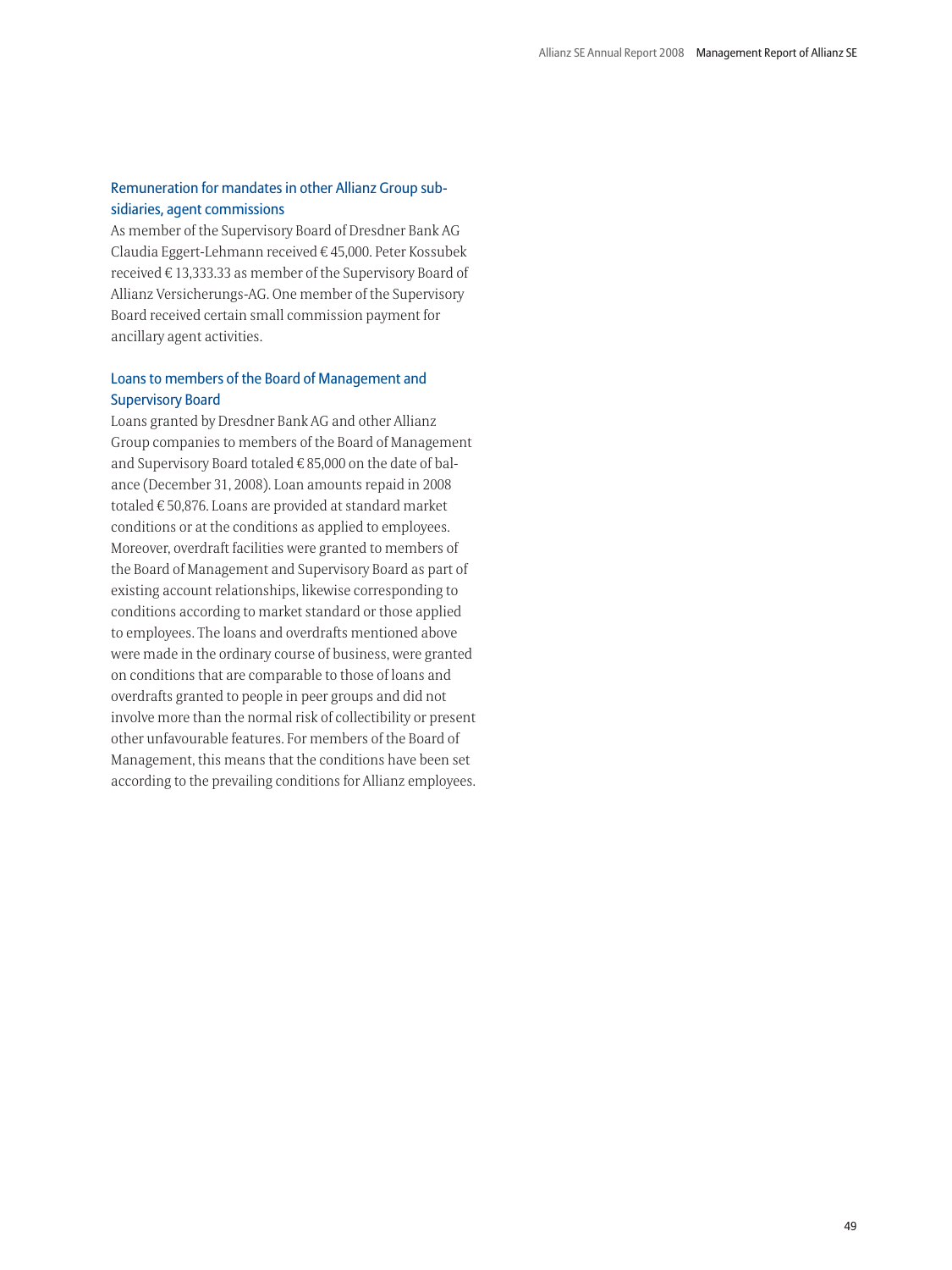# Other Information

# Our Employees<sup>1)</sup>

Allianz Group is a diverse organization, both from a business and people perspective, offering exciting job and development opportunities. In relevant "Employer of Choice" listings, Allianz improved its ranking in 2008 by 24 places in the Top Employer Web Benchmark (Potentialpark) and by 20 places in the European Student Barometer (Trendence). To further improve our standing, we have embarked on a new global employer value proposition "Opportunities from A-Z". The key channel for this initiative is our global careers webpage to be re-launched in 2009. In addition, Allianz offers dedicated development programs for different job areas, such as actuaries, for newly recruited as well as inhouse talent alike. We have implemented a new online recruiting platform (worldwidejobs@allianz.com) that went live in eight companies across six countries in 2008. As of December 31, 2008, after six months of implementation alone, there were more than 100,000 job views for more than 370 positions posted. Almost 13,000 prospective external candidates registered permanently, in addition to more than 21,000 internal employees.

# Employee representation in Allianz SE

The SE Works Council represents the interests of employees of Allianz SE and its subsidiaries with registered offices in the EU member states, the European Economic Area and Switzerland in cross border matters. The Works Council was informed and consulted on several items in its two regular sessions in 2008. Besides the business situation and prospects of Allianz in Europe, the items discussed included cross-border operational strategy, cross-border activities in Europe (e.g. Allianz Infrastructure Services SE, Mondial Assistance Group, Allianz Global Corporate & Specialty, Reinsurance) and cross-border products (e.g. Variable Annuities).

On several occasions the SE Works Council's Executive Committee was also informed and consulted on an ad hoc basis, e.g. with regard to the sale of Dresdner Bank to Commerzbank.

The constructive dialogue with the SE Works Council has helped us to build a good mutual understanding of the challenges ahead and ensures a productive cooperation between management and employee representatives at Allianz.

# Statement in Accordance with § 289 (2) No. 4 HGB

Allianz SE operates its reinsurance business from Munich and branch offices in Singapore, Labuan (Malaysia), Dubai, Dublin and Zurich.

# Statements in Accordance with § 289 (4) HGB and Explanations

#### Composition of share capital

The share capital of Allianz SE was  $\in$  1,159,808,000 as of December 31, 2008. It was divided into 453,050,000 registered shares with no par value and a corresponding share capital amount of  $\epsilon$  2.56 per share. The shares are fully paid in. All shares carry the same rights and obligations. Each no-parvalue share grants one vote. The shareholders' share in the Company's profit is determined in proportion to their share in the share capital (§ 60 German Stock Corporation Act [Aktiengesetz, AktG]). Excepted from this are treasury shares held by the Company, which do not entitle the Company to any rights (§ 71 b German Stock Corporation Act). Pursuant to § 3 (1) of the Statutes of Allianz SE, shareholders shall not have the right to receive share certificates, unless it is necessary pursuant to the rules applicable at a stock exchange where the shares are listed. The shareholders' rights and obligations are governed by the provisions of the German Stock Corporation Act, in particular by §§ 12, 53 a et seq., 118 et seq. and 186 of the German Stock Corporation Act.

Under German stock corporation law in case of registered shares only those persons who appear in the share register are deemed by the company to be shareholders  $(§ 67(2)$ German Stock Corporation Act). This is particularly important for such things as taking part in general meetings and making use of voting rights. Appearing in the share register

<sup>&</sup>lt;sup>1)</sup> For the complete report on our employees please refer to the Allianz Group's Annual Report 2008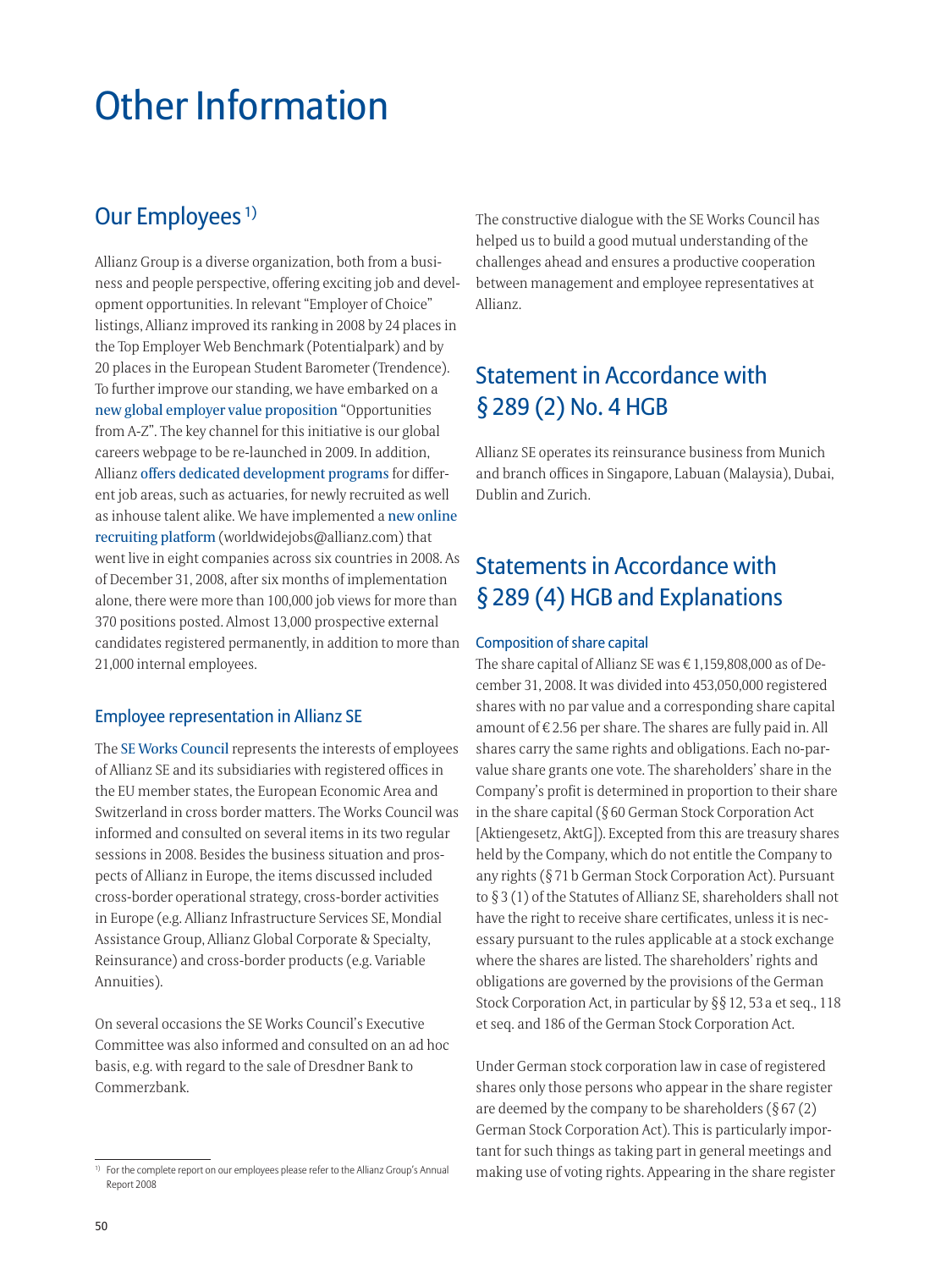also facilitates direct communications with the shareholders. In this way, for instance, all shareholders can be personally invited to attend general meetings.

# Restrictions on voting rights or transfer of shares; exercise of voting rights in case of employee participations in the share capital

Shares may only be transferred with the consent of the Company. Pursuant to  $\S 2(2)$  of the Statutes, the Company will withhold a duly applied approval only, if it deems this to be necessary in the interest of the Company on exceptional grounds. The applicant will be informed about the reasons.

The restriction on share transferability goes right back to the creation of Allianz in 1890. This practice is widespread in the insurance industry in Germany. In accordance with the Statutes, the Company will only withhold the approval necessary for transfer of shares when this is for extraordinary reasons and is considered to be in the interest of the Company. For several decades no such case has occurred. With the standardization of share transfer processes, the restriction on share transferability does not cause any delay in the registration in the share register and does not impede in any way the quotation of the shares on stock exchanges.

Shares acquired by employees of the Allianz Group as part of the employee share purchase program are in principle subject to a one-year lock-up period; outside Germany, the lock-up period may in some cases be up to five years for tax reasons. In some countries the employee shares are held throughout the lock-up period by a bank or other natural person or legal entity as trustee, in order to ensure that the lock-up period is observed. Nevertheless, employees may instruct the trustee on exercising voting rights, or have power-of-attorney granted to them to exercise such voting rights. Providing lock-up periods contributes to the employee share purchase programs' purpose to commit employees to the Company and let them participate in the performance of the stock price.

# Interests in the share capital exceeding 10 % of the voting rights

Direct or indirect interests in the share capital of Allianz SE that exceed 10 % of the voting rights have not been reported to Allianz SE, nor is it otherwise aware of any such interests. Shares with special rights conferring powers of control There are no shares with special rights conferring powers of control.

# Legislation and provisions of the Statutes applicable to the appointment and removal of members of the Board of Management and to amendments of the Statutes

The members of the Board of Management of Allianz SE are appointed by the Supervisory Board for a maximum term of five years (Article 9 (1), Article 39 (2) and Article 46 SE Regulation, §§ 84, 85 German Stock Corporation Act, § 5 (3) of the Statutes). Re-appointments, in each case for a maximum of five years, are permitted. A simple majority of the votes cast in the Supervisory Board is required to appoint members of the Board of Management. In the case of a tie, the vote of the Chairperson of the Supervisory Board, who pursuant to Art. 42 sentence 2 SE Regulation must be a shareholder representative, is decisive ( $\S 8(3)$  of the Statutes). If the Chairperson does not participate in the vote, the Deputy Chairperson has the casting vote, provided that the Deputy Chairperson is a shareholder representative. A Deputy Chairperson who is an employee representative has no casting vote ( $\S 8(3)$  of the Statutes). These provisions make sure that the shareholder side of the Supervisory Board has the right to finally decide in case of a tie.

According to § 5 (1) of the Statutes the Board of Management shall consist of at least two persons. Otherwise, the number of the members of the Board of Management is determined by the Supervisory Board. The Supervisory Board has appointed a Chairman of the Board of Management pursuant to § 84 (2) of the German Stock Corporation Act.

The members of the Board of Management may be dismissed by the Supervisory Board if there is an important reason (§ 84 (3) German Stock Corporation Act). If a required member of the Board of Management is absent, in urgent cases the court must appoint the member upon the application of an involved party, by virtue of  $\S 85$  of the German Stock Corporation Act. With respect to the appointment, it is essential to ensure in particular that the members of the Board of Management are suited to managing an insurance company in terms of reliability and professional competence (§§ 121 a, 7 a German Insurance Supervision Act [Versicherungsaufsichtsgesetz, VAG]). The intention of appointing a member to the Board of Management must be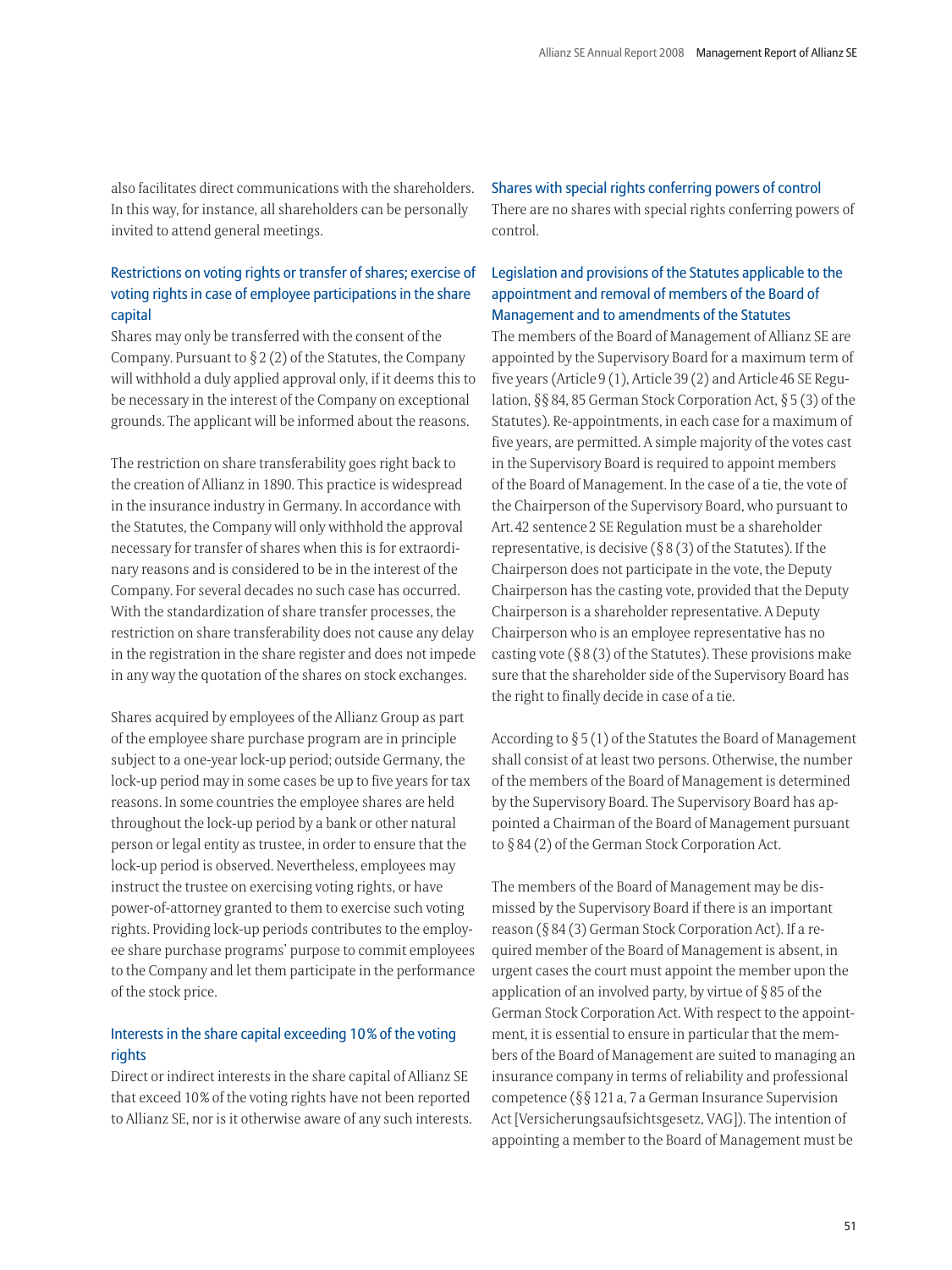notified to the Federal Financial Services Supervisory Authority (Bundesanstalt für Finanzdienstleistungsaufsicht, BaFin) (§§ 121 a, 13 d No. 1 German Insurance Supervision Act).

Amendments to the Statutes must be resolved upon by the General Meeting. In the case of an SE, the resolution amending the Statutes must be passed with a majority of at least two thirds of the votes cast, unless the laws and regulations in the SE's country of domicile provide for or permit a greater majority (Article 59 (1) SE Regulation). Any Member State may stipulate, however, that a simple majority of votes is sufficient, provided at least half of the share capital is represented (Article 59 (2) SE Regulation). German legislation has made use of this in § 51 sentence 1 SE Implementation Act (SE-Ausführungsgesetz). This does not apply to a change in the corporate object, relocation of the registered office to another Member State and to cases in which a higher majority is mandatory by law ( $\S$  51 sentence 2 SE Implementation Act). Accordingly,  $\S$  13 (4) sentence 2 of the Statutes of Allianz SE stipulates that, unless this conflicts with mandatory legal provision, changes of the Statutes require a majority of two thirds of the votes cast, or, as the case may be, if at least half of the share capital is represented, a simple majority of the votes cast. The Supervisory Board may alter the wording of the Statutes ( $\S 179(1)$  sentence 2 German Stock Corporation Act and § 10 of the Statutes).

# Authorizations of the Board of Management to issue and repurchase shares

The Board of Management has the following authority to issue shares:

– The Board of Management is authorized to increase the Company's share capital on or before February 7, 2011, upon approval of the Supervisory Board, by issuing new registered no-par value shares against contributions in cash and/or in kind, on one or more occasions, up to a total of € 406,545,646.08 (Authorized Capital 2006/I). The Board of Management is authorized to exclude shareholders' subscription rights with the consent of the Supervisory Board for fractional amounts, for safeguarding the rights pertaining to holders of convertible bonds or bonds with warrants, and in the event of a cash capital increase by up to 10 %, if the issue price of the new shares is not significantly less than the stock market price. The Board of Management is furthermore authorized to exclude shareholders' subscription rights with the consent of the Supervisory Board in the event of a capital increase against contributions in kind  $(§ 2(3)$  of the Statutes).

- The Board of Management is also authorized to increase the Company's share capital on or before February 7, 2011, upon approval of the Supervisory Board, by issuing new registered no-par value shares against contributions in cash, on one or more occasions, up to a total of - 8,056,296.96 (Authorized Capital 2006/II). The Board of Management may exclude the shareholders' subscription rights, upon the approval of the Supervisory Board, in order to issue the new shares to employees of Allianz SE and its Group companies as well as for fractional amounts  $(§ 2(4)$  of the Statutes).
- The Company has a conditional capital in the amount of  $\epsilon$  250,000,000; this conditional capital increase is only carried out to the extent that conversion or option rights resulting from bonds which Allianz SE or its subsidiaries have issued on the basis of the authorization granted by the General Meeting of February 8, 2006 are exercised, or conversion obligations arising from such bonds are fulfilled ( $\S 2(6)$  of the Statutes).
- The Board of Management has the authority to buy back and use Allianz shares for other purposes on the basis of the authorization of the General Meeting of May 21, 2008 (§ 71 (1) no. 8 German Stock Corporation Act). On that basis, the Company is authorized, on or before November 20, 2009, to acquire treasury shares; together with other treasury shares that are in the possession of Allianz SE or which are attributable to it under §§ 71 a et seq. German Stock Corporation Act, such shares may not exceed 10 % of the share capital at any time. The shares acquired according to this authorization may be used, under exclusion of subscription rights, for any legally admissible purposes and in particular those specified in the authorization. According to the authorization of the General Meeting of May 21, 2008, in connection with the acquisition of treasury shares  $(\S 71(1)$  no. 8 German Stock Corporation Act) also derivatives may be used provided that such derivatives do not exceed 5 % of the share capital at the time the resolution was passed.
- There is also an authorization to acquire treasury shares for the purposes of securities trading  $(\S 71(1)$  no. 7 German Stock Corporation Act) that is valid until November 20, 2009. The trading position in shares acquired for this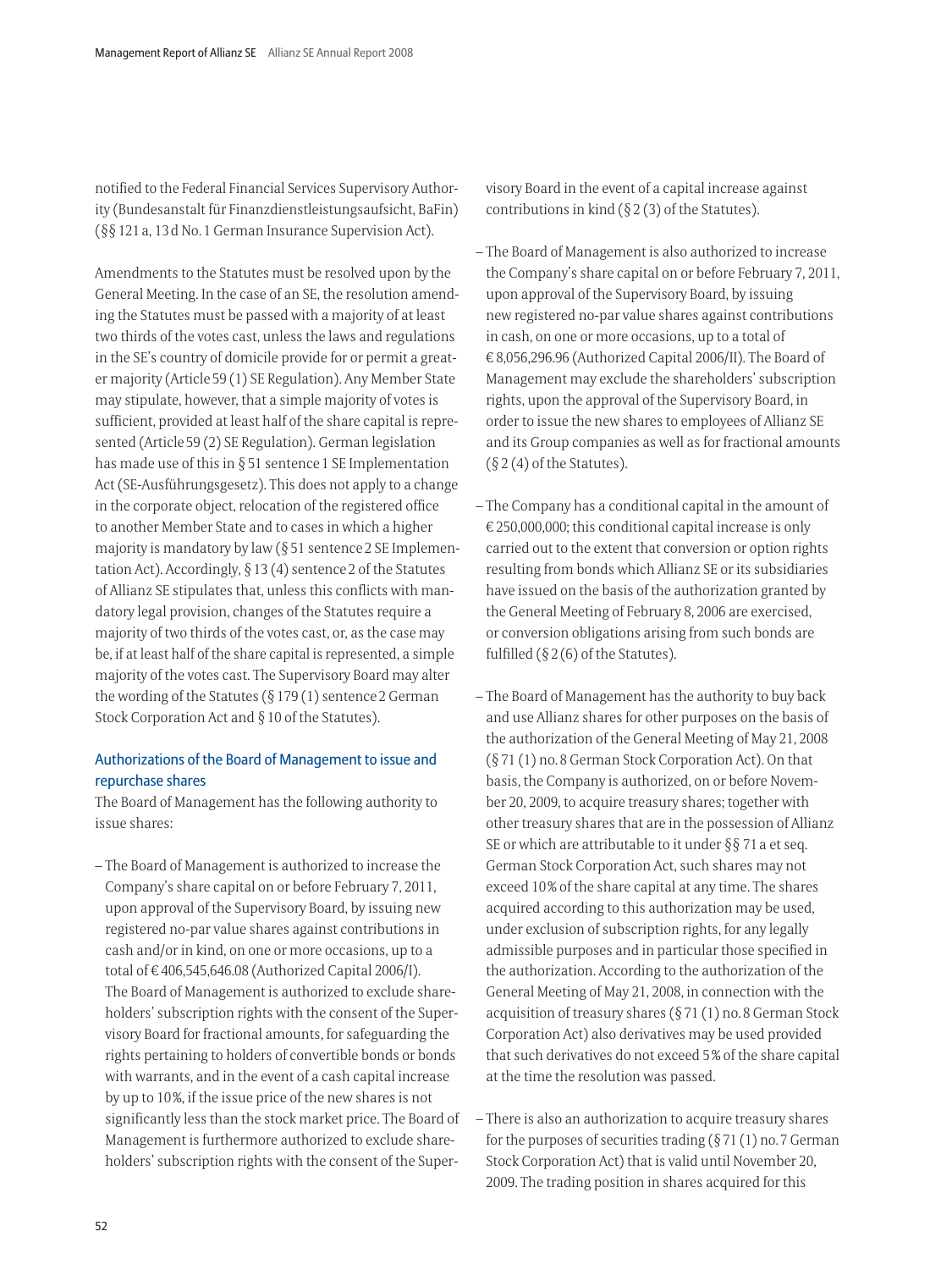purpose shall not, at the end of any day, exceed 5 % of the share capital of Allianz SE. The treasury shares acquired, together with other treasury shares, shall at no time exceed 10% of the share capital.

The authorities explained to issue convertible bonds or bonds with warrants, to issue new shares out of authorized capital or to acquire and use treasury shares enables the Board of Management to raise capital swiftly and flexibly taking advantage of attractive financing opportunities as and when they arise on the markets and, for example, offer Allianz stock as consideration when making acquisitions of participations. Furthermore Allianz stock can be offered to employees of the Allianz Group. The authority to deal in own stock for trading purposes gives credit institutions that are majority owned by Allianz SE the possibility to deal in Allianz stock.

# Essential agreements of the Company which are subject to the condition of a change of control following a takeover bid; compensation agreements of the Company with members of the Board of Management or employees in the event of a takeover bid

Under the terms and conditions of the participation certificates issued by Allianz SE, the participation certificate holders are entitled to call for redemption of the participation certificates and to demand payment of a redemption amount per participation certificate of 122.9 % of the average official price (Einheitskurs) of the Allianz share on the Munich Stock Exchange for the last three months prior to termination of the participation certificate relationship, if an enterprise acquires a majority shareholding in Allianz SE. These rules correspond to usual market practice and protect in an adequate way the interests of holders of participation certificates.

Our reinsurance contracts in principle include a provision under which both parties to the contract have an extraordinary termination right in case that the other party to the contract merges or its ownership or control situation materially changes. Agreements with brokers regarding services in connection with the purchase of re-insurance coverage also provide for termination rights in case of a change of control. Such clauses are market standard.

Bilateral credit agreements in some cases provide for termination rights in case of an acquisition of control of at least 30% of the voting rights within the meaning of  $\S 29(2)$ 

German Takeover Act (Wertpapiererwerbs- und Übernahmegesetz, WpÜG). In case such termination rights are being exercised the respective credit lines would have to be replaced by new credit lines at conditions then applicable.

The service contracts of the members of the Allianz SE Board of Management contain a change-of-control clause. If, within 12 months after acquisition of more than 50 % of the share capital by one shareholder or several shareholders acting in concert (change of control), the appointment as a member of the Board of Management is revoked unilaterally by the Supervisory Board, the mandate is ended by mutual agreement, or the mandate is ended by the Management Board member through resigning his or her office because the responsibilities as a Board Member are significantly reduced without the Board Member's fault, the member of the Board of Management shall receive his or her contractual remuneration for the remaining term of the service contract in the form of a one-off payment. To the extent the remaining term of the service contract is less than three years, the one-off payment is generally increased with regard to fixed remuneration and the annual bonus in line with a term of 3 years. This applies accordingly if a mandate in the Board of Management that is coming to an end and is not extended within two years of a change of control. In case of new appointments and mandate prolongations the service contracts provide that the severance payment may not exceed three times the fixed remuneration, annual bonus and pro rata mid-term-bonus paid for the preceding fiscal year (severance payment cap).

For further details please refer to the Remuneration Report on page 41.

The Group Equity Incentive (GEI) scheme also contains provisions in respect of a change of control. Under this scheme, Stock Appreciation Rights (SAR) and Restricted Stock Units (RSU) are granted as a stock-based remuneration component worldwide to senior management of the Allianz Group. SARs are virtual options on Allianz shares; they obligate the Allianz Group to pay in cash the excess of the market price of the Allianz share over the reference price on the exercise date. They vest after a two years' blocking period and can afterwards be exercised during a five years' exercise period. If a majority of the voting share capital in Allianz SE is acquired, directly or indirectly, by one or more third parties who do not belong to the Allianz Group, in derogation of the above, however, the SARs shall be exercised,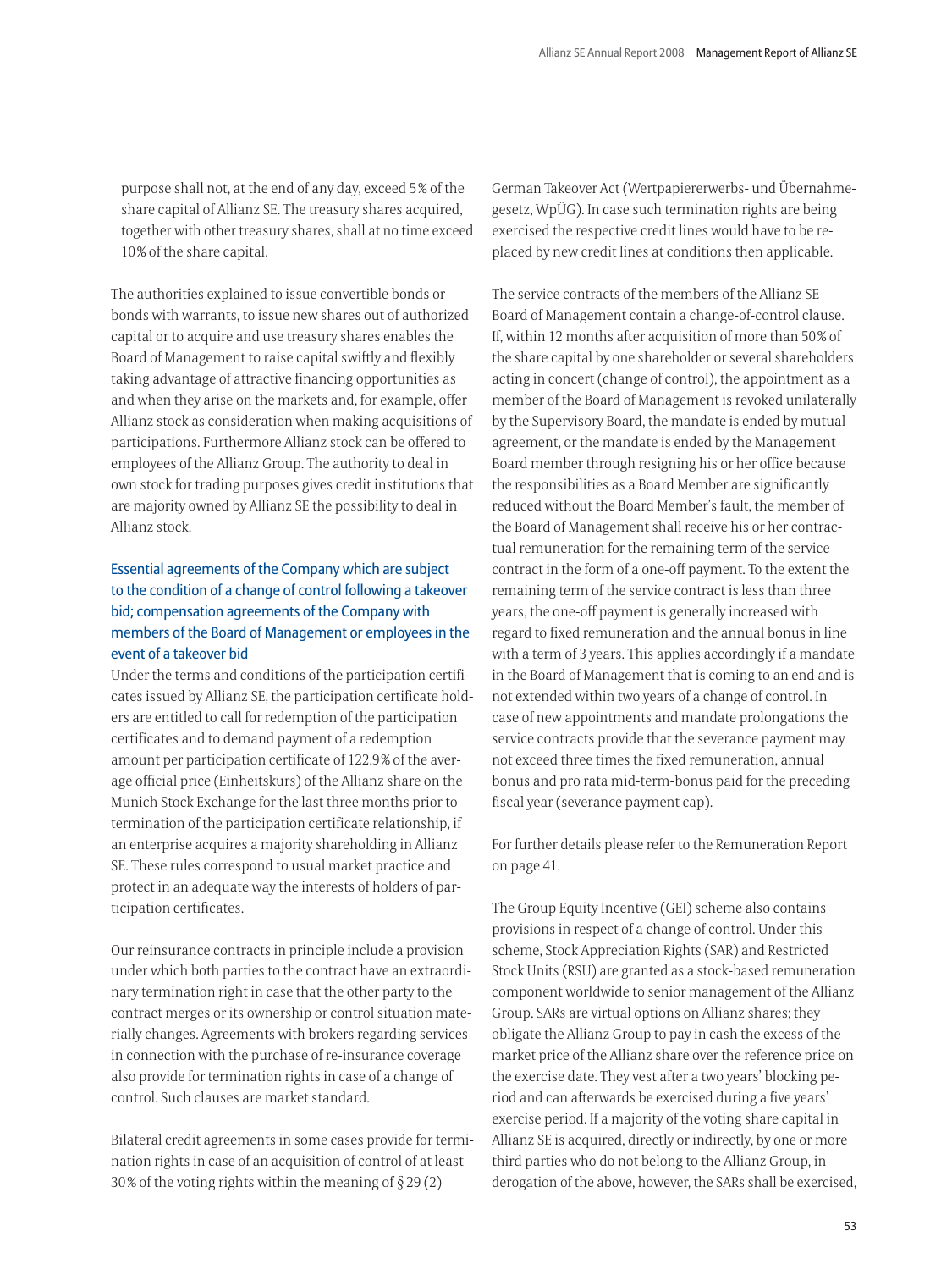pursuant to the general conditions for the SAR, on the day of the change of control by the Company for the relevant plan participants without observing any vesting period.

RSUs are virtual Allianz shares which obligate the Allianz Group to pay in cash an amount corresponding to the average market price for Allianz shares in the ten trading days preceding the vesting date, or to issue one Allianz share, or other equivalent equity instrument, for each RSU granted. RSUs vest after a five years' blocking period and are exercised by the Allianz Group on the first trading day after their vesting date. If a majority of the voting capital in Allianz SE is acquired, directly or indirectly, by one or more third parties who do not belong to the Allianz Group, the RSUs shall be exercised, pursuant to the general conditions for the RSUs, on the day of the change of control by the Company for the relevant plan participants without observing any vesting period. In providing for the non application, in the event of a change of control, of the blocking period, account is taken of the fact that the conditions under which the share price moves are very different when there is a change in control.

Munich, February 13, 2009 Allianz SE

The Board of Management

| Diekmann   | Dr. Achleitner |
|------------|----------------|
| Bäte       | <b>Booth</b>   |
| Cucchiani  | Dr. Faber      |
| Dr. Perlet | Dr. Rupprecht  |
| Thierry    | Dr. Zedelius   |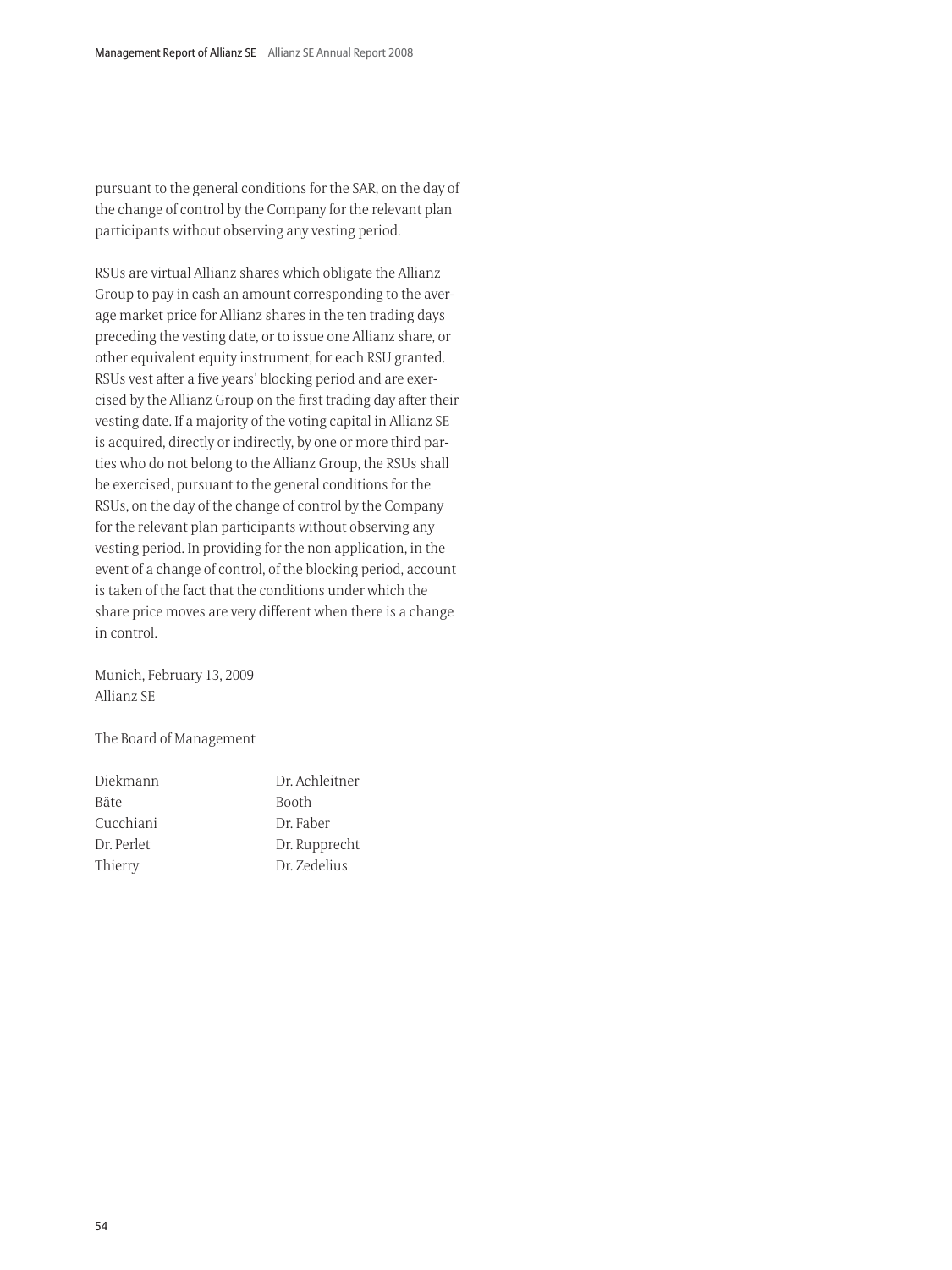# [THIS PAGE INTENTIONALLY LEFT BLANK]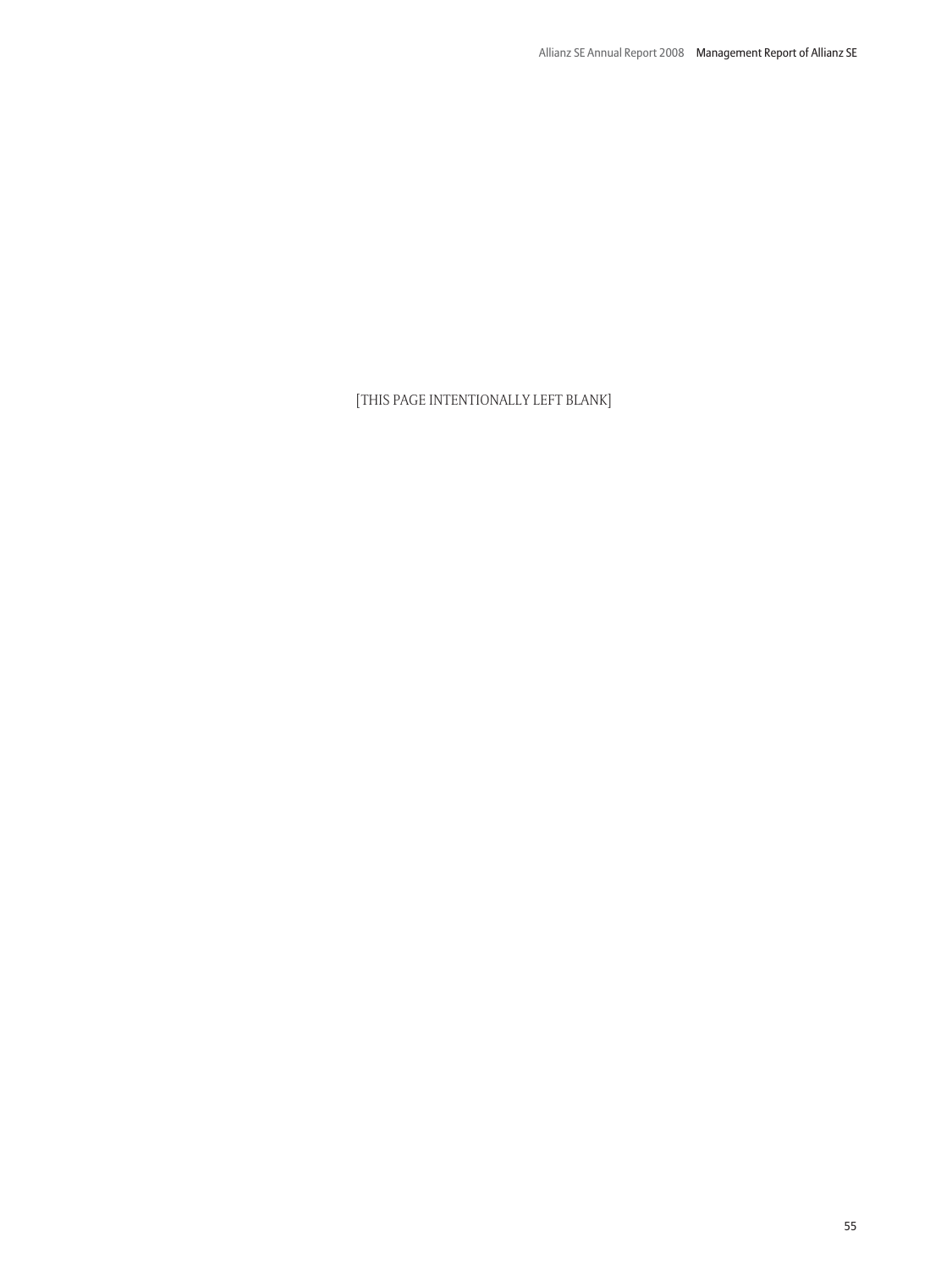# Financial Statements

| Balance Sheet as of December 31                                           | Notes    | 2008       | 2008       | 2007       |
|---------------------------------------------------------------------------|----------|------------|------------|------------|
|                                                                           | Note No. | € thou     | € thou     | € thou     |
| <b>ASSETS</b>                                                             |          |            |            |            |
| A. Intangible assets                                                      | 1        |            | 62,499     | 40,439     |
| <b>B.</b> Investments                                                     | $1 - 6$  |            |            |            |
| I. Real estate                                                            |          | 317,621    |            | 318,486    |
| II. Investments in affiliated enterprises and participations              |          | 69,440,485 |            | 68,223,521 |
| III. Other investments                                                    |          | 13,310,089 |            | 12,117,983 |
| IV. Funds held by others under reinsurance business assumed               |          | 3,949,457  |            | 4,122,317  |
|                                                                           |          |            | 87,017,652 | 84,782,307 |
| C. Receivables                                                            |          |            |            |            |
| I. Accounts receivables on reinsurance business                           |          | 434,985    |            | 548,248    |
| thereof from<br>affiliated enterprises: € 117,042 thou (2007: 120,750)    |          |            |            |            |
| thereof from<br>participations <sup>1)</sup> : € 6,633 thou (2007: 7,021) |          |            |            |            |
| II. Other receivables                                                     | 7        | 4,174,845  |            | 6,379,572  |
| thereof from<br>affiliated enterprises: €3,218,150 thou (2007: 5,093,192) |          |            |            |            |
| thereof from<br>participations <sup>1)</sup> : €108 thou (2007: 1,681)    |          |            |            |            |
|                                                                           |          |            | 4,609,830  | 6,927,820  |
| D. Other assets                                                           |          |            |            |            |
| I. Tangible fixed assets and inventories                                  |          | 10,307     |            | 10,217     |
| II. Cash with banks, checks and cash on hand                              |          | 181,757    |            | 81,108     |
| III. Own shares                                                           |          | 39,197     |            | 51,758     |
| computed value: €1,397 thou (2007: 1,453)                                 |          |            |            |            |
| IV. Miscellaneous assets                                                  | 8        | 233,451    |            | 382,501    |
|                                                                           |          |            | 464,712    | 525,584    |
| E. Deferred charges and prepaid expenses                                  |          |            |            |            |
| I. Accrued interests and rent                                             |          | 123,532    |            | 153,343    |
| II. Other deferred charges and prepaid expenses                           | 9        | 36,495     |            | 60,949     |
|                                                                           |          |            | 160,027    | 214,292    |
| <b>Total Assets</b>                                                       |          |            | 92,314,720 | 92,490,442 |

<sup>1)</sup> Companies in which we hold participation interest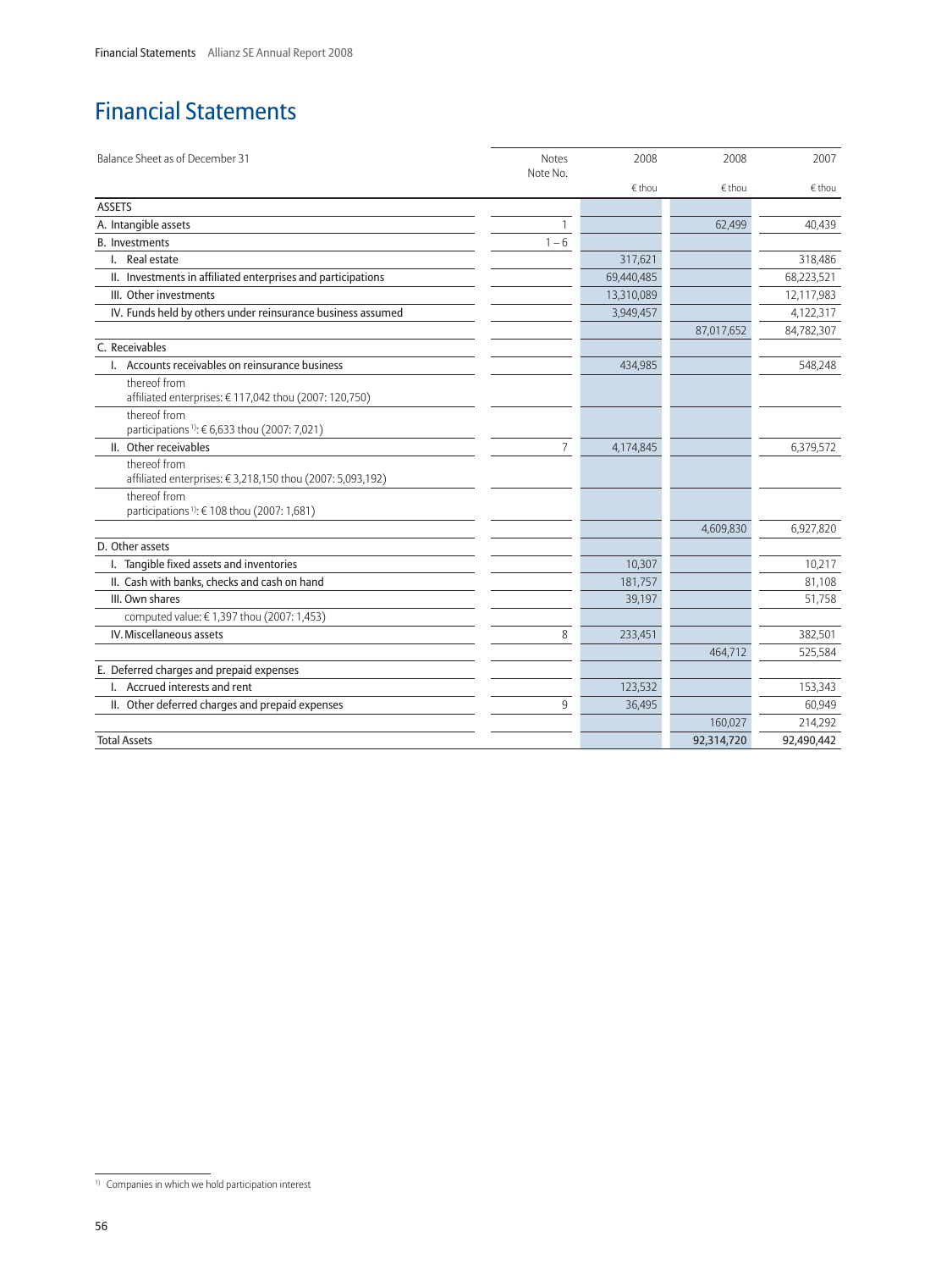|                                                      | <b>Notes</b><br>Note No. | 2008       | 2008       | 2008       | 2007       |
|------------------------------------------------------|--------------------------|------------|------------|------------|------------|
|                                                      |                          | € thou     | € thou     | € thou     | € thou     |
| EQUITY AND LIABILITIES                               |                          |            |            |            |            |
| A. Shareholders' equity                              | 11                       |            |            |            |            |
| I. Issued capital                                    |                          |            | 1,159,808  |            | 1,152,384  |
| II. Additional paid-in capital                       |                          |            | 27,409,075 |            | 27,169,089 |
| III. Appropriated retained earnings                  |                          |            |            |            |            |
| 1. Required by law                                   |                          | 1,229      |            |            | 1,229      |
| 2. For own shares                                    |                          | 39,197     |            |            | 51,758     |
| 3. Other                                             |                          | 11,687,182 |            |            | 11,674,769 |
|                                                      |                          |            | 11,727,608 |            | 11,727,756 |
| IV. Net earnings                                     |                          |            | 1,585,675  |            | 2,475,825  |
|                                                      |                          |            |            | 41,882,166 | 42,525,054 |
| B. Profit participation certificates                 | 12                       |            |            | 441,455    | 441,455    |
| C. Subordinated liabilities                          | 13, 16                   |            |            | 6,877,466  | 7,509,907  |
| D. Insurance reserves                                | 14                       |            |            |            |            |
| I. Unearned premiums                                 |                          |            |            |            |            |
| 1. Gross                                             |                          | 650,555    |            |            | 659,271    |
| 2. Less: amounts ceded                               |                          | 97,147     |            |            | 147,023    |
|                                                      |                          |            | 553,408    |            | 512,248    |
| II. Aggregate policy reserve                         |                          |            |            |            |            |
| 1. Gross                                             |                          | 3,507,780  |            |            | 3,633,484  |
| 2. Less: amounts ceded                               |                          | 562,828    |            |            | 894,540    |
|                                                      |                          |            | 2,944,952  |            | 2,738,944  |
| III. Reserve for loss and loss adjustment expenses   |                          |            |            |            |            |
| 1. Gross                                             |                          | 5,895,516  |            |            | 6,339,407  |
| 2. Less: amounts ceded                               |                          | 1,528,121  |            |            | 1,925,846  |
|                                                      |                          |            | 4,367,395  |            | 4,413,561  |
| IV. Reserve for non-experience-rated premium refunds |                          |            |            |            |            |
| 1. Gross                                             |                          | 90,006     |            |            | 101,569    |
| 2. Less: amounts ceded                               |                          | 20,138     |            |            | 44,251     |
|                                                      |                          |            | 69,868     |            | 57,318     |
| V. Claims equalization and similar reserves          |                          |            | 1,813,642  |            | 1,558,616  |
| VI. Other insurance reserves                         |                          |            |            |            |            |
| 1. Gross                                             |                          | 103,896    |            |            | 104,213    |
| 2. Less: amounts ceded                               |                          | 2,824      |            |            | 797        |
|                                                      |                          |            | 101,072    |            | 103,416    |
|                                                      |                          |            |            | 9,850,337  | 9,384,103  |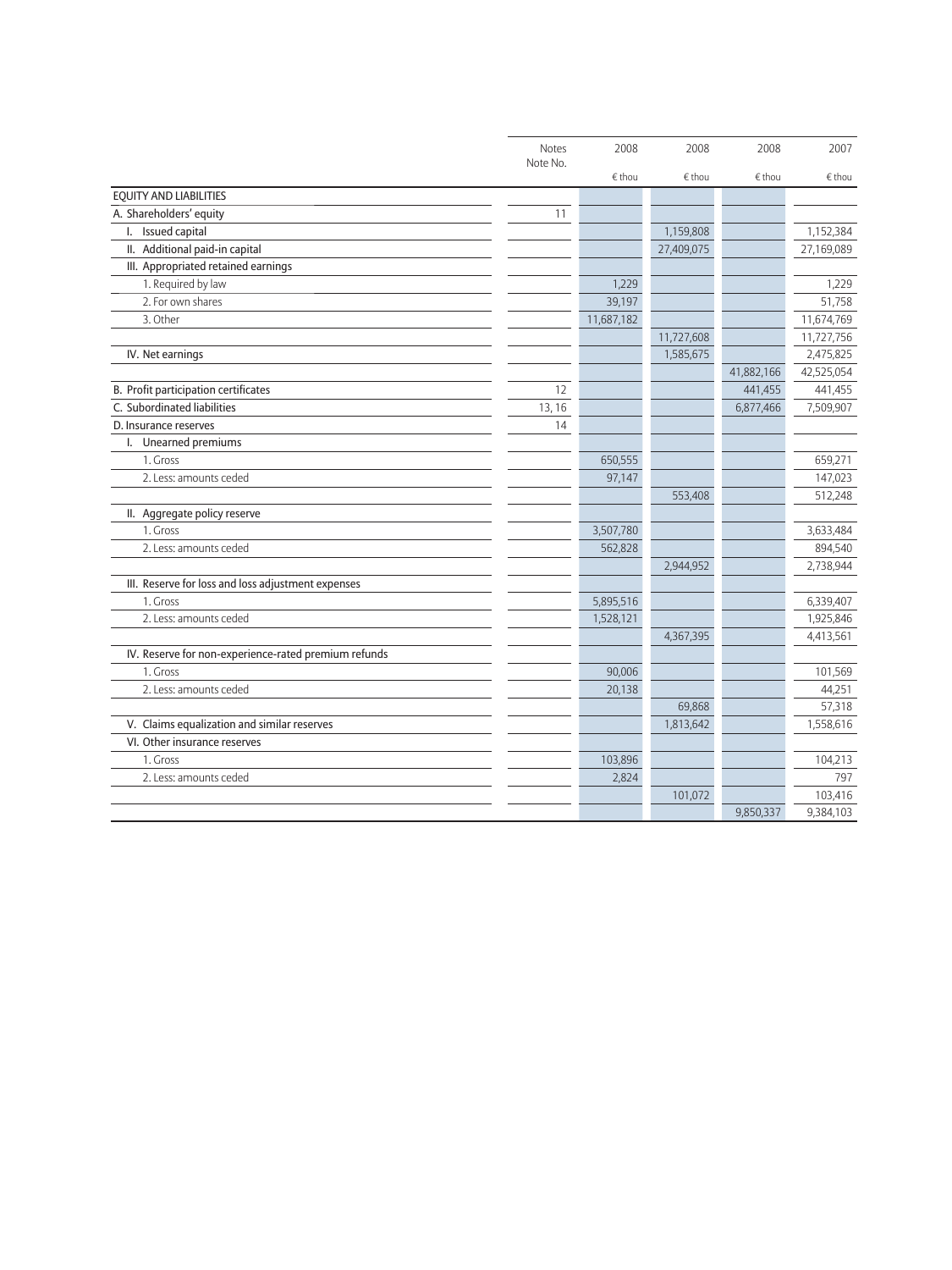|                                                                                        | <b>Notes</b><br>Note No. | 2008   | 2008       | 2008       | 2007            |
|----------------------------------------------------------------------------------------|--------------------------|--------|------------|------------|-----------------|
|                                                                                        |                          | € thou | € thou     | € thou     | $\epsilon$ thou |
| EQUITY AND LIABILITIES                                                                 |                          |        |            |            |                 |
| E. Other provisions                                                                    | 15                       |        |            | 4,551,118  | 4,649,336       |
| F. Funds held with reinsurance business ceded                                          |                          |        |            | 705,683    | 1,094,531       |
| G. Other liabilities                                                                   |                          |        |            |            |                 |
| Account payable on reinsurance business                                                |                          |        | 380,638    |            | 418,643         |
| thereof to<br>affiliated enterprises: €315,943 thou (2007: €376,387 thou)              |                          |        |            |            |                 |
| thereof to<br>participations <sup>1)</sup> : $\in$ 1,808 thou (2007: $\in$ 2,109 thou) |                          |        |            |            |                 |
| II. Bonds                                                                              | 16                       |        | 5,697,873  |            | 1,905,180       |
| thereof to<br>affiliated enterprises: € 5,697,873 thou (2007: € 1,905,180 thou)        |                          |        |            |            |                 |
| III. Liabilities to banks                                                              |                          |        | 273,770    |            |                 |
| thereof to<br>affiliated enterprises: € 13,151 thou (2007: $-$ )                       |                          |        |            |            |                 |
| IV. Miscellaneous liabilities                                                          | 16                       |        | 21,651,064 |            | 24,561,888      |
| including taxes of: €3,869 thou (2007: €919 thou)                                      |                          |        |            |            |                 |
| thereof to<br>affiliated enterprises: € 17,410,488 thou (2007: € 21,662,394 thou)      |                          |        |            |            |                 |
| thereof to<br>participations <sup>1)</sup> : €34,064 thou (2007: €33,916 thou)         |                          |        |            |            |                 |
|                                                                                        |                          |        |            | 28,003,345 | 26,885,711      |
| H. Deferred income                                                                     |                          |        |            | 3,150      | 345             |
| Total equity and liabilities                                                           |                          |        |            | 92,314,720 | 92,490,442      |

 $\overline{1}$ ) Companies in which we hold participation interest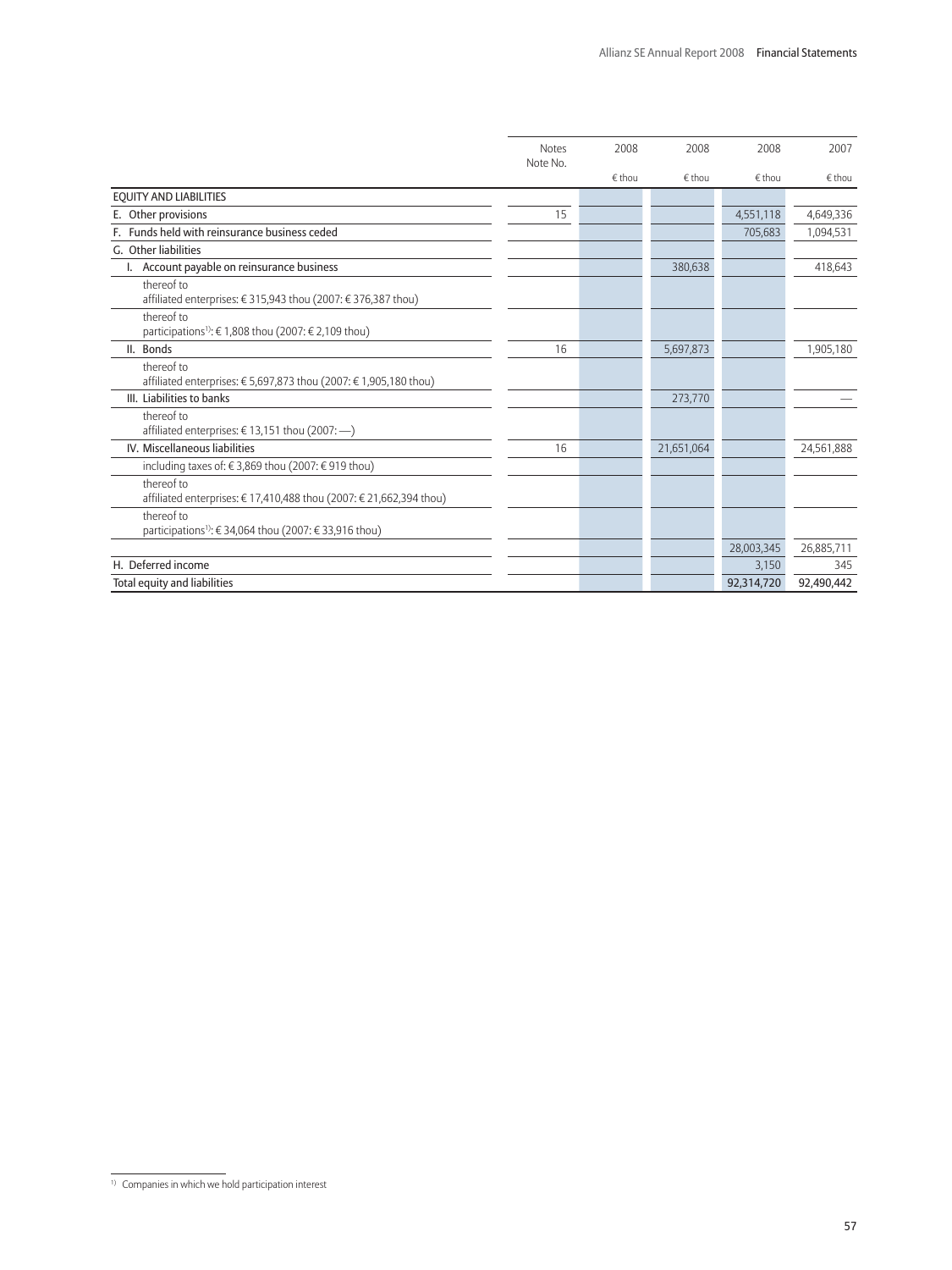# Income Statement for the Period from January 1 to December 31

|                                                                  | Notes<br>Note No. | 2008           | 2008        | 2008        | 2007          |
|------------------------------------------------------------------|-------------------|----------------|-------------|-------------|---------------|
|                                                                  |                   | € thou         | € thou      | € thou      | € thou        |
| I. Underwriting account                                          |                   |                |             |             |               |
| 1. Premiums earned (net)                                         |                   |                |             |             |               |
| a) Gross premiums written                                        | 18                | 3,449,077      |             |             | 3,532,840     |
| b) Ceded premiums written                                        |                   | (587, 831)     |             |             | (1, 138, 188) |
|                                                                  |                   |                | 2,861,246   |             | 2,394,652     |
| c) Change in gross unearned premiums                             |                   | 12,859         |             |             | 61,883        |
| d) Change in ceded unearned premiums                             |                   | (51, 114)      |             |             | (60, 635)     |
|                                                                  |                   |                | (38, 255)   |             | 1,248         |
|                                                                  |                   |                |             | 2,822,991   | 2,395,900     |
| 2. Allocated interest return (net)                               | 19                |                |             | 120,974     | 123,424       |
| 3. Other underwriting income (net)                               |                   |                |             | 1,536       | 2,290         |
| 4. Loss and loss adjustment expenses (net)                       | 20                |                |             |             |               |
| a) Claims paid                                                   |                   |                |             |             |               |
| aa) Gross                                                        |                   | (2,396,229)    |             |             | (3,235,637)   |
| bb) Amounts ceded in reinsurance                                 |                   | 537,451        |             |             | 970,712       |
|                                                                  |                   |                | (1,858,778) |             | (2,264,925)   |
| b) Change in reserve for loss and loss adjustment expenses (net) |                   |                |             |             |               |
| aa) Gross                                                        |                   | 361,332        |             |             | 906,877       |
| bb) Amounts ceded in reinsurance                                 |                   | (400, 083)     |             |             | (148, 491)    |
|                                                                  |                   |                | (38, 751)   |             | 758,386       |
|                                                                  |                   |                |             | (1,897,529) | (1,506,539)   |
| 5. Change in other insurance reserves (net)                      | 21                |                |             | (35, 774)   | (40, 615)     |
| 6. Expenses for non-experience-rated premium refunds (net)       |                   |                |             | (10, 315)   | (13,895)      |
| 7. Underwriting expenses (net)                                   | 22                |                |             | (796, 079)  | (657,888)     |
| 8. Other underwriting expenses (net)                             |                   |                |             | (18, 828)   | (23, 955)     |
| 9. Subtotal                                                      |                   |                |             | 186,976     | 278,722       |
| 10. Change in claim equalization and similar reserves            |                   |                |             | (255, 026)  | 109,617       |
| 11. Net underwriting result                                      |                   |                |             | (68,050)    | 388,339       |
| II. Non-underwriting account                                     |                   |                |             |             |               |
| 1. Investment income                                             | 23                | 13,914,382     |             |             | 6,895,429     |
| 2. Investment expenses                                           | 24, 25            | (11, 784, 598) |             |             | (2,759,502)   |
|                                                                  |                   |                | 2,129,784   |             | 4,135,927     |
| 3. Allocated interest return                                     |                   |                | (134, 246)  |             | (166, 847)    |
|                                                                  |                   |                |             | 1,995,538   | 3,969,080     |
| 4. Other income                                                  | 26                |                | 874,584     |             | 1,016,979     |
| 5. Other expenses                                                | 27                |                | (1,801,394) |             | (1,302,854)   |
|                                                                  |                   |                |             | (926, 810)  | (285, 875)    |
| 6. Non-underwriting result                                       |                   |                |             | 1,068,728   | 3,683,205     |
| 7. Income before taxes                                           |                   |                |             | 1,000,678   | 4,071,544     |
| 8. Income taxes                                                  | 28                | (28, 884)      |             |             | (161, 359)    |
| less amounts charged to other companies in the Group             |                   | 607,196        |             |             | 690,465       |
|                                                                  |                   |                | 578,312     |             | 529,106       |
| 9. Other taxes                                                   |                   |                | 2,821       |             | (7,009)       |
|                                                                  |                   |                |             | 581,133     | 522,097       |
| 10. Net income                                                   |                   |                |             | 1,581,811   | 4,593,641     |
| 11. Unappropriated earnings carried forward                      |                   |                |             | 3,716       | 1,798         |
| 12. Use of appropriated earnings                                 |                   |                |             |             |               |
| Use of appropriated earnings for own shares                      |                   |                |             | 6,026       | 861           |
| 13. Allocation to appropriated earnings                          |                   |                |             |             |               |
| To other appropriated earnings                                   |                   |                |             | (5,878)     | (2,120,475)   |
| 14. Net earnings                                                 | 29                |                |             | 1,585,675   | 2,475,825     |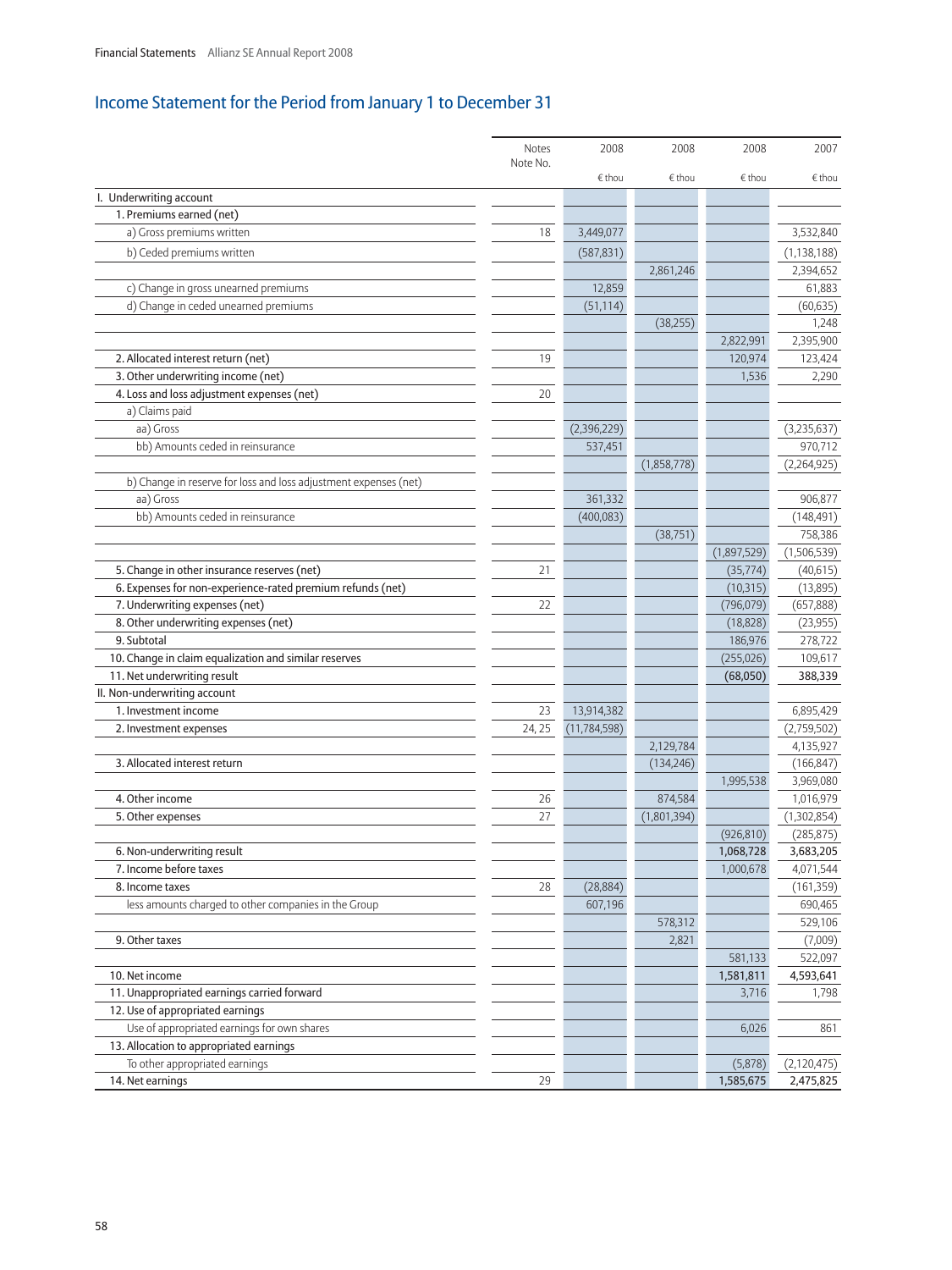# Notes to the Financial Statements

# Basis of Preparation

The Financial Statements and Management Report have been prepared in accordance with the regulations contained in the German Commercial Code (HGB), German Stock Corporation Act (AktG), the Law on the Supervision of Insurance Enterprises (VAG), and the Government Order on the External Accounting Requirements of Insurance Enterprises (RechVersV).

All amounts in the financial statements are stated in thousand of Euros ( $\rm \epsilon$  thou), unless stated otherwise.

### Accounting, Valuation and Calculation Method

#### Intangible assets

These items are primarily software and recorded at acquisition cost less tax deductable depreciation.

# Real estate, real estate rights and buildings, including buildings on property not owned by Allianz

These items are recorded at acquisition or construction cost less accumulated depreciation. Depreciation is calculated at the highest rates allowable for tax purposes using the straight line or declining balance methods.

In case of a permanent impairment the values of these items are adjusted through unscheduled write-downs.

#### Investments in affiliated enterprises and participations

These are recorded at cost less impairments in accordance with  $\S$  253 (2) sentence 3 HGB.

Impairments are measured as the difference between cost and the respective IDW S1 value. Acquisitions are also measured at IDW S1 value.

Where the market value at the balance sheet date was higher than the previous year's valuation, the value is reversed to the historical acquisition cost, but not above.

# Other investments

Stocks, debt securities, and other fixed and variable income securities, interests in funds, miscellaneous investments These are normally valued in accordance with § 341 b (2) HGB in conjunction with  $\S 253(1)$  and (3) HGB using the acquisition cost or the lower of the stock exchange or market value on the day of the balance sheet. From different costs of acquisition of securities of the same type, we calculate an average acquisition cost. Long term investments in mutual

funds are valued according to the regulations that apply to investments pursuant to  $\S 341 b(2)$  HGB in conjunction with  $\S 253$  (1) and (2) HGB using the acquisition cost or the permanently lower value.

### Debentures, loans and bank deposits

These are valued at nominal amount less repayments.

### Tangible fixed assets, inventories and other assets

These items are recorded at acquisition costs minus tax deductable depreciation. Assets of low cost are written-off according to fiscal regulations. Some of the Allianz share options recorded under other assets are valued according to  $\S$  341 b (2) HGB in conjunction with  $\S$  253 (1, 3) HGB at acquisition costs or the lower share or market value on the balance sheet date. These options are partly included in hedges between those options and liabilities from intragroup hedges in conjunction with the Group equity incentive plans. Those hedges lead to compensations in measurement between the options and hedged liabilities.

### Own shares

These are valued according to  $\S 341 b(2)$  HGB in conjunction with  $\S 253$  (1) and (3) HGB with the acquisition cost or the lower share or market value on the balance sheet date. An average acquisition value has been established for own shares purchased at different acquisition costs.

### Other assets

Consist of the following:

- Funds held by others under reinsurance business assumed
- Accounts receivables on reinsurance business
- Other receivables
- Cash with banks, checks and cash on hand
- Accrued interest and rents

These items are recorded at face value less repayments and impairments.

### Insurance reserves

Consist of the following:

- Unearned premium reserve
- Aggregate policy reserve
- Reserve for loss and loss adjustment expenses
- Reserve for non-experience-rated premium refunds
- Claims equalization and similar reserves
- Other insurance reserves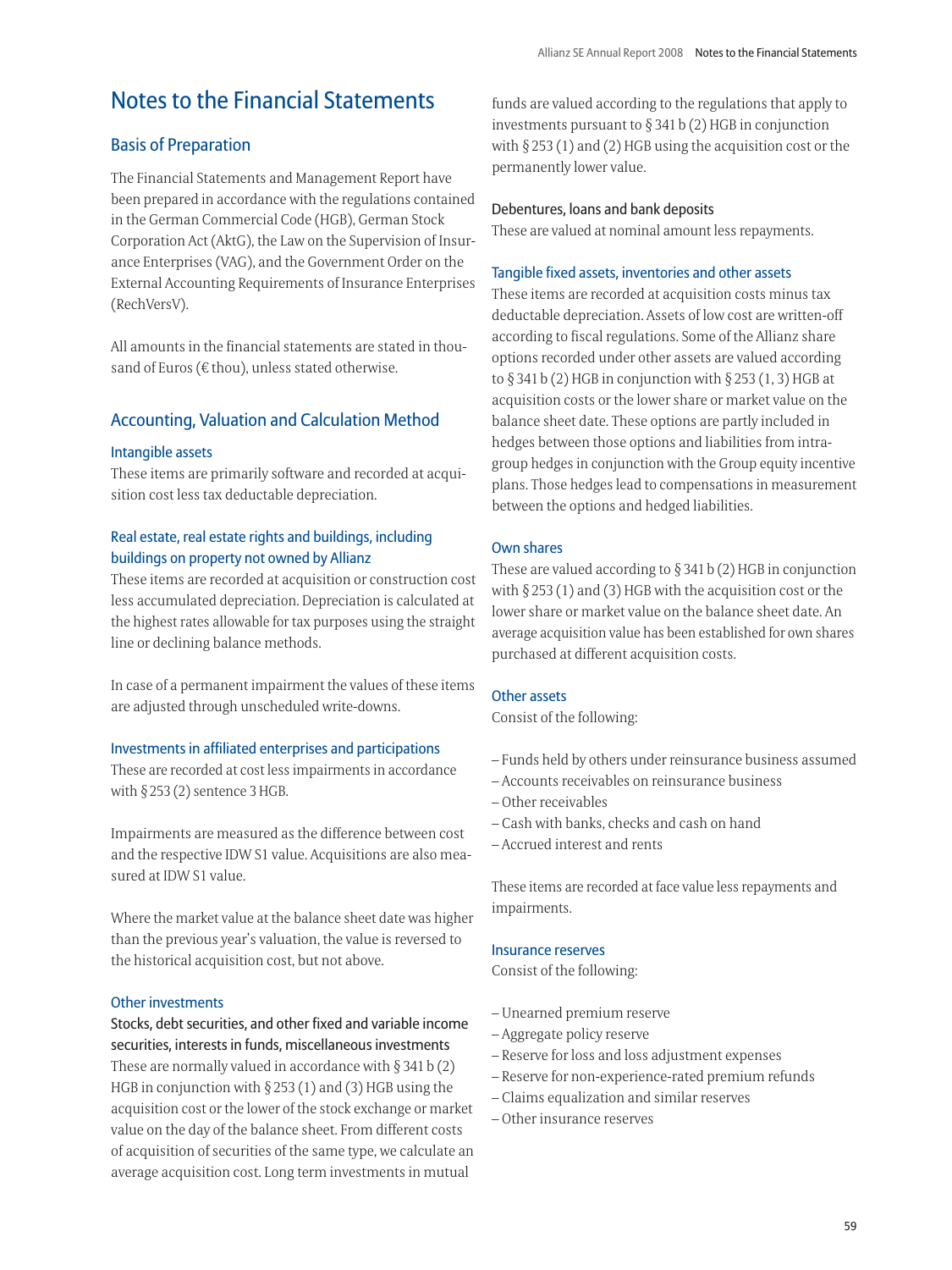Insurance reserves are set up according to statutory requirements. The primary goal is to ensure in all cases our ongoing ability to satisfy reinsurance contract liabilities. Generally, the reinsurance reserves are booked according to the cedent's statements. For claims incurred but not yet or not sufficiently reported, the reserves are calculated using actuarial techniques.

We calculate the underwriting reserves in the ceded reinsurance business as provided for in the contract.

The equalization reserve, the reserve for nuclear plants, the product liability reserve for major pharmaceutical risks, and risks relating to terrorist attacks are calculated according to § 341 h HGB in conjunction with §§ 29 and 30 RechVersV.

### Other provisions

Pension accruals are calculated using actuarial techniques based on the updated mortality tables 2005G of Prof. Dr. K. Heubeck. The full amount of this liability is recorded in the financial statements. The other provisions are calculated according to forecast requirements; the reserves for early retirement benefits, employee long-service awards, and phased-in retirement are calculated using actuarial techniques.

### Other liabilities

Consist of the following:

- Profit participation certificates
- Subordinated liabilities
- Funds held with reinsurance business ceded
- Other liabilities

These items are evaluated with the amount payable on maturity. Annuities are recorded at their cash value.

#### Prepaid expenses and deferred income

Premiums and discounts carried forward as prepaid income and expenses are amortized over the remaining life of the related financial instrument.

#### Currency translation

The valuation of foreign currency shares in affiliated enterprises and participations, loans to affiliated enterprises, stocks, interests in funds, and other variable and fixed income securities is based on the amount in Euro derived from the value in the original currency and the currency rate on the reporting date. The moderated lower-value principle is applied for affiliated enterprises and participations.

In the case of other investments being classified as investment assets, the moderate lower-value principle is applied. If classified as circulating assets, the strict lower-value principle is applied.

Issued debt securities, borrowings, as well as insurance reserves denominated in foreign currency are converted into Euros with the currency rate existing at the reporting date. Unrealized losses of issued debt securities, borrowings, as well as insurance reserves denominated in foreign currency are recognized immediately in the income statement. Unrealized gains are not recognized.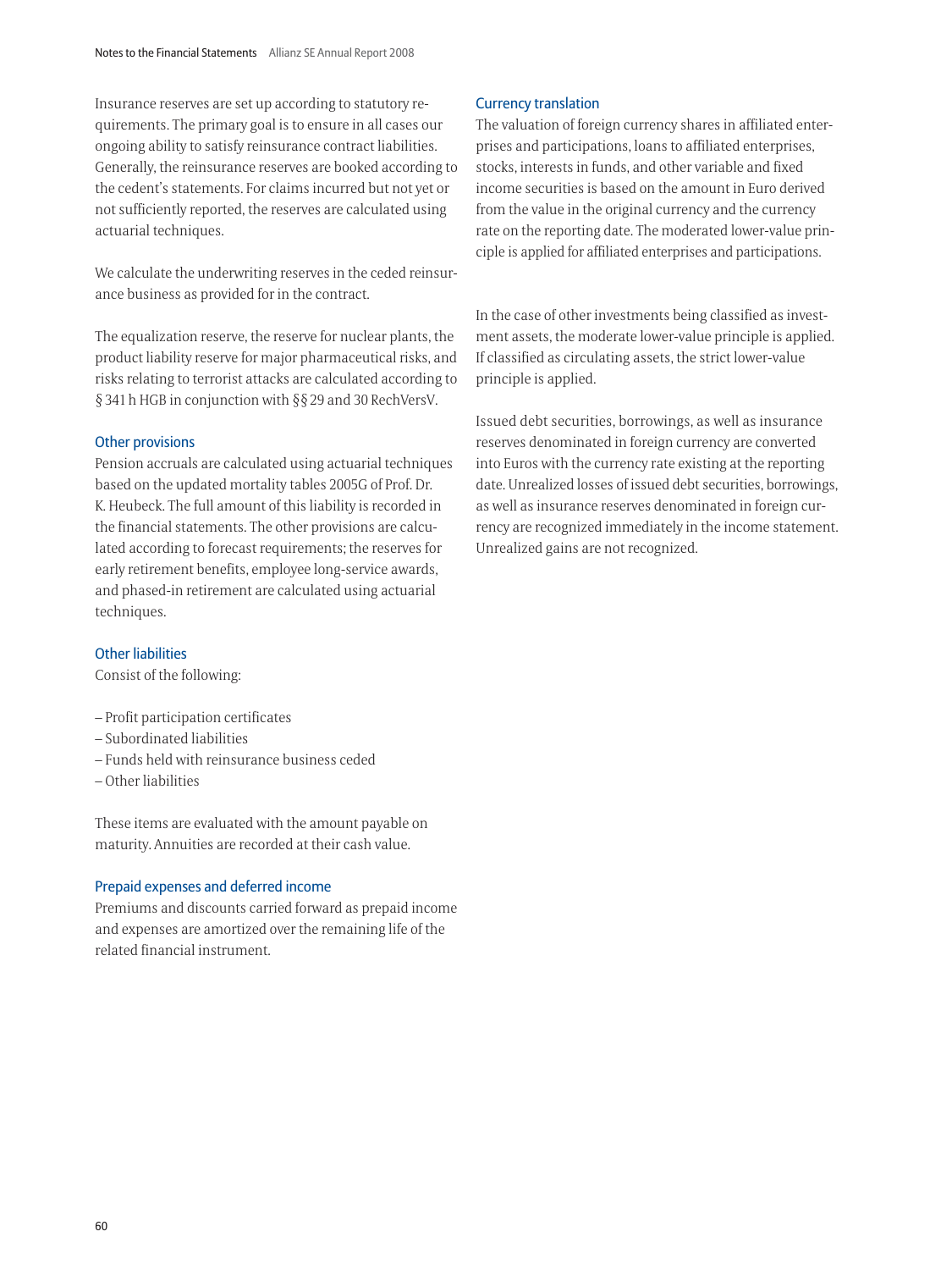# [THIS PAGE INTENTIONALLY LEFT BLANK]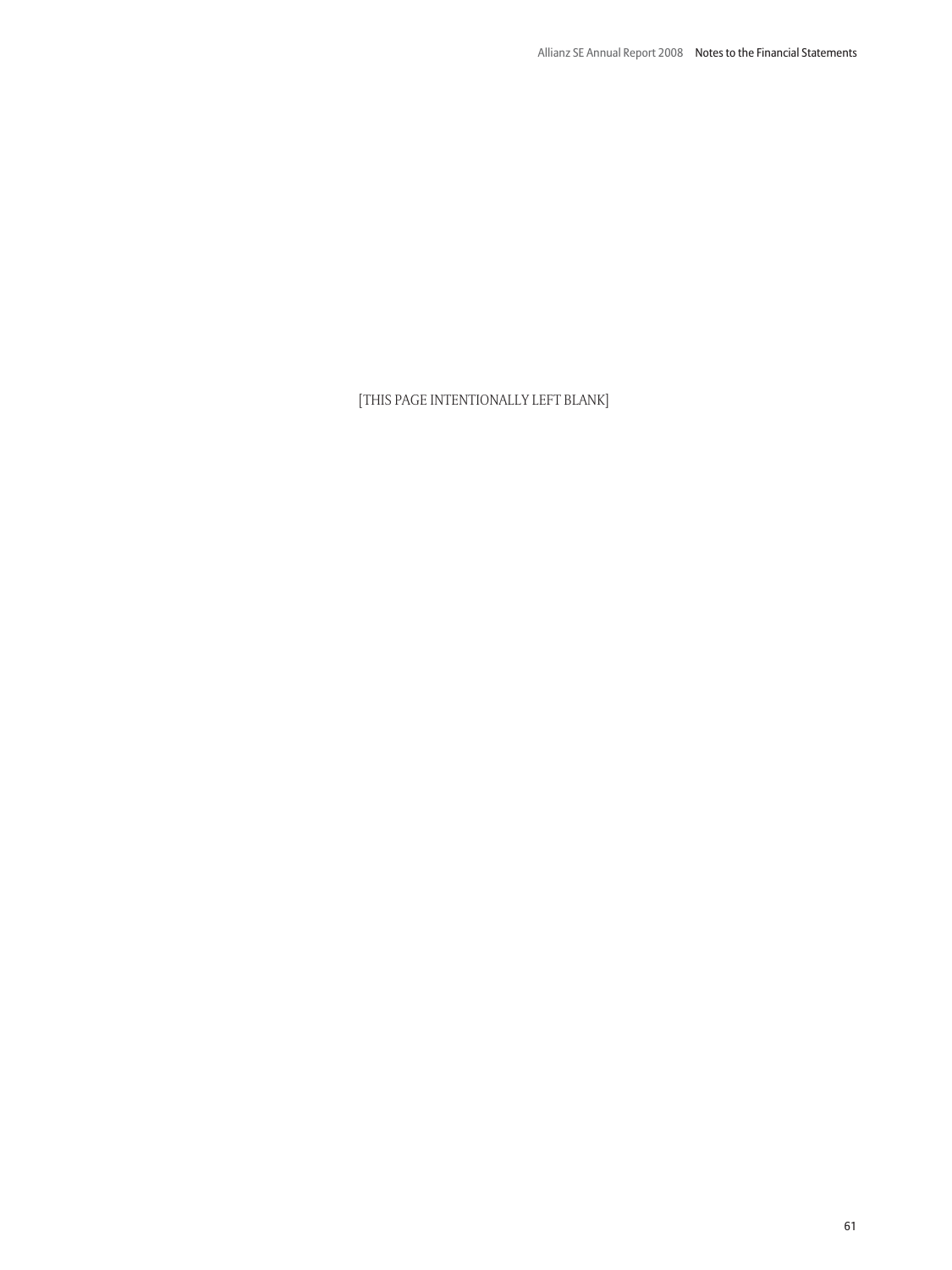# <span id="page-64-0"></span>Supplementary Information on Assets

# 1 Change of assets A., B.I through B.III. in fiscal year 2008

|        |                                                                                                            | Values stated as of December 31, 2007                                                                                                                                                                                                     |       | Additions       |  |
|--------|------------------------------------------------------------------------------------------------------------|-------------------------------------------------------------------------------------------------------------------------------------------------------------------------------------------------------------------------------------------|-------|-----------------|--|
|        |                                                                                                            | $\epsilon$ thou<br>$\%$<br>40,439<br>318,486<br>0.4<br>81.4<br>65,628,958<br>2,221,069<br>2.7<br>373,494<br>0.5<br>84.6<br>68,223,521<br>2,087,609<br>2.6<br>10.3<br>8,301,439<br>2.0<br>1,642,831<br>86,104<br>0.1<br>12,117,983<br>15.0 |       | $\epsilon$ thou |  |
| А.     | Intangible assets                                                                                          |                                                                                                                                                                                                                                           |       |                 |  |
|        | Other intangible assets                                                                                    |                                                                                                                                                                                                                                           |       | 28,585          |  |
| B.I.   | Real estate, real estate rights, and buildings, including buildings<br>on property not owned by Allianz SE |                                                                                                                                                                                                                                           |       | 73,516          |  |
| B.II.  | Investments in affiliated enterprises and participations                                                   |                                                                                                                                                                                                                                           |       |                 |  |
|        | 1. Shares in affiliated enterprises                                                                        |                                                                                                                                                                                                                                           |       | 51,939,892      |  |
|        | 2. Loans to affiliated enterprises                                                                         |                                                                                                                                                                                                                                           |       | 1,004,826       |  |
|        | 3. Participations                                                                                          |                                                                                                                                                                                                                                           |       | 65,881          |  |
|        | Subtotal B.II.                                                                                             |                                                                                                                                                                                                                                           |       | 53,010,599      |  |
| B.III. | Other investments                                                                                          |                                                                                                                                                                                                                                           |       |                 |  |
|        | 1. Stocks, interests in funds and other variable income securities                                         |                                                                                                                                                                                                                                           |       | 1,482,829       |  |
|        | 2. Debt securities and other fixed-income securities                                                       |                                                                                                                                                                                                                                           |       | 16,678,608      |  |
|        | 3. Other loans                                                                                             |                                                                                                                                                                                                                                           |       | 142,551         |  |
|        | 4. Bank deposits                                                                                           |                                                                                                                                                                                                                                           |       | 2,330,178       |  |
|        | 5. Miscellaneous investments                                                                               |                                                                                                                                                                                                                                           |       | 321,369         |  |
|        | Subtotal B.III.                                                                                            |                                                                                                                                                                                                                                           |       | 20,955,535      |  |
|        | Subtotal B.I. - III.                                                                                       | 80,659,990                                                                                                                                                                                                                                | 100.0 | 74,039,650      |  |
| Total  |                                                                                                            | 80,700,429                                                                                                                                                                                                                                |       | 74,068,235      |  |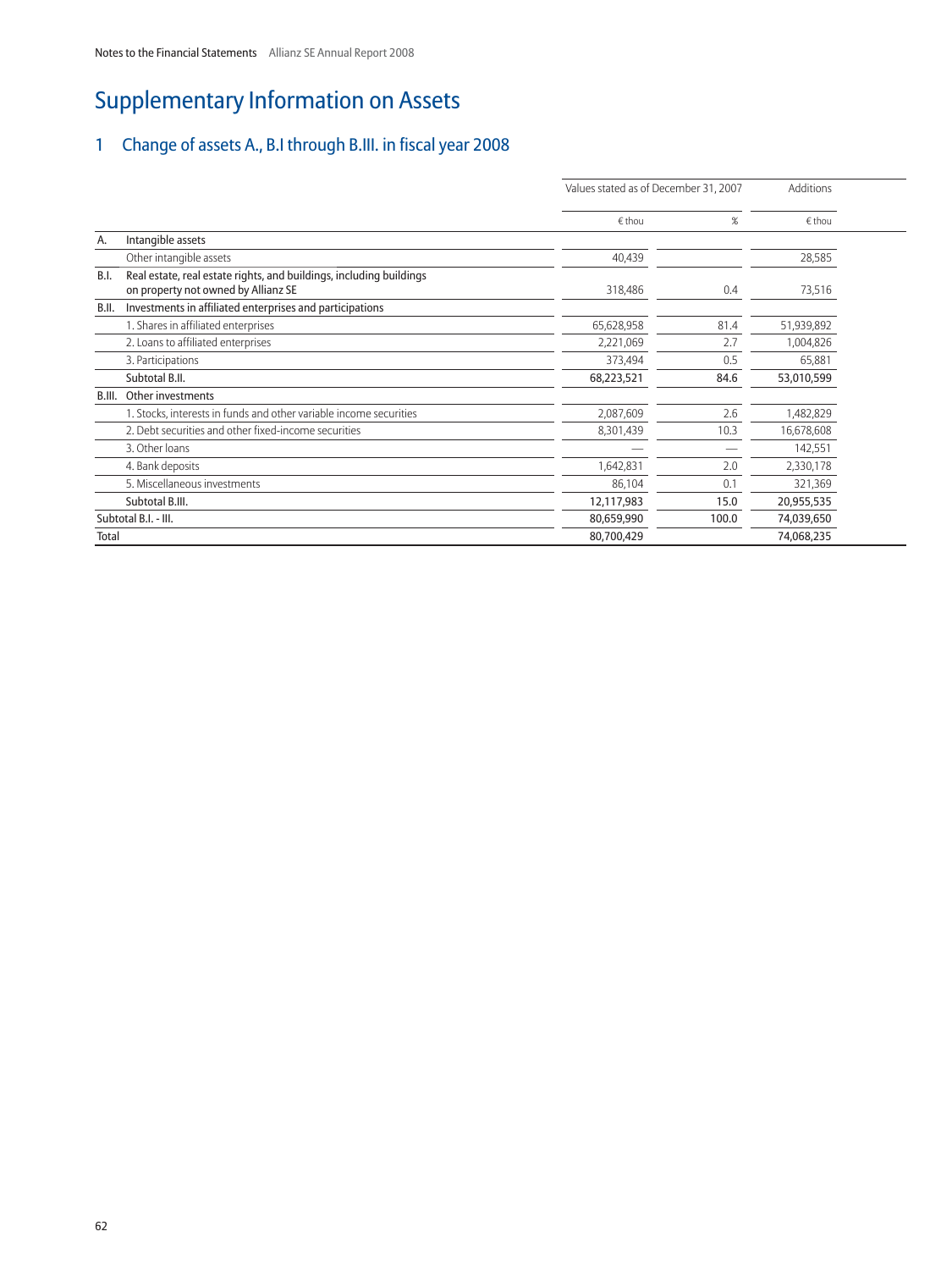| Transfers | <b>Disposals</b> | Revaluation | Depreciation | Net additions $(+)$<br>Net disposals $(-)$ | Values stated as of December 31, 2008 |       |
|-----------|------------------|-------------|--------------|--------------------------------------------|---------------------------------------|-------|
| € thou    | € thou           | € thou      | € thou       | € thou                                     | € thou                                | $\%$  |
|           |                  |             |              |                                            |                                       |       |
|           | 1,060            |             | 5,465        | 22,060                                     | 62,499                                |       |
|           |                  |             |              |                                            |                                       |       |
|           | 72,844           | 7,200       | 8,737        | (865)                                      | 317,621                               | 0.4   |
|           |                  |             |              |                                            |                                       |       |
| 4,098     | 49,545,721       |             | 1,304,344    | 1,093,925                                  | 66,722,883                            | 80.3  |
|           | 943,366          | 18,868      | 18,824       | 61,504                                     | 2,282,573                             | 2.7   |
| (4,098)   | 0                |             | 248          | 61,535                                     | 435,029                               | 0.5   |
|           | 50,489,087       | 18,868      | 1,323,416    | 1,216,964                                  | 69,440,485                            | 83.5  |
|           |                  |             |              |                                            |                                       |       |
|           | 2,380,170        | 964         | 42,107       | (938, 484)                                 | 1,149,125                             | 1.4   |
|           | 17,104,861       | 38,150      | 62,791       | (450, 894)                                 | 7,850,545                             | 9.5   |
|           |                  |             | 124,102      | 18,449                                     | 18,449                                | 0.0   |
|           |                  |             |              | 2,330,178                                  | 3,973,009                             | 4.8   |
|           | 88,512           |             |              | 232,857                                    | 318,961                               | 0.4   |
|           | 19,573,543       | 39,114      | 229,000      | 1,192,106                                  | 13,310,089                            | 16.1  |
|           | 70,135,474       | 65,182      | 1,561,153    | 2,408,205                                  | 83,068,195                            | 100.0 |
|           | 70,136,534       | 65,182      | 1,566,618    | 2,430,265                                  | 83,130,694                            |       |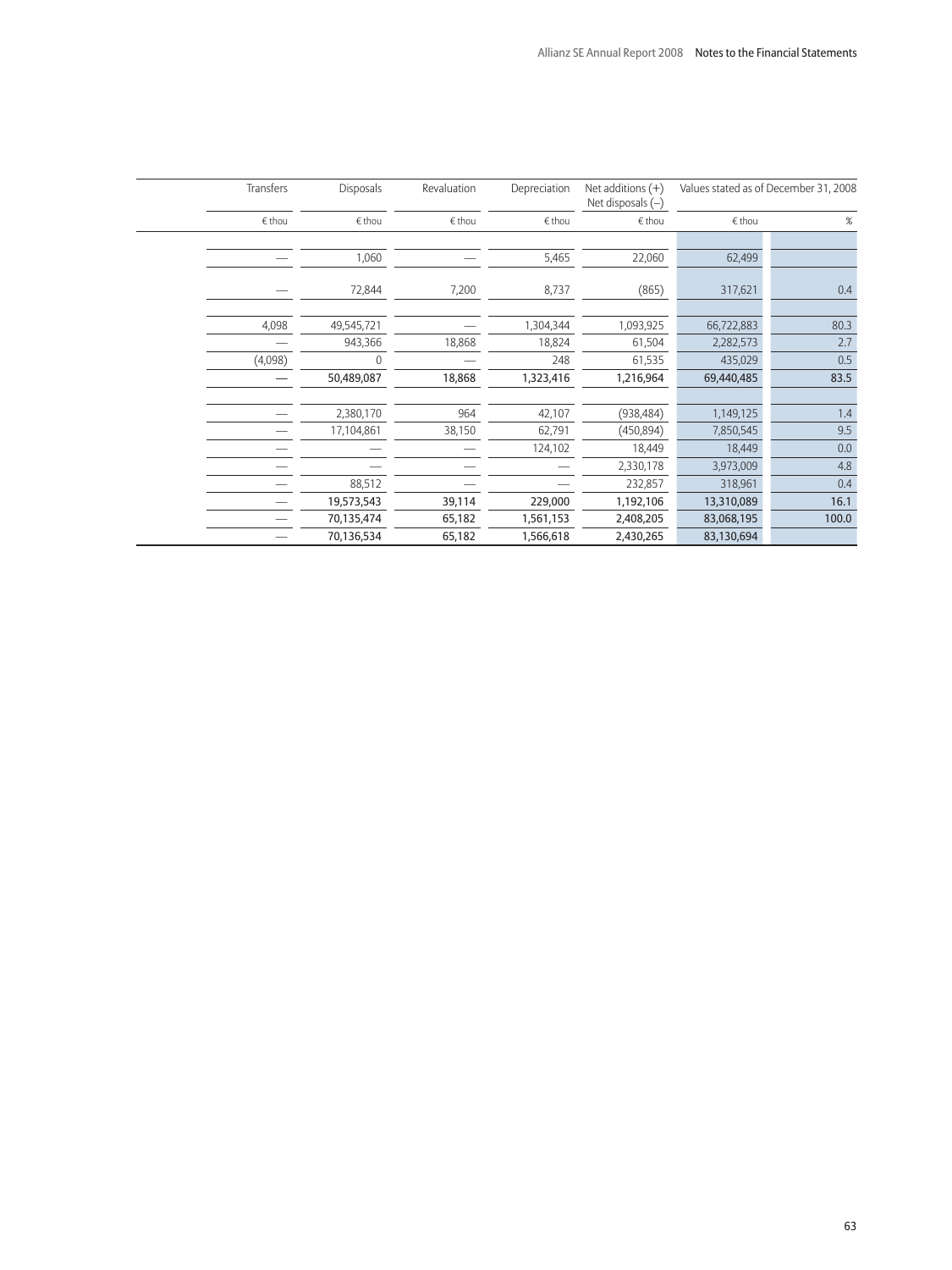# 2 Market value of investments

As of December 31, 2008 the fair value of investments amounted to € 98.2 bn (2007: € 120.7 bn). The carrying amount of these investments in the balance sheet was € 87.0 bn (2007: € 84.8 bn).

The values are subdivided into individual asset categories as follows:

|                                                    | December 31, 2008 |            |                      |  |  |  |  |  |
|----------------------------------------------------|-------------------|------------|----------------------|--|--|--|--|--|
|                                                    | Book value        | Fair value | Valuation<br>reserve |  |  |  |  |  |
|                                                    | € bn              | € bn       | € bn                 |  |  |  |  |  |
| Real estate                                        | 0.3               | 0.5        | 0.2                  |  |  |  |  |  |
| Equity securities                                  | 68.3              | 79.0       | 10.7                 |  |  |  |  |  |
| Debt securities                                    | 7.9               | 8.1        | 0.2                  |  |  |  |  |  |
| Loans                                              | 2.3               | 2.3        |                      |  |  |  |  |  |
| Bank deposits                                      | 4.0               | 4.0        |                      |  |  |  |  |  |
| Funds held by others<br>under reinsurance business |                   |            |                      |  |  |  |  |  |
| assumed                                            | 3.9               | 3.9        |                      |  |  |  |  |  |
| Other investments                                  | 0.3               | 0.4        | 0.1                  |  |  |  |  |  |
| Total                                              | 87.0              | 98.2       | 11.2                 |  |  |  |  |  |

The following valuation methods have been used to determine the market value:

### Real estate

Land and buildings are regularly measured at cash value, new buildings at cost. The cash value was calculated in the fiscal year.

### Dividend-bearing securities

Investments in companies which are quoted at the stock exchange are measured with the stock exchange price quoted on the last trading day of 2008. Non-quoted companies are valued at their net value calculated by the DVFA method. For recent transactions the transaction prices were utilized.

### Debt securities and other fixed-income securities

Those items are measured at the stock exchange value quoted on the last trading day of 2008.

# Loans, bank deposits and accounts receivables on reinsurance business

There were no material differences between the book value and the fair value in 2008 for those items.

# 3 Real estate

The book value of own property for own use amounts to € 0 thou (2007: € 547 thou).

# 4 Investments in affiliated enterprises and participations

Investments in affiliated enterprises and participations increased by  $\in$  1.2 bn to  $\in$  69.4 bn (2007:  $\in$  68.2 bn). The main transactions which led to a higher book value were the aggregation of our Western European insurers ( $\epsilon$  6.5 bn), capital increases of Group companies ( $\epsilon$  3.0 bn) and the acquisitions of investments in the banking sector ( $\epsilon$  1.6 bn) from Dresdner Bank AG (e.g. Oldenburgische Landesbank).

The aggregation of our Western European Insurers resulted in additions and disposals of  $\in$  45.6 bn and  $\in$  39.1 bn respectively.

In turn, reductions of investment book value primarily result from a capital reserves dissolution of Allianz Finanzbeteiligungs GmbH of  $\in$  8.2 bn. This is primarily attributable to the loss in connection with the sale of Dresdner Bank AG. In addition, impairments of affiliated companies amounting to  $\epsilon$  1.3 bn are shown in this position.

# 5 Funds held by others under reinsurance business assumed

This item decreased mainly due to:

- the reduction of the quota share reinsurance contract with Allianz Versicherungs-AG and
- the run-off of a treaty with Allianz Lebensversicherungs-AG, Stuttgart.

# 6 Disclosure of participations

The disclosure of all affiliated enterprises and participations is published together with the financial statements in the German Electronic Federal Gazette as well as on the Company's website.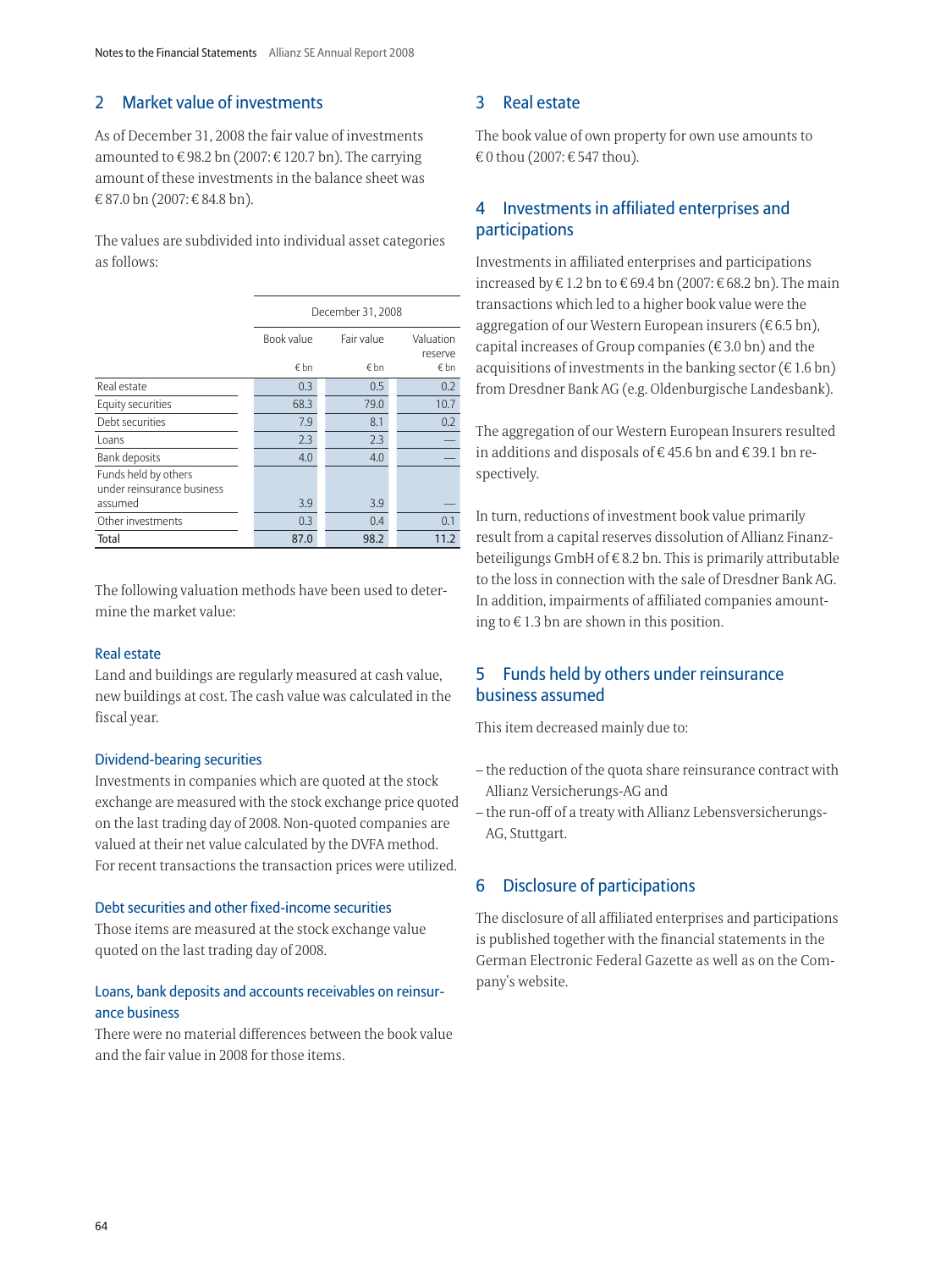# <span id="page-67-0"></span>7 Other receivables

The total  $\in$  2.3 bn decrease in other receivables is essentially due to a  $\epsilon$  1.9 bn decrease of receivables to affiliated enterprises, a decrease of  $\in$  0.4 bn concerning securities lending, and an increase in tax receivables of  $\in$  0.1 bn.

# 8 Miscellaneous assets

This position mainly involves options on Allianz SE acquired to hedge intra-group obligations relating to the Group Equity incentive plan, variation margins paid in connection with financial derivative transactions and claims resulting from pension plan reinsurance contracts.

# 9 Other deferred charges and prepaid expenses

This item includes the discount on borrowings from affiliated enterprises, issued bonds and subordinated liabilities amounting to  $\rm \epsilon$  36 mn (2007:  $\rm \epsilon$  60 mn).

# 10 Collateral

Assets amounting to € 3.0 bn (2007: € 3.3 bn), thereof € 2.7 bn (2007:  $\in$  2.7 bn) to affiliated enterprises, are pledged as collateral for liabilities.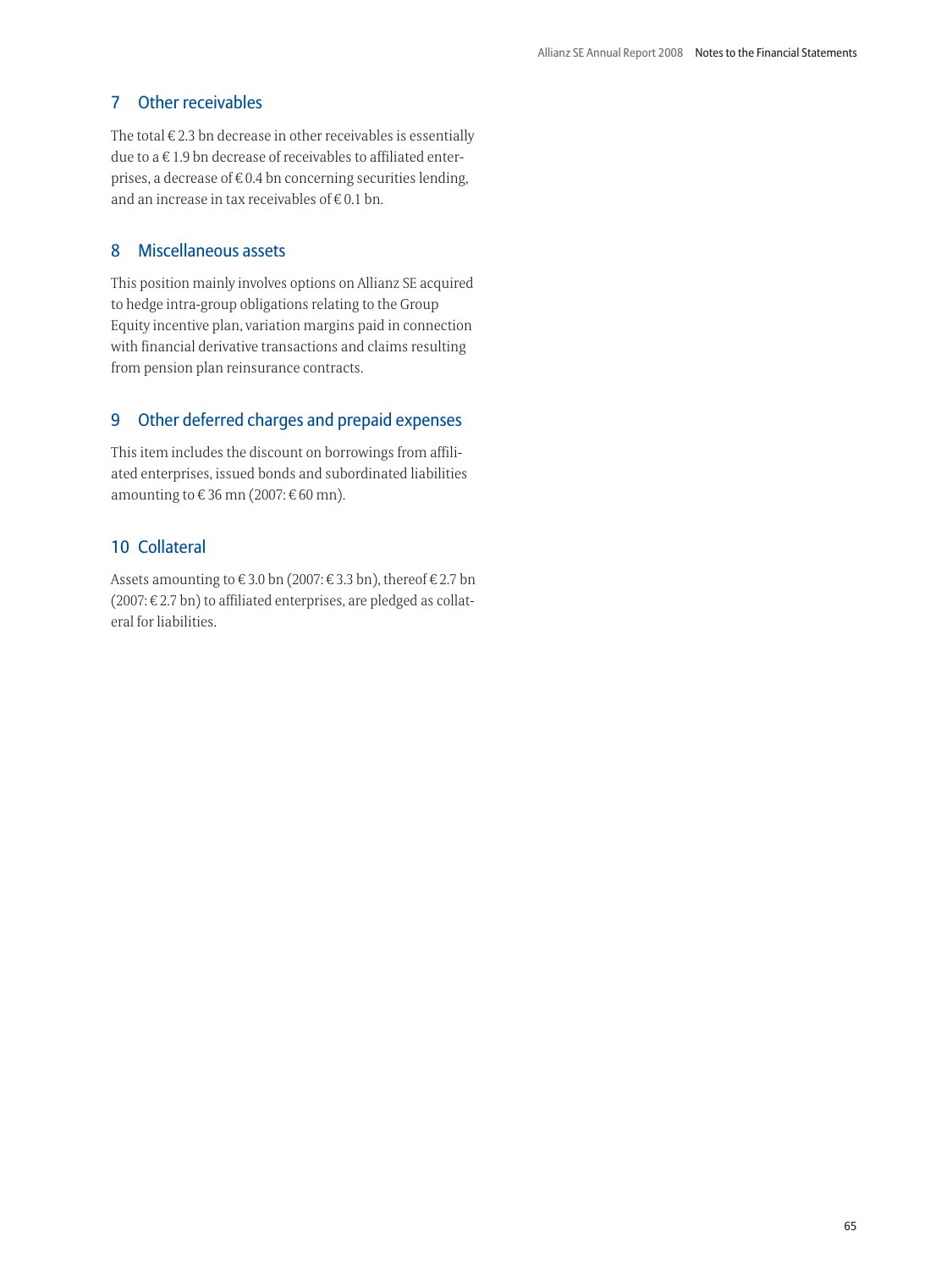# <span id="page-68-0"></span> Supplementary Information on Equity and Liabilities

# 11 Shareholders' Equity

At December 31, 2008 the issued capital registered at the Commercial Register was  $\in$  1,159,808,000. The share capital is divided into 453,050,000 registered shares with restricted transferability. The no-par shares have a mathematical value of  $\epsilon$  2.56 each as a proportion of the capital stock.

At December 31, 2008 Allianz SE held 545,807 (2007: 567,698) own shares of which 424,035 (2007: 424,035) were held to hedge obligations from the restricted stock units program. The remaining 121,772 shares will be used in 2009 for the quarterly employee stock purchase plan of our affiliated enterprises in the NAFTA region.

The General Meetings of May 2, 2007 and May 21, 2008 authorized the domestic and foreign banks in which Allianz SE holds a majority interest to acquire and sell own shares for trading purposes pursuant to  $\S 71 (1)$  no. 7 AktG. During the fiscal year, these banks acquired 30,227,150 (2007: 24,780,668) shares of Allianz SE at an average price of  $\in$  106.73 (2007:  $\in$  131.55) per share, which include previously held Allianz SE shares. Additionally these banks took 716,301 (2007: 716,301) shares of Allianz SE as collateral. During the fiscal year, 30,977,574 shares (2007: 25,348,169) were sold at an average price of € 100.87 (2007: € 127.39) per share. Gains from transactions with own shares amounted to € 20,569 thou (2007: loss of € 110,000 thou), and were transfered from the retained earnings of the respective companies. At December 31, 2008, other Group companies held 1,013,970 (2007: 671,654) shares in Allianz SE.

The own shares represent  $\rm \epsilon$  3,993,029.12 or 0.3% of the share capital.

### Changes to the number of issued shares outstanding

|                                                                          | 2008        | 2007        |
|--------------------------------------------------------------------------|-------------|-------------|
| Issued shares as of January 1                                            | 450,150,000 | 432,150,000 |
| Capital increase for warrants "All-in-One"                               | 2,200,000   |             |
| Capital increase in connection with buy-<br>out of AGF minority interest |             | 16,974,357  |
| Capital increase for employee stock<br>purchase plan                     | 700,000     | 1,025,643   |
| Total number of issued shares<br>as of December 31                       | 453,050,000 | 450,150,000 |
| Own shares held for hedging GEI plan                                     | (424, 035)  | (424, 035)  |
| Own shares held for quarterly employee<br>stock purchase plan            | (121, 772)  | (143, 663)  |
| Own shares held by affiliated enterprises                                | (1,013,970) | (671, 654)  |
| Total number of shares outstanding as<br>of December 31                  | 451,490,223 | 448,910,648 |

As of December 31, 2008 there was authorized capital 2006/I with a nominal amount of  $\epsilon$  406,545,646.08 (158,806,893 shares), which can be issued until February 7, 2011. The shareholders' subscription rights can be excluded for capital increases against contribution in kind as well as for fractional amounts. For a capital increase against contributions in cash, the shareholders' subscription rights can be excluded if the issue price is not significantly below the market price and the shares issued under exclusion of the subscription rights pursuant to  $\S 186 (3)$  sentence 4 AktG do not exceed 10 % of the share capital. Finally, shareholders' subscription rights can be excluded to the extent necessary to grant holders of bonds that carry conversion or option rights a subscription right. Another authorized capital (authorized capital 2006/II) can be used until February 7, 2011 to issue shares against cash contributions. The shareholders' subscription rights can be excluded in order to issue new shares to employees of Allianz SE and its Group companies. As of December 31, 2008 the authorized capital 2006/II amounted to € 8,056,296.96 (3,146,991 shares).

Further as of December 31, 2008, there exists an unissued conditional capital in the amount of  $\epsilon$  250,000,000 (97,656,250 shares), authorized in 2006.

### Additional paid-in capital

|                               | € thou     |
|-------------------------------|------------|
| As of December 31, 2007       | 27,169,089 |
| + From capital increases 2008 | 239.986    |
| As of December 31, 2008       | 27,409,075 |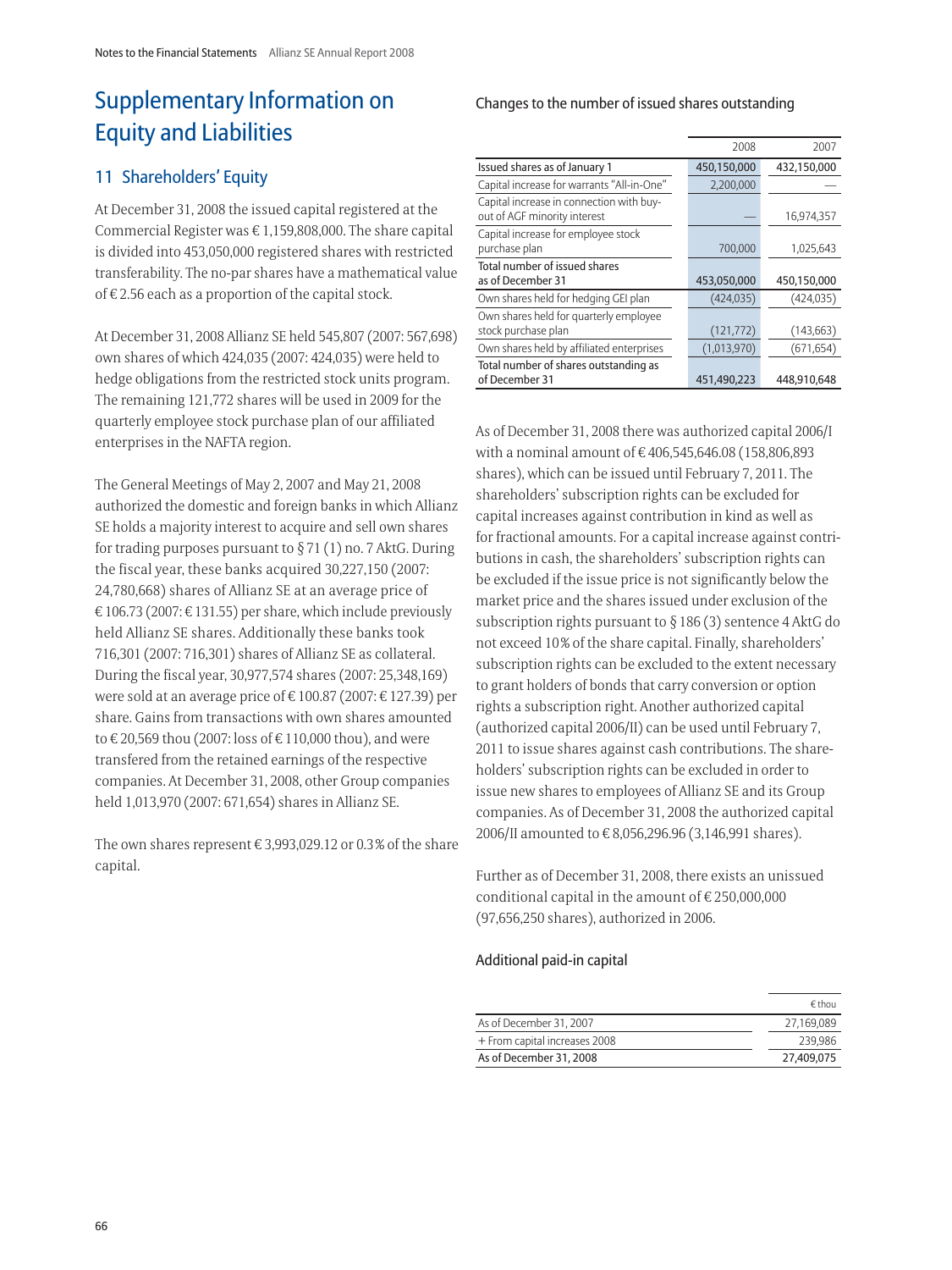### <span id="page-69-0"></span>Appropriated retained earnings

|                   | As of<br>December 31,<br>2007<br>$\epsilon$ thou | Appropriation<br>to reserve<br>for own shares<br>$\epsilon$ thou | Appropriation<br>to other | As of<br>December 31,<br>2008<br>€ thou |
|-------------------|--------------------------------------------------|------------------------------------------------------------------|---------------------------|-----------------------------------------|
| 1. Legal reserve  | 1,229                                            |                                                                  |                           | 1,229                                   |
| 2. For own shares | 51,758                                           | (12, 561)                                                        |                           | 39,197                                  |
| 3. Other          | 11,674,769                                       | 6,535                                                            | 5,878                     | 11,687,182                              |
| Total             | 11,727,756                                       | (6,026)                                                          | 5,878                     | 11,727,608                              |

# 12 Profit participation certificates

The line item profit participation certificates shows the guaranteed total redemption price that Allianz SE would have to pay in the event the 6,098,665 outstanding participation certificates are cancelled by their holders. The distributions for the year under review attributable to participation certificates are reported under other liabilities.

The General Meeting of May 4, 2005 authorized the Management Board to issue, with the consent of the Supervisory Board, new participation certificates for up to  $\in$  25,000,000.00 in order to secure the subscription rights of the holders of the participation certificates already issued, if necessary under the terms of the participation certificates. In the event of a capital increase or the issuance of bonds carrying conversion or option rights granting shareholders subscription rights, the terms of the participation certificates provide for the right of holders of such certificates to subscribe for further participation certificates at conditions that are comparable to the conditions for shareholders.

The terms and conditions for participation certificates provide for an annual distribution of 240.0 % of the dividend paid by the company in respect of one Allianz no-par value share. In addition, under certain conditions, certificate holders are granted the right to subscribe to new participation certificates; here the pre-emptive rights of shareholders are excluded. Participation certificates do not confer on their holders any voting rights, any rights to conversion into Allianz shares or any rights to liquidation proceeds. They are unsecured and rank pari passu with the claims of other unsecured creditors.

Participation certificates are redeemable at the option of their holders every five years, beginning December 31, 2001, by giving 12 months' notice. Up to now this right of redemption has been exercised for 358 participation certificates. In this case, the conditions guarantee a redemption price equal to the weighted average of the issue price of all the previous issues of participation certificates.

The current redemption price per certificate is based on the last issue date of April 2003 and is equal to  $\rm \epsilon$  72.39.

The company has the right to call the participation certificates for redemption to the end of the financial year upon six months' prior notice every year. In such case, the cash compensation for each participation certificate is equal to 122.9 % of the average Allianz share price. Alternatively the company can offer to exchange ten Allianz shares for eight participation certificates. Allianz SE has consistently stated at General Meetings that there is no legal obligation on the part of Allianz SE to call for redemption of the profit participation certificates.

# 13 Subordinated liabilities

Subordinated liabilities in the amount of  $\epsilon$  6.9 bn (2007:  $\rm \epsilon$  7.5 bn) result from the issuance of subordinated bonds in the amount of  $\epsilon$  3.9 bn (2007:  $\epsilon$  5.9 bn) by Allianz Finance II B.V., an affiliated enterprise, which has transferred the proceeds from these issues to Allianz SE. The decrease in 2008 is mainly due to a group-internal loan restructuring in the amount of  $\epsilon$  2.0 bn.

Allianz SE provides a performance guarantee for the total amount of bonds issued by Allianz Finance II B.V. adding up to € 5.9 bn (2007: € 5.9 bn).

In addition, an amount of  $\epsilon$  3.0 bn (2007:  $\epsilon$  1.6 bn) results from bonds issued by Allianz SE directly. In 2008 a new USD 2.0 bn bond was issued which is equivalent to  $\epsilon$  1.4 bn.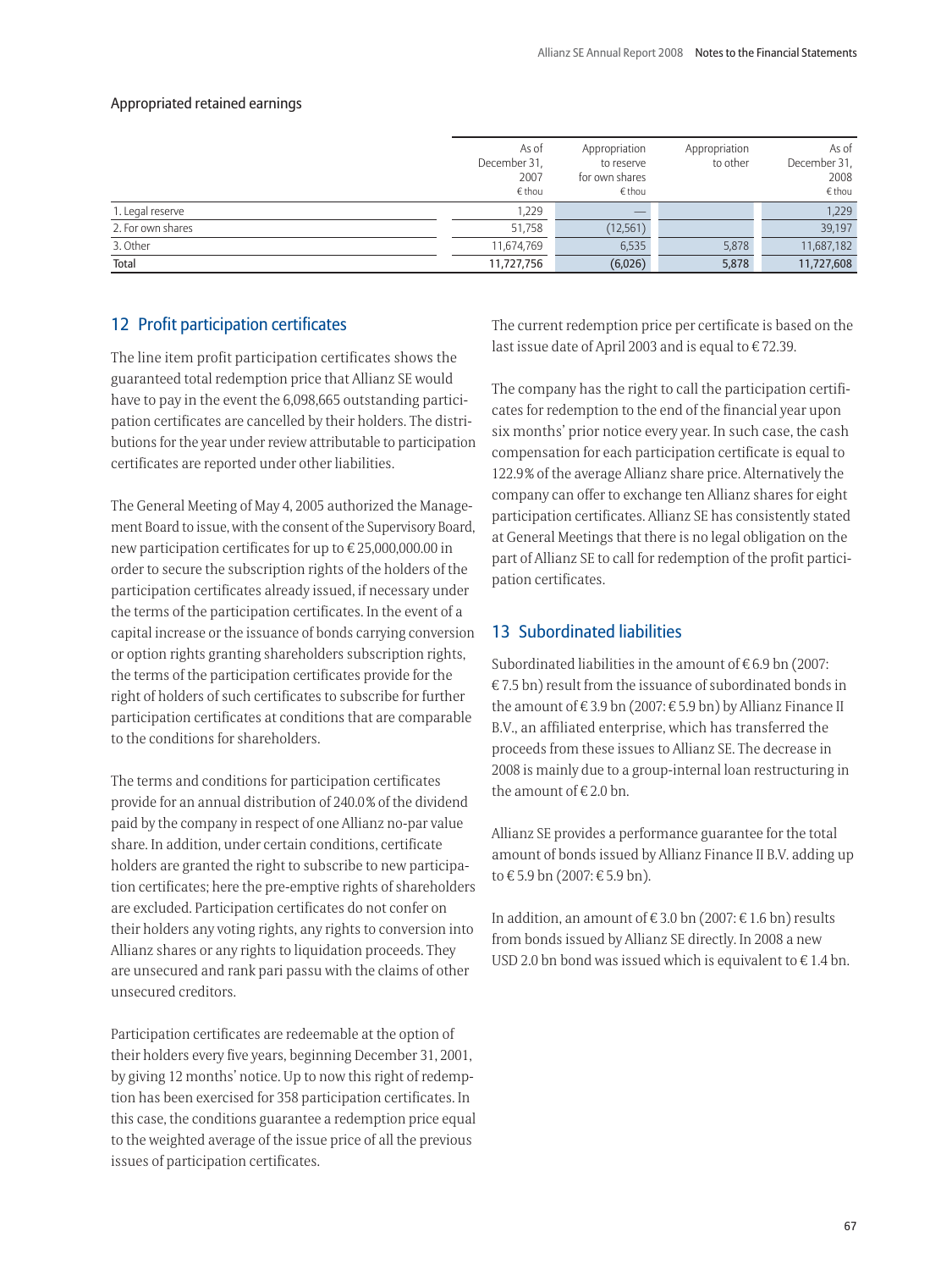### <span id="page-70-0"></span>14 Insurance reserves

### Aggregate policy reserve

Aggregate policy reserve increased by  $\in$  206 mn in line with the increase in net premiums earned in Personal Accident business. Furthermore  $\epsilon$  54 mn are attributable to the Variable Annuity business.

### Reserve for loss and loss adjustment expenses

The reserve for loss and loss adjustment expenses decreased by a net amount of  $\in$  46 mn. Main drivers for this development are a decrease of  $\epsilon$  171 mn due to the increase in selfretention with Allianz Sachversicherung, partially offset by growth and claims development in the Euler-Hermes business ( $\rm \epsilon$  61 mn) and the first time inclusion of our Zurich branch (€ 52 mn).

### Claims equalization and similar reserves

The claims equalization and other similar reserves increased by  $\epsilon$  255 mn mainly driven by the expansion and low loss ratio in the Fire reinsurance business (€ 190 mn).

# 15 Other provisions

Allianz SE has assumed joint liability for the pension obligations of German Group companies and has agreed to settle them. Therefore, the pension liabilities of these Group companies are recorded in the financial statements of Allianz SE. In addition, this position contains the liabilities from pension and similar obligations for own employees.

The provisions for taxation decreased by  $\epsilon$  178 mn primarily due to payments to fiscal authorities.

The total change in provisions for anticipated losses from  $\rm \epsilon$  602 mn to  $\rm \epsilon$  409 mn is primarily due to the release of the anticipated loss provision for BITES of  $\epsilon$  420 mn and an increase of the provision for long forwards on Allianz shares of € 188 mn.

The increase of other miscelleanous provisions from  $\in$  130 mn to  $\in$  321 mn is primarily attributable to financial guarantees of  $\in$  127 mn. In addition, the provision for unbilled goods and services received increased by  $\epsilon$  38 mn. The latter relates primarily to transaction costs in connection with the sale of Dresdner Bank AG.

|                                                 | Provision           | Use $(-)$ | Revenue<br>from the<br>release $(-)$ | Allocation<br>$^{(+)}$ | Provision           |
|-------------------------------------------------|---------------------|-----------|--------------------------------------|------------------------|---------------------|
|                                                 | December<br>31,2007 | 2008      | 2008                                 | 2008                   | December<br>31,2008 |
|                                                 | € thou              | € thou    | € thou                               | € thou                 | € thou              |
| Provisions for pensions and similar liabilities | 3,489,880           | 22,433    | 127,395                              | 232,257                | 3,572,309           |
| Tax provisions                                  | 427,754             | 139,927   | 38,444                               |                        | 249,383             |
| Other provisions                                |                     |           |                                      |                        |                     |
| 1. Anticipated losses                           | 601,917             | 355,233   | 137,339                              | 299,391                | 408,736             |
| 2. Miscelleanous                                | 129,785             | 84.400    | 806                                  | 276,111                | 320,690             |
| Total other provisions                          | 4,649,336           | 601,993   | 303,984                              | 807,759                | 4,551,118           |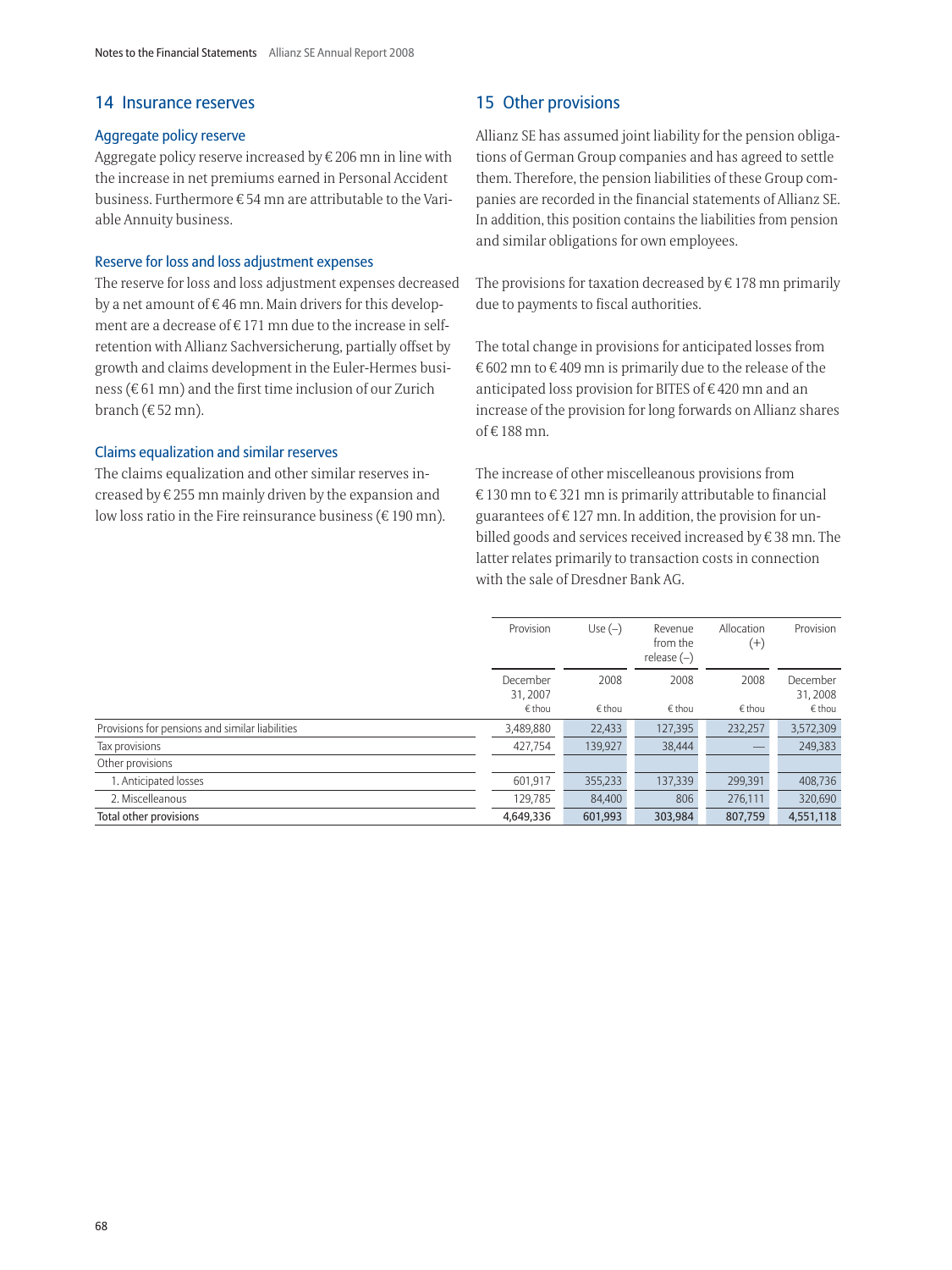# <span id="page-71-0"></span>16 Maturity of financial liabilities

The residual terms of subordinated liabilities, issued bonds and miscellaneous liabilities is as follows:

# Maturity table as of December 31, 2008

|                                                                    | Total      | Term up to<br>1 year | Term<br>$1-3$ years | Term<br>3-5 years | Term<br>$5-10$ years | Term<br>$>$ 10 years |
|--------------------------------------------------------------------|------------|----------------------|---------------------|-------------------|----------------------|----------------------|
|                                                                    | € thou     | $\epsilon$ thou      | € thou              | € thou            | € thou               | € thou               |
| Subordinated liabilities (C.)                                      |            |                      |                     |                   |                      |                      |
| Intra-group transmission of proceeds from third party<br>financing | 3,855,537  | 162,075              |                     |                   |                      | 3,693,462            |
| Subordinated bond issued by Allianz SE                             | 3,021,929  | 84,838               |                     |                   |                      | 2,937,091            |
| Subtotal                                                           | 6,877,466  | 246,913              |                     |                   |                      | 6,630,553            |
| Bonds (intra-group - G.II.)                                        | 5,697,873  | 814,873              | 1,078,000           | 1,946,000         | 1,600,000            | 259,000              |
| Liabilities to banks (G.III.)                                      | 273,770    | 23,770               |                     | 250,000           |                      |                      |
| Miscellaneous liabilities (G.IV.)                                  |            |                      |                     |                   |                      |                      |
| Intra-group transmission of proceeds from third party<br>financing | 624,371    | 624,371              |                     |                   |                      |                      |
| Other intra-group liabilities                                      | 16,786,117 | 13,466,890           | 1,123,000           | 1,631,395         | 564,832              |                      |
| Subtotal intra-group miscellaneous liabilities                     | 17,410,488 | 14,091,261           | 1,123,000           | 1,631,395         | 564,832              |                      |
| Liabilities to third parties                                       | 4,240,576  | 4,240,576            |                     |                   |                      |                      |
| Subtotal                                                           | 21,651,064 | 18,331,837           | 1,123,000           | 1,631,395         | 564,832              |                      |
| Total                                                              | 34,500,173 | 19,417,393           | 2,201,000           | 3,827,395         | 2,164,832            | 6,889,553            |

# Maturity table as of December 31, 2007

| Total<br>€ thou | Term up to<br>1 year<br>€ thou | Term<br>$1-3$ years<br>€ thou | <b>Term</b><br>3-5 years<br>€ thou | Term<br>5-10 years<br>€ thou | Term<br>$>$ 10 years<br>$∈$ thou |
|-----------------|--------------------------------|-------------------------------|------------------------------------|------------------------------|----------------------------------|
|                 |                                |                               |                                    |                              |                                  |
| 5,930,571       | 237,109                        |                               |                                    |                              | 5,693,462                        |
| 1,579,336       | 79,336                         |                               |                                    |                              | 1,500,000                        |
| 7,509,907       | 316,445                        |                               |                                    |                              | 7,193,462                        |
| 1,905,180       | 406,180                        | 125,000                       | 30,000                             | 1,085,000                    | 259,000                          |
|                 |                                |                               |                                    |                              |                                  |
|                 |                                |                               |                                    |                              |                                  |
| 4,277,744       | 3,083,478                      | 299,266                       |                                    | 895,000                      |                                  |
| 17,384,650      | 11,380,137                     | 1,000,000                     | 3,525,000                          | 1,479,513                    |                                  |
| 21,662,394      | 14,463,615                     | 1,299,266                     | 3,525,000                          | 2,374,513                    |                                  |
| 2,899,494       | 2,899,494                      |                               |                                    |                              |                                  |
| 24,561,888      | 17,363,109                     | 1,299,266                     | 3,525,000                          | 2,374,513                    |                                  |
| 33,976,975      | 18,085,734                     | 1,424,266                     | 3,555,000                          | 3,459,513                    | 7,452,462                        |
|                 |                                |                               |                                    |                              |                                  |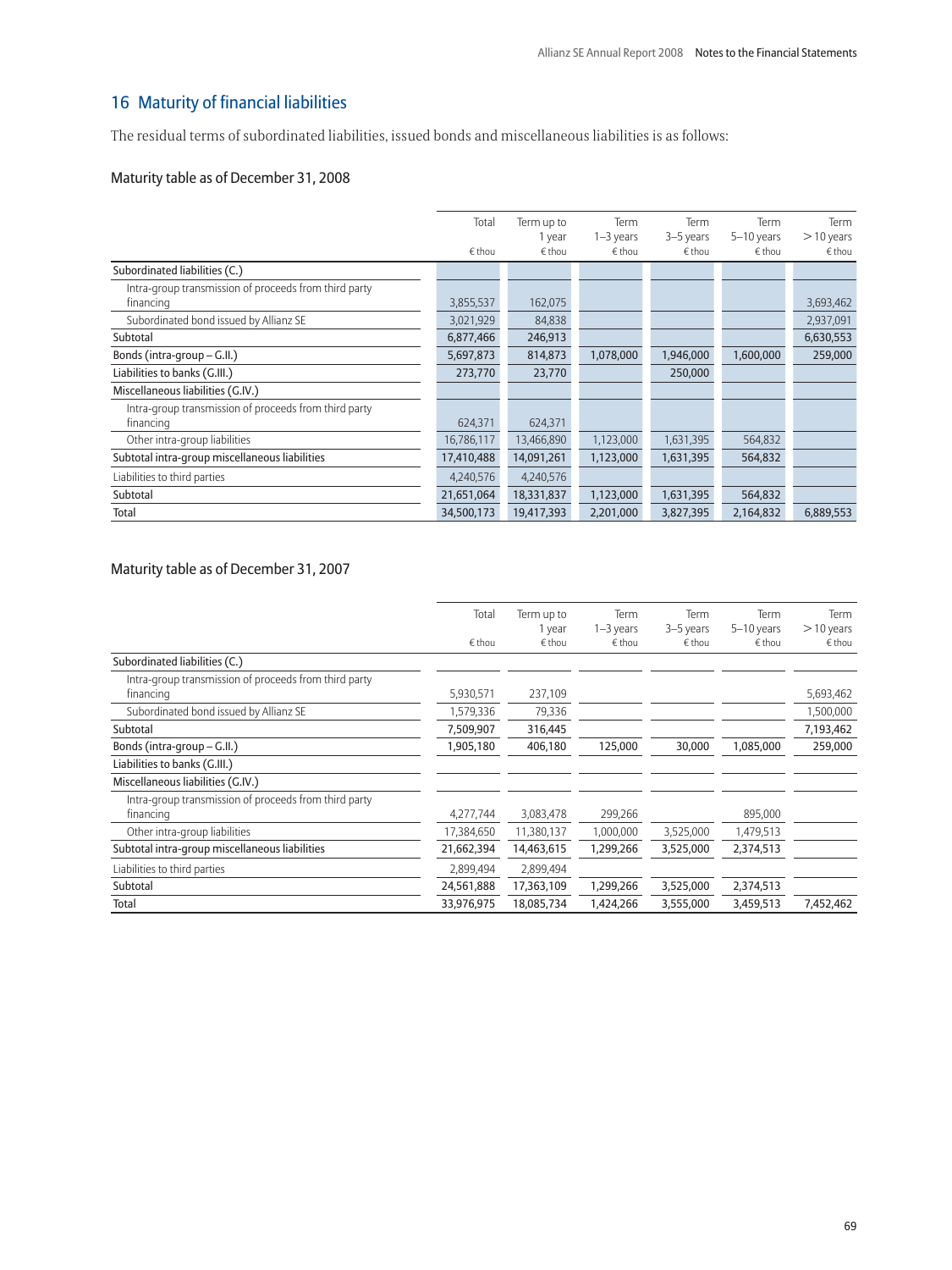## 17 Information about derivative financial instruments

## Options dealing in shares and share indices

| Class      | Nominal<br>$\epsilon$ thou | Fair Value<br>$\epsilon$ thou | Book Value<br>€ thou | Underlying       | <b>Balance Sheet</b><br>Position |
|------------|----------------------------|-------------------------------|----------------------|------------------|----------------------------------|
| Long Call  | 244,316                    | 35,965                        | 71,110               | Allianz SE share | Assets D.IV.                     |
| Long Call  | 117,226                    | 24,401                        | 23,355               | Bank Pekao share | Assets B.III.                    |
| Short Call | 563.036                    | (30, 968)                     | 178.767              | Allianz SE share | Liabilities G.IV.                |
|            |                            |                               |                      | Hang Seng Index, |                                  |
| Long Put   | 1,502,542                  | 332.664                       | 179.065              | Unicredito share | Assets B.III.                    |
| Short Put  | 267,135                    | (37, 750)                     | 30,616               | Hang Seng Index  | Liabilities G.III.               |

European type options are valued with the Black Scholes model and American type options with the binomial model on the basis of the closing price as of the valuation date. Yield curves are derived from the swap rates prevailing on the valuation date. The future dividend yield is estimated

on the basis of the market information as of the valuation date. Volatility is calculated based on current traded implicit volatility, taking into account the residual term and the ratio between strike price and relevant reference price.

#### Forward contracts in shares, share indices and hedge RSUs

| Class        | Nominal<br>€ thou | Fair Value<br>€ thou | Book Value<br>€ thou | Underlying | <b>Balance Sheet</b><br>Position |
|--------------|-------------------|----------------------|----------------------|------------|----------------------------------|
| Long Forward | 702,872           | (214, 993)           | 227,349              | Allianz SE | Liabilities E.                   |
| Hedge RSU    | 344,695           | (344, 695)           | 660,992              | Allianz SE | Liabilities G.III.               |

The fair value of a forward contract is determined as the difference between the underlying closing price on the valuation date and the discounted forward price. The applicable discount rate is derived from interpolated swap rates. The net present value of dividend payments due before maturity of the forward contract is also taken into account, unless the dividends are subject to a pass-through agreement.

Liabilities from hedge RSUs, which the Group companies acquire from Allianz SE in order to hedge their liabilities from the Group equity incentive plans, are valued on the basis of the Allianz closing price on the valuation date minus the aggregate of the net present values of estimated future dividends due before maturity of the respective hedge RSUs.

#### Forward currency contracts

| Class         | Nominal<br>€ thou | Fair Value<br>€ thou | Book Value<br>€ thou     | Underlying    | Balance<br>Sheet Position |
|---------------|-------------------|----------------------|--------------------------|---------------|---------------------------|
| Long Forward  | 86,600            | .707                 | $\overline{\phantom{a}}$ | SGD, HKD, USD | $-$                       |
| Short Forward | .097.229          | 68.842               | 8.901                    | SGD, HKD, USD | Liabilities E.            |

The fair value of a forward currency contract is the difference between the discounted forward price and the spot rate in Euros whereby the discounted forward price is calculated by applying the Euro interest rate as a discount rate and the foreign currency interest rate as a compound interest rate.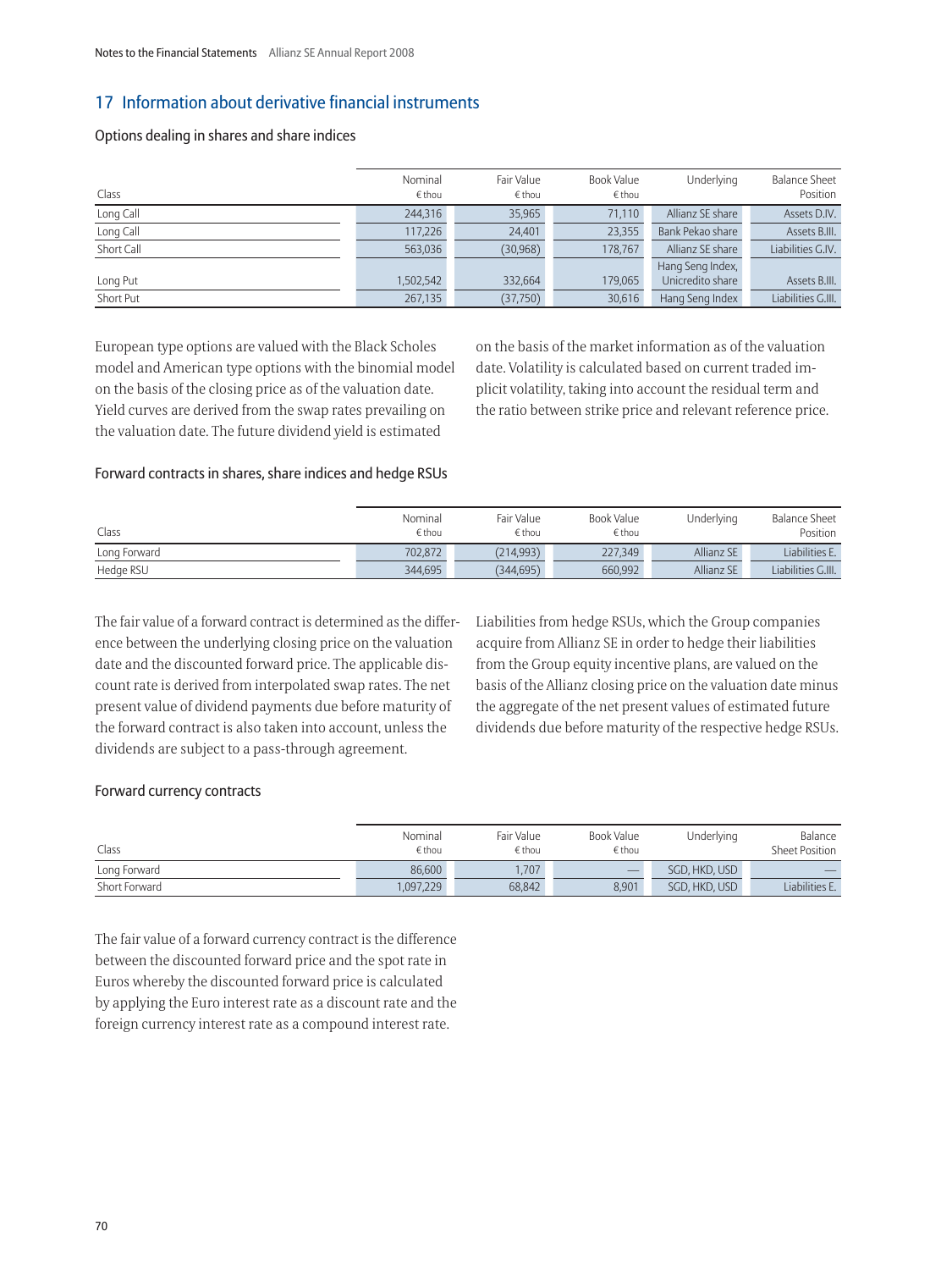#### Interest Rate Swaps

| Class             | Nominal<br>$\epsilon$ thou | Fair Value<br>€ thou | Book Value<br>$\epsilon$ thou | Underlying         | Balance<br><b>Sheet Position</b> |
|-------------------|----------------------------|----------------------|-------------------------------|--------------------|----------------------------------|
| Fixed to Floating | 93.152                     | 3.067                | 3.199                         | Floating rate note | Liabilities E.                   |
| Floating to Fixed | 296.187                    | (2,490)              | 2.490                         | Floating rate note | Liabilities E.                   |

The fair value of an interest rate swap is the difference between the net present value of the fixed rate leg and the net present value of the floating rate leg of the interest swap whereby future floating rates are estimated by the prevailing forward interest rates.

## Options on debt securities

| Class            | Nominal<br>$\epsilon$ thou | Fair Value<br>€ thou | Book Value<br>$\epsilon$ thou | Underlying        | Balance<br>Sheet Position |
|------------------|----------------------------|----------------------|-------------------------------|-------------------|---------------------------|
| Short Put Option | .295.624                   | 159,177              | 159,177                       | <b>Debentures</b> | Liabilities E.            |
| Long Put Option  | .295.624                   | (159, 177)           | 159,177                       | Debentures        | Assets B.III.             |

These options are group-internal transactions for which hedge accounting ("Bewertungseinheit") is applied. Therefore these options are recorded at acquisition value. No subsequent measurement of fair values is executed.

## Overview over financial instruments

| Category                           | Position of Allianz SF    | Nominal<br>€ thou | Market Value<br>€ thou | Book value<br>€ thou |
|------------------------------------|---------------------------|-------------------|------------------------|----------------------|
| Currency-related transactions      | Foreign currency buyer    | 86,600            | 1,707                  |                      |
| Currency-related transactions      | Foreign currency seller   | 1,097,229         | 68,842                 | 8,901                |
| Share/Index-related transactions   | Share/Index buyer         | 1,331,549         | (192, 377)             | 352,431              |
| Share/Index-related transactions   | Share/Index seller        | 2,065,578         | 301,697                | 357,833              |
| Hedge RSU                          | Share seller              | 344,695           | (344, 695)             | 660,992              |
| Interest Rate Swaps                | Receive fix, pay variable | 93,152            | 3.067                  | 3,199                |
| Interest Rate Swaps                | Receive variable, pay fix | 296,187           | (2,490)                | 2,490                |
| Debt security-related transactions | Debt security buyer       | 1,295,624         | (159, 177)             | 159,177              |
| Debt security-related transactions | Debt security seller      | 1,295,624         | 159,177                | 159,177              |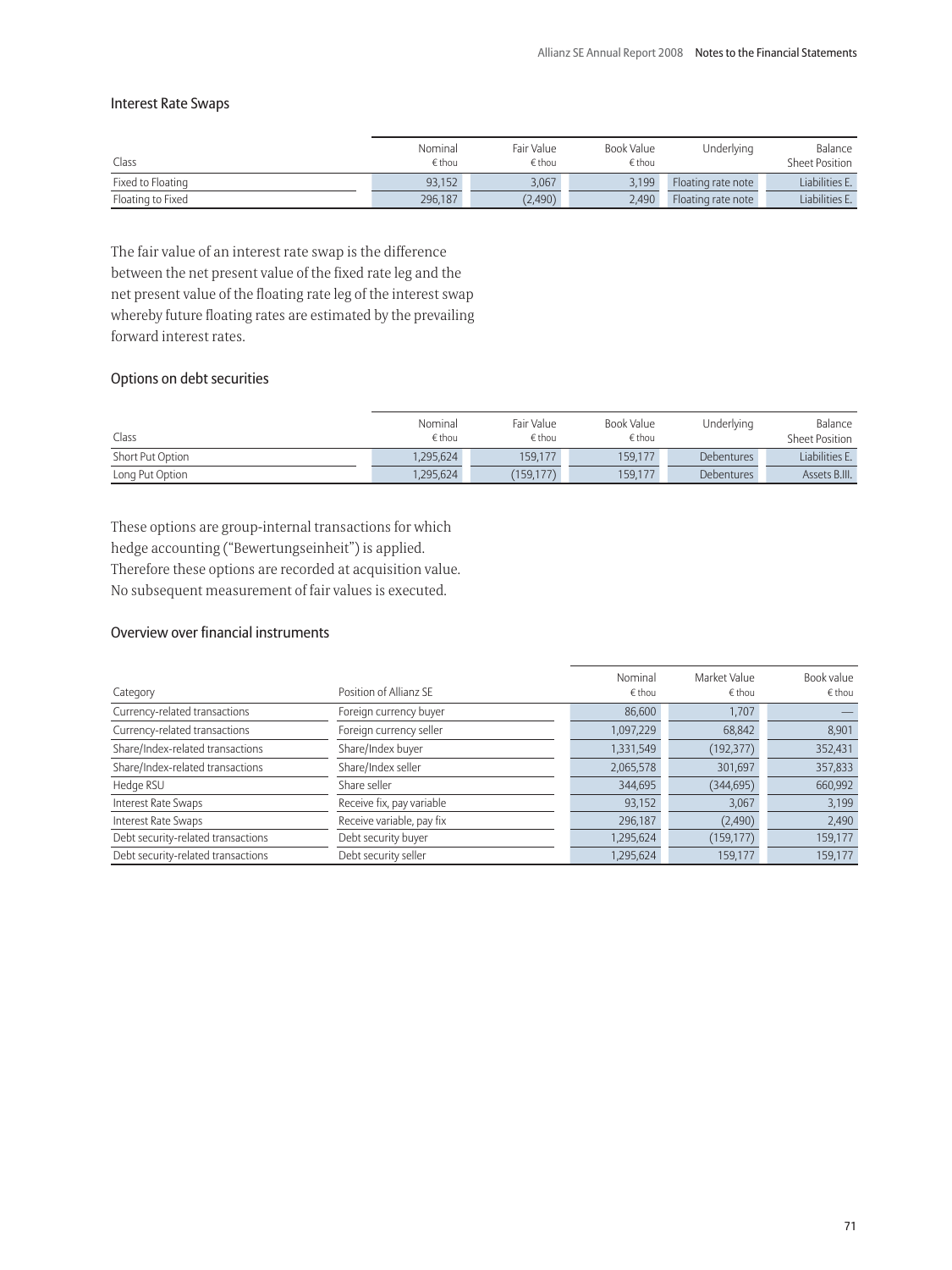## Supplementary Information to the Income Statement

## 18 Gross premiums written

|                                          | 2008<br>$\epsilon$ thou | 2007<br>€ thou |
|------------------------------------------|-------------------------|----------------|
| Property & Casualty and Health insurance | 3,170,361               | 3,216,577      |
| Life insurance                           | 278.716                 | 316,263        |
| Total                                    | 3,449,077               | 3,532,840      |

## 19 Allocated interest return (net)

The amount of interest income transferred under this heading from the non-underwriting section to the underwriting section is calculated in accordance with § 38 RechVersV. Its amount remained almost stable ( $\epsilon$  – 2.5 mn) and is the result of a reduced interest rate on an increased net amount of Accident with Premium Refund business.

## 20 Loss and loss adjustment expenses (net)

The expenditure for insured events increased by  $\rm \epsilon$  391 mn This development was caused by a higher self retention due to the reduction of an external retrocession contract.

## 21 Change in other insurance reserves (net)

This position contains:

- change in aggregate policy reserves net,
- provision for profit commissions, and
- reserves for additional premiums to be paid to our reinsurers following the Kyrill winter storm in 2007.

|                                         | 2008<br>$\epsilon$ thou | 2007<br>$\notin$ thou |
|-----------------------------------------|-------------------------|-----------------------|
| Change in aggregate policy reserves net | (40,209)                | (20, 499)             |
| Other insurance reserves net            | 4.435                   | (20, 116)             |
| Total                                   | (35, 774)               | (40, 615)             |

## 22 Underwriting expenses (net)

The net underwriting expenses developed in line with the overall increase in net premium volume.

|            | 2008<br>$\epsilon$ thou | 2007<br>€ thou |
|------------|-------------------------|----------------|
| Gross      | (919, 354)              | (923, 738)     |
| Ceded      | 123.275                 | 265,850        |
| <b>Net</b> | (796,079)               | (657,888)      |

## 23 Investment income

|                                                                                                                                              | 2008    | 2008            | 2007      |
|----------------------------------------------------------------------------------------------------------------------------------------------|---------|-----------------|-----------|
|                                                                                                                                              | € thou  | $\epsilon$ thou | € thou    |
| a) Income from shares in affiliated enterprises and participations<br>thereof from affiliated enterprises: €1,719,939 thou (€1,194,800 thou) |         | 1,724,496       | 1,203,828 |
| b) Income from other investments                                                                                                             |         |                 |           |
| thereof from affiliated enterprises: €302,324 thou (€383,903 thou)                                                                           |         |                 |           |
| ba) Income from real estate, real estate rights, and buildings, including buildings on property                                              |         |                 |           |
| not owned by Allianz SE                                                                                                                      | 27,839  |                 | 33,615    |
| bb) Income from other investments                                                                                                            | 967,252 |                 | 880,710   |
|                                                                                                                                              |         | 995,091         | 914,325   |
| c) Income from reversal of impairments                                                                                                       |         | 65.182          | 51,919    |
| d) Realized gains                                                                                                                            |         | 9,301,172       | 679,792   |
| e) Income from profit transfer agreements                                                                                                    |         | 1,828,441       | 4,045,565 |
| Total                                                                                                                                        |         | 13.914.382      | 6.895.429 |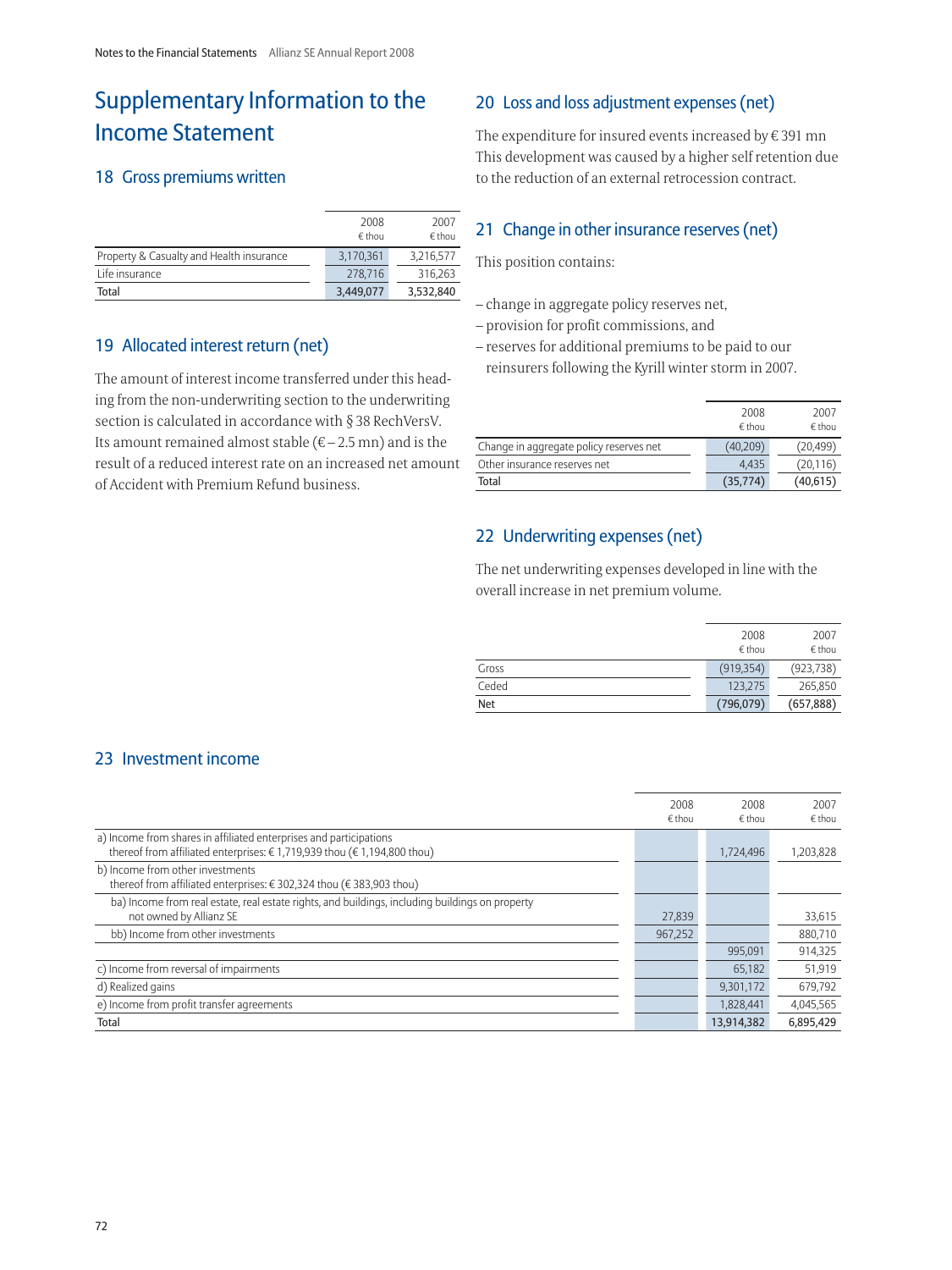|                                                                                                                 | 2008<br>€ thou | 2007<br>$\notin$ thou |
|-----------------------------------------------------------------------------------------------------------------|----------------|-----------------------|
| ba) Income from real estate, real estate<br>rights, and buildings, including<br>buildings on property not owned |                |                       |
| by Allianz SE                                                                                                   | 27,839         | 33,615                |
| bb) Income from other investments                                                                               |                |                       |
| <b>Debt Securities</b>                                                                                          | 426,825        | 382,453               |
| Funds held by others under reinsurance                                                                          |                |                       |
| business assumed                                                                                                | 150,359        | 169,672               |
| Bank deposits                                                                                                   | 137,315        | 98,418                |
| Loans to affiliated enterprises                                                                                 | 132,227        | 197,229               |
| Interests in funds                                                                                              | 90,588         | 5,210                 |
| <b>Stocks</b>                                                                                                   | 10,361         | 8,607                 |
| Loans to third parties                                                                                          | 9,796          |                       |
| Receivables from intra-group                                                                                    |                |                       |
| cash pooling                                                                                                    | 9,731          | 17,905                |
| Other                                                                                                           | 50             | 1,216                 |
| Subtotal                                                                                                        | 967,252        | 880,710               |
| Total                                                                                                           | 995,091        | 914,325               |
|                                                                                                                 |                |                       |

Ad d) Expenses from losses taken over in 2008 mainly

result from the loss taken over from Allianz Finanzbeteiligungs GmbH which is composed as follows:

|                                           | 2008          |
|-------------------------------------------|---------------|
|                                           | $∈$ thou      |
| Losses from sale of Dresdner Bank AG      | (8,049,174)   |
| Impairment of Allianz Global Investors AG | (112,015)     |
| Total                                     | (8, 161, 189) |

## 25 Depreciation and impairments on investments

The write-off on investments includes unscheduled writedowns in accordance with § 253 (2) sentence 3 HGB of € 3 mn (2007: € 5 mn) on real estate and of € 1,304 mn (2007:  $\in$  380 mn) on holdings in affiliated enterprises.

## 24 Investment expenses

|       |                                                                          | 2008<br>€ thou | 2007<br>€ thou |
|-------|--------------------------------------------------------------------------|----------------|----------------|
| a)    | Investment management, interest<br>charges and other investment expenses |                |                |
|       | aa) Interest expenses                                                    | (1,469,427)    | (1,682,677)    |
|       | ab) Other                                                                | (236,007)      | (152, 845)     |
| b)    | Depreciation and impairments<br>on investments                           | (1, 561, 153)  | (533,258)      |
| C)    | Realized losses                                                          | (335, 392)     | (334, 594)     |
| d)    | Expenses from losses taken over                                          | (8, 182, 619)  | (56, 128)      |
| Total |                                                                          | (11, 784, 598) | (2,759,502)    |

|                                                                                                              | 2008<br>$\notin$ thou | 2007<br>$\epsilon$ thou |
|--------------------------------------------------------------------------------------------------------------|-----------------------|-------------------------|
| Interest expenses<br>aa)                                                                                     |                       |                         |
| Intra-group subordinated liabilities<br>(intra-group transmission of proceeds<br>from third party financing) | (285, 659)            | (340, 191)              |
| Subordinated bonds issued by Allianz SE                                                                      | (150, 246)            | (82,990)                |
| Liabilities from intra-group loans                                                                           | (526, 442)            | (928, 638)              |
| Liabilities from intra-group bonds                                                                           | (115,803)             | (45, 798)               |
| Liabilities from intra-group cash pooling                                                                    | (206, 889)            | (132, 641)              |
| Liabilities to banks                                                                                         | (36, 107)             | (62, 492)               |
| Liabilities from commercial paper issues                                                                     | (145, 195)            | (87,048)                |
| Other                                                                                                        | (3,086)               | (2,879)                 |
| Total                                                                                                        | (1,469,427)           | (1,682,677)             |

## 26 Other income

|                                   | 2008<br>€ thou | 2007<br>€ thou |
|-----------------------------------|----------------|----------------|
| Gains on derivatives              | 620,637        | 296,916        |
| Currency gains                    | 117,025        | 370,843        |
| Refund of pension expenses        | 71,994         | 105,379        |
| Intercompany income               | 30,469         | 75,246         |
| Other interest and similar income | 5,470          | 41,569         |
| Other                             | 28,989         | 127,026        |
| Total                             | 874.584        | 1,016,979      |

## 27 Other expenses

|                                    | 2008<br>€ thou | 2007<br>€ thou |
|------------------------------------|----------------|----------------|
| Expenses on derivatives            | (460,399)      | (259, 470)     |
| Currency losses                    | (252, 989)     | (62, 642)      |
| Other company costs                | (250, 465)     | (253, 035)     |
| Interest and similar expense       | (247, 154)     | (234, 513)     |
| Anticipated losses on derivatives  | (239, 448)     | (215, 128)     |
| Expenses from financial guarantees | (127,040)      |                |
| Pension expenses                   | (71, 965)      | (105, 379)     |
| Intercompany expenses              | (5, 972)       | (17, 118)      |
| Other                              | (145, 962)     | (155, 569)     |
| Total                              | (1,801,394)    | (1,302,854)    |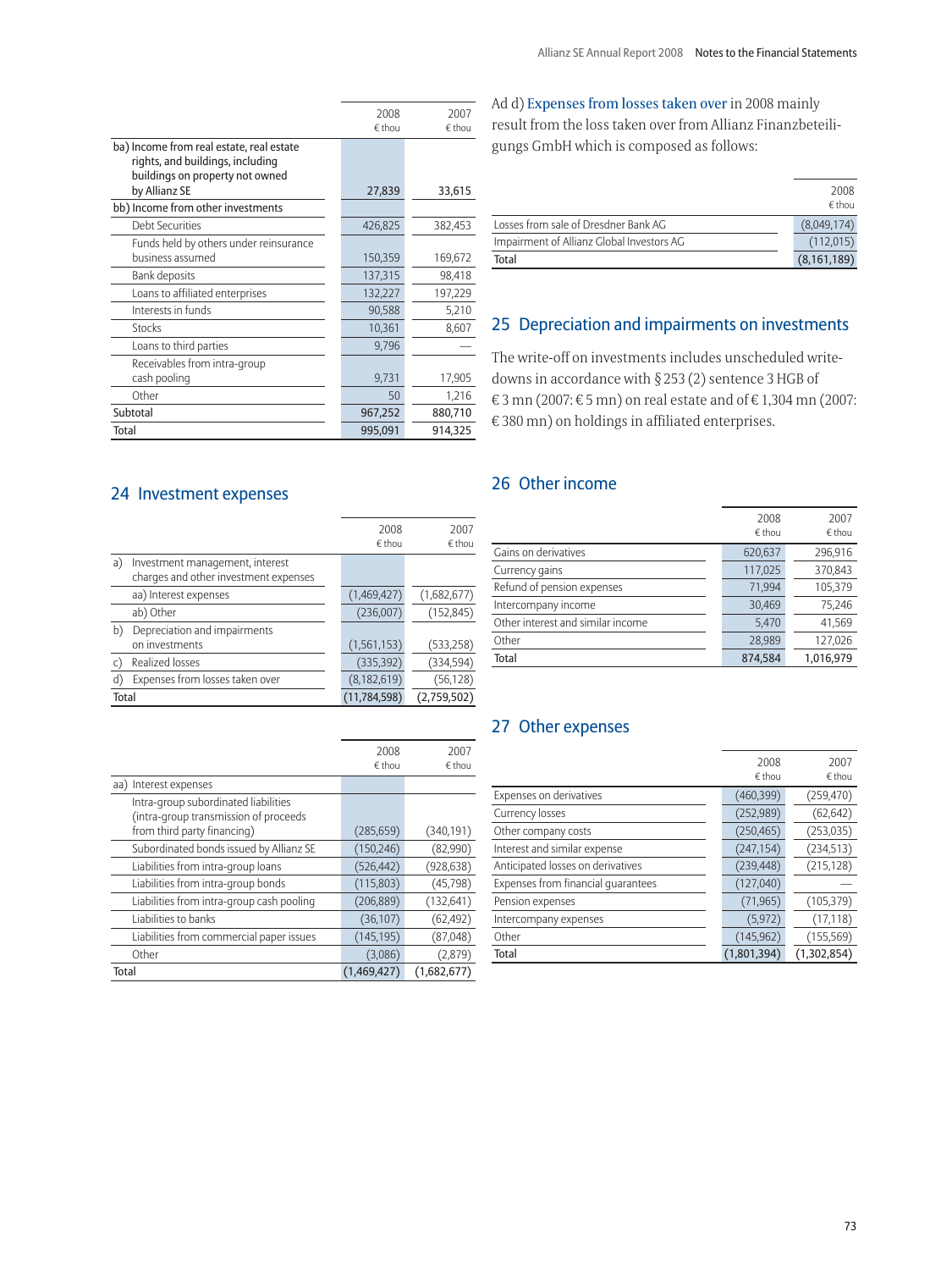## Fees for the auditor

Following expenses were recorded for 2008:

|                                               | $\notin$ thou |
|-----------------------------------------------|---------------|
| a) Audit                                      | (3,671)       |
| b) Other certification and valuation services | 768           |
| c) Tax advice services                        | (125)         |
| d) Other services                             | (4,097)       |
| Total                                         | (8,661)       |

## 28 Income taxes

The option ("Bilanzierungshilfe") to record deferred tax assets in accordance with  $\S 274 (2)$  HGB was not used.

When calculating the tax amount to be charged to subsequent accounting years the company netted the anticipated future tax benefits with the anticipated tax burden.

As the head of the tax unit Allianz SE files a consolidated tax return with most of its German affiliated enterprises. Until the company's tax losses carried forward are fully utilized the taxes charged results in a tax profit.

## 29 Net earnings

|                                             | 2008<br>$E$ thou | 2007<br>€ thou |
|---------------------------------------------|------------------|----------------|
| Net income                                  | 1,581,811        | 4,593,641      |
| Unappropriated earnings carried forward     | 3,716            | 1,798          |
| Use of appropriated earnings for own shares | 6,026            | 861            |
| Allocation to other appropriated earnings   | (5,878)          | (2,120,475)    |
| Net earnings                                | 1,585,675        | 2,475,825      |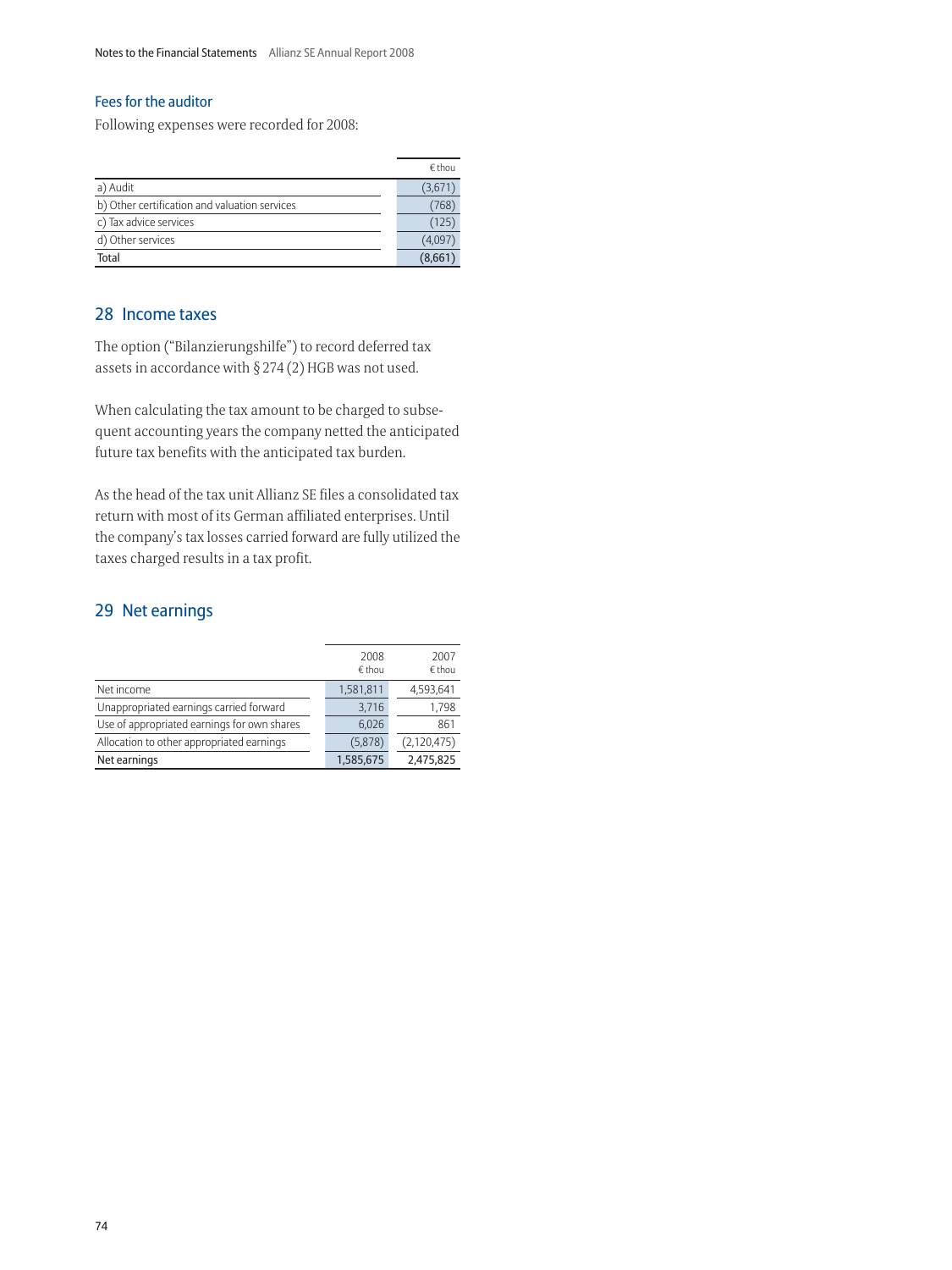## Other Information

## Contingent liabilities, legal proceedings and other financial commitments

## Guarantees to group companies

The guarantees as described below are provided by Allianz SE to secure liabilities of group companies to third parties:

- Bonds issued by Allianz Finance II B.V., Amsterdam, for € 9.7 bn, thereof € 5.6 bn on a subordinated basis.
- Commercial Papers issued by Allianz Finance Corporation, USA. At the end of the year USD 0.4 bn in commercial papers were issued as part of the program.
- Letters of Credit issued to various operating Allianz entities totaling  $\in$  0.8 bn.

Allianz SE is committed to making future capital payments in favor of our North American holding company, Allianz of America, Inc., Wilmington. This will place Allianz of America Inc., Wilmington, in a position to provide sufficient capital to Allianz Global Risks US Insurance Company, Los Angeles, so that this company can meet its payment obligations for claims received in connection with the attack on the World Trade Center. These future capital payments are limited to USD 143 mn and are secured by pledges in securities.

Allianz SE provides a guarantee to Allianz Argos 14 GmbH to secure the payment obligations under the derivative contract entered into with Blue Fin Ltd. in the context of the issuance of a catastrophe bond.

Allianz SE provides a maximum  $\in$  1.0 bn guarantee for the obligations of AGF Vie, Paris, under a unit linked pension insurance contract. As of December 31, 2008 the guaranteed obligations amounted  $\rm \epsilon$  537 mn.

With respect to Fireman's Fund Insurance Co., Novato, there is a conditional commitment to make capital payments which must, in particular, be made in case of future negative developments of the reserves for the year 2003 and before. The remaining guarantee amount as of December 31, 2008 is USD 141 mn.

Guarantee declarations in a total of  $\epsilon$  1.4 bn have also been given for deferred annuity agreements signed by Allianz-RAS Seguros y Reaseguros S.A., Madrid.

Allianz SE provides guarantees in favor of Marsh, Inc. for coverage of potential liabilities for various Allianz subsidiaries. These guarantees have a yearly maturity and are unlimited.

There is an agreement between Allianz Risk Transfer AG, Zurich, and Allianz SE regarding a target minimum capitalization in the form of a Net Worth Maintenance Agreement.

There are financial commitments in connection with the promise of compensation to holders of rights under stock option programs of Assurances Générales de France.

There are also value asset liabilities of  $\epsilon$  136 mn for the phased-in retirement liabilities of German group companies.

In connection with the sale of holdings in individual cases, guarantees were given covering the various bases used to determine purchase prices. These can for example relate to tax risks.

In connection with the acquisition of USD 1.75 bn subordinated debentures of The Hartford Financial Services Group Allianz SE provided a guarantee to group companies.

Allianz Bank Zrt., Hungary, received a guarantee from Allianz SE in the amount of CHF 120 mn in connection with a loan granted.

Commitments of Allianz Nederland Schadeverzekering N.V. arising from an insurance contract are guaranteed by Allianz SE with a maximum exposure of  $\in$  350 mn.

In addition Allianz SE issued guarantees to various group companies totaling  $\epsilon$  50 mn.

Allianz SE has also provided several subsidiaries and associates with either a standard indemnity guarantee or such guarantee as required by the supervisory authorities, which cannot be quantified in figures. This includes in particular a deed of general release for Dresdner Bank AG in accordance with § 5 (10) of the Statute of Deposit Security Arrangement Fund which was withdrawn with effect of January 9, 2009.

## Guarantees to third parties (Dresdner Bank AG as of January 12, 2009)

A guarantee was given to Dresdner Bank AG, Frankfurt, amounting to  $\epsilon$  50 mn, for the acquisition of receivables from payments for the rights to use a name in connection with Allianz Arena.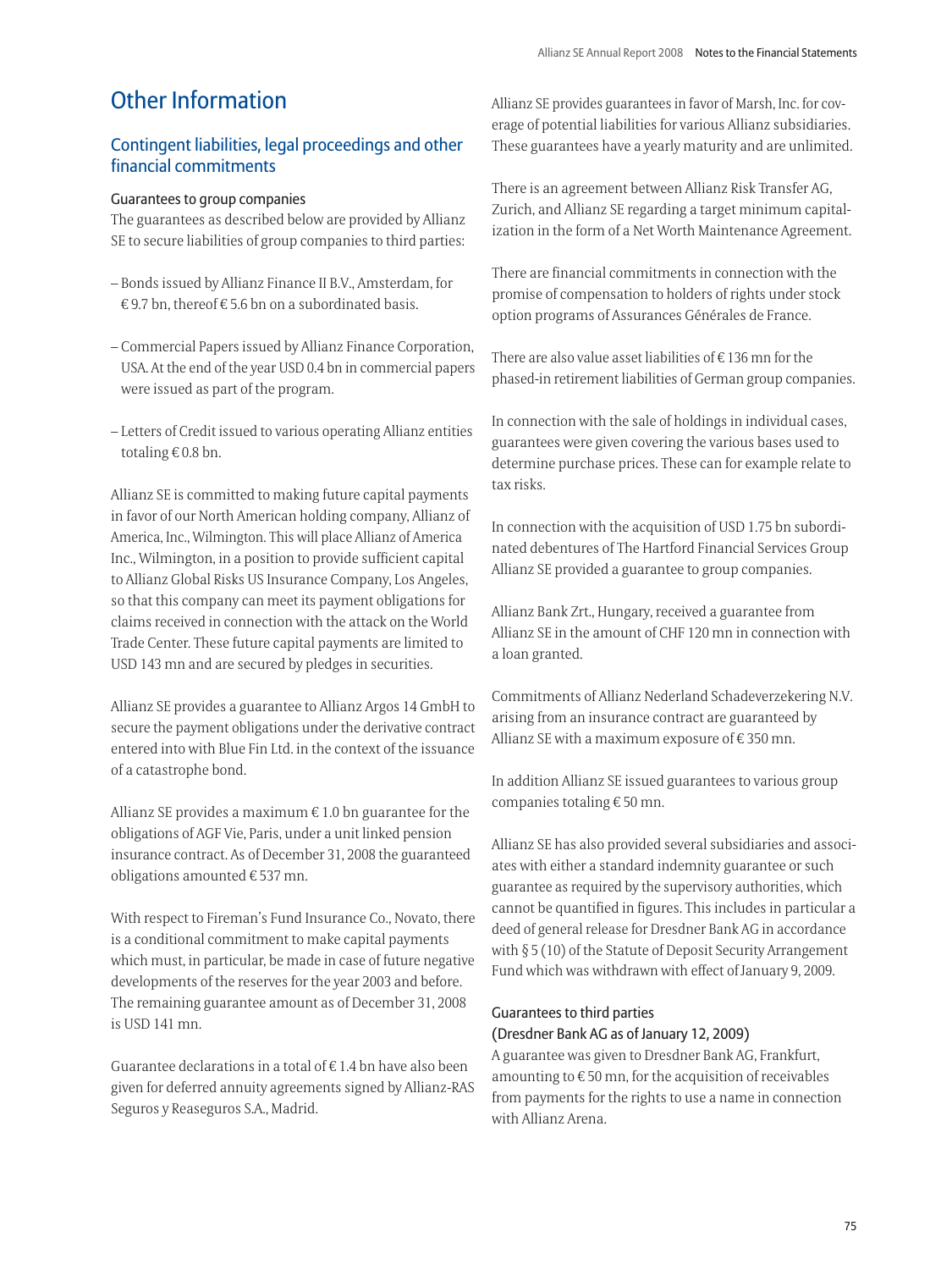In the context of a Securities Lending Agreement, Allianz SE gave a payment guarantee with respect to the obligations of Dresdner Bank AG, Frankfurt.

A contingent indemnity agreement was entered with respect to securities issued by HT1 Funding GmbH in case HT1 Funding GmbH cannot serve the agreed coupon of the bond partly or in total.

As of December 31, 2008 Allianz SE had contingent liabilities under guarantees amounting to  $\mathop{\in} 9$  mn.

#### Legal obligations

Legal obligations to assume any losses arise on account of management control agreements and/or transfer-of-profit agreements with the following companies:

- ACM-Compagnie Mercur AG
- Allianz Alternative Assets Holding GmbH
- Allianz Argos 14 GmbH
- Allianz Autowelt GmbH
- Allianz Deutschland AG
- Allianz Finanzbeteiligungs GmbH
- Allianz Global Corporate & Specialty AG
- Allianz Investment Management SE
- AZ-Arges Vermögensverwaltungsgesellschaft mbH
- AZ-Argos 3 Vermögensverwaltungsgesellschaft mbH (merged as of December 11, 2008)
- AZ-Argos 10 Vermögensverwaltungsgesellschaft mbH (merged as of December 31, 2007/January 1, 2008)
- IDS GmbH-Analysis and Reporting Services
- META Finanz-Informationssysteme GmbH

Any other control and transfer-of-profit agreements were not concluded by Allianz SE in 2008.

On February 17, 2009 Allianz SE has concluded a control and transfer-of-profit agreement with Allianz Shared Infrastructure Services SE that now requires the consent of the Supervisory Board and the General Meeting of Allianz SE. The contract will come into effect with its registration in the Commercial register of the controlled company.

Financial liabilities of  $\in$  203 mn arose in 2008 from advertising agreements.

Potential liabilities amounting to  $\epsilon$  30 mn were outstanding at the balance sheet date for calls on equity stocks not fully paid up with respect to affiliated enterprises.

Security deposits for leasing contracts amount to  $\epsilon$  0.3 mn financial commitments.

#### **Litigation**

On November 5, 2001, a lawsuit, Silverstein v. Swiss Re International Business Insurance Company Ltd., was filed in the United States District Court for the Southern District of New York against certain insurers and reinsurers, including a subsidiary of Allianz SE which is now named Allianz Global Risks US Insurance Company (AGR US). The complaint sought a determination that the terrorist attack of September 11, 2001 on the World Trade Center constituted two separate occurrences under the alleged terms of various coverages. Allianz SE was indirectly concerned by this lawsuit as reinsurer of AGR US In connection with the terrorist attack of September 11, 2001 we recorded net claims expense of approximately  $\epsilon$  1.5 bn in 2001 for the Allianz Group on the basis of one occurrence. On October 18, 2006, the United States Court of Appeals for the Second Circuit of New York affirmed an earlier lower court decision in 2004 that had determined that the World Trade Center attack constituted two occurrences under the alleged terms of various coverages. On May 23, 2007, following court-ordered mediation, AGR US reached a settlement regarding the disputed insurance claims with Silverstein Properties. The settlement amount is within our set case reserve and secured by letters of credit from SCOR, which is a reinsurer of AGR US for the relevant insurance policy. On May 24, 2007, SCOR announced that it considers the settlement agreed between AGR US and Silverstein Properties to not respect the terms and conditions of the Certificate of Reinsurance between SCOR and AGR US and referred the case to arbitration as contemplated under the Certificate of Reinsurance. The arbitration proceeding has commenced in October 2007 and discovery is ongoing. We do not expect any material negative financial impact for Allianz Group from such arbitration.

On May 24, 2002, pursuant to a statutory squeeze-out procedure, the general meeting of Dresdner Bank AG resolved to transfer shares from its minority shareholders to Allianz SE as principal shareholder in return for payment of a cash settlement amounting to  $\epsilon$  51.50 per share. The amount of the cash settlement was established by Allianz SE on the basis of an expert opinion, and its adequacy was confirmed by a court appointed auditor. Some of the former minority shareholders applied for a court review of the appropriate amount of the cash settlement in a mediation procedure (Spruchverfahren), which is pending with the district court (Landgericht) of Frankfurt. We believe that a claim to increase the cash settlement does not exist. In the event that the court were to determine a higher amount as an appropriate cash settlement, this would affect all approximately 16 mn shares that were transferred to Allianz SE.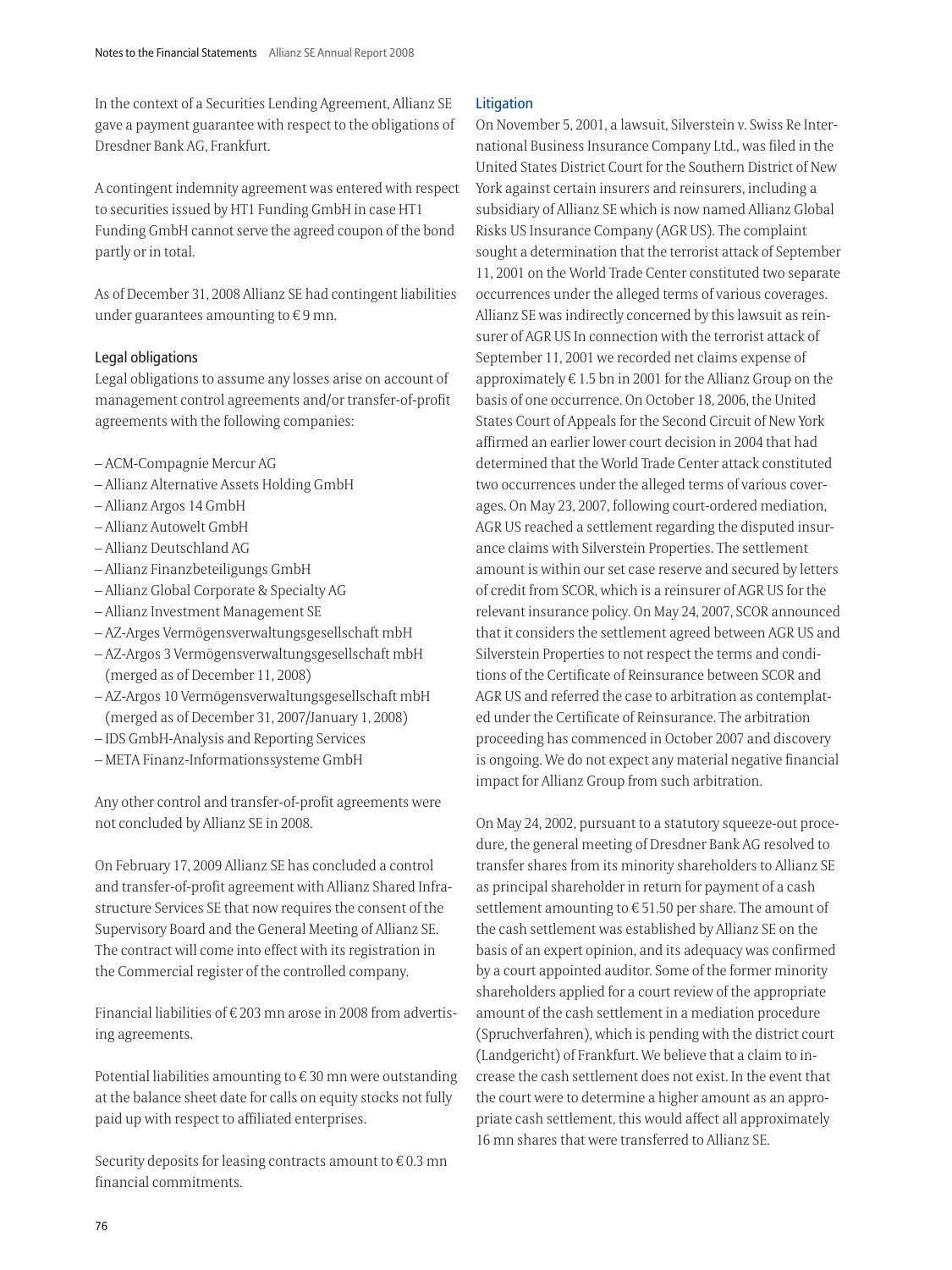#### Other contingencies

In accordance with Section 5 (10) of the Statutes of the Joint Fund for Securing Customer Deposits ("Einlagensicherungsfonds"), Allianz SE has undertaken to indemnify the Federal Association of German Banks ("Bundesverband deutscher Banken e. V.") for any losses it may incur by reason of supporting measures taken in favour of Oldenburgische Landesbank AG (OLB), Münsterländische Bank Thie & Co. KG and Bankhaus W. Fortmann & Söhner KG.

With the sale of Dresdner Bank becoming effective on January 12, 2009, Allianz terminated the indemnification undertaking issued in 2001 in favour of the Federal Association of German Banks with respect to Dresdner Bank. As a result, the indemnification is only relevant for supporting measures that are based on facts that were already existing at the time of the termination.

## Events after the balance sheet date

#### Sale of Dresdner Bank AG to Commerzbank AG

On August 31, 2008, Allianz SE and Commerzbank AG agreed on the sale of Dresdner Bank AG to Commerzbank AG. The transaction agreement was adjusted on November 27, 2008, and January 9, 2009. For details on the financial effects see page 13. The transaction was closed as scheduled on January 12, 2009. In exchange for Dresdner Bank AG, Allianz Group received a cash payment of  $\rm \epsilon$  3.2 bn, 163.5 mn shares of Commerzbank AG, and cominvest. In addition, Commerzbank AG and Allianz Group entered into a long-term distribution agreement.

Subsequent to the sale, Allianz Group repurchased Collateralized Debt Obligations (CDOs) for a consideration of about - 1.1 bn from Dresdner Bank. Furthermore, Allianz SE will provide by a subsidiary a silent participation of  $\rm \epsilon$  750  $\,$ mn in Dresdner Bank. The terms are identical to SoFFin's silent participation in Commerzbank AG.

## Net loss impact due to storm 'Klaus' in Southwest Europe and bushfire in Australia

Until the end of February 2009 the following natural disasters occured, which according to our current knowledge, led to an estimated net loss of  $\rm \epsilon$  83 mn before tax for Allianz SE:

- Storm 'Klaus' in the Southwest of France and parts of Spain ( $\in$  48 mn),
- Bushfires in Australia (€ 35 mn).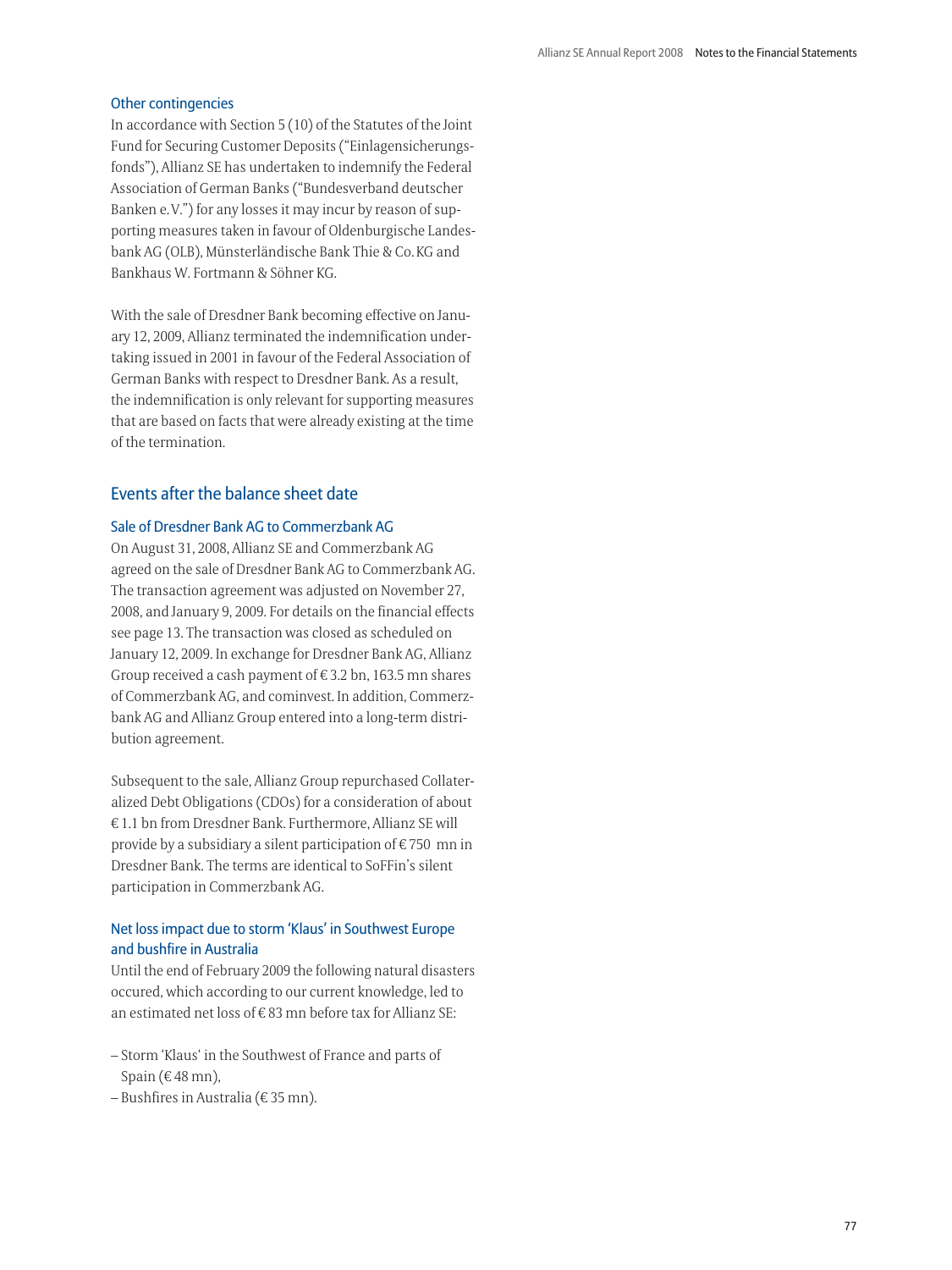### Board of Management remuneration

As of December 31, 2008 the Board of Management consisted of 11 members, for whose work the expenditure listed below was made.

The remuneration of the Board of Management consists of a fixed component of the basic salary as well as variable components. All members of the Board of Management are eligible to participate in the annual (short-term) and threeyear (mid-term) bonus plans as well as in the Group Equity Incentives (GEI). The GEI grant 2008 amounted to 112,102 stock appreciation rights (SAR) and 54,404 restricted stock units (RSU).

|                                                           | 2008<br>$\notin$ thou | 2007<br>$\notin$ thou |
|-----------------------------------------------------------|-----------------------|-----------------------|
| Fixed remuneration                                        | (6,660)               | (6, 935)              |
| Annual Bonus                                              | (6, 244)              | (12, 151)             |
| Perquisites                                               | (599)                 | (393)                 |
| Fixed remuneration, annual bonus<br>and perquisites total | (13,503)              | (19, 479)             |
| Fair value of SAR at grant date                           | (2,690)               | (4,018)               |
| Fair value of RSU at grant date                           | (4,502)               | (6,970)               |
| Group Equity Incentives at grant date                     | (7, 192)              | (10, 988)             |
| <b>Total remuneration</b>                                 | (20, 695)             | (30, 467)             |

In addition, the Board of Management receives a mediumterm three year bonus of  $\in$  2,093 thou (2007:  $\in$  2,955 thou). This bonus amount is an estimated value for 2008 following interim assessment . The actual performance assessment can only take place at the end of the three-year period.

### Equity remuneration plan

At Allianz Group Equity Incentives are paid in the form of Stock Appreciation Rights (SAR) and Restricted Stock Units (RSU). The reference price of the Group equity incentive programs for 2008 was  $\in$  117.38 (average share closing price of the Allianz share in Xetra trading on ten trading days following the financial press conference on annual results).

### Benefits to retired Members of the Board of Management

In 2008, remuneration and other benefits of  $\rm \epsilon$  7 mn (2007:  $\mathop{\varepsilon}\nolimits$ 4 mn) were paid to retired members of the Board of Management and dependents. Additionally, reserves for current pensions and accrued pension rights totaled  $\rm \epsilon$  38 mn (2007: € 39 mn).

## Supervisory Board remuneration

|                                | €           |       |
|--------------------------------|-------------|-------|
| <b>Fixed Salary</b>            | (700,000)   | 64.8  |
| Performance-based remuneration |             |       |
| Committee remuneration         | (368, 750)  | 34.2  |
| Cap                            | 36,250      | (3.4) |
| Attendance fees                | (47,500)    | 4.4   |
| Total                          | (1,080,000) | 100.0 |

For detailed information please refer to the remuneration report on page 41 to 49.

## Average number of Employees in 2008

(Excluding members of the Board of Management, trainees, interns, employees in the passive phase of the partial retirement and employees on maternity leave or doing basic military training/community services)

|                 | 2008  | 2007  |
|-----------------|-------|-------|
| Full-time staff | 958   |       |
| Part-time staff | 116   | 101   |
| Total           | 1.074 | 1,023 |

## Staff expenses

|                                                                                  | 2008<br>$\notin$ thou | 2007<br>€ thou |
|----------------------------------------------------------------------------------|-----------------------|----------------|
| 1. Wages and salaries                                                            | (139,603)             | (151, 492)     |
| 2. Statutory welfare contributions and<br>expenses for optional support payments | (11, 698)             | (13,019)       |
| 3. Expenses for pensions and other<br>post-retirement benefits                   | (17, 456)             | (22, 771)      |
| <b>Total expenses</b>                                                            | (168, 757)            | (187, 282)     |
|                                                                                  |                       |                |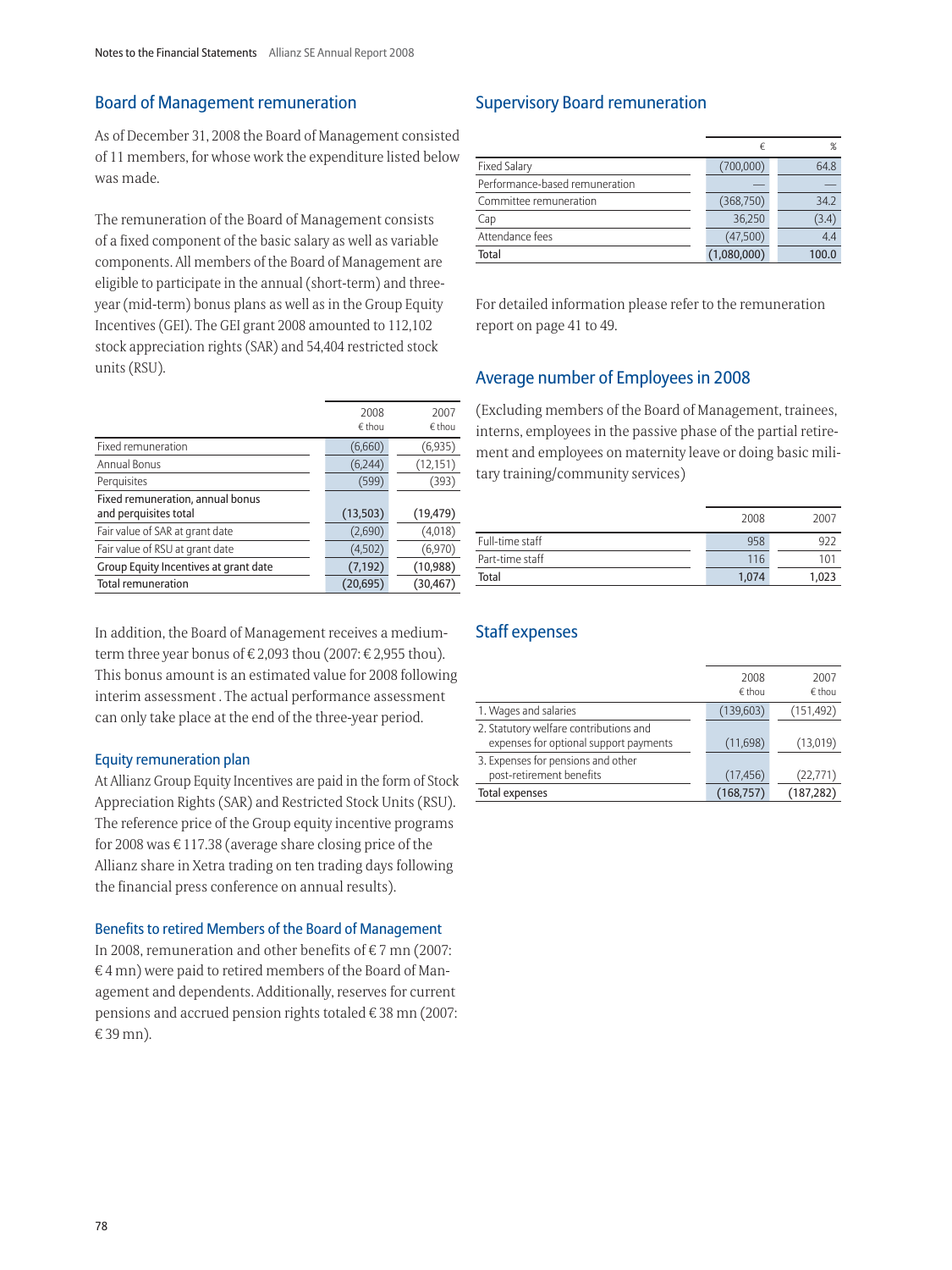## Notifications pursuant to § 21 (1) WpHG

The company has received the following notifications pursuant to § 21 (1) WpHG:

|              | Location | $+=$ Ex-<br>ceeds<br>$=$ falls<br>below | Thres-<br>hold | Date            | Proportion<br>of Voting<br>Rights | Amount<br>of voting<br>rights | Attribution pursuant<br>to $\S$ 22 WpHG                                  |
|--------------|----------|-----------------------------------------|----------------|-----------------|-----------------------------------|-------------------------------|--------------------------------------------------------------------------|
| Company Name |          |                                         | $\%$           |                 | $\%$                              |                               |                                                                          |
|              |          |                                         |                | January 23,     |                                   |                               | 0.36% voting rights (1,635,947 shares)                                   |
| UBS AG       | Zurich   | $\pm$                                   | 3              | 2008            | 3.80                              | 17,119,551                    | according to $\S$ 22 (1) No. 1                                           |
| UBS AG       | Zurich   |                                         | 3              | May 2,<br>2008  | 2.63                              | 11,881,299                    | 0.41% voting rights (1,857,079 shares)<br>according to $\S$ 22 (1) No. 1 |
| UBS AG       | Zurich   | $^{+}$                                  | 3              | May 28,<br>2008 | 3.27                              | 14,796,553                    | 0.41% voting rights (1,836,059 shares)<br>according to $\S$ 22 (1) No. 1 |
| UBS AG       | Zurich   |                                         | 3              | June 6,<br>2008 | 2.39                              | 10,831,373                    | 0.43% voting rights (1,965,391 shares)<br>according to $\S$ 22 (1) No. 1 |

## Declaration of Compliance with the German Corporate Governance Code

On December 18, 2008 the Board of Management and the Supervisory Board of Allianz SE issued the Declaration of Compliance with the German Corporate Governance Code required by § 161 AktG and made it permanently available to shareholders on the company's website under www.allianz.com/corporate-governance.

Munich, February 13, 2009 Allianz SE

The Board of Management

Milum Guelt

Vulu Talet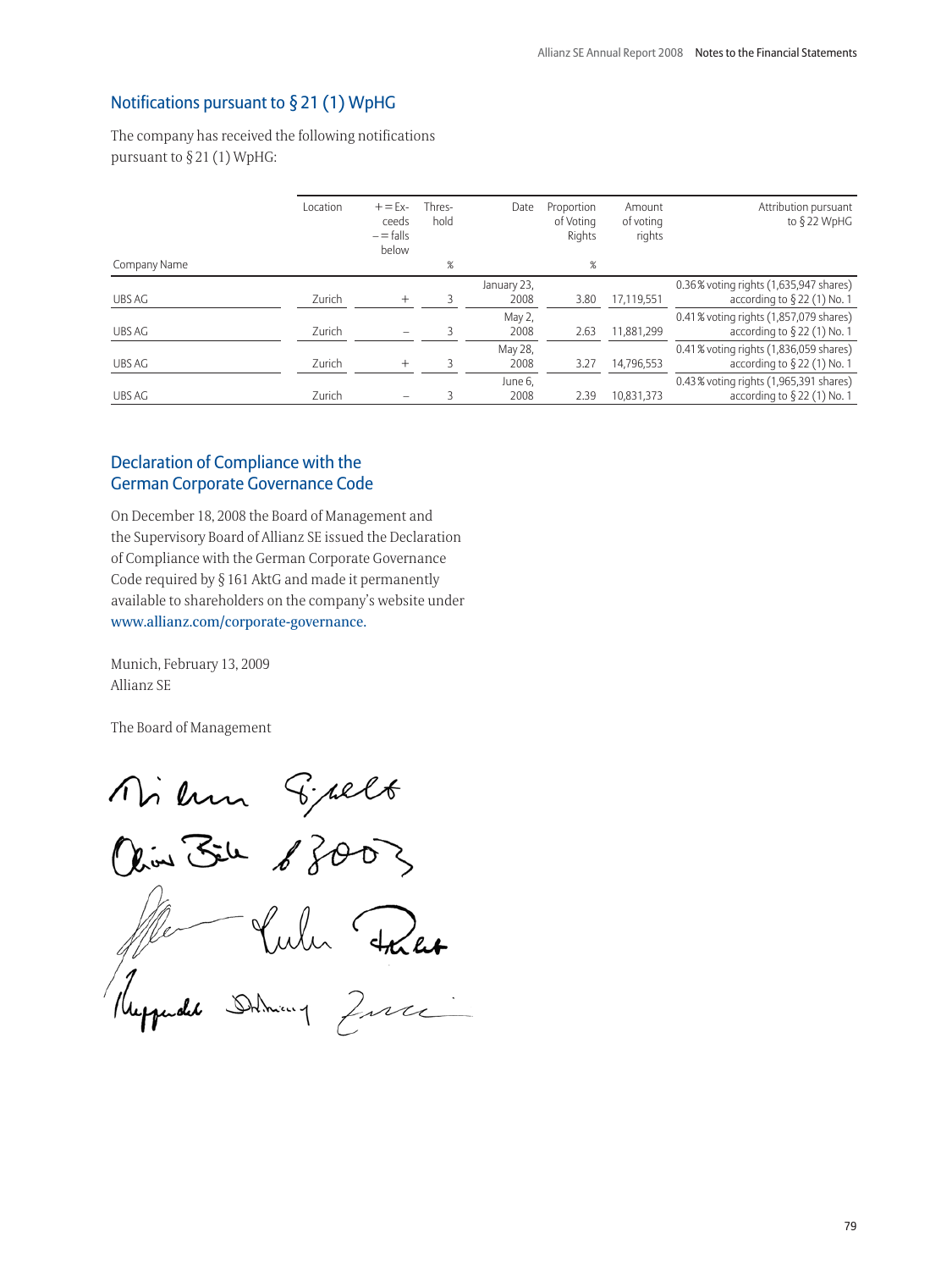# Responsibility Statement

To the best of our knowledge, and in accordance with the applicable reporting principles, the financial statements of Allianz SE give a true and fair view of the assets, liabilities, financial position and profit or loss of the company, and the management report includes a fair review of the development and performance of the business and the position of the company, together with a description of the principal opportunities and risks associated with the expected development of the company.

Munich, February 13, 2009 Allianz SE

The Board of Management

Milum Guelt While Triet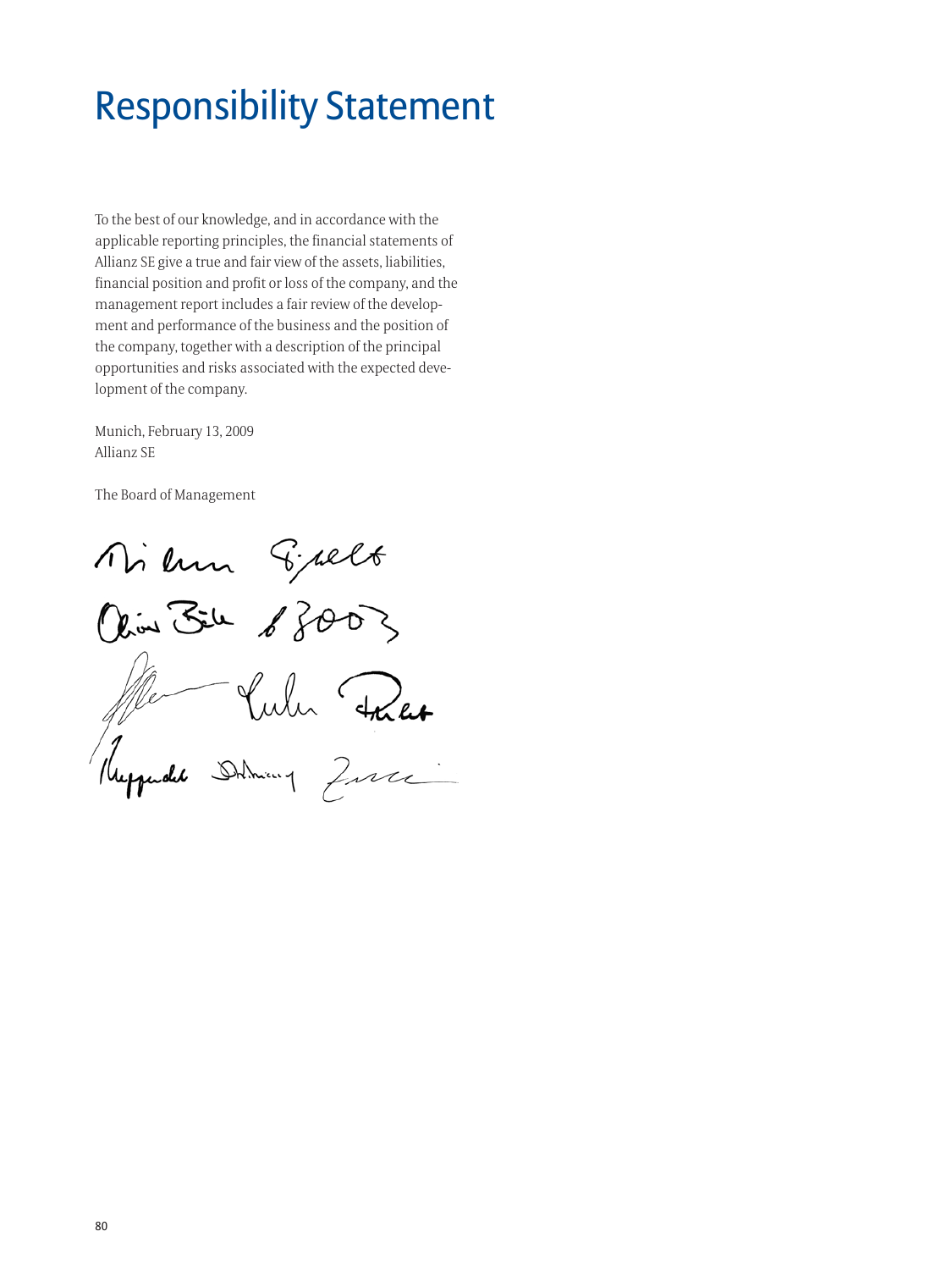# Auditor's Report

We have audited the annual financial statements, comprising the balance sheet, the income statement and the notes to the financial statements, together with the bookkeeping system, and the management report of the Allianz SE, Munich, for the business year from 1 January to 31 December 2008. The maintenance of the books and records and the preparation of the annual financial statements and management report in accordance with German commercial law and supplementary provisions of the articles of incorporation are the responsibility of the Company's management. Our responsibility is to express an opinion on the annual financial statements, together with the bookkeeping system, and the management report based on our audit.

We conducted our audit of the annual financial statements in accordance with  $\S 317 HGB$  ["Handelsgesetzbuch": "German Commercial Code"] and German generally accepted standards for the audit of financial statements promulgated by the Institut der Wirtschaftsprüfer [Institute of Public Auditors in Germany] (IDW). Those standards require that we plan and perform the audit such that misstatements materially affecting the presentation of the net assets, financial position and results of operations in the annual financial statements in accordance with [German] principles of proper accounting and in the management report are detected with reasonable assurance. Knowledge of the business activities and the economic and legal environment of the Company and expectations as to possible misstatements are taken into account in the determination of audit procedures. The effectiveness of the accounting-related internal control system and the evidence supporting the disclosures in the books and records, the annual financial statements and the management report are examined primarily on a test basis within the framework of the audit. The audit includes assessing the accounting principles used and significant estimates made by management, as well as evaluating the overall presentation of the annual financial statements and management report. We believe that our audit provides a reasonable basis for our opinion.

Our audit has not led to any reservations.

In our opinion, based on the findings of our audit, the annual financial statements comply with the legal requirements and supplementary provisions of the articles of incorporation and give a true and fair view of the net assets, financial position and results of operations of the Company in accordance with [German] principles of proper accounting. The management report is consistent with the annual financial statements and as a whole provides a suitable view of the Company's position and suitably presents the opportunities and risks of future development.

Munich, March 3, 2009

KPMG AG Wirtschaftsprüfungsgesellschaft

(formerly KPMG Deutsche Treuhand-Gesellschaft Aktiengesellschaft Wirtschaftsprüfungsgesellschaft)

Frank Elendrop Jd. Val

Dr. Frank Ellenbürger Johannes Pastor Wirtschaftsprüfer Wirtschaftsprüfer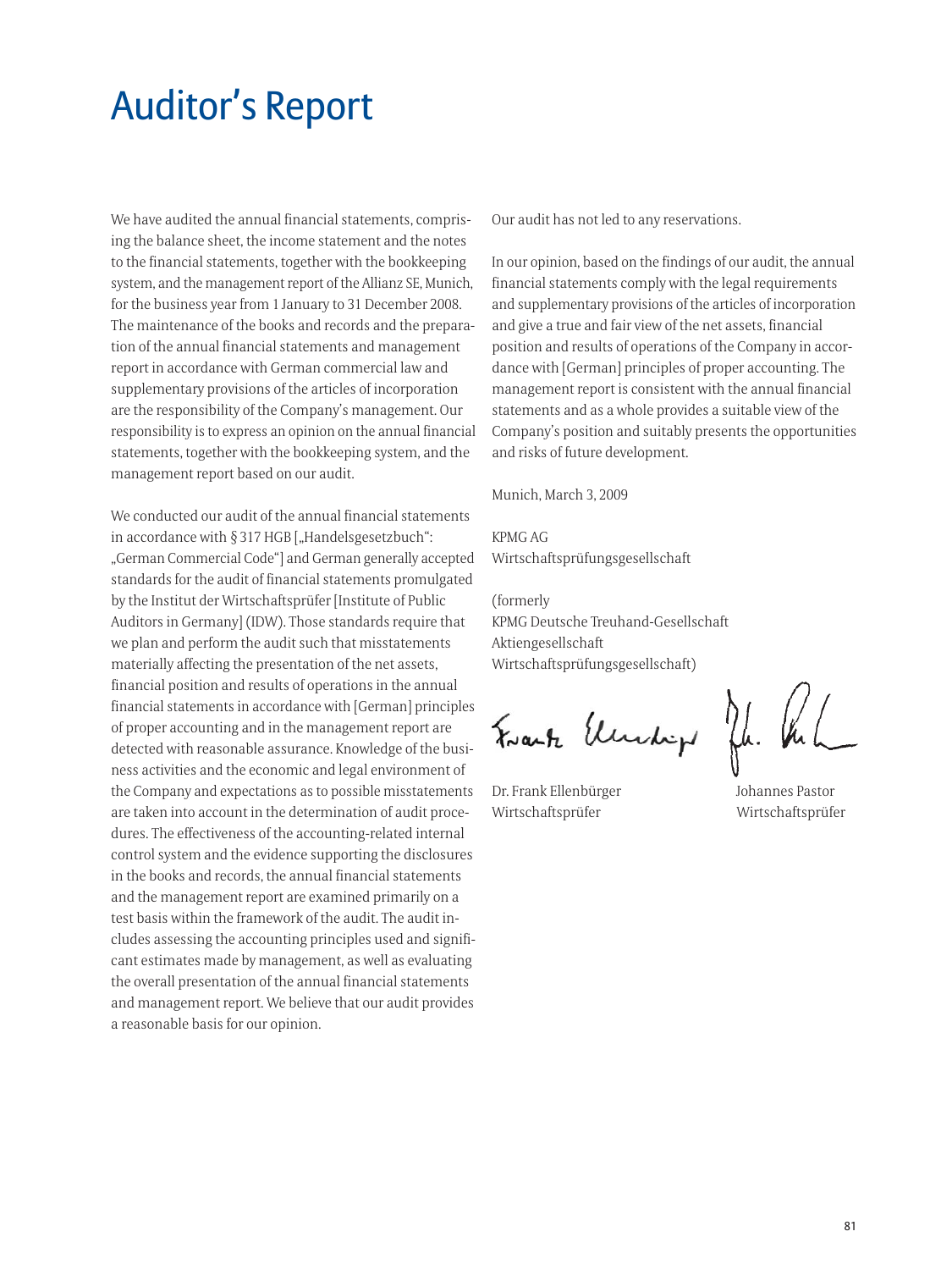# Mandates of the Members of the Supervisory Board

## Dr. Henning Schulte-Noelle

Membership in other statutory supervisory boards and SE administrative councils in Germany E.ON AG, ThyssenKrupp AG

#### Dr. Wulf H. Bernotat

Membership in other statutory supervisory boards and SE administrative councils in Germany Bertelsmann AG, METRO AG

Membership in group bodies E.ON Energie AG (Chairman), E.ON Ruhrgas AG (Chairman)

### Membership in comparable 1) supervisory bodies

Membership in group bodies E.ON Nordic AB (Chairman), E.ON Sverige AB (Chairman), E.ON U.S. Investments Corp. (Chairman)

#### Jean-Jacques Cette

Membership in comparable 1) supervisory bodies Assurances Générales de France

## Dr. Gerhard Cromme

Membership in other statutory supervisory boards and SE administrative councils in Germany Axel Springer AG, Siemens AG (Chairman), ThyssenKrupp AG (Chairman)

Membership in comparable 1) supervisory bodies Compagnie de Saint-Gobain S.A.

#### Claudia Eggert-Lehmann until January 12, 2009

Membership in other statutory supervisory boards and SE administrative councils in Germany Dresdner Bank AG (Vice Chairwoman)

#### Karl Grimm since January 28, 2009

Membership in other statutory supervisory boards and SE administrative councils in Germany Membership in group bodies Allianz Deutschland AG (Deputy Chairman), Allianz Versorgungskasse VVaG (Deputy Chairman)

#### Godfrey Robert Hayward

#### Dr. Franz B. Humer

Membership in comparable 1) supervisory bodies DIAGEO plc (Chairman)

Membership in group bodies Chugai Pharmaceutical Co. Ltd., Roche Holding AG (Chairman)

#### Prof. Dr. Renate Köcher

Membership in other statutory supervisory boards and SE administrative councils in Germany BMW AG, Infineon Technologies AG, MAN AG

#### Peter Kossubek

Membership in other statutory supervisory boards and SE administrative councils in Germany Membership in group bodies Allianz Versorgungskasse VVaG

#### Igor Landau

Membership in other statutory supervisory boards and SE administrative councils in Germany adidas AG (Deputy Chairman)

Membership in comparable<sup>1)</sup> supervisory bodies HSBC France, Sanofi-Aventis S.A.

#### Jörg Reinbrecht

Membership in other statutory supervisory boards and SE administrative councils in Germany SEB AG

## Rolf Zimmermann

As of December 31, 2008 or (with members who resigned) day of resignation

<sup>&</sup>lt;sup>1)</sup> We regard memberships in other supervisory bodies as "comparable" if the company is listed on a stock exchange or has more than 500 employees.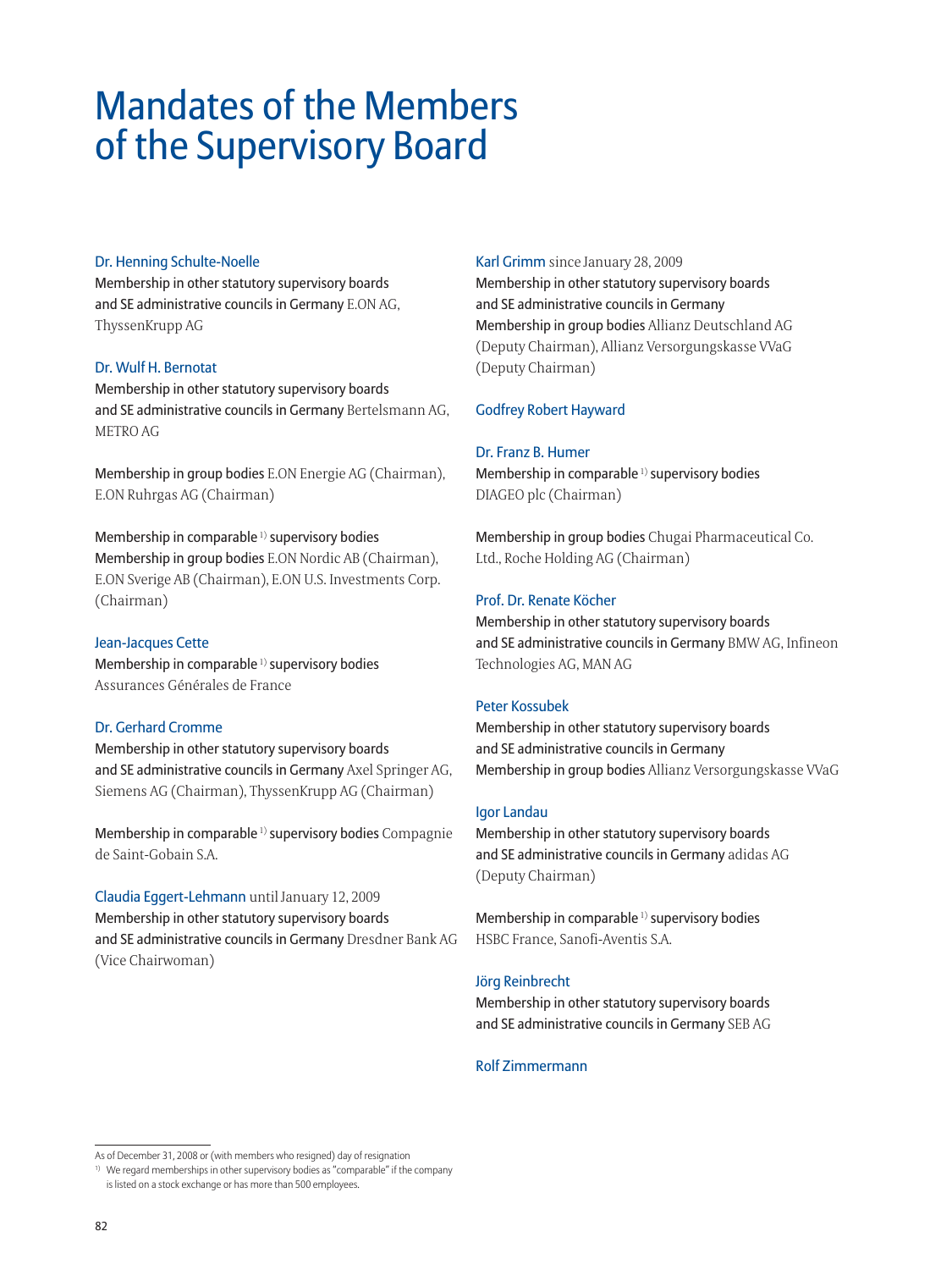## Mandates of the Members of Board of Management

#### Michael Diekmann

Membership in other statutory supervisory boards and SE administrative councils in Germany BASF SE (Deputy Chairman), Linde AG (Deputy Chairman), Siemens AG

Membership in Group bodies Allianz Deutschland AG (Chairman), Allianz Global Investors AG (Chairman), Dresdner Bank AG (Chairman) (until January 12, 2009)

#### Membership in comparable<sup>1)</sup> supervisory bodies

Membership in Group bodies Allianz S.p.A. (Vice President), Assurances Générales de France (Vice President)

### Dr. Paul Achleitner

Membership in other statutory supervisory boards and SE administrative councils in Germany Bayer AG, RWE AG

Membership in Group bodies Allianz Deutschland AG, Allianz Global Investors AG, Allianz Investment Management SE (Chairman)

#### Oliver Bäte

Membership in other statutory supervisory boards and SE administrative councils in Germany Membership in Group bodies Allianz Shared Infrastructure Services SE (Chairman)

#### Clement B. Booth

Membership in other statutory supervisory boards and SE administrative councils in Germany Membership in Group bodies Allianz Global Corporate & Specialty AG (Chairman)

Membership in comparable<sup>1</sup>) supervisory bodies Membership in Group bodies Allianz Australia Limited, Allianz Insurance Holdings plc (Chairman), Allianz Irish Life Holdings plc, Allianz Life Insurance Company of North America, Fireman's Fund Insurance Company

#### Enrico Cucchiani

Membership in comparable 1) supervisory bodies Pirelli & C. S.p.A., Unicredit S.p.A.

Membership in Group bodies Allianz Compañía de Seguros S.A. Barcelona (Vice Chairman), Allianz Hayat ve Emeklilik A.Ş. (Vice Chairman), Allianz Sigorta A.Ş. (Vice Chairman), Allianz S.p.A. (CEO), Companhia de Seguros Allianz Portugal S.A. (Vice Chairman)

#### Dr. Joachim Faber

Membership in other statutory supervisory boards and SE administrative councils in Germany Bayerische Börse AG

Membership in Group bodies Allianz Beratungs- und Vertriebs-AG (Vice Chairman), Allianz Global Investors Deutschland GmbH (Chairman), Allianz Global Investors Kapitalanlagegesellschaft mbH (Chairman)

## Membership in comparable 1) supervisory bodies Membership in Group bodies

Allianz Global Investors Italia SGR S.p.A. (Chairman), Allianz S.p.A., Assurances Générales de France

As of December 31, 2008 or (with members who resigned) day of resignation

<sup>&</sup>lt;sup>1)</sup> We regard memberships in other supervisory bodies as "comparable" if the company

is listed on a stock exchange or has more than 500 employees.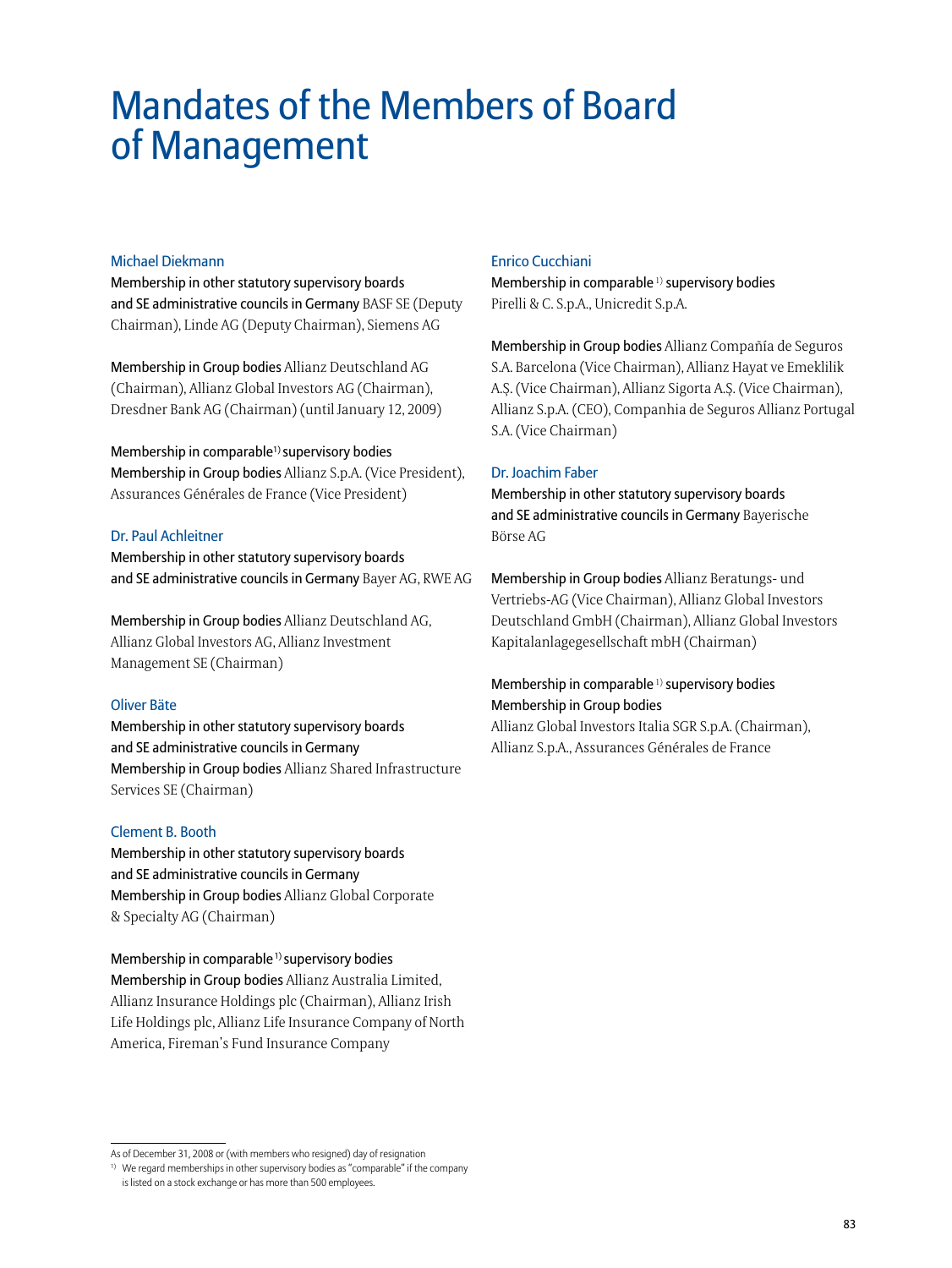## Dr. Helmut Perlet until August 31, 2009 Membership in other statutory supervisory boards and SE administrative councils in Germany GEA Group AG

Membership in Group bodies Allianz Deutschland AG (Vice Chairman), Allianz Global Corporate & Specialty AG (Vice Chairman), Allianz Global Investors AG, Allianz Investment Management SE (Vice Chairman), Dresdner Bank AG

Membership in comparable<sup>1)</sup> supervisory bodies Membership in Group bodies Allianz Life Insurance Company of North America, Allianz of America, Inc., Allianz S.p.A., Fireman's Fund Insurance Company

#### Dr. Gerhard Rupprecht

Membership in other statutory supervisory boards and SE administrative councils in Germany Fresenius SE, Heidelberger Druckmaschinen AG

Membership in Group bodies Allianz Beratungs- und Vertriebs-AG (Chairman), Allianz Lebensversicherungs-AG (Chairman), Allianz Private Krankenversicherungs-AG (Chairman), Allianz Versicherungs-AG (Chairman)

Membership in comparable 1) supervisory bodies Membership in Group bodies Allianz Elementar Lebensversicherungs-AG (Chairman), Allianz Elementar Versicherungs-AG (Chairman), Allianz Investmentbank AG (Vice Chairman), Allianz Suisse Lebensversicherungs-Gesellschaft, Allianz Suisse Versicherungs-Gesellschaft

#### Jean-Philippe Thierry

Membership in comparable  $1)$  supervisory bodies Atos Origin (Chairman), Baron Philippe de Rothschild, Eurazeo, Paris Orléans, Pinault Printemps Redoute, Société Financière et Foncière de participation

Membership in Group bodies AGF S.A. (Chairman), AGF International (Chairman), Euler Hermes S.A. (Chairman), Mondial Assistance AG (Chairman)

Dr. Herbert Walter until January 12, 2009 Membership in other statutory supervisory boards and SE administrative councils in Germany Deutsche Lufthansa AG, Deutsche Börse AG, E.ON Ruhrgas AG

Membership in comparable  $1)$  supervisory bodies Banco BPI S.A., Banco Popular Español S.A.

#### Dr. Werner Zedelius

Membership in other statutory supervisory boards and SE administrative councils in Germany Membership in Group bodies Allianz Private Krankenversicherungs-AG (Vice Chairman)

Membership in comparable 1) supervisory bodies Bajaj Allianz General Insurance Company Limited, Bajaj Allianz Life Insurance Company Limited

Membership in Group bodies Allianz Hungária Biztositó Rt. (Chairman), Allianz pojistovna a.s. (Chairman), Allianz-Slovenska poistovna a.s. (Chairman), T. U. Allianz Polska S.A. (Chairman), T. U. Allianz Życie Polska S.A. (Chairman), ROSNO (Chairman)

As of December 31, 2008 or (with members who resigned) day of resignation

<sup>&</sup>lt;sup>1)</sup> We regard memberships in other supervisory bodies as "comparable" if the company

is listed on a stock exchange or has more than 500 employees.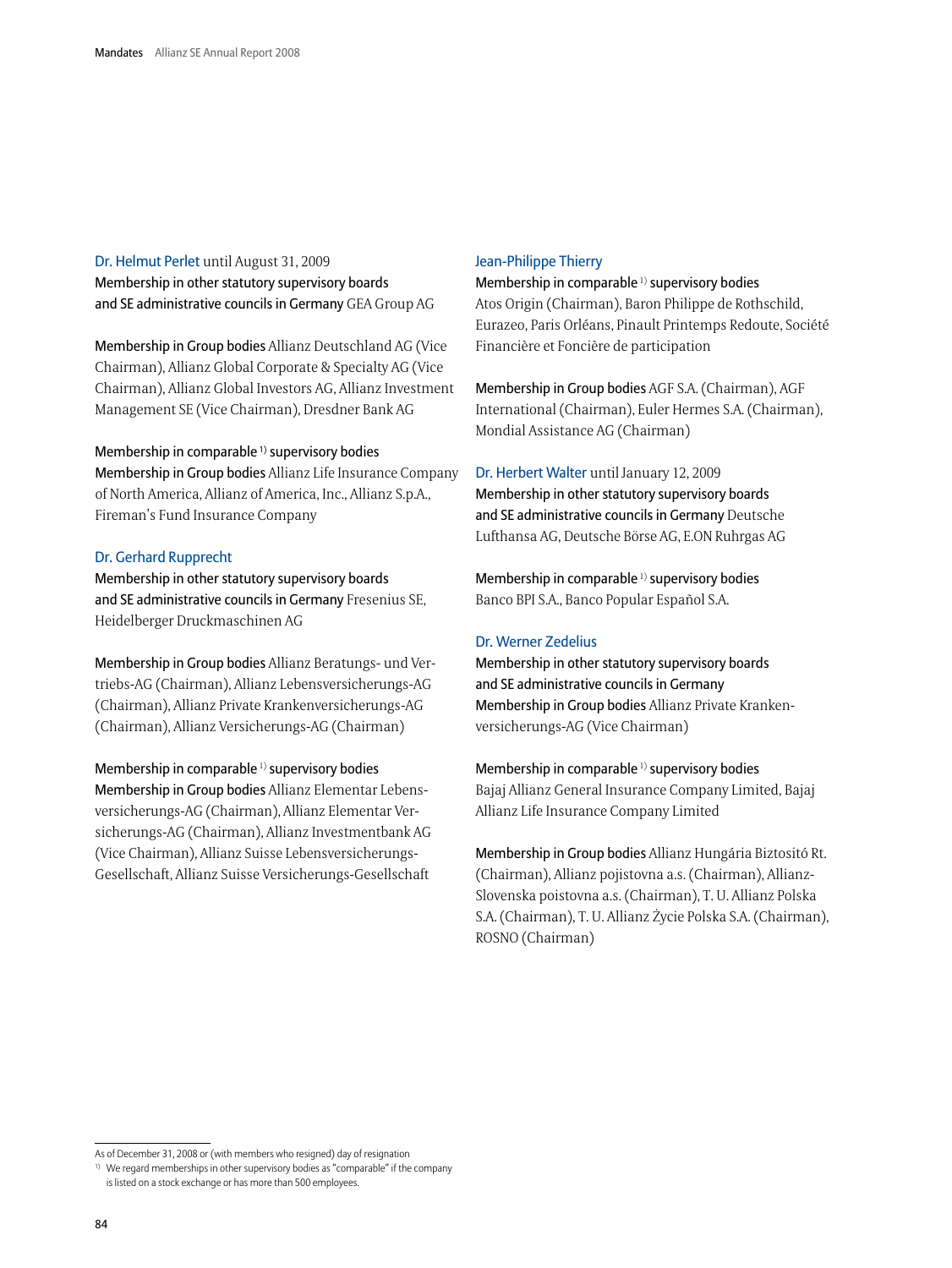## List of Abbreviations

| AG               | Aktiengesellschaft                             | pts          | points                                        |
|------------------|------------------------------------------------|--------------|-----------------------------------------------|
| <b>AGF</b>       | Assurances Générales de France S.A.            | RechVersV    | Verordnung über die Rechnungslegung           |
| <b>AGRUS</b>     | Allianz Global Risks US Insurance Company      |              | von Versicherungsunternehmen                  |
| AktG             | Aktiengesetz (German Stock Corporation Act)    |              | (External Accounting Requirements             |
| A.Ş.             | Anonim Şirket                                  |              | of Insurance Enterprises)                     |
| AΖ               | Allianz                                        | <b>ROSNO</b> | Russian People's Insurance Society            |
| B.V.             | Besloten Vennootschap met beperkte             | <b>RSU</b>   | <b>Restricted Stock Units</b>                 |
|                  | aansprakelijkheid                              | S.A.         | Société Anonyme                               |
| <b>BaFin</b>     | Bundesanstalt für Finanzdienstleistungs-       | S.p.A.       | Società per Azioni                            |
|                  | aufsicht                                       | <b>SAR</b>   | <b>Stock Appreciation Rights</b>              |
| <b>BITES</b>     | Basket Index Tracking Equity Linked Securities | <b>SCOR</b>  | <b>SCOR SE</b>                                |
| bn               | billion                                        | SE           | Societas Europaea                             |
| CDOs             | Collateralized Debt Obligations                | SoFFin       | Sonderfonds Finanzmarktstabilisierung         |
| <b>CEO</b>       | Chief Executive Officer                        |              | (Special Fund Financial Market Stabilization) |
| <b>CEIOPS</b>    | Committee of European Insurance and            | thou         | thousand                                      |
|                  | Occupational Pensions Supervisors              | U.S.         | <b>United States</b>                          |
| Co.              | Company                                        | <b>UBS</b>   | Union Bank of Switzerland                     |
| <b>CRO Forum</b> | Chief Risk Officer Forum                       | <b>VAG</b>   | Versicherungsaufsichtsgesetz (Law on          |
| <b>DVFA</b>      | Deutsche Vereinigung für Finanzanalyse         |              | Supervision of Insurance Enterprises)         |
|                  | und Asset Management (e.V.)                    | VaR          | Value at Risk                                 |
| EAD              | Exposure At Default                            | <b>VVaG</b>  | Versicherungsverein auf Gegenseitigkeit       |
| <b>ERM</b>       | Enterprise Risk Management                     | WpHG         | Wertpapierhandelsgesetz                       |
| et seq.          | et sequentes                                   |              | (German Securities Trading Act)               |
| e.V.             | eingetragener Verein                           | WpÜG         | Wertpapiererwerbs- und Übernahmegsetz         |
| <b>EVA</b>       | Economic Value Added                           |              | (German Takeover Act)                         |
| FkSolV           | Finanzkonglomerate-Solvabilitäts-Verordnung    | <b>WTC</b>   | World Trade Center                            |
| <b>GEI</b>       | Group Equity Incentives                        | Xetra        | Exchange Electronic Trade                     |
| GmbH             | Gesellschaft mit beschränkter Haftung          |              |                                               |
| <b>HCB</b>       | Handelsgesetzbuch                              |              |                                               |
|                  | (German Commercial Code)                       |              |                                               |
| IAS              | International Accounting Standards             |              |                                               |
| <b>IDW</b>       | Institut der Wirtschaftsprüfer in              |              |                                               |
|                  | Deutschland e.V.                               |              |                                               |
| <b>IFRS</b>      | International Financial Reporting Standards    |              |                                               |
| Inc.             | Incorporated Company                           |              |                                               |
| LGD              | Loss Given Default                             |              |                                               |
| Ltd.             | Limited                                        |              |                                               |
| <b>MCEV</b>      | Market Consistent Embedded Value               |              |                                               |
| mn               | million                                        |              |                                               |
| N.V.             | Naamloze Vennootschap                          |              |                                               |
| n/a              | not applicable                                 |              |                                               |
| <b>NAFTA</b>     | North American Free Trade Agreement            |              |                                               |
| No.              | Number                                         |              |                                               |
| <b>OE</b>        | <b>Operating Entity</b>                        |              |                                               |
| plc              | public limited company                         |              |                                               |
|                  |                                                |              |                                               |